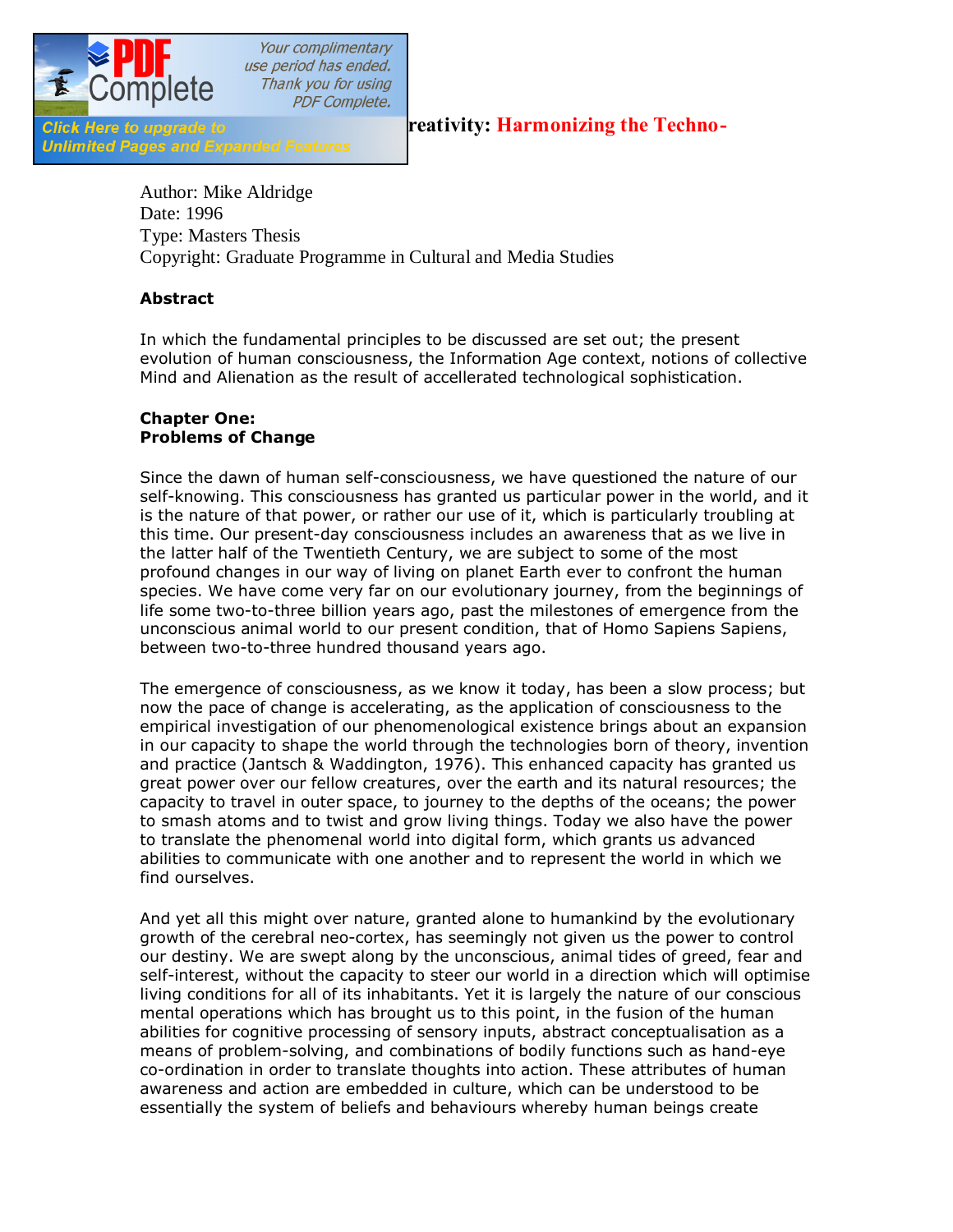

**Click Here to upgrade to mean in the interval world (Muller, Tomaselli & Tomaselli, 1989). It is** Unlimited Pages and Expanded Features stachieves significance in the ability to represent dividual psyche, and externally through

communicating with others. Culture is the field of signification in which mind manifests itself, the reference grid in which meanings are articulated and referenced relative to other significant factors in the environment.

In order to have a culture however, we need communication, a means whereby we can negotiate meaning among ourselves, as well as co-operate in the processes required to sustain our physical existence and modify the world according to our individual and collective will. Our means to this latter end consists of various technologies, including the technology of language, insofar as this belongs to the domain of rational, rather than organic constructs. The nature of change in our time, the late 20th Century, is founded on constant changes in technology which is our means of interfacing with processes of production, transportation, communication and economic activity. Driven by the imperatives of empirical science and the capitalist mode of production, constant technological innovation demands cultural, economic and natural resources to sustain it, as well as constantly threatening to widen the gap between those who possess technological power and those who do not.

Science, which includes the scientific method, the practices, personnel, infrastructure, economies and ideologies which sustain it, is the means of production for technology. In one sense we live in a world which is being eaten' by science, which demands ever increasing input of natural and human resources in the blind drive towards technological and economic expansion. This socio-economic imperative fosters the rapid increase of the global human population and which slowly poisons the environment, the earth and its seas and sky, the air which we breathe and the aesthetics of the milieu in which we live. The surge of this consuming growth is still slow, but its exponential increase must surely reach a point where such pollution too accelerates, resulting if not in our destruction as a species, then at least in a significant reduction of the quality of life possible for the vast majority of human beings on the planet.

In the light of the above factors, we must ask how we can creatively transform ourselves in order to deal with the problematics which confront us, both socially and technologically, in order to harmonize the relationship between human beings, their technology and the planet. Political solutions are not enough to overcome the inertia of our social and psychological modalities which constrain the limits of what it is possible for a socio-political system to achieve in the governance of human activity. The consistent failure of revolutions in the Twentieth Century to deliver anything other than more of the same' repression, exploitation and imperialism, is proof of our political failings; but perhaps we are capable of greater things, if we are able to utilize our theoretical knowledge to build technologies which can aid the development of our consciousness, the essential mechanism for the harmonious development of the human species on planet Earth.

If changes in environment caused by natural means have in the past propelled our ancestors to adopt the upright, bipedal posture, and concomitantly to expand their mental capacity through evolving the cerebral neocortex in order to become the sophisticated, creative innovators and controllers we have become today, then it is not impossible that current rapid changes which we are creating in our environment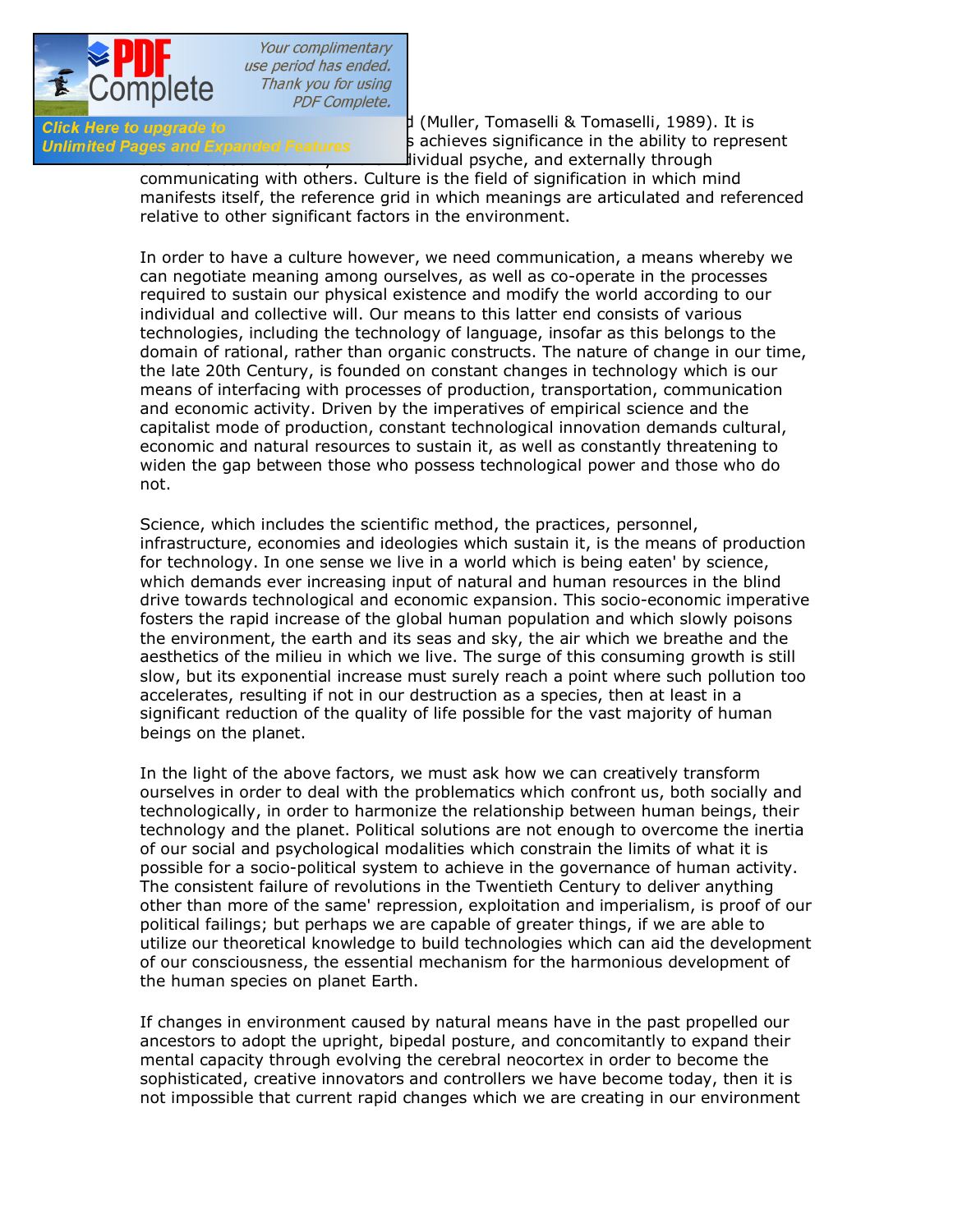

**Click Here to upgrade to new spurt of evolution** is not necessarily the **Unlimited Pages and Expanded Features** ed by Darwin, with some scientists claiming that al niche and will not progress any further; but

rather it is an evolution of consciousness, for it is in this sphere that we are likely to notice the most profound changes in the future.

There are several reasons for the above. Firstly, I believe there is an imperative for change as a result of the maladaptive behaviours exhibited by the present evolutionary stage of humankind; secondly our technological innovations are already impacting on our consciousness in the form of the various communications technologies which have been developed; thirdly, further technological advances will bring us enhanced capacities for communication as well as the manipulation of genetic codes and the bio-mechanical interface; and fourthly we have embarked on a voyage of discovery into the nature of the psyche and conscious awareness through specific technologies such as hallucinogenic drugs and harmonic sound techniques which facilitate the exploration of altered states of consciousness (Leary, 1993; Lilly, 1973; Monroe, 1995; Youngblood, 1970). Concomitant with these factors is the deepening disillusionment with materialist science and the resurgence of interest in the noumenal realm (Tomaselli, 1994), or those dimensions of existence which human beings have supposed to lie beyond our ordinary conscious awareness; the domain of spirit, the nature of which human beings have grappled with ever since we became aware of ourselves as a species qualitatively separate from other animals.

In the light of the above factors, I contend that there is a need to harmonize the interface between human beings and the technology which we have created. In part, this involves creating what Ivan Illich (1973) refers to as "convivial" technologies, those which can enlarge the range of each person's competence, control and initiative'. Illich contends that such technological usage would create a society in which modern technologies serve politically interrelated individuals rather than managers', and thus maximise the energy and imagination of autonomous individuals and primary groups' within the production matrix, instead of reducing them to the status of mere consumers.

Illich uses the term conviviality' to mean the opposite of industrial productivity', in that it is 'autonomous and creative intercourse among persons, and the intercourse of persons with their environment' (Illich, 1973; p11), as well as holding ethical value in individual freedom, couched in the interdependence of each one person's fit to her neighbours. He does however see this in the light of a rather utopian socialist vision, where a convivial society' is one in which social arrangements

guarantee for each member the most ample and free access to the tools of the community and limit this freedom only in favour of another member's equal freedom (Illich, 1973; p12).

This in turn requires some sacrifices, ie. universal voluntary reduction in birth rates and limitations on the affluence and power possessed by both individuals and groups. In such a society, both technological innovation and professional specialisation are limited. Convivial tools in this scenario are those which can be easily used by anybody, and which do not require the user to be qualified' to operate them. The society would be one where people help each other and rely on one another for such assistance, rather than relying on machines or industrial forms of social organisation.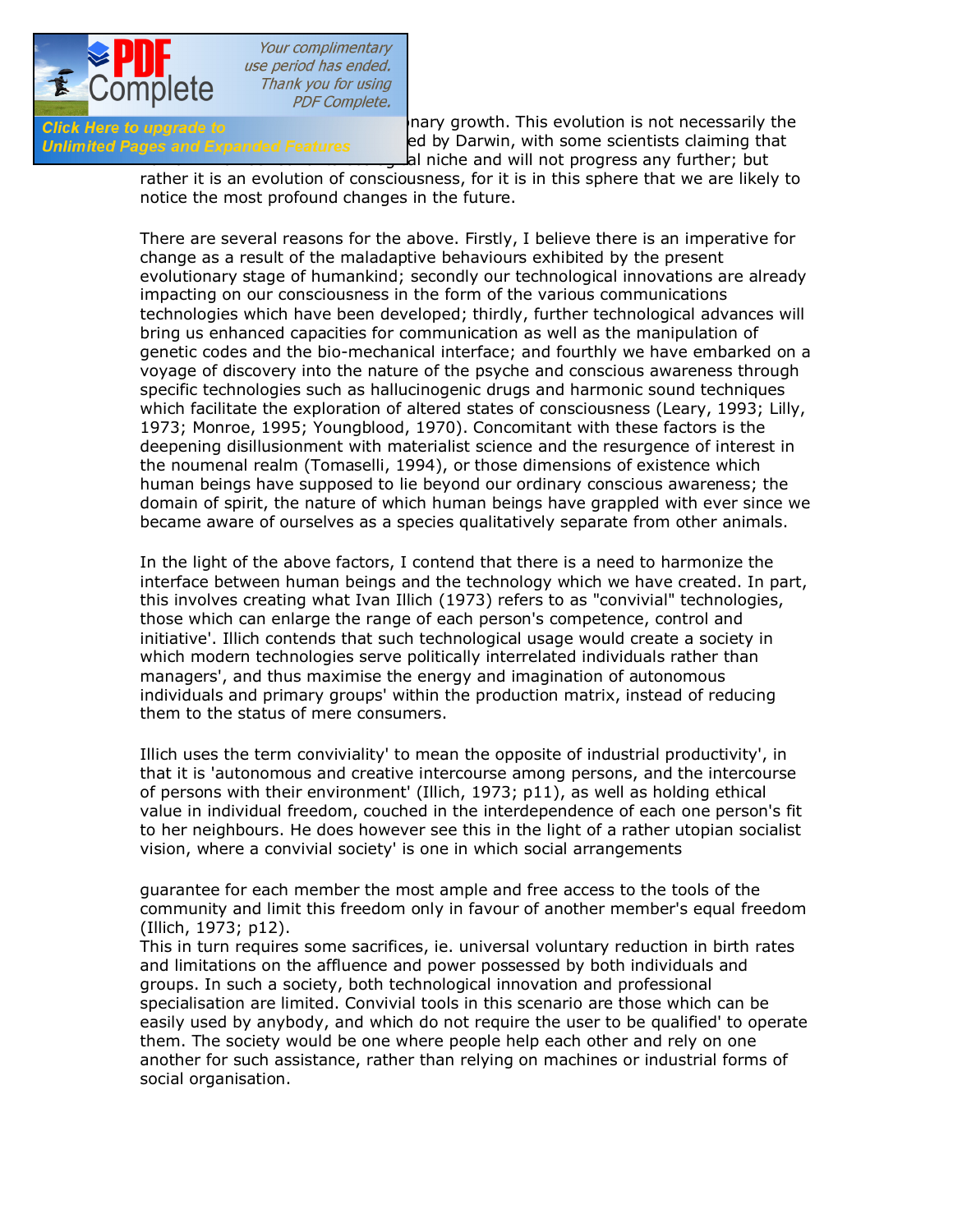

Click Here to upgrade to **Illich sees a social framework in which his technological Unlimited Pages and Expanded Features**  $\overline{N}$  of the industrial base which has underpinned the historical materialist approach of socialism to date. The hitherto dominant mode of

> socialist theory, Marxism, is based on structuralist thinking locked into the metanarrative of rationalism. The rationalist cause has historically rallied around the standard of science, with for example Marx's emphasis on scientific socialism' being the accepted dogma of historical materialism. The materialist approach, dubbed scientism' by Russell Jacoby (1981), has characterised the industrial eras of the Western and Eastern blocs alike. This empirical approach is all very well, but unfortunately Marx could not see the limitations of the scientific' mode of thought indeed it has taken over a hundred years for us to have sufficient perspective on this view to enable us to successfully critique it. Marx used the term science in opposition to utopian socialism' (Jacoby, 1981), as well as linking it to the notion of technological achievement and progress. But this much-touted scientific' characteristic of Marxism is locked into the same industrial metanarrative as that of bourgeois capitalist society, for in its seductive appeal lie concealed the inequitable power relations of extractive production; and these yet bedevil the workplace and the power relations of modern communist societies. This flaw of Marxist mythology is characterised by Jacoby as follows:

> To challenge Marxism as a science does not encourage the occult or the mysterious. The single alternative of science or the irrational is posed by the inflexible scientific mind. Rather the challenge is directed against a repressive concept of science, perhaps more accurately dubbed "scientism". The strict natural sciences, elevated to the sole model of knowledge, censor critical thought. Anything that cannot be squeezed into scientific categories is proscribed or neglected (Jacoby, 1981; p6). We shall return to the problem of scientism later in this essay; suffice to say that this theoretical mould has shaped industrial modes of production which have disempowered people in socialist countries just as much as in their capitalist rivals. While the scientific method has triumphed in producing the technologically advanced world we live in today, it has not met with equal success in humanising the production and consumption processes in ways which Illich propounds as convivial. Nevertheless, Marxism does offer some useful insights into the nature of technology under the industrial production paradigm, from whose gloomy embrace we are now emerging into the postmodern, post-industrial information age.

## **Mind, Alienation and the Mode of Production**

The industrial revolution brought about great changes in the relationship between human beings and their world. Prior to this age of machines, the use of tools as means of production presupposed a direct correlation between the activity of mind and body, through work, with the resulting product. People were intrinsically involved in the products of their labour, and had a great degree of control over them. This changed with the advent of steam-driven engines, which not only had their own 'built in' source of energy (ie. not relying on human, animal or the natural energy of sun, wind or water), but also to a large degree took over the production process. The status of humans was reduced from that of creators to that of being mere cogs in the machine; from having control over the production process, human beings became just another part of it, often subservient to the machinery which they minded.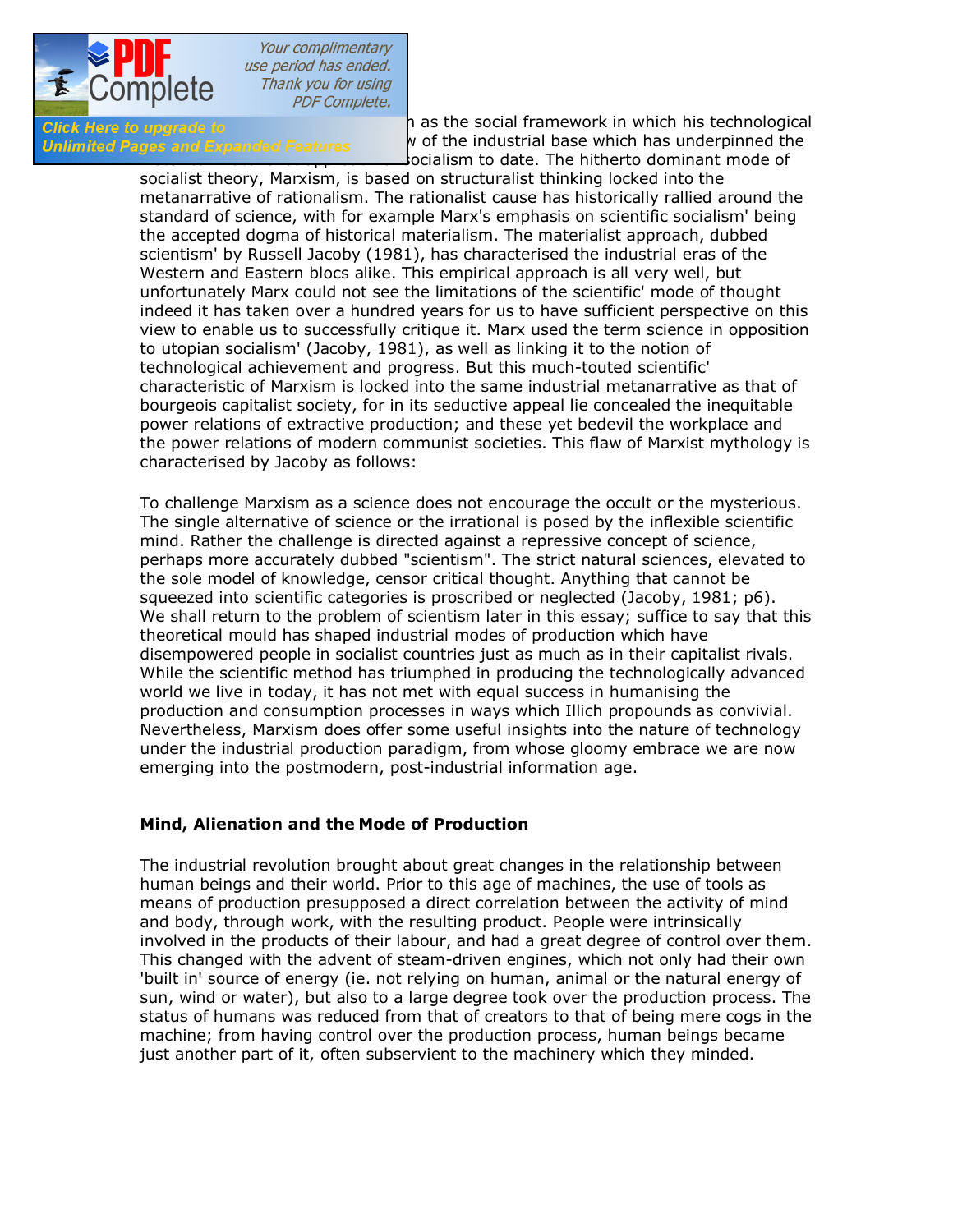

**Click Here to upgrade to Assume the most significant theorists of the industrial age, Marx saw in this new** Unlimited Pages and Expanded Features homic function which resulted in the phenomenon  $\Box$ ion as a defining feature of human experience,

Marx proposed that human beings were alienated from the products of their work activities because of factors such as the division of labour and money. Because some people were workers and others managers, the division of labour forced people to act in predetermined ways within the mode of production, and not voluntarily, according to their will. Thus the individual is not free to choose any form of labour but is forced into a particular role according to his/her birth. This relationship between the individual and work then alienates' the labour activity from the labourer, as he/she is regulated by its form rather than the other way round.

This idea of alienation derived from Hegel's idea of Mind overcoming its "alienation" or lack of self-awareness, and history is then an account of human selfconsciousness freeing itself from the illusions that prevent it achieving selfunderstanding and freedom' (Singer, 1980; p14). For the young Marx, man's chief illusion became religion, counter posed to which human self-consciousness was the highest form of divinity'. Later, Marx shifted the locus of his discontent to money as the alienating principle, the effect of which was to prevent humankind from achieving the wholeness of fusion with its species life', which outcome he conceived in terms of a Hegelian synthesis arising out of the dialectic of contradictions. In the Marxist conception, the nature of productive relations in the labour process corresponds to the relative stage of development of man's productive capacity, or the productive forces'. So the nature of capitalism is dependant on the technology it uses to harness productive capacity; technology cannot be neutral in this sense, in that it determines the parameters within which social and power relations can occur.

Although Marx's analysis was flawed in many ways, his conception of alienation is important because it addresses (a) the relations of power in a society relative to the technological means of production and (b) the relation of the existential experience of alienation to human self-consciousness. In the first place it is clear that technology plays a role in the structure of labour relations within a society, in that access to technology defines control over the means of production; ie. technology confers productive capacity upon those who control it. In the information age, the dominant means of production in the global economy is the production of symbolic forms, ie. of knowledge, through educational institutions, mass media, the culture industry and bureaucracies (Radoby & Bruck, 1989).

In advanced capitalist countries such as the USA, more than 50% of labour production involves the manipulation of information (ibid), and with the convergence of computer and communications technologies between the '60s and the '80s, 'the global information infrastructure became essentially ubiquitous' (Braman, 1993). This convergence facilitated the 'rationalisation' of the international economy and the development of multinational and transnational corporations. This process facilitates both instrumental and structural power of the corporations and the nation-states, as well as deepening the 'process of commoditisation' or consumerism which now dominates global economic transactions. So the control over industrial technologies in the 19th Century, noted by Marx as an essential component of bourgeois power over the means of production, has been transformed into control over information technologies in the 20th Century, with similar results in terms of power relations between the 'haves' and the 'have-nots'. Alienation is then inherent in the forms of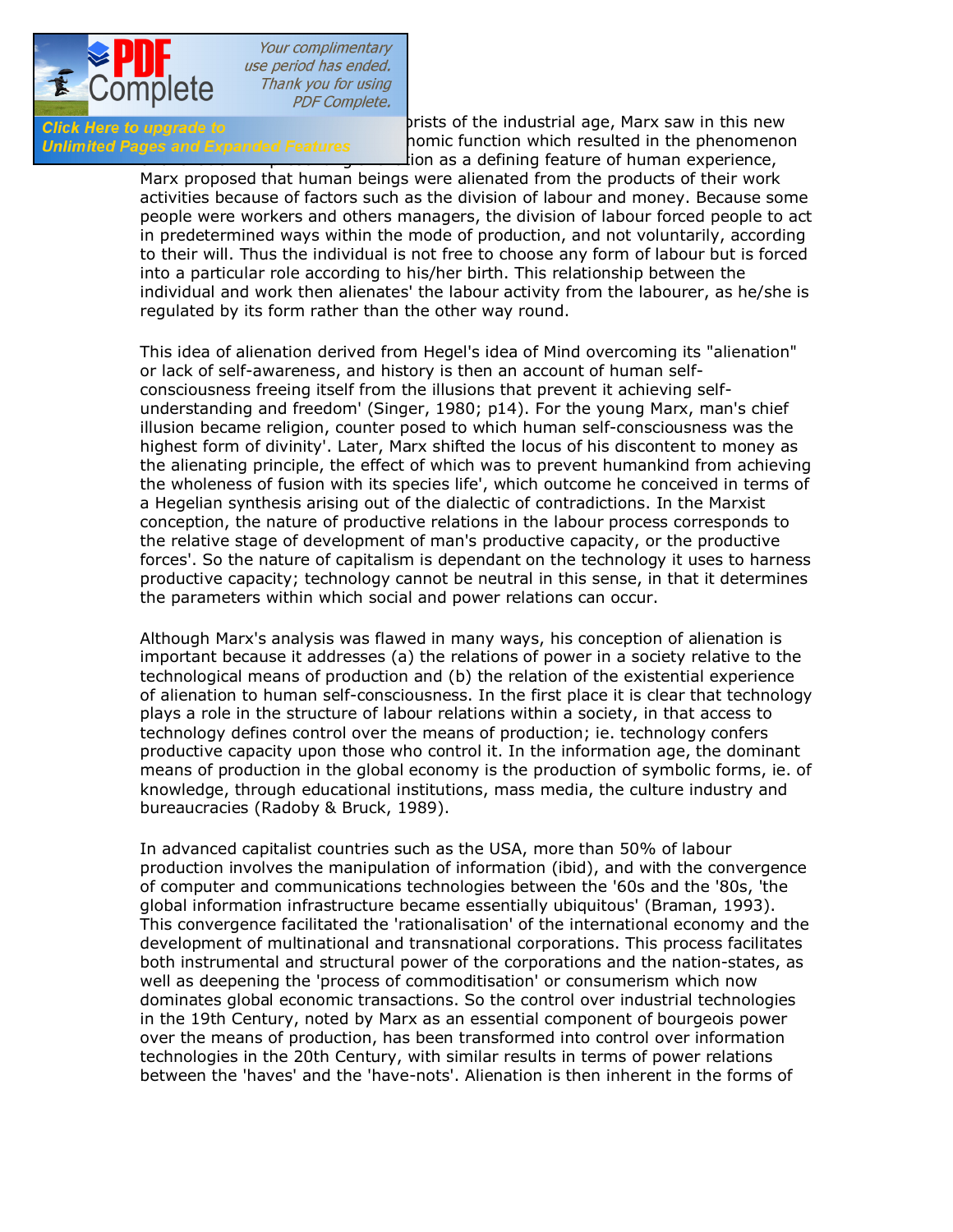

Click Here to upgrade to patterns of power distribution in the 20th Century, Unlimited Pages and Expanded Features enterthological means of economic production.

> The relationship between technology and human consciousness is rather more complex. Marx and Hegel both thought of history as having a purpose, a goal -- for Hegel the self-consciousness of Mind and for Marx the liberation from alienation of the human species (Singer, 1980). Marx saw in communism the eradication of aspects of human nature such as greed, egoism and envy because for him these were historically located in the stage of alienation. With the dismissal of private property, people would 'naturally' work for the communal good rather than for individual gain, and the progression from capitalism to communism was 'naturalised' as an inevitable evolutionary step for humankind, an evolution of consciousness for the human 'species-being'. Marx derived this idea of humanity as a 'species-being' from Fuerbach and Hegel, and believed it was only through control over productive labour that humans could actualise themselves as part of this species-being; labour transforms the 'essence of human life' into objects, ie. labour is 'the objectification of man's species-life' (Singer, 1980).

> But the Marxist mythology of materialism as a means to implement this speciesbeing has failed humanity utterly, for everywhere it has been applied, conditions of oppression, environmental degradation, poverty (both material and spiritual), military and cultural imperialism and even genocide have occurred. It appears that control of labour is not enough to actualize a species-being; Marx bought into the rationalist sales-pitch of post-renaissance science, and millions of people have paid the price for the application of this narrow conception to human functioning. In losing what Jacoby terms the "warm currents" of Marx's essentially humanist focus, Marxist communism in the Twentieth Century has lost its soul. Marx's own renunciation of the noumenal realm of religious impulse, in reaction to the religiously inspired philosophies of his predecessors, denuded people in communist societies of their connection with the divine, and so lost them the essence of their humanity. Although the manufacture of material goods may be a sign (or symptom) of species-being, it is not the thing itself, just as Being for the Human Being precedes processes of material creation. Just as the experience of Being takes place in consciousness or thought, so too does the experience of species-being occur in this same dimension.

> Fuerbach, on whose theories Marx based his own, held that "Existence precedes thought, thought does not precede existence" (Singer, 1980) in arguing against the concept of religion. However, if we conceive of our universe as consisting of information (McKenna, 1991), then it may be that thought in the form of selforganizing information, is what precedes existence. Whether or not history has a 'goal' as such is unknowable, but it would appear from the evidence that evolution  $\cdot$ both biological and social -- is a consequence of the tendency for self-organizing systems to develop through processes of self-transcendence (Jantsch, 1976), which means that living systems (organisms or collectives of organisms) have the ability to adapt to changing environments. In the light of this proclivity, it is time to backtrack to Hegel's original idea of Mind as an evolving phenomenon, and reconsider it in the light of Twentieth Century developments.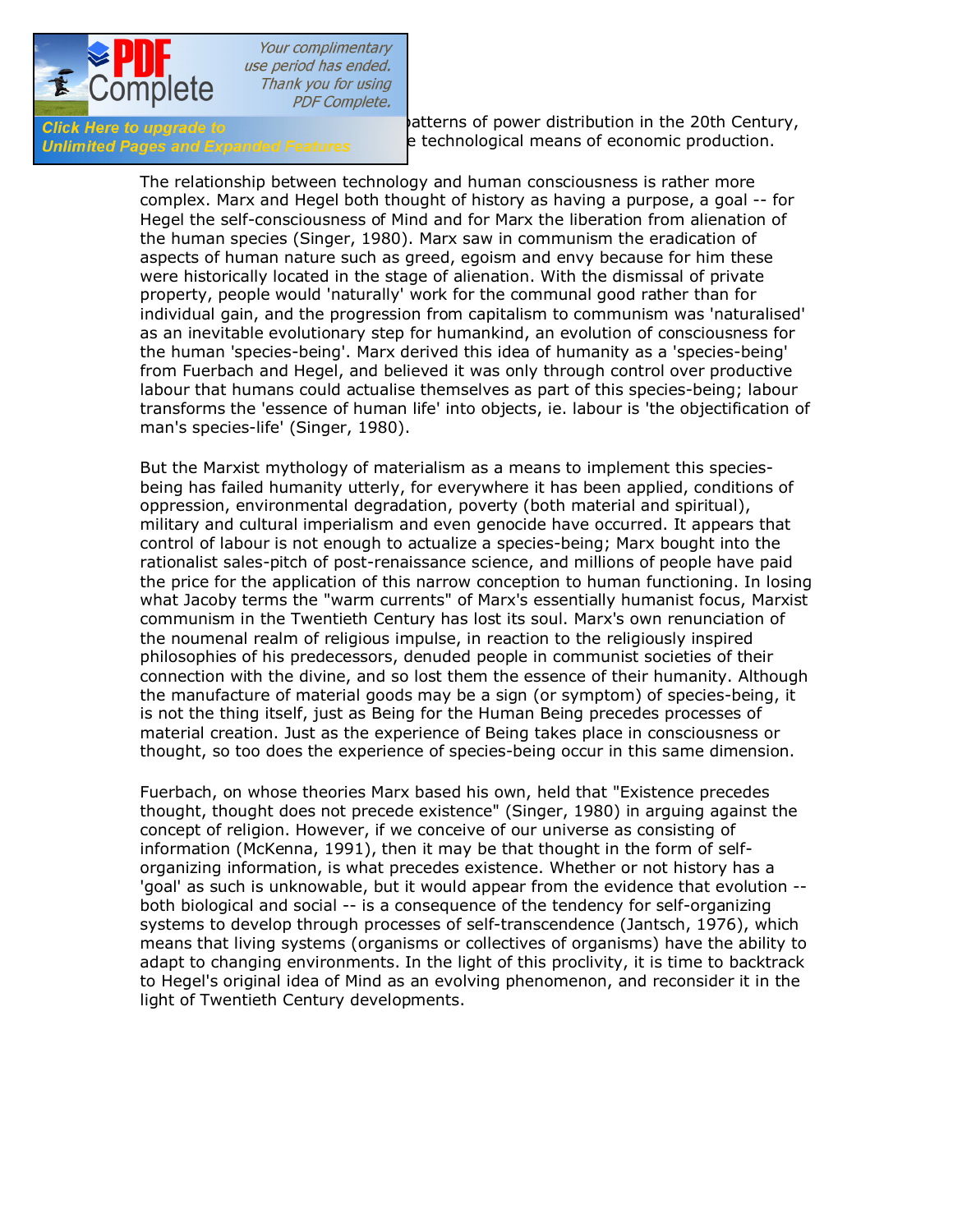

#### **Click Here to upgrade to Unlimited Pages and Expanded Features**

Aumme the notion of Mind and its development, we need to reflect as to who and what we are as human beings in the cosmos. The notion of self-reflexivity has gained much currency in postmodern conceptions of our late Twentieth Century experience. This idea is nowhere better epitomised than in the moment of knowledge which struck humankind when our spaceships first looked down upon the Earth and sent images of the blue planet back to the eyes of its inhabitants. The image of the Earth floating alone in space is a powerful conceptual tool, for it gives us a perfect metaphor for seeing our species in relation to the rest of the universe. In the process of becoming what we are today, humanity's horizons have steadily broadened; first from the forests to the grassy savannas on which our ancestors wandered, adopting the unique upright stance which distinguishes our species from the other animals, then to new continents, and now to outer space.

This self-reflexive image of the planet enabled humans to see a relationship which had hitherto been obscured by the immediacy of our perception, our vision circumscribed by the horizons which bound our sensory knowledge. The relationship is one of the Earth as a unitary system, ultimately bound up in the wholeness of the solar system, which swims in the Milky Way galaxy, in turn swirling through the reaches of our space-time universe. As individuals or peoples or nations or as a species among many others, human beings are intrinsically bound up with the total planetary system. We are but one energy component of the total energy system located on the blue planet, swinging on its orbit about the sun like a pearl on a string; one planet, one unit, symbol of the number one, resisting the fragmentation or atomization which we ascribe to existence which begins when the child becomes aware of "I" and "not I", the basic conception of self on which the psyche is predicated. From "I-and-not-I" we derive "us and them", where the social group constructed by self-identity is opposed by those outside of this narrow sphere.

There is a new paradigm emerging from the postmodernist fog of indeterminacy. This is a unitarian view where all living and non-living systems are seen in terms of energy. From this perspective, all aspects of the energy system can be seen as intrinsically interlinked no one aspect can be affected without affecting all the other elements. This is a dynamic ontological viewpoint. As one of the champions of the emerging paradigmatic view, Beverly Jones (1993) says,

The research connected to the new connectivity paradigm stresses connectedness of mind/body, of mind and body with environment and interconnections of phenomena within the environment. In the modern model these connections and interdependent influencing would have been viewed as harkening back to a premodern 'magical' model (Jones, 1993; p7).

To understand reality in terms of energy system dynamics is to see that change, rather than stasis, is of central importance to conceptualising system processes. In living energy systems, change  $=$  life and stasis  $=$  death. So the nature of change is important, especially when we consider how human consciousness changes or evolves over time and in relation to changing environments. As Pankow (1976) puts it,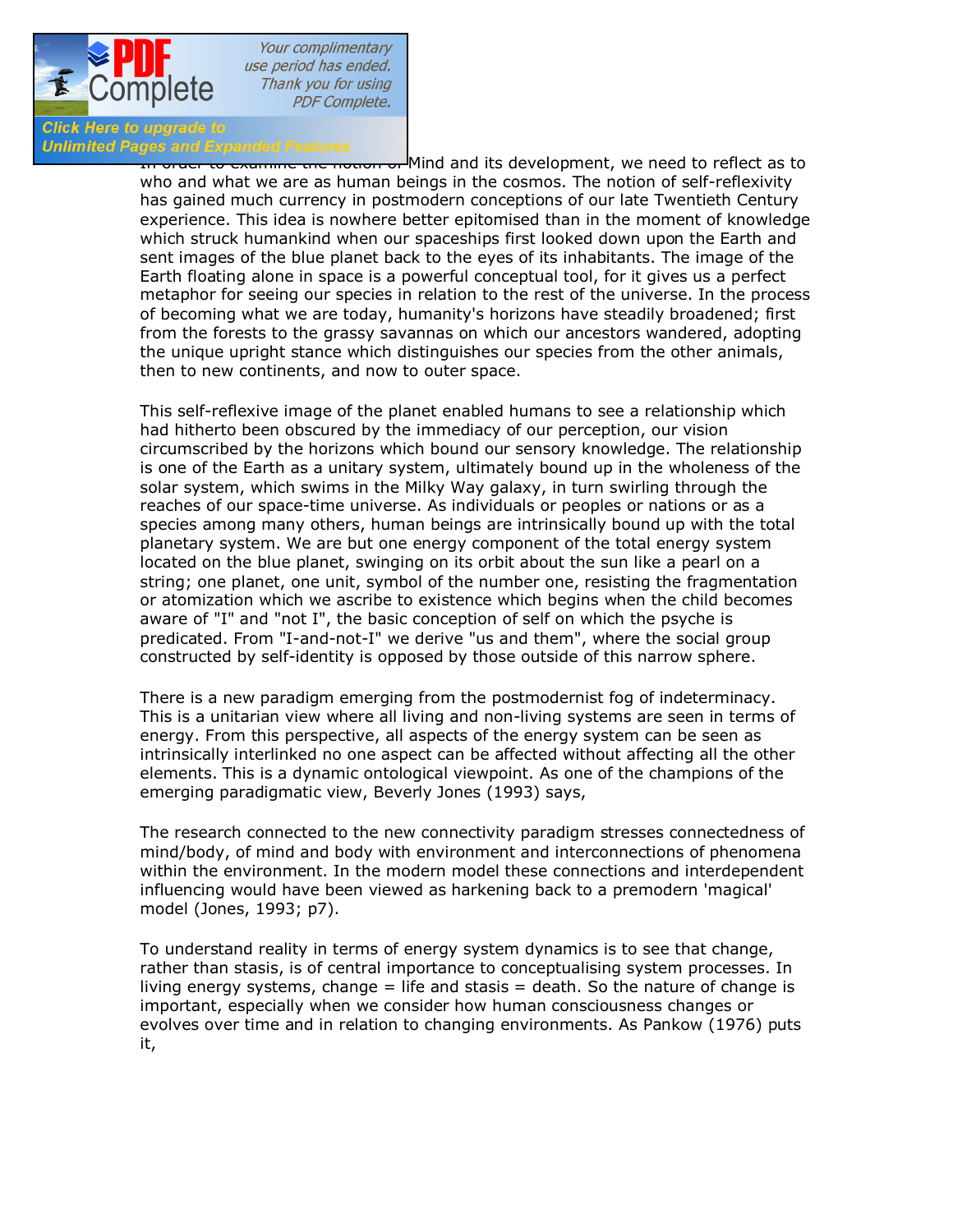

Click Here to upgrade to **All supersystems** which are built from living systems are open Unlimited Pages and Expanded Features ect to matter, energy, and information which they (Pankow, 1976; p16).

> This kind of openness, which expresses the notion of continuity in change as a basic characteristic of life, is referred to as a 'formal openness' by Pankow. This definition provides an important clue in considering how the concept of Mind arose in the evolution of the sophisticated human brain with its capacity for self-consciousness. The concept of chaos theory, which was developed to understand processes of change in dynamic systems, is significant here. The advancing wave of change through time is explicated in terms of chaos theory by Eric Jantsch (1976), who argues that aspects of life such as 'imperfection, nonequilibrium... nonpredictability... differentiation and symbiotic pluralism' play important roles in transformation. There is however a basic rule of 'self-transcendence' in evolution, which applies particularly to consciousness. In this model it is process rather than transitory structures which provides the shaping factor of evolutionary gestalt. The notion of gestalt refers here to an open system in which flows of 'energy, matter and information' contribute towards self-transcendence, or the capacity of a system to represent or model itself. Jantsch puts forward the suggestion of 'dynamic process thinking' enabling intermeshing learning processes which result in the mutual correlation of species with the physical environment, and in the human world also of man with his social and cultural environments (Jantsh, 1976; p3).

> Environmental factors place a 'stress' on populations, which results in genetic variations in the capacity of different individuals to respond appropriately to it (Waddington, 1976). The adaptability of phenotype behaviour patterns to environmental stress induces a changing potential in the genotype, according to natural selection, by which future generations have a greater capacity to respond in an adaptive fashion to the stress. There are particular 'stresses' in the natural environment which have shaped human evolution, for example the move from forest to savannah and the ending of the last ice age; but in evolving a complex brain capable of supporting the abstract modelling system we call Mind, human beings have developed the ability to mould their physical environment and to form unique cultural environments. Subsequent to our evolutionary step into our current physical manifestation of Homo Sapiens Sapiens, it is changes to this cultural environment which have resulted in what Bronowski (1973) calls "The Ascent of Man":

> Man is distinguished from other animals by his imaginative gifts. He makes plans, inventions, new discoveries, by putting different talents together; and his discoveries become more subtle and penetrating, as he learns to combine his talents in more complex and intimate ways. So the great discoveries of different ages and different cultures, in technique, in science, in the arts, express in their progression a richer and more intricate conjunction of human faculties, an ascending trellis of his gifts (Bronowski, 1973; p20).

> The conceptual abilities of Mind have also developed in the course of time. Julian Jaynes (1976) contends that human beings have only relatively recently achieved self-consciousness, the shift into consciousness having only occurred since the "classical" times of antiquity, ie. only within the last 3 000 years. He bases this argument on the idea that the consciousness implied by Homer's epic, *The Illiad*, was based on only a partial conjunction of brain functions. In this view, consciousness only arose through the development of communication between the left and right hemispheres of the brain. The appearance of gods in *The Illiad* represent the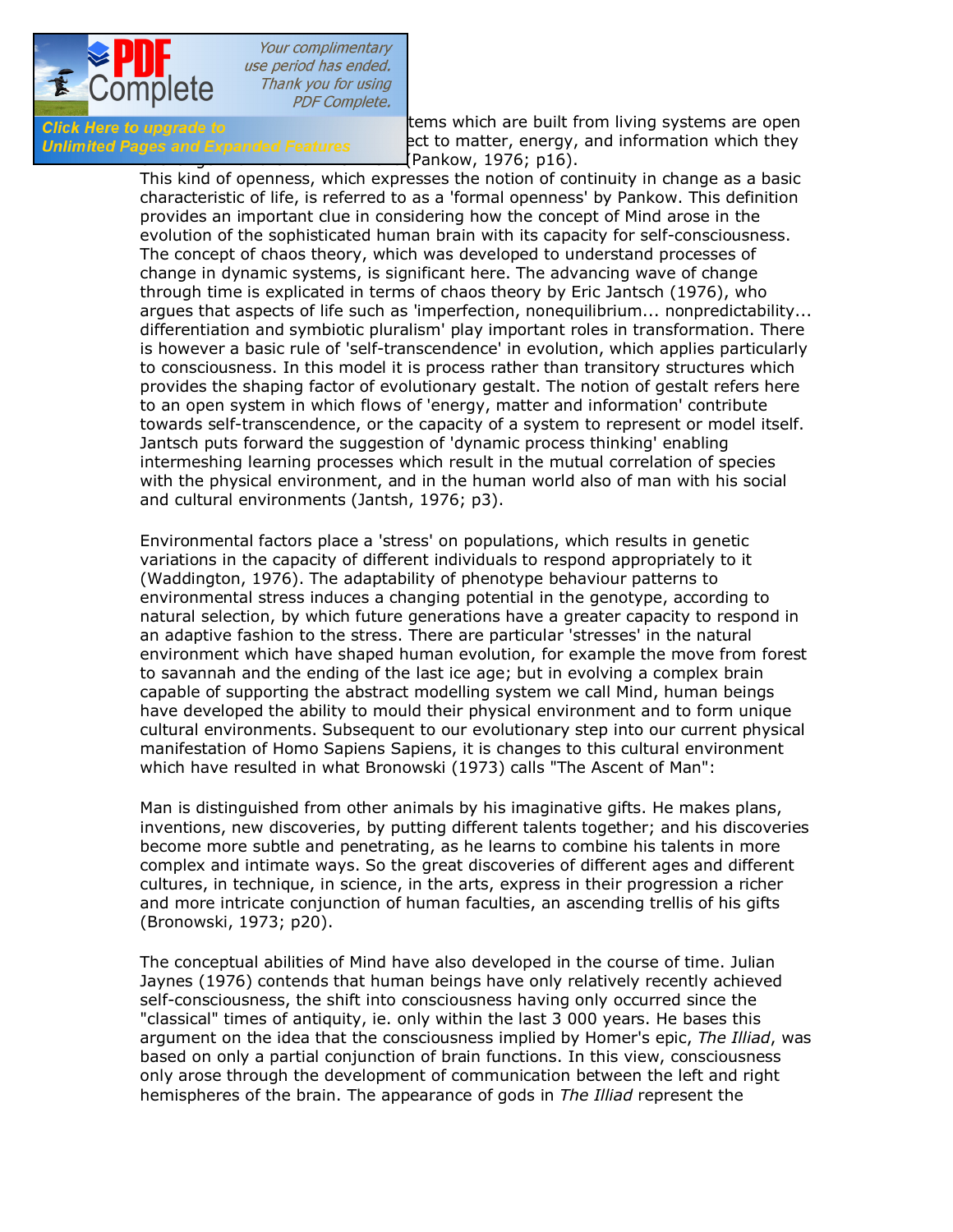

**Click Here to upgrade to example with the self of the protagonists; in other words, the** Unlimited Pages and Expanded Features eal' creations of the central nervous systems of elves simply "noble automatons who knew not

what they did" (Jaynes, 1976; p75). This 'bicameral mind' of divided hemispheres relied on non-conscious abstract thought processes to direct the conscious experience of the individual. Jaynes argues that

the presence of voices which had to be obeyed were the absolute prerequisite to the conscious stage of mind in which it is the self that is responsible and can debate within itself, can order and direct, and that the creation of such a self is the product of culture. In a sense, we have become our own gods. (Jaynes, 1976; p79) Jaynes' position is a contentious one, but its extravagance should not detract from the justifiable tracing of the development of consciousness. His essential idea is that the organisation of the brain is to a large extent determined by the environment in which it finds itself. The question of how consciousness could arise from the bicameral mind in the space of but a few thousand years is important, and underlines Jaynes' focus on the brain's plasticity, its 'redundant representation of psychological capacities within a specialised centre or region' (Jaynes, 1976; p122). Because evolutionary change happens over many generations, it is easy to ignore its presence, or worse, to actively work against it. Jantsch points out that we tend to think of human systems in static terms and so aim our ideals at homeostasis. In this situation, negative feedback which reduces deviation is preferred to positive feedback which increases deviation. In the latter case, such self-organizing or 'selfrealizing and self-balancing' systems are 'open learning systems, exchanging energy with their environment' (Jantsh, 1976; p38). In this energy exchange model of evolution, structure is that which focuses and directs energy into action. The energy of interacting processes defines temporary structures, just as resonant wave forms create standing waves.

The accelerated process of change occasioned by humankind's technological progress calls for a new 'cybernetic technology', according to Jantsh. This is a technology which utilizes natural energy flows, rather than converting stored energy (eg. fossil fuels) in an 'energy pushing' manner. Understanding phenomena in terms of energy flows enables new visions of other levels of human functioning in social, cultural and even spiritual modalities. Here 'two-way correlations' mark the interaction of feedback mechanisms, so human evolution is

both unfolding of an inherent dynamic potential, and correlation with many levels of dynamic environment which, in their totality, fall together with universal evolution (Jantsh, 1976; p40).

In this model it is the dynamic relations between organisational levels which motivates change and which characterises the nature of the system, rather than any fixed structure. The Cartesian split of rationalism is fused when mind is understood in a non-dualistic fashion, ie. as 'higher-level co-ordination of the same processes which, at other levels, appear as "matter" ' (Jantsh, 1976; p42). Evolution is thus 'a change in organization' which occurs through 'in-struction from a higher level of coordination' which orders or encodes information in a semantic fashion. In this sense, semantics is a functional relationship between a space-time structure and its environment. Consciousness and language have developed then as higher forms of organisation, which in turn facilitate accelerated evolution.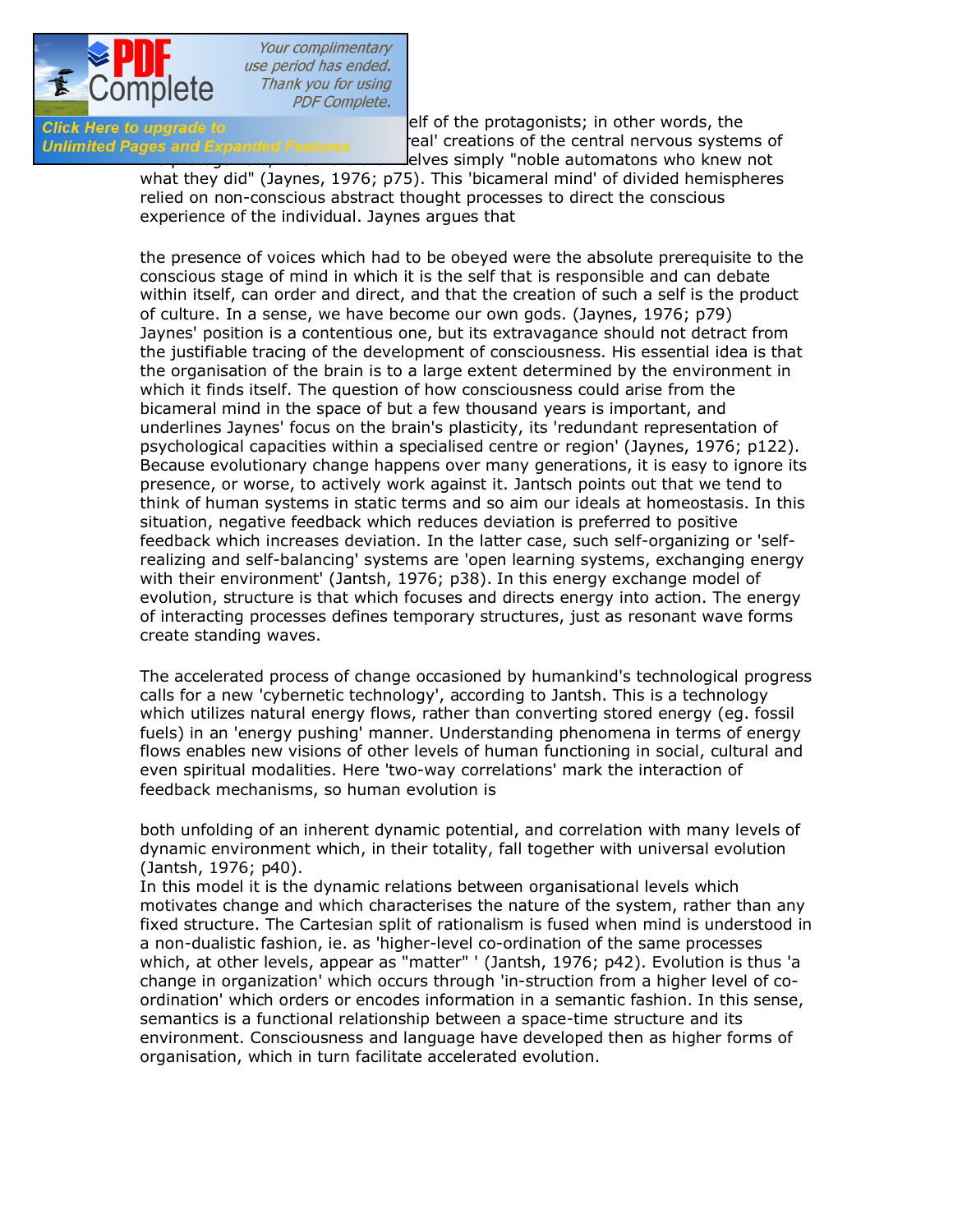

Click Here to upgrade to **above arguments** in process of simply a Darwinian process of Unlimited Pages and Expanded Features selection is the physical response within a species unction of the meta-ecological systems in which

that species exists. So for example, insects which evolve their appearance to mimic other insects as camouflage do so not by random processes of natural selection, but because the development of this new shape is a response to the total information system of the environment in which the species exists. In this sense, the total information system' is a form of Mind, the higher level of co-ordination' which acts to direct change.

## **Technology and Consciousness**

The form of Mind as inclusive of both individual and mass consciousness, together with the signification systems of language and technology, have brought us to the 'Information Age' of the late Twentieth Century. This is the time of the "digital renaissance", where art and science fuse in the furnace of digital technology. The significance of this fusion is characterised by Bronowski, who says that:

Art and science are both uniquely human actions, outside the range of anything that an animal can do. And here we see that they derive from the same human faculty: the ability to visualise the future, to foresee what may happen and plan to anticipate it, and to represent it to ourselves in images that we project and move about inside our head, or in a square of light on the dark wall of a cave or a television screen (Bronowski, 1973; p56).

There is also the view espoused by Walter Pankow (1976), who argues that technology and language co-develop. According to Pankow, language represents a 'conscious re-creation of our world of experience' and that the world of experience is also a concrete representation of language'. So thinking and acting are united, as one in constituting a 'complementarity', where

Man can only understand himself by understanding his environment, and he understands his environment only by transforming it actively into a world, his world. Therefore, man is the most open of all living beings, not only because he has the highest potential for development, but also because he recognizes this potential (Pankow, 1976; p31).

There is thus a relationship between consciousness and the transformation of the 'objective' world into a realm of understanding. Because the world is itself a dynamic process, so increasing understanding of the world is a broadening of consciousness. Major alterations in the course of human history, if one follows Jaynes' logic, can also be attributed to changes of consciousness. So consciousness, the Mind of Man, changed with technological advances such as the development of language. The invention of writing facilitated the emergence of ancient civilizations, because it enabled people to extend their representation of the world. The Enlightenment too was an overall change in human consciousness -- or self-consciousness which facilitated the industrial revolution.

Technology is a means of exercising control over form, and so is a means of representing humans to themselves through processes of creation. Marshall McLuhan (1964) viewed technology, in the form of media, as "extensions of consciousness". The self-representation of humankind takes place through media, combinations of printed material, images and sounds which are transcribed across different mediums in order to conjoin individual and social units in the communal construction of meaning. From being slaves of the machine in the industrial age, we are moving into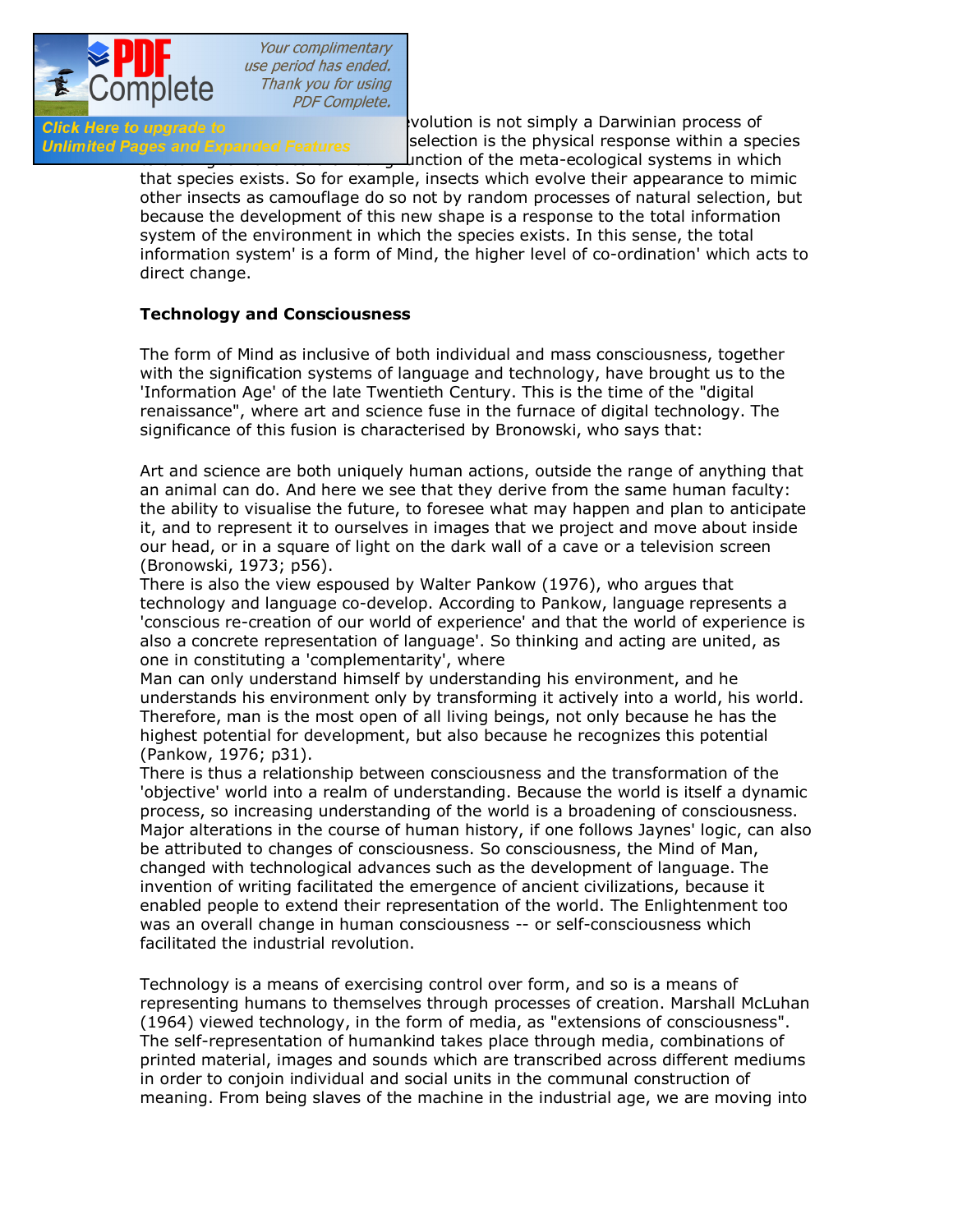

**Click Here to upgrade to example 19 Synthesis With SI mean that the human-machine interface is Unlimited Pages and Expanded Features** of 'inanimate' constructs with the human biopeople can now have electronic implants in the

brain which enable them to see with a video camera, or tune directly into computerised cyberspace. Jonathan Crary and Sanford Kwinter (1992), identify processes which they dub 'integration', ie. the combination of human life into metasystems of social and technical organization, and 'embodiment', whereby individuals assimilate the 'patterns and rhythms' of the socio-historical milieu. Through these mechanisms, they argue that human life is undergoing a metamorphosis as part of what they call 'the vitalization of the machine'. This is an uneven historical transition where there is

a proliferation at a variety of levels of new virtual pathways and historical countermovements which have the potential to be used or activated in diverse and opposing ways (Crary & Kwinter, 1992; p14).

Despite the inertia of the presently entrenched power structures of the postmodern world, there will always be counter-paradigmatic movements with the vitality to challenge and even overcome the status quo. These forces have the capacity for 'cognitive and cultural transformation', in other words using these mechanisms to transform human society as a whole.

The evolution of which I speak is one where individual self-consciousness is linked to global human self-consciousness. By transforming the individual's capacity for conceiving and constructing the world in new ways, we can, through mechanisms of advanced interconnectivity, transform planetary consciousness into new ways of becoming. This process occurs primarily through the mechanism of media, which is the mirror in which we can view ourselves as a species. Media here include the cybermedia of computer communications. In order to effect such a transformation, it is useful to study the workings of the human mind, with specific reference to certain field theories which encompass the concept of information flows.

## **Mind and Media**

The human brain has a surplus of processing power, an architecture where the higher processor function areas are undistracted by the constant "noise" of motor coordination performed by lower brain structures. This cephalization, located primarily in the frontal lobes of the forebrain, enables the brain to process sufficient information to render in the mind's eye the abstractions which characterise consciousness. The holographic functioning of memory (Sheldrake, 1988) is indicative of the functioning of mind as a whole. Consciousness too can be thought of as a holographic representation of information, which models perceptions of exterior reality for the individual to create meaning.

What is the ontological reality of a hologram? It is real, but at the same time a representation, an 'illusion' created by the nature of wave patterns caught in photographic film. This 'illusion' rests for its existence on a sophisticated array of hardware, the technology created by human ingenuity. In Mind, consciousness rests in a similar relationship to the physical 'wetware' of brain, nervous system etc. The individual psyche is a field of shifting 'holograms', the intersection of memory, language and sensory information. Within the field of Mind, brain activity can be conceptualized in terms of self-organizing systems, the dynamics of which organize information in terms of its integrative abilities just as computer software organizes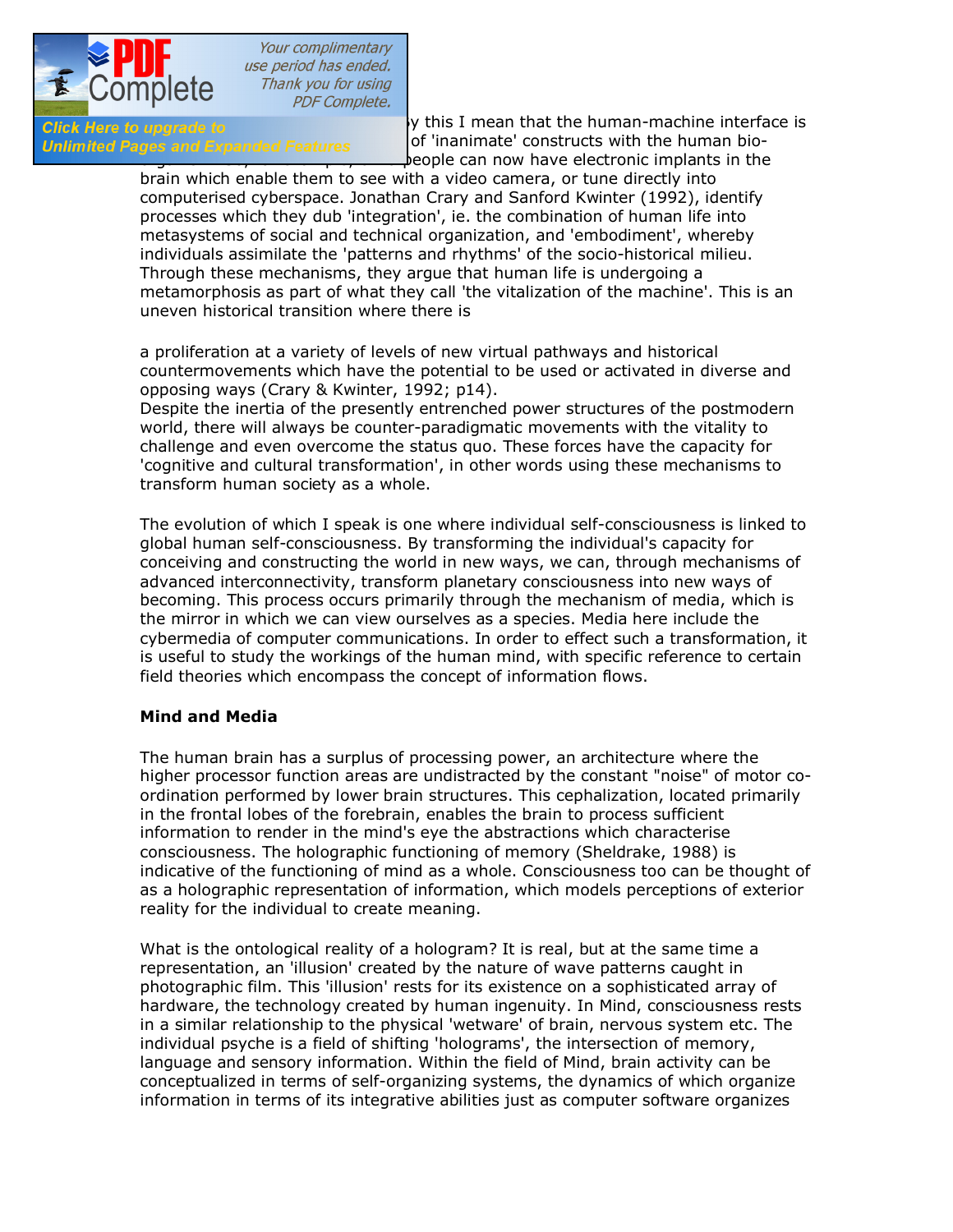

**Unlimited Pages and Expanded Features** 1 are concerned with form, pattern,

**Click Here to upgrade to information with the architecture of computer hardware. These organizing**  $I$  (Sheldrake, 1988). They rely on but are not

reducible to the interactions of material structures and their constituent parts, and so act in a way analogous to that of morphic fields in other words they are purposive, goal-directed structures of organization, or information fields which order the information environment of Mind.

Terrence McKenna (1994) posits that the universe is information, of which matter is an embodiment. If we take this view to be true, then mind can be seen as an amplificatory device for analysing and translating information. The idea of a holistic, unitary universe, together with an understanding of that universe as an informational construct, greatly facilitates a view of reality which enables understanding of singularities such as psi phenomena, or Mind as a collective phenomenon. Rupert Sheldrake's theory of morphic resonance also rests on the 'universe as information' idea, and gives a firmer grounding for the acceptance of events such as these which have hitherto been regarded with extreme sceptism by mainstream science. In Sheldrake's view, morphic fields are non-physical fields of influence which shape patterns of matter, thought and behaviour. Behavioral phenomena associated with morphic field theory imply that consciousness, even among animals, is not an isolated phenomenon specific to individuals, but that there is a component which is common to populations, species etc. as a whole.

So consciousness is related in an intrinsic way to information, being a means of modelling the information of phenomenal reality in the internal or subjective reality of thought. The media, through the transmission and exchange of information, thus also have an effect on consciousness. This notion is best explicated by McLuhan in his discussion of technology, in particular media, as 'extensions of consciousness', whereby he conjoins the concept of the human central nervous system (CNS) with the sensory enhancements of technology.

The idea of humankind's merging with the machine by way of the technological extension of the human CNS and its manifestations of individual and collective consciousness, with the 'inert' mechanical and electronic engines we have created, is significant in terms of our earlier discussion of alienation. As the machine alienated humankind from the natural environment and the products of production or tool use, so it also began to alienate individuals from themselves. Humankind has only recently in its evolutionary history inhabited permanent, artificially constructed environments, and the gradual process of sophistication which these environments underwent has culminated in the rise of industrialisation, which created a whole new order of complexity in its structuring. This unprecedented complexity has resulted in the explosive information age of today, where the entire Earth is locking into a global information culture. This is a culture characterised by consumerism and the regulatory flows of information across the planet, which govern resource distribution and control, wealth and power (Braman, 1993; Buchanan, 1996).

Gene Youngblood (1970) calls our time the 'Paleocybernetic Age', because it combines the 'primitive potential' of Palaeolithic times with the 'transcendental integrities' of a cybernetic utopian vision. He identifies a cinematic form, which he calls 'expanded cinema', with expanded consciousness. This form of cinema uses abstract images merged in successive layers as a process of manifesting consciousness outside of mind. This is a visual field, like that of the 'intermedia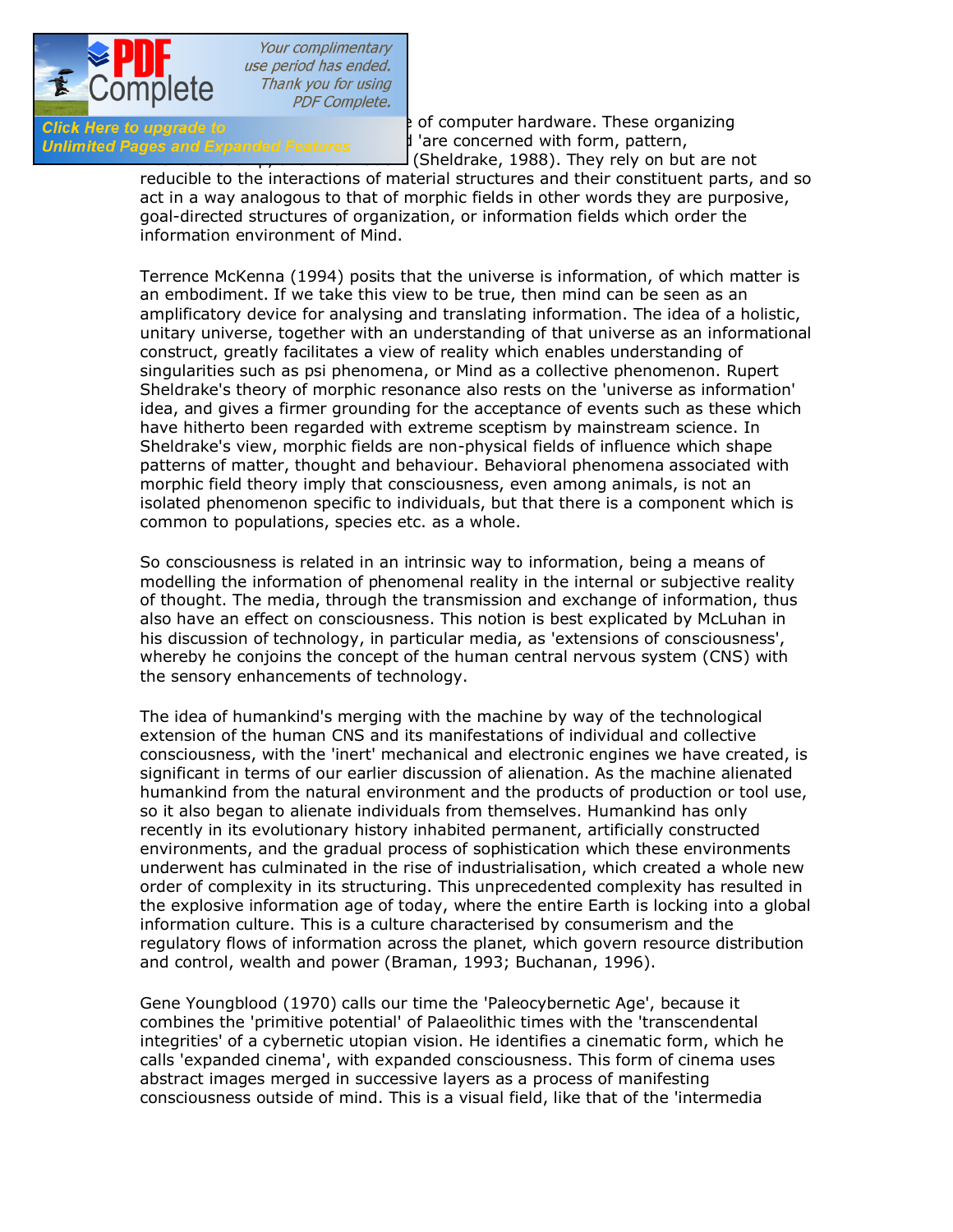

Unlimited Pages and Expanded Features huch the same way as McLuhan theorised.

**Click Here to upgrade to controll the controller which according to Youngblood functions as a** 

Youngblood follows Adorno & Horkenheimer (1972) in viewing alienation as an intrinsic component of the culture industry, which produces products that alienate people from themselves in substituting profit motives for use value. This occurs in a context where 'interior realities are not compatible with exterior realities', a gap which art attempts to overcome, finding freedom in a fusion between 'what is and what ought to be' (Youngblood, 1970; p42). Technology however is decentralizing humanity's communication channels, resulting in a new paradigm of cinematic language which Youngblood calls the 'synaesthetic mode'. The upshot of this decentralisation process is that art and technology enable people to live in a creative fashion, and thus leisure time and work time can be combined. In his understanding of evolving consciousness and culture, Youngblood uses Teilhard de Chardin's term 'humanisation' when referring to the process whereby each succeeding generation integrates and builds upon the experiences of the previous level. Youngblood comments that

This "consciousness expansion" has reached a velocity of evolutionary acceleration at which several transformations occur within the life-span of a single generation. Because of mankind's inevitable symbiosis with the mind-manifesting hallucinogens of the ecology on the one hand, and his organic partnership with machines on the other, an increasing number of the inhabitants of this planet live virtually in another world (Youngblood, 1970; p47).

The above contribution to our understanding of the relationship between consciousness, technology and the media gives some useful points of entry to the struggle for human empowerment in our modern age. Put simply, if people can find creative ways to utilize technology in opposition to the ideological practices of the culture industry, then we have a means whereby we can alter our collective consciousness, and go on to new levels of sophistication. This means the enhanced capacity to model our subjective and objective realities, and to create a communal space where such new perspectives can be shared. As Youngblood points out, this process is already happening -- it is interesting to note that Youngblood was writing at a time *before* the Internet explosion of connectivity across the planet, and before the notion of Virtual Reality had been developed.

The rapid advance of electronic technologies has put powerful productive tools into the hands of individuals and groups who could not before have had such power in their grasp. In a way, the large-scale productive capacity required by the industrial age has given way to the small-scale productive engines of digital technology. The effect of this is to put the productive power of the factory into the hands of individuals or groups, granting them the power to manipulate the basic resource of information to transform into material gain. But this information harvest can only be of benefit to all through the establishment of a convivial technology, which helps to overcome the problem of alienation inherent in industrial processes.

At the same time, we must recognize the problem of centralization of power which the confluences of information technology are generating. Transnational information linkages, together with what Braman (1993) refers to as the 'harmonization of systems' across different media, facilitate centralizing tendencies where power agglomerations grow by swallowing up disparate corporate entities. So media barons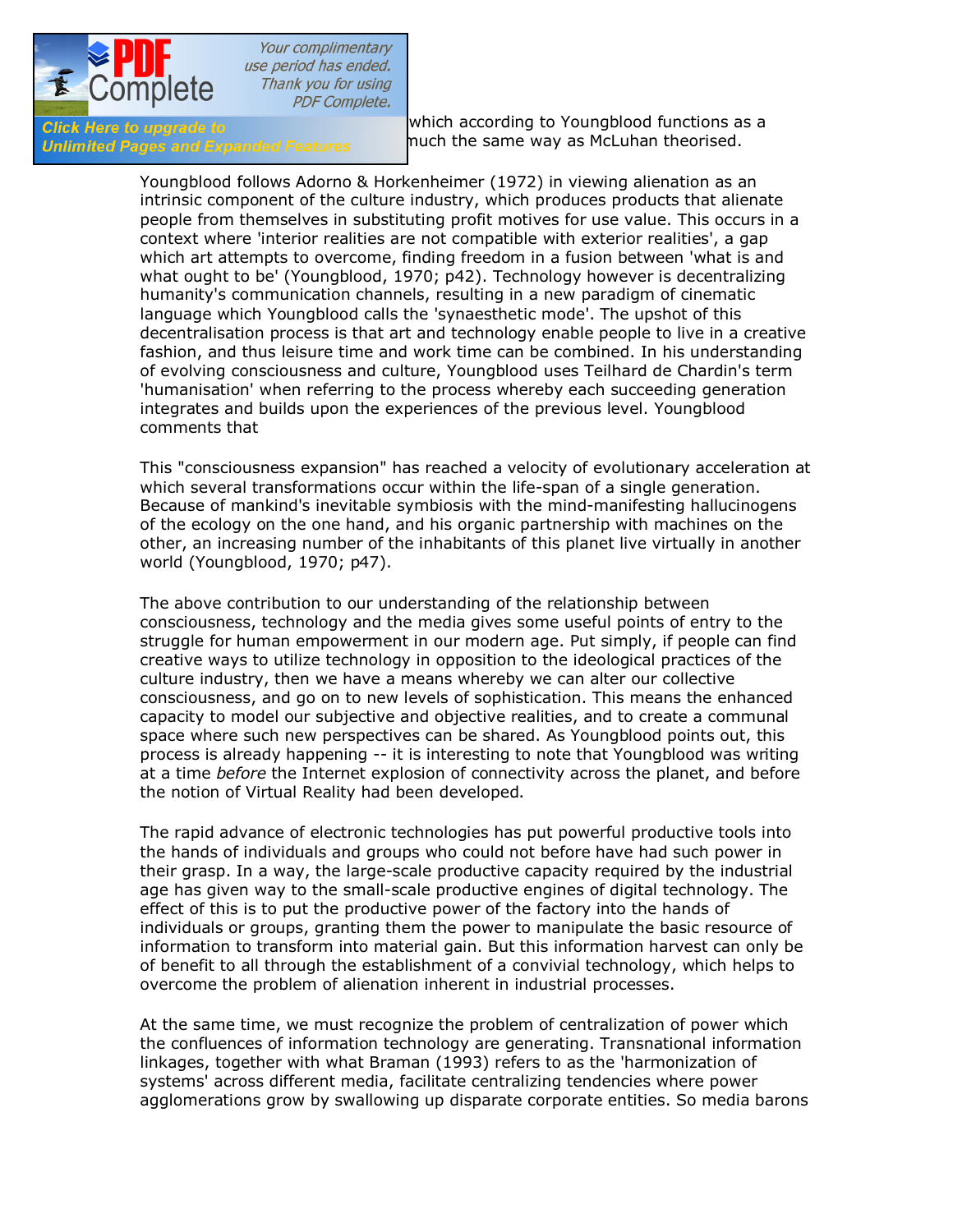

**Click Here to upgrade to Turner Click Alexander Click Alexander Click Alexander Click Alexander Click Alexander** Unlimited Pages and Expanded Features by large corporations, which also makes it easier ation flows across the 'net (Kinnear, 1996).

## **Convivial Technology**

In order to transform centralizing cybernetic information systems into democratically accessible ones, a convivial approach is necessary. Convivial technology requires two major elements in order to succeed: firstly a human-friendly interface (Laurel, 1990), and secondly interactive, dialogical cybernetic systems which enable people to participate in the process of meaning construction (Radoby & Bruck, 1989).

Laurel suggests that the notion of interface includes 'the cognitive and emotional aspects of the user's experience', as well as being 'the contact surface of a thing' (pxii), its shape reflecting the physical qualities of the interacting subjects, the nature of the functions to be performed as well as the power relations of that interaction. These functions imply that interfaces to media, ie. our means of communication, be designed with accessibility in mind. Laurel defines empowerment in terms of both functionality and 'greater ease of use', which implies that it is not necessary for individuals contributing to information flows be 'professionals'. This is where the concept of community media is important, because individuals and community groups can become involved in the process of media production (or information dissemination) without the constraints of professionalism (White, 1994). Computers can play an integral role in such media; for example, Crockford (1990) calls the integration of television (video) technology and computers 'The New Television', and says that this integration could make the tools of media production available to everyone. In this regard, 'The New Television could perhaps be the most important form of communication ever invented' (in Laurel, 1990; p466).

Illich's notion of 'convivial' media are those which enable people to be both producers and consumers, eg. the telephone and BBSs (Bulletin Board Systems). The prerequisite to this is what Illich terms 'symmetry', ie. that everyone has access to the same means of production. The aim here is to produce 'talent-limited' rather than 'economically-limited' creative processes, which have a low threshold of accessibility. Personalising adaptive media to optimize salience, or the 'pertinence of a piece of information to a particular person's needs at the time it is presented' can also help to create competitive low-budget media. Illich notes that collaging processes which utilize existing works in the creation of new ones would also increase accessibility because producers do not have to be originators in this sense. This method could also be related to Youngblood's synaesthetic technique, whereby appropriated images can be layered together to generate new meanings.

If the interface to communication through media occurs at the level of community media, it enables more people to become involved in processes of meaning construction. Meaning can be effectively constructed by collective efforts at processing inputs from the environment and modelling them in an 'artistic' fashion (ie. combining aesthetic descriptiveness with connotative or 'intuitive' implications) in virtual space. This model of operations can be effectively applied in the development of forms of media such as the Internet, World Wide Web and the electronic media of radio and television. Through participation in such processes of meaning creation, the capacity of a society to process information is enhanced, so altering the 'collective consciousness' of the society. In today's global media environment, this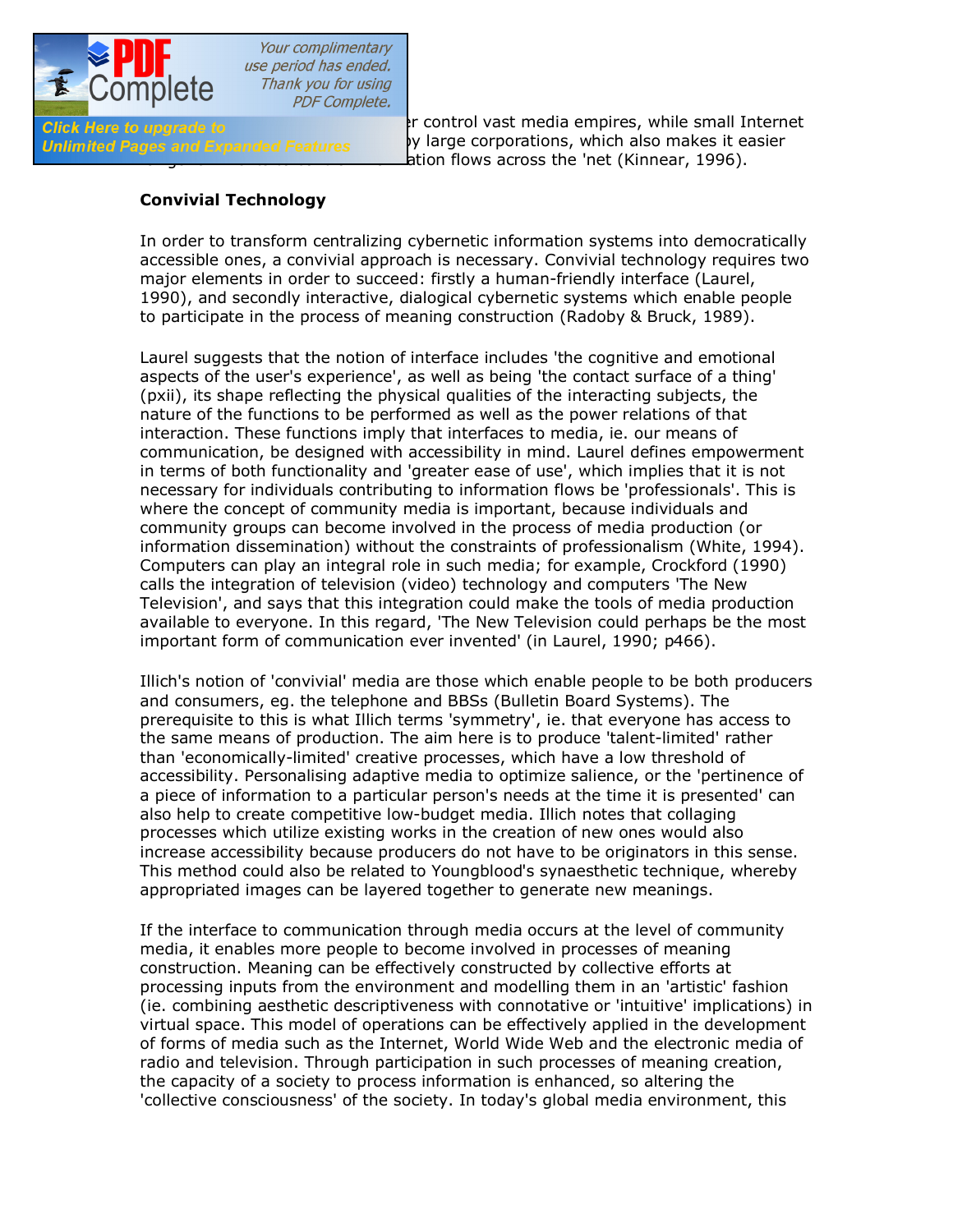

Click Here to upgrade to **interval in the consciousness** iss of humanity as a whole. This alteration takes **Unlimited Pages and Expanded Features** Live data resources of the population, as well as  $\epsilon$  communication within the human macrocosm.

> A good example of this is the stock market, which is a global information system where information about human activities and economic flows is processed. Here the individual minds of the brokers are fused with the data space of the 'cybersphere', the communications systems which link those brokers both individually and collectively (in their specific trading floor locales) and which exchange and display information linked to economic activity. Television, for example CNN, acts as an auxiliary data space where economic and political issues are debated and shared amongst the global broker community. The gestalt of this total cybernetic system is then manifested in the 'bullishness' or 'bearishness' of the market.

> The above example indicates that the way forward for media lies in the efficient management of interactive information. This involves conceptualising media in terms of information flows, where environmental feedback combines with information compression techniques to optimize information flows. Note that the stock brokers in the above example are interactive players within the field of information flows relating to economic activity. In media, the merging of different information flows through the convergence of hitherto disparate media (Braman's harmonization' of systems), involves the various media forms such as newspapers, radio, television, magazines etc. becoming a combined traffic flow on the so-called "information highway". Here the emphasis is on connectivity and the participation of all users in contributing to the total information field. The tendency towards media consumerism, within the paradigm of one-way transmission which has hitherto governed both print and airwaves, remains; but even large-scale commercial producers are driven to the concept of interactivity in their manufacture of cultural products. From the World Wide Web to interactive movies, the entertainment industry has to seriously reconsider its strategy of one-way information transmission to passive consumers.

## **Information, Knowledge and Understanding**

At the same time, there are deeper forces at work than a mere demand for participation in interactive media systems. There is also a spirit of militancy and rebellion against the power-relationships of the past arising in the midst of the cyber-masses, which is manifest through all layers of the social strata, from those hitherto deemed politically conservative to the most 'radical' leftists. This is a revolt against the limitations of previous hegemonic (or 'modernist') thinking about the nature of physical reality and our relationship to it. As the "Magna Carta for the Knowledge Age", produced by the 'conservative', libertarian Progress & Freedom Foundation of the USA, states in its preamble:

The central event of the 20th Century is the overthrow of matter. In technology, economics, and the politics of nations, wealth in the form of physical resources has been losing value and significance. The powers of mind are everywhere ascendant over the brute force of things (Dyson, Gilder, Keyworth, Toffler, 1995). One of the authors of the 'Magna Carta' is Dr Alvin Toffler, famous for his futurist studies, among them his theory of 'Third Wave' society which has gained much currency in information technology circles. According to Third Wave theory, 'actionable knowledge' in the form of stored and transmitted information, is the basic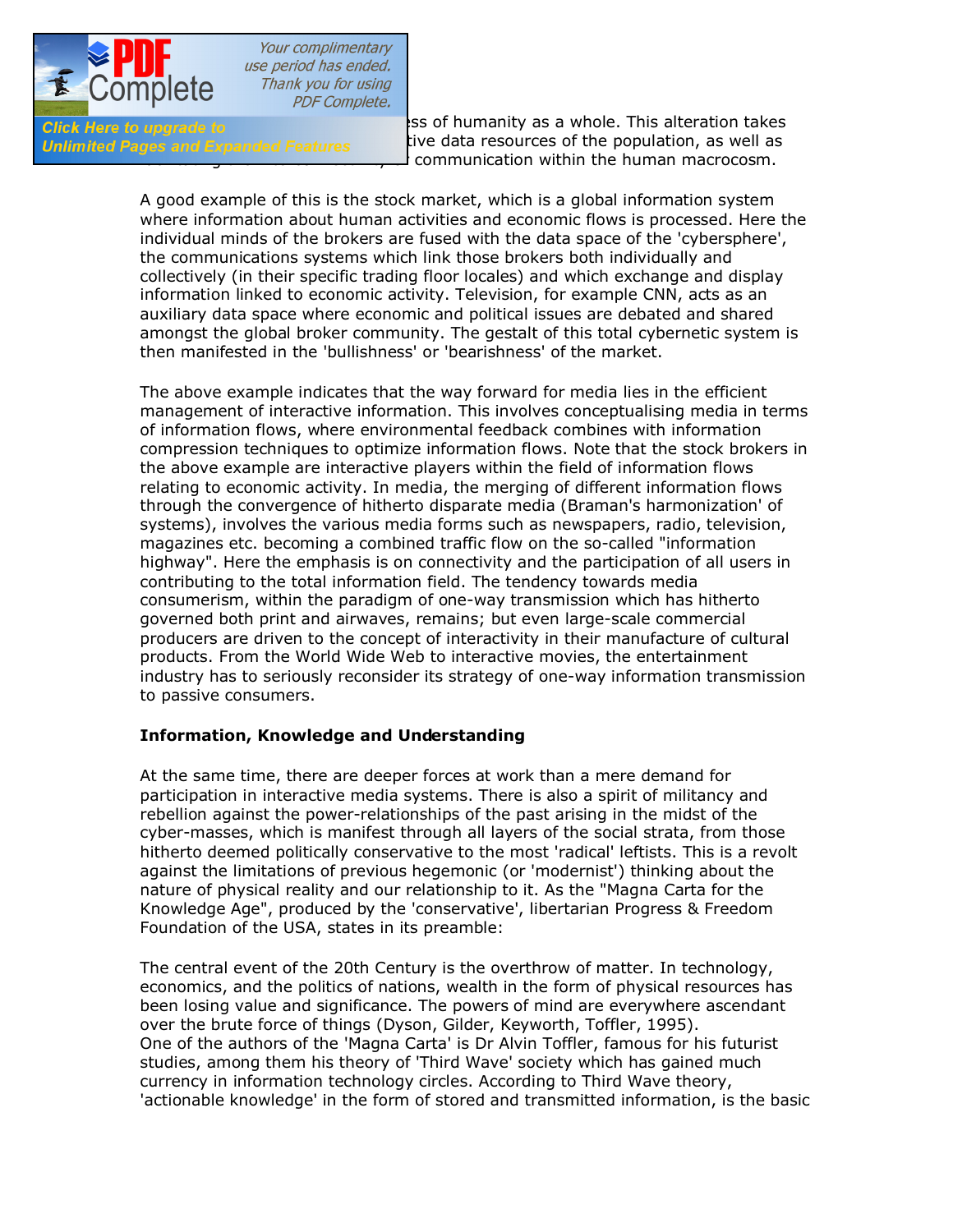

**Unlimited Pages and Expanded Features** responds with Jean Lyotard's concept of

**Click Here to upgrade to Exercise 2018 Click is replacing to labour-** and machine-intensive productive forces of discussion of postmodernism (see Chapter 2). But

> 'Information is not knowledge; knowledge is not understanding', according to Mark Taylor and Esa Saarinen (1994), who posit the idea of 'imagologies' as a radicalising of textuality in media through telecommunications technology. This is a means to 'electrify the signifier' by concentrating on the power of images, for images are 'the medium of thought, action and communication'. This conception complements our earlier discussion about the inductive power of images as a contribution to conceptualisation, the 'inspiration' from which rational logic processes often stem. After all, Newton's "Eureka" was a consequence of the image of the proverbial apple falling in front of him, and this concept can be transposed to our means of communication, particularly synaesthetic media.

Taylor & Saarinen contend that the compression of information into image forms is the gateway to the realm of inductive thought, the non-rational sphere where contradiction can bring enlightened understanding; that Zen moment when even 'misunderstanding can release energy'. Media impacts on consciousness, so by changing the images through which we uncover our existence, we alter the gestalt of consciousness. Language is more than just words when it can be additionally represented with images, for example in creative typesetting.

Media philosophy transforms the philosophy of language into an energetics of image. A word is a micropower that carries political force... Language does not set the limits of the world because the world does not have any fixed limits but is an ongoing project of the imagination (Taylor & Saarinen; p6).

Advances in digital visualisation technologies, such as Silicon Graphics' VRML (Virtual Reality Markup Language) developed to create 3D graphics on the Web, as well as animations and video FX, will enable us to create the icons of tomorrow's media languages. There is already a change in our way of thinking taking place as a result of the advent of electronic multi-media and hypertext mediums. These mediums are constructed in ways which allow for non-linear or "intuitive" approaches to the exploration of knowledge-space, rather than the linear logic required by traditional media such as books, films or television. Such media require the construction of intuitive pathways and linkages instead of building sequential logic structures.

For example, in committing this essay to paper, I am encoding it in an analogue fashion which lends it particular communicative characteristics. The essay would then be passed on to a reader, who would tend to read the essay from start to finish in a linear fashion, so following the rationality of the arguments. If I encode the same essay in digital form and place it into the collectively accessible, non-linear medium of the World Wide Web, these communicative characteristics are fundamentally altered. In the first place, the document is now accessible by large numbers of people, located almost anywhere on the planet. It is also accessible through different mechanisms, ie. links to its subject matter which appear on different Web search engines or other home pages. The information of the essay itself can be thought of as a kind of 'info-sphere', in that the reader can now follow arguments through links within the document. Each link can take the reader along a 'knowledge pathway' through the body of information, or connect to other bodies of information which are also on the Web (ie. readings which I have summarized and digitized or other Web locations). The addition of information in the form of images, graphics, animations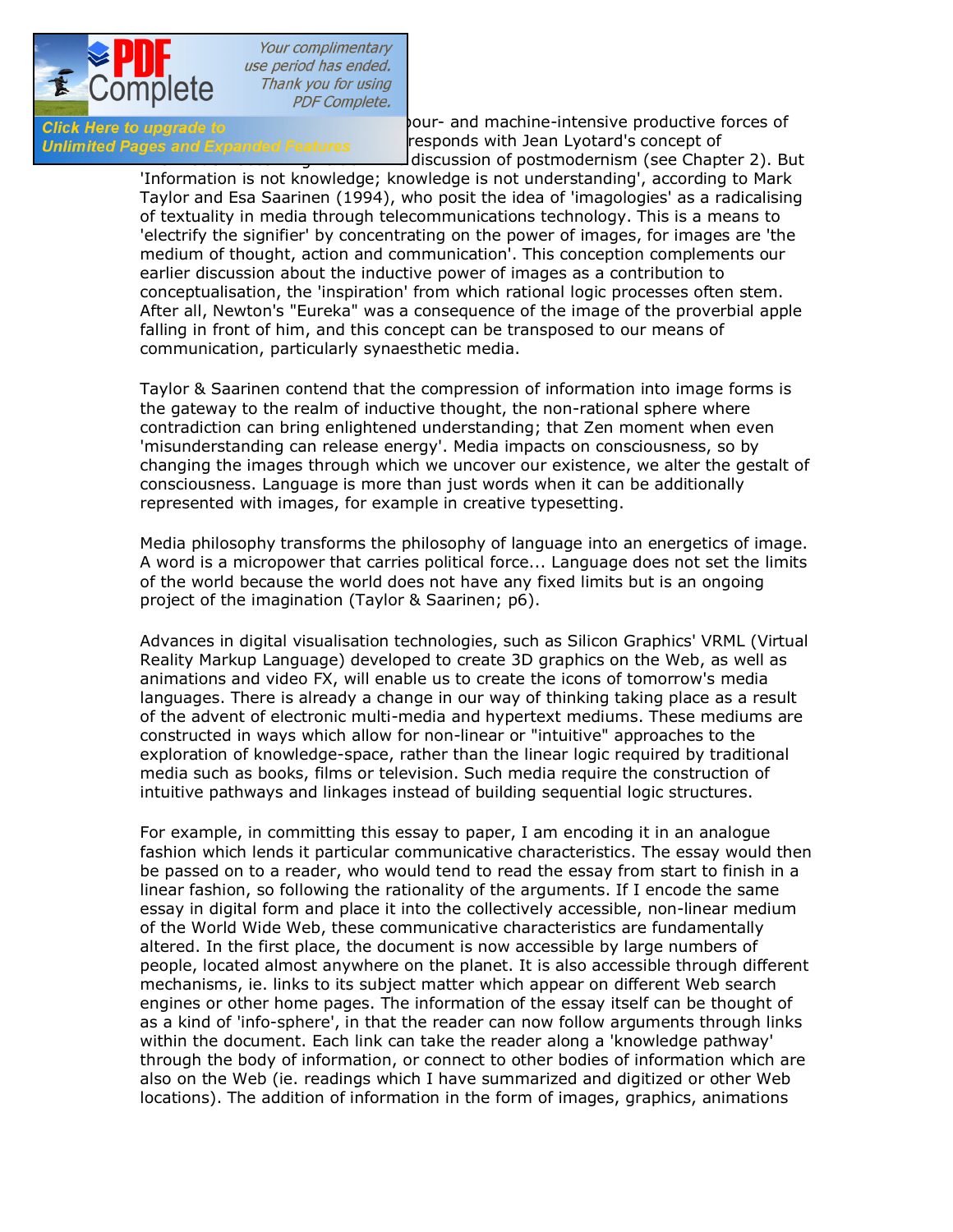

**Unlimited Pages and Expanded Features** ts in a more holistic or intuitive fashion.

**Click Here to upgrade to** client community the cognitive gestalt of the information system,

The capacities for data depiction through imagery and intuitive modes of information retrieval together make the human-computer interface more 'convivial' in that they more closely mimic the functioning of mind, the way in which our brains function to represent and make sense of the world. Such characteristics have the potential to facilitate profound changes being effected in the collective human consciousness. With the transcription of images through the global network, we are able to activate other brain sectors in human receptors, ie. the non-rational and intuitive areas of neural energy focus. With advanced techniques, such as those of abstract film makers Jordan Belson or John Whitney, we can create synaesthetic experiences in virtual space which will enable access to other levels of consciousness. Just as the visualising centre of the individual mind utilises synaesthetic combinations of image, sound and smell to create a mental holograph for imaginative 'visualisation', so can the global visualisation space perform the same function for a global "mind". In other words, a collective vision is worked out within the communications system; such a scenario presupposes the presence of interactivity in the system, ie. the global computing network is turned into a kind of 'democracy machine', where every constituent element has the ability to interact with the total system and affect its outcome. In cybernetic terms, this is a 'feedback loop', where information is input into the system from the environment and vice versa.

Consider a scenario where instead of a audience several billion strong passively watching a spectacle, eg. the Olympic Games, that 'audience' participates in generating the spectacle, which then becomes a collective experience. Whether the 'spectacle' is then the election of a world government, a global referendum or an artistic or cultural event, the machine functions to convey the sentiment of the mass, without this sentiment being limited or funnelled through the machinations of 'leaders' or 'representatives', as is currently the case in our political systems. In the case of artistic or cultural events, the audience is not the passive subject of the video, film or performance -- the audience *is* the performance, which is rendered or imaged for the global vision by the machine. A simple example of this would be a 'vote-meter', which displays in graphical form the progress of votes being counted. As people watch voting trends emerge, they can register their vote in such a way as to effect the potential outcome of the vote.

If such global convocations encourage an experience of liminality, where the strictures of everyday social and personal relationships are lifted, this could potentiate an alteration in the collective consciousness, manifested in aspects such as global outlooks, or an experience of Being or a kind of 'communal mind'. Direct experience of this communal mind could occur in situations where combinations of energy inputs, ie. sound and light, of sufficient intensity and harmonic resonance transport participants into altered states of consciousness or trance. In the trance state, gnostic experiences enable the creative fusion of ideas through access to higher states of information organisation -- in other words, the sum of individual consciousness will constitute the collective 'mind', though each individual might only experience the collective consciousness in a numinous fashion. Just as the individual neuron in the brain does not experience consciousness, so will the individuals linked into the cyber network not 'know' some sort of god-like superconsciousness, except partially, through gnostic induction. The effect of this experience for the individual will be inspirational, where knowledge is in effect shared amongst the participants in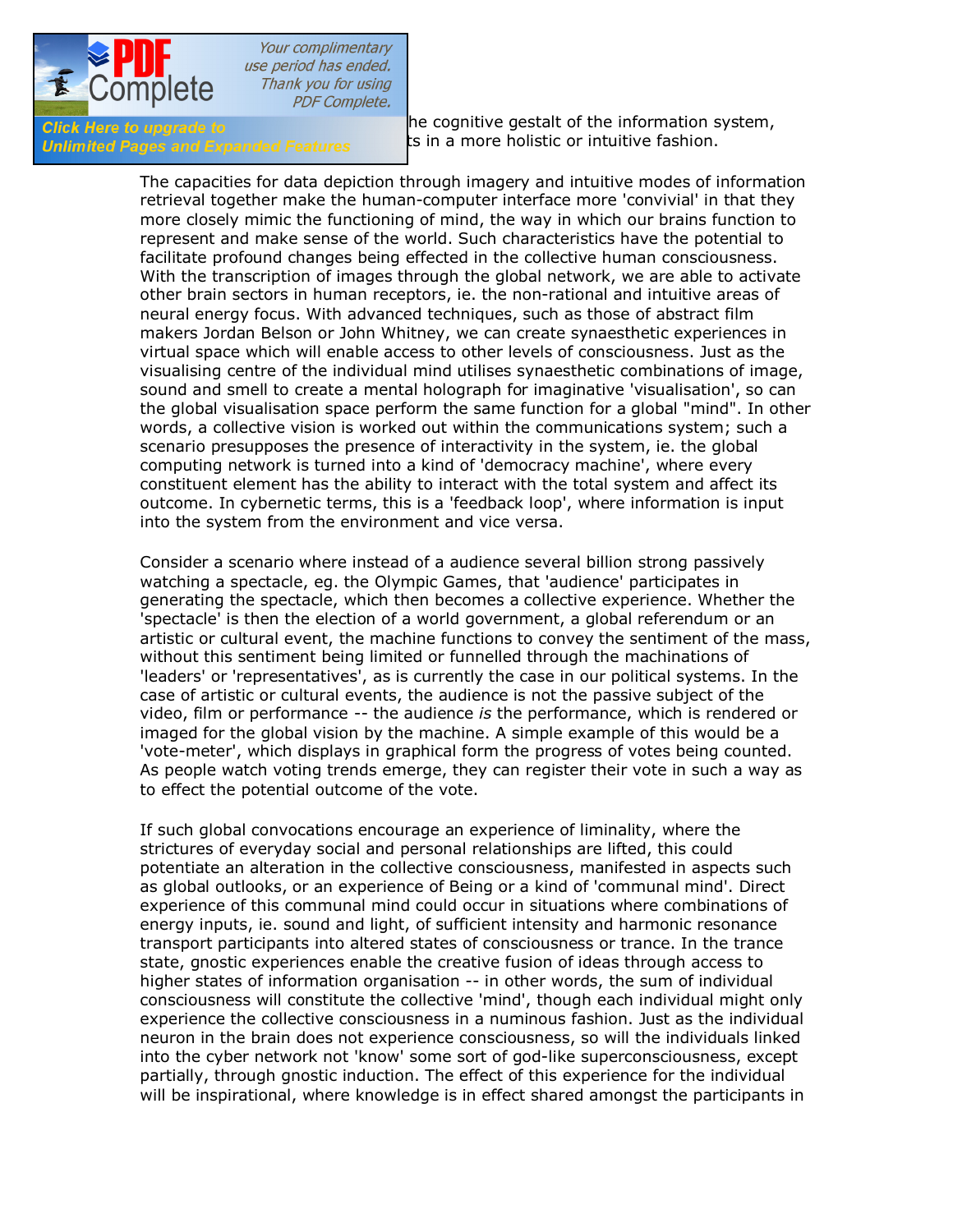

**Click Here to upgrade to click fashion. This knowledge will only become conscious if the** Unlimited Pages and Expanded Features 2 by the individual and ultimately shared f media images and words.

> Such an event would reconstitute humanity through the fusion of the noumenal with the phenomenal, the spiritual and the technological. That there is a need for this is expressed by popular icons such as local pop singer Levannah of the South African music group *Qcumber Zoo*.

> Man has lost touch with his spirituality and there's a definite movement to recover that ground. I don't believe that we have done everything there is to do and that the world is sliding into degeneracy. If enough people believe, there's a point of critical mass that tips the scales. It can only make the world a better place to live (Mail & Guardian, May 24-30, 1996).

This would be what Hillman (1995) terms 're-awakening the sense of soul in the world', in order to address a problem identified by deep ecology, that human arrogance, greed and alienation from Nature are destroying our planet, and until we heal our spiritual alienation from the Earth, no long-term solutions are possible (Head, 1995).

In order to address the problematics of the late Twentieth Century, we need to remake not only our world, but ourselves as well. As a species, humankind is undergoing rapid processes of change, which alter our global society's relationship to what Jantsch terms the 'stability boundary' of the whole dynamic system. In this state of flux, stasis is difficult to maintain due to the fluctuating conditions which contribute towards this chaos boundary. Bifurcations or points of departure for the future of the total dynamic system are potentialised by the unstable conditions at the system's periphery. Despite the potentials for directing the probability of change in certain directions however, Jantsch notes that human systems have 'richly coupled subsystems' which are able to absorb relatively big fluctuations, so attaining a 'metastability'. This means that they can exist 'close to a stability boundary where resilience is high' (Jantsch, 1976; p4).

One positive or encouraging fact to emerge from chaos theory in recent times is the notion that small changes to a dynamic system can have large consequences (the so-called 'butterfly effect'). If we wish to affect the outcome of social and economic tendencies in the long term, in other words if we wish our present self-organizing human system to transcend itself, we must work ceaselessly towards this goal. The principle which orders chaotic or dynamic systems is that of iteration, repeatedly feeding the outcome of the social equation back into itself. This principle indicates how countercultural tendencies, for example revolutionary movements, can sweep to power despite the odds stacked in favour of the status quo. The type of liminal communicative events cited above must be continually created and repeated, in order for the transcendence embodied within them to become translated into the everyday phenomenal world. The site of struggle on our planet has moved into the realm of consciousness -- we must create ourselves anew through actualizing the potentials of Mind if we want to be free.

I have taken the opportunity over the past two years of engaging in experimental community access television broadcasts, which form the body of evidence I have gathered to substantiate the above arguments. I have used the medium of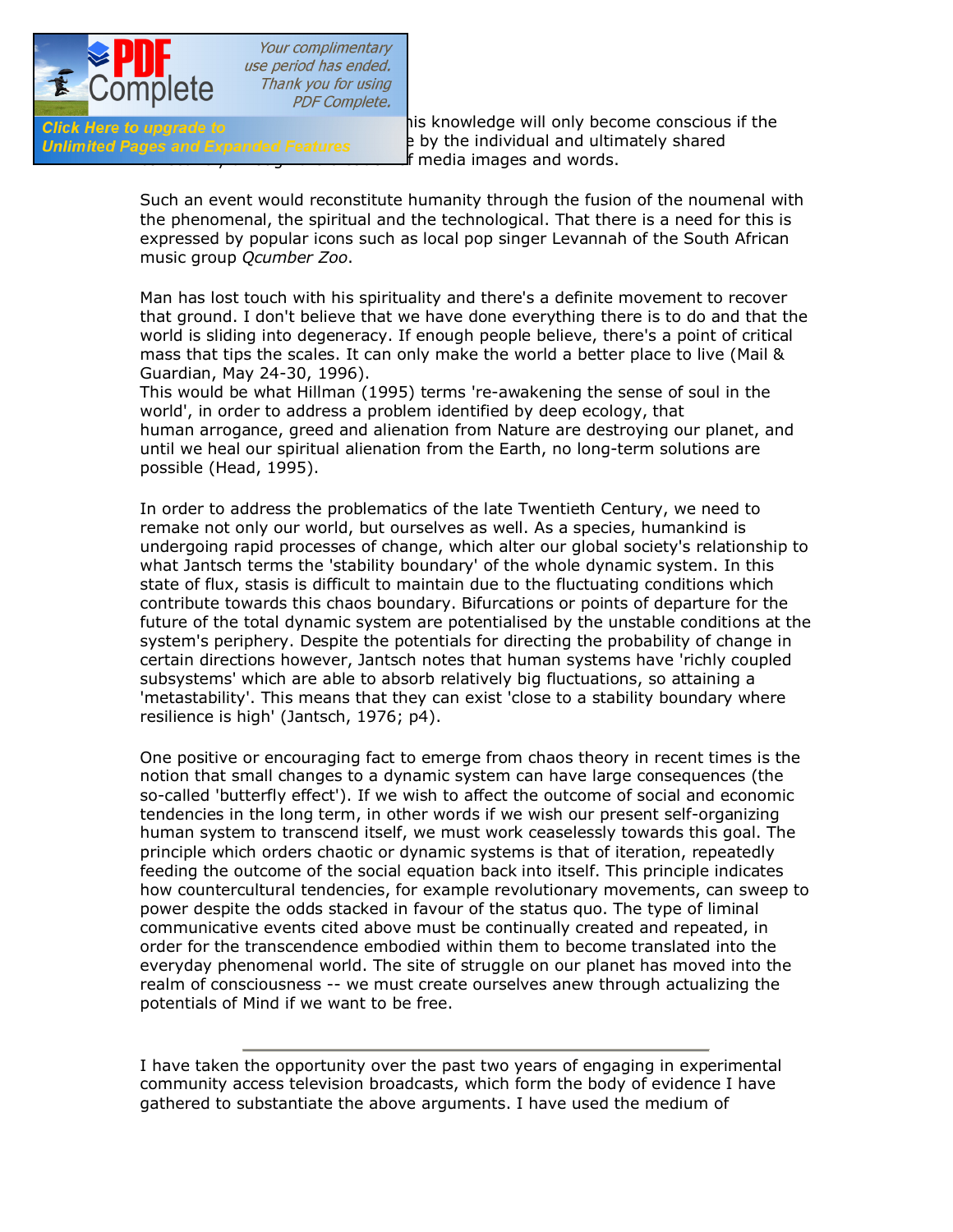

Click Here to upgrade to **video a particular focus** ocus on what Youngblood terms "synaesthetic **Unlimited Pages and Expanded Features b** images in a free-flowing, artistic fashion. This If compressing information in both the visual and

audile fields perceived by the brain. It does this in a fashion which has both rational and intuitive interpretive aspects, that is it requires a bi-hemispheric or unified brain approach to comprehension (Jaynes, 1972). This differs radically from the rationalist logic, which relies exclusively on left-brain functioning and actively denies the intuitive or non-rational side.

These media events also seek to yield information about democratic methods of media construction and use, in the belief that the combination of creativity and democratic practice will enhance the capacity of mind to evolve itself. It is important to view these experiments not as static events locked into particular space-time locales, but rather as dynamic, transformative processes which continue today and into the future. The experiments are moments upon this evolutionary track, which through their impacts on people's lives and the collective imagination will affect the trajectory of humankind's development. This may seem a grandiose claim, but here I refer the reader to the Buddhist koan: Does the drop of water dissolve into the ocean, or does the ocean dissolve into the drop? (Humphreys, 1962). The fundamental insight of the autopoietic worldview is the interconnectedness of all things, so that any intervention, no matter how small, must have an effect on the totality. The small arena also provides a mirror of the macrocosm, so social tendencies can be examined through the microprocesses of the experiment. Experiments in information technologies are a fitting starting point for investigating the nature of existence in the Information Age, and it is the nature of both technology and temporality which will be examined in the following chapters.

## **Chapter 2 : The Ghost in the (Postmodern) Machine**

## **Meaning, Media and Machines**

In considering the nature of the human-machine interface in the Information Age, we can view the present human condition in terms of currently shifting theoretical paradigms. Information is the realm of the mind, so it is fitting that the shifting indeterminincies of postmodernism outline the defining paradigm of the Information Age. Of course this stance is paradoxical, given the refusal of postmodernism to accept absolute limitations; but the context of the postmodern age, the ascription of significance to the philosophical viewpoint which postmodernism affords has a certain aesthetic. In this there is a harmony or resonance with the philosophy's ontological context which is difficult to ignore, and which is an appropriate metaphor for the shifting surfaces and maze-like complexity of our information society. Because change is also particularly significant in this time, a theory of dynamic systems, chaos theory, is singularly appropriate concept for understanding how creative change processes can be managed.

With its thesis of relativist indeterminacy opposed to modernist certainty, postmodernism finds a basis in the discoveries of science in the sub-atomic realm (Doll, 1993; Thornton, 1990), as well as facilitating use of chaos theory mathematics as a trope for understanding dynamic social development. In the light of these factors, Doll argues that one purpose of post-modernism is,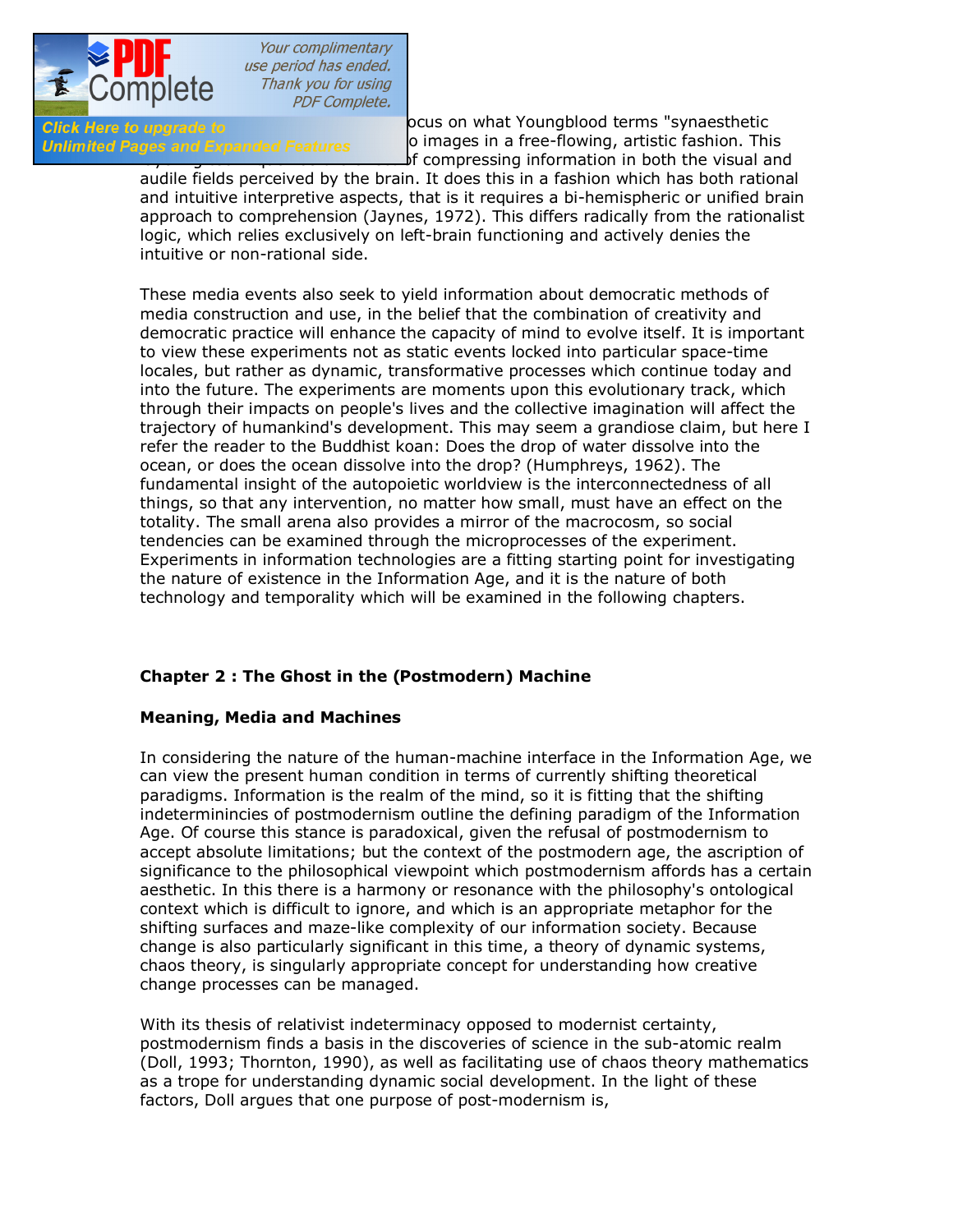

Click Here to upgrade to **the function of the future and yet to doubt** whether such a future will emerge. This is a Unlimited Pages and Expanded Features gories, such as order and disorder, are not d but are entwined, each within the other, each reinforcing and sustaining the other (Doll, 1993; p279).

The post-modern age has given us complex webs of meaning with which to contend as we strive to make sense of the social changes which have been steadily accelerating in our time, particularly since the second world war. The advent of the information age with its computer technologies and electronic communications is generating information-intense societies, linked in vast neural networks across the globe (Stock, 1993). The complex nature of social and individual relations in this epoch needs suitable metaphors in order to approach an understanding of it; yet at the same time it denies, in its fluid intricacy, the possibility of any single, fixed conceptual structure to enclose it. In this it is opposed to the 'totalising metanarratives' of modernism (Prinsloo, 1993). The crumbling of scientific certainties has provided a vision of reality which is open-ended and indeterminate, and Doll (1993) points out that the 'spirit' of post-modernism is that 'definitions limit and close rather than generate and open'.

The postmodern is often described in terms of borders, particularly with regard to the breakdown of borders between previously disparate categories (Prinsloo, 1993; Campbell & Freed, 1992). Global communications and transport systems together with the proliferation of information are dissolving what were previously considered hard and fast boundaries between social concepts, whether these be of the nation, ideologies, geographical borders or the delineations between areas of knowledge. The realm of borders is an area where chaos theory is particularly useful, given the infinite maps it provides of those numinous fringes which lie at the outskirts of possibility. Borders can define that which is within from that which is without, but fractal theory, in the form of the Cantor effect, shows us how infinitely fine those divides can be. Digital technologies are particularly significant here, because they not only translate the world into new forms (McLuhan, 1964), so dissolving the border between reality and representation (Baudrillard, 1981), but also usher in an era where communication takes on a multi-dimensional character in addressing both rational and intuitive modalities of mental functioning, to generate uniquely creative interpretations. As Beverly Jones (1993) elucidates, 'contemporary computer graphic simulations of chaotic systems and strange attractors may be said to illuminate and alter the borders of our understanding' (Jones, 1993; p32).

So the separation of knowledge categories inherent in modernism is dissolved in postmodernism's 'pastiche' of intertextual references, concomitant with the appropriations of images and references of computer processes (eg. graphics, artworks, interactivity) and other media (eg. TV programmes, films, books). There is also a dissolution of the borders of spectator/participant in interactive media, between truth and fiction, phenomenal and noumenal, as well as, on the macroscale, the emerging vision of connectedness between mind, body and environment which signals the end of Cartesian dualism and even the emergence of a postpostmodern paradigm (Jones, 1993). The openness of the postmodern approach together with the dissolution of borders, enables new conceptions of reality, both social and physical, which do not rely on absolutist notions of 'truth' for their validity. In this way we are able (to some degree) to abandon theoretical ideologies such as science, empiricism and rationalism in an endeavour to obtain dynamic models of human functioning which will work on a practical level as sense-giving mechanisms. This emancipation from absolutism can be an empowering tool in freeing humankind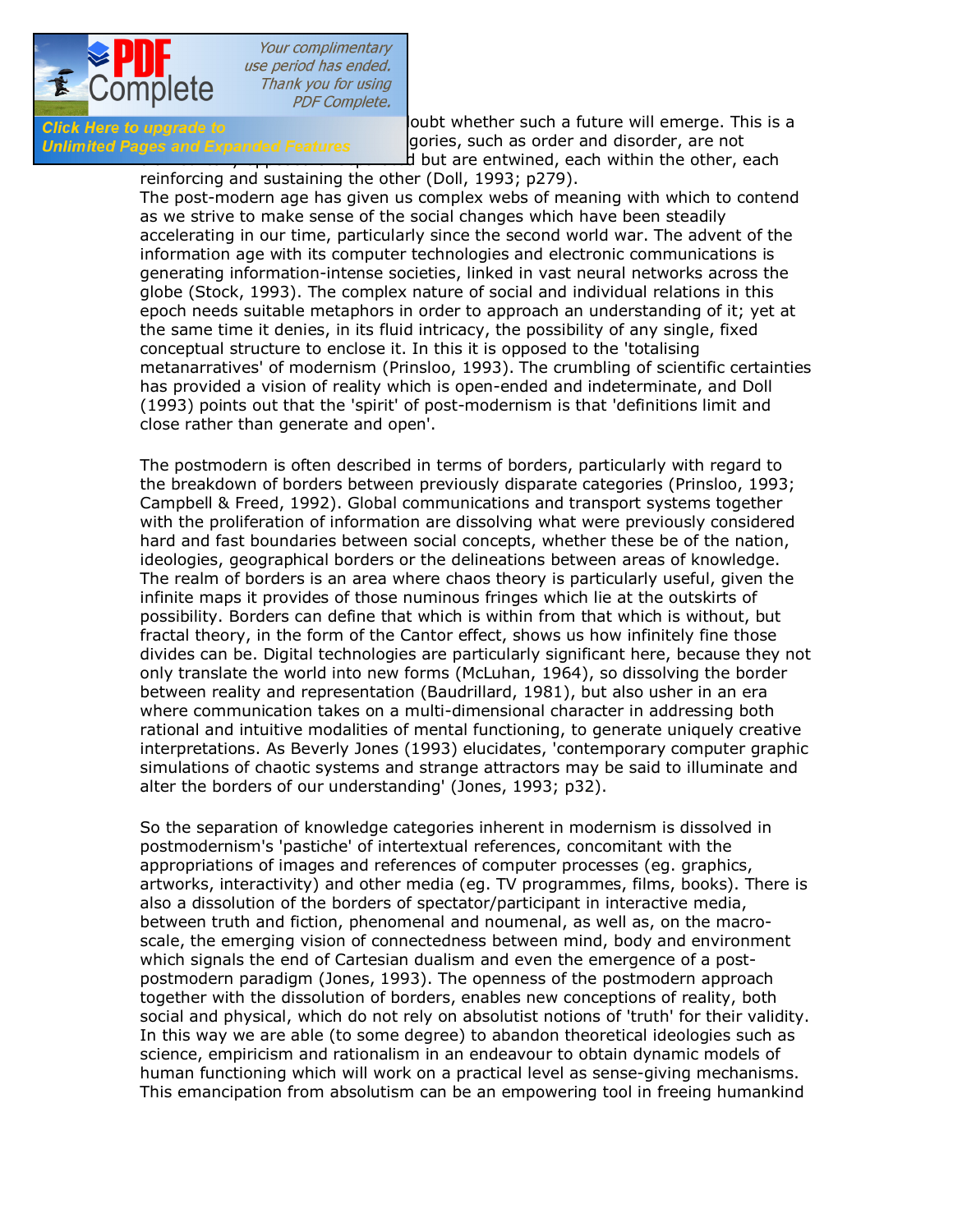

**Unlimited Pages and Expanded Features** patory or anti-hierarchical social systems.

**Click Here to upgrade to the power relationships which past ideologies have constructed, in attempting** 

There is in the above view a concentration on the notion of narrative linked to particular communities in determining temporally specific social meaning. Jean Lyotard for example differentiates between scientific knowledge and narrative knowledge, although the former requires the latter in order to attain legitimation (Sarup, 1988). The narrative of a culture determines or constitutes its 'social bond', formulating that society's 'way of knowing', ie. how it knows itself and its environment. Lyotard argues for small narratives as opposed to grand narratives in postmodern times, with narrative conceived of as an organic process which (in traditional societies) integrates 'myth, magic, folk wisdom and other attempts at explanation'.

The project of the bourgeois Enlightenment, which spawned the 'scientist' approach to knowledge, was to free humanity from the iron grip of 'irrational' nature. But this noble rationalist leap fell short of its mark; for everywhere the spires of industry and commerce rise to close us in, advertising plays its walls of dazzling light across our senses, while the culture industry deepens the darkness of our uncertainty about who and what we are. Prinsloo (1993) indicates how the 'Eurocentric metanarrative' which defines the sense-making mechanisms of western society contains accepted bodies of knowledge that do not problematize their own history and legitimacy. Within this paradigm of modernist industrial rationality, information constructions are selective and partial as all information is mediated, being produced within a signifying system transmitted via the organs of the culture industry. However, the grand narrative of rationalism is being undermined by new ways of understanding reality, which hark back to the narratives of premodern times. So in fields of 'hard science' such as physics and biology, recourse is being made to ancient eastern philosophies such as Taoism, Buddhism and the Vedic scriptures to explain phenomena which baffle rationalist methods of investigation (Capra, 1975; Singh, 1996).

This is an expansion of our worldview which arises to meet the needs of a world in which information is a defining characteristic; information which is stored, accessed and communicated electronically, so providing a dynamic environment which can be easily manipulated. The effect of social power relations in this information society is to promulgate particular ideologies through information mediums, the culture industry (including the media) serving the interests of the powerful in disempowering those whose function it is to labour and consume (Adorno & Horkenheimer, 1972; Sarup, 1988). At the same time, the nature of dynamic information flows in society permit new ways of reconstituting meaning in the form of narratives which convey meaning in a mythic fashion, and which can be co-opted or appropriated by countercultures. Television, for example, relies on various formulas or narrative styles through which ideology is transmitted -- the soap opera, the police series, sitcoms etc. all create mythic constructions about the social relationships and meanings within an increasingly global monoculture (Buchanan, 1996). Where countercultures have access to media, for example pirate radio or community television, the myths of mainstream media can be undermined, deconstructed or countered with the creation of alternative narratives or mythic structures.

Increased reliance on mechanical means of production during the modern era, culminating in the electronic means of production of the information age has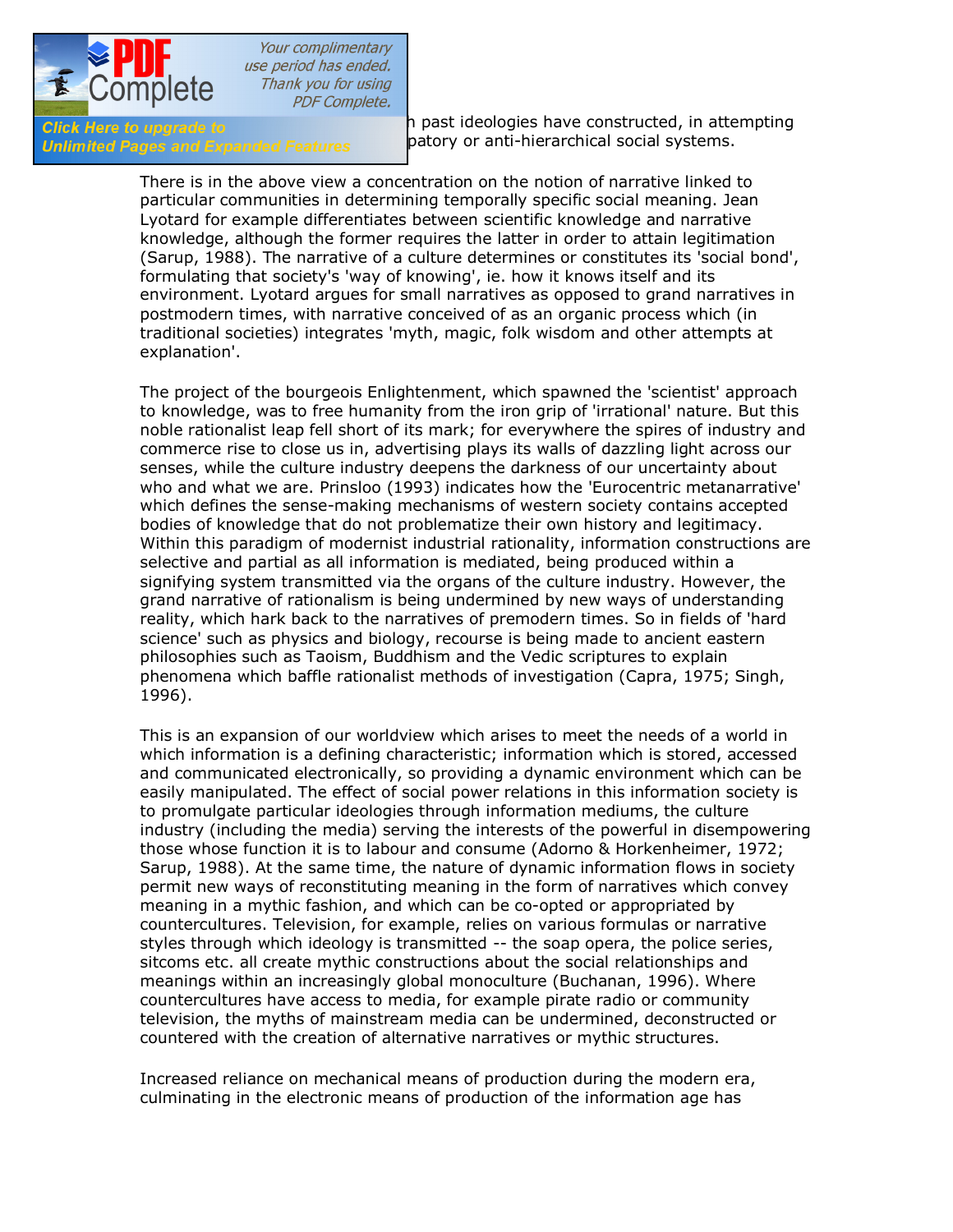

**Click Here to upgrade to human in the concrete products of labour, but also from** Unlimited Pages and Expanded Features the anarchist writer Sunfrog refers to as 'the antiquated experience' (Sunfrog 1995; p3). The

postmodern condition of hyperreality explicated by theorists such as Baudrillard (1973) and Eco (1984) where meaning is 'imploded' in the realm of media-mediated reality is a prime example of this, for here people gain their ontological conceptions from media which present a 'reality' which is 'more real than the real'. The imperative of the mass media of today is largely one of consumerism, the inexorable logic of capitalism which suppresses the real and perpetuates alienation from the body; it is as Sunfrog puts it a 'depreciation of sensual reality' which finds its ultimate expression in cyberspace.

Sunfrog notes that 'In the capitalist model of cyberspace, all information is a commodity and all commodities are information' (Sunfrog 1995; p6). In this sense the 'corporate information state' is ready to control information flows in order to extract profits; the very use of information technology is linked to socio-economic class status, with the poor being largely excluded from enjoying the creative and informational privileges bestowed by digital technologies. Along with this goes the notion of control, that characteristic particular to the cybernetic systems of information technology. The powerful elites use cybernetic control systems through economic, political and media mechanisms to continue their dominance, maintaining surveillance of counter-culture activities and conserving the hegemony of their ideologies.

The mass media play a central role in the maintenance of hegemony; in Baudrillard's (1981) conception of mass media as a realm of hyper-reality and simulations, 'the real' is dissolved and only its simulation, the media image, remains. The 'proliferation of signs and information' which characterize the new media also has the effect of 'obliterating meaning' because they neutralize and dissolve content. Meaning collapses as the distinction between reality and representation is dissolved. Information and meaning 'implode', and meaning is lost in the 'noise' of media images which have effect but lack content. In this context, Baudrillard sees information as the enemy of meaning, because its proliferation as a cultural commodity leads ultimately to a state of 'entropy' in the social sphere. This is because meaning or content is lost when it is only form which is all-important and there is a kind of short-circuit of polarities of the real which 'media' mediate between. Sense or meaning is conceived of by Baudrillard as a direct or linear relationship between such polarities, which he feels the electronic media has eliminated, in that it removes the distinction between the real and the unreal -- thus 'implosion', the absorbtion of one thing into another, and thus too the end of 'media' themselves (Kellner, 1989). For postmodernist theorists like Baudrillard, the collapse of the 'metanarratives' of modernism has led to a truth vacuum, where the dictum of Hassan i Sabbah that 'nothing is true -- everything is permissable' holds sway.

#### **Media Dimensions**

This distantiation from the real is accentuated by the division of media today by two distinct encoding processes, these being analogue and digital. Timothy Binkley (1993) defines analogue media as being characterised by processes of imprinting and transcription: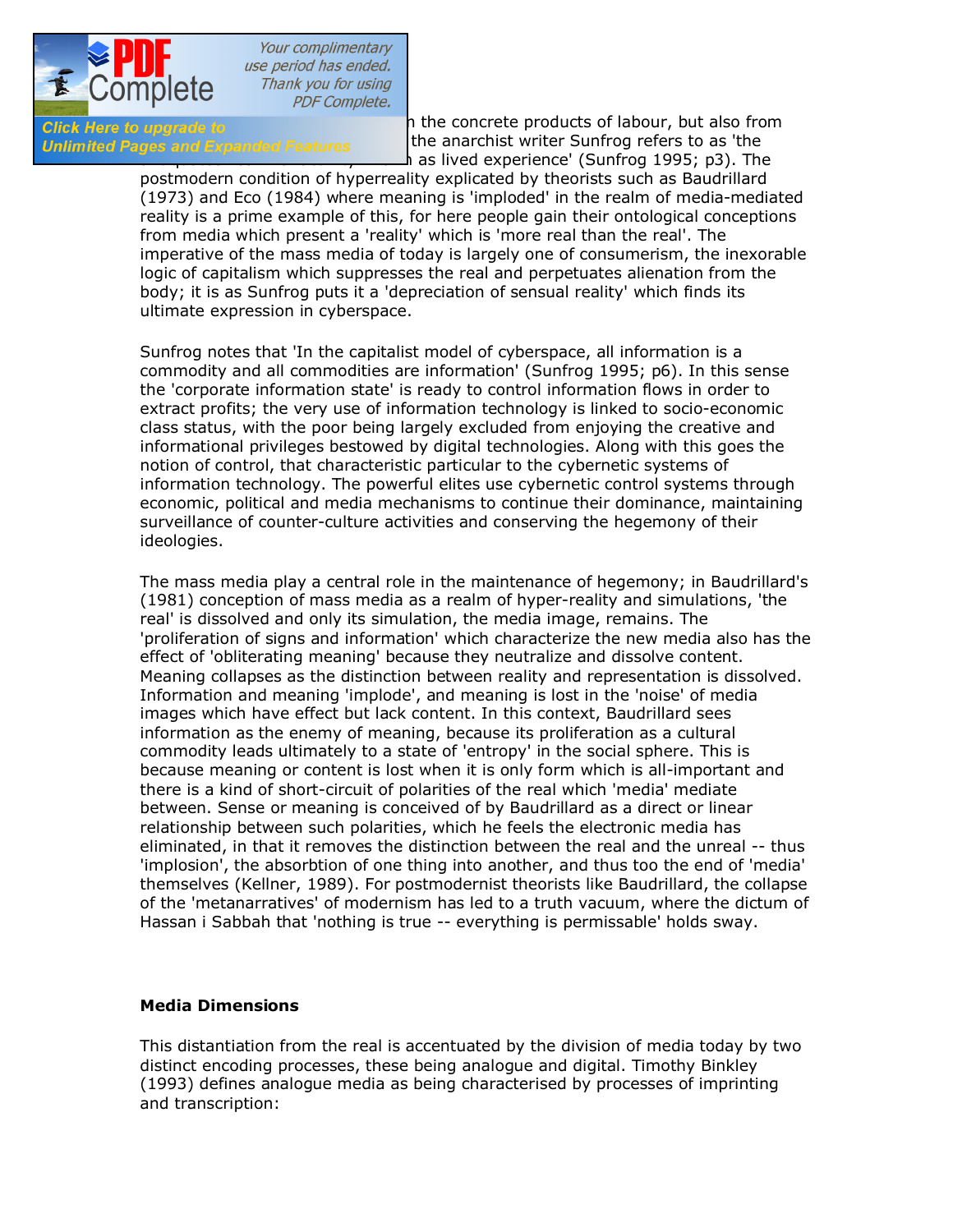

Unlimited Pages and Expanded Features

**Click Here to upgrade to controll through some kind of transcription which transfers** naterial into an analogous arrangement in another

> Analogue media achieve this transcription through imbuing objects or materials with 'resilient marks,' for example alterations in voltage levels to produce waveforms of sound, which are then 'perceivable either directly through the senses, or indirectly through a display process that carries out an additional transcription' (Binkley, 1993; p95). Digital media on the other hand operate through a process of conversion, whereby information is stored as a formal relationship in an abstract structure of numbers, which enables it to be transferred across different mediums. Digital media are not permanent representations cast into a particular material, as analogue media tend to be and nor are they directly perceivable to human senses or by a playback transcription. Rather they are 'diaphanous', because they consist of numbers which are 'abstractions that have no concrete physical existence' (Binkley, 1993; p97).

> Numbers are represented by tokens, which are the marks symbolising the number. By translating physical phenomena into numbers, digital media transform matter or wave phenomena such as light into pure abstraction. This information is but a collection of numbers which can be manipulated using abstract mathematical techniques in order to record them, alter them or output them. In other words, 'since their creative resources are mathematically instead of materially based, their limits are fixed at logical instead of physical boundaries' (Binkley, 1993; p100). This property of digital information allows us to perform 'magical' operations, in that we are able to manifest the products of our imagination in 'virtual' space. Hence the illusion of living dinosaurs was created for the movie Jurassic Park by means of computer animations, and the development of virtual reality technology will enable us to be physically present in the imaginal dimension of cyberspace. Although the 'imaginal' realm of cyberspace is in many ways inferior in rendering capacity compared with its analogue counterparts (Lanier, 1995), it can confer benefits upon its users by empowering imaginative capacity. The problem arises when such imaginative capacity is slave to the urges to consumerism and cybernetic control which are characteristic of late capitalism.

> But virtual reality is only one, relatively sophisticated manifestation of cyberspace. The dissolution of boundaries between 'reality' and 'virtual reality' is already upon us. So the Magna Carta for the Knowledge Age describes cyberspace in terms of both 'media space' and digital space.

More ecosystem than machine, cyberspace is a bioelectronic environment that is literally universal: It exists everywhere there are telephone wires, coaxial cables, fibre-optic lines or electromagnetic waves. This environment is "inhabited" by knowledge, including incorrect ideas, existing in electronic form. It is connected to the physical environment by portals which allow people to see what's inside, to put knowledge in, to alter it, and to take knowledge out. Some of these portals are oneway (e.g. television receivers and television transmitters); others are two-way (e.g. telephones, computer modems). (Dyson, Gilder, Keyworth and Toffler; 1994).

In the imaginal realm of (particularly digital) media, the 'ecosystem' of cyberspace becomes an essentially magical domain. It is an occult realm of abstraction which, like the human mind, is bounded only by the imagination. If magic is understood as a mechanism by which change is affected in physical reality through significatory systems operating on a non-physical, hidden (occult) realm, then any cybernetic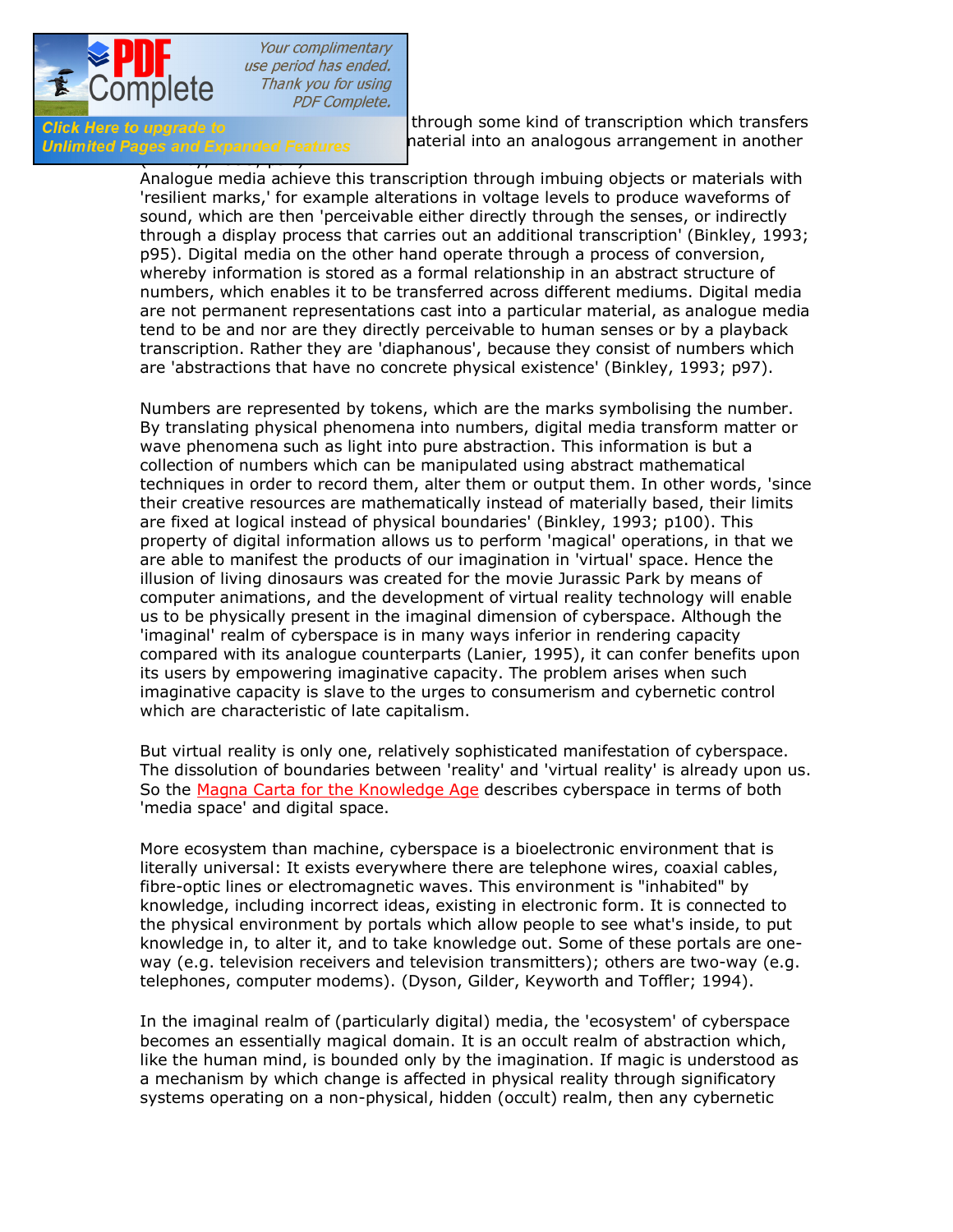

Click Here to upgrade to **under the used as a magical device.** Cyberspace is an information field in which Unlimited Pages and Expanded Features 994) describes as the 'etheric' medium necessary for magical magical in the world. It comes as no

surprise then that many modern-day followers of magical practices, such as the socalled "technopagans", are drawn from the ranks of information technology practitioners (Davis, 1996). Indeed, Davis defines magic as "the science of the imagination, the art of engineering consciousness and discovering the virtual forces that connect the body-mind with the physical world;" and what better method to use in the virtual world of cyberspace, where 'the real' is dissolved in the abstraction of numbers and codes?

## **Power and Production**

By its occupation of cyberspace, capitalism transforms information into commodities and vice-versa. In communist societies, such as they exist today, the commercial imperative is replaced by one of bureaucratic power, where both analogue and cyber media are vehicles for the transmission of ideological domination by the power elites of the communist party. These magical or alchemical transformations in cyberspace in all modern nations perpetuate their own narratives of power. Media and the knowledge capacity of information systems reflect the power relations of society, which in both instances is characterised by uni-directional, top-down information flows. It is often argued by cyber-activists today that cyberspace, in the form of international computer communication networks (the Internet) allows for the formation of horizontal power relations; so 'virtual communities' can be formed by autonomous individuals and groups, unconstrained by political, ideological and economic boundaries which might be drawn by state or private sectors (Dyson, Gilder, Keyworth & Toffler, 1994). In this cyber-sphere, every participant has an equal voice; racial and gender identities can be disposed of as factors limiting dialogue and communication because of the anonymity bestowed by the medium.

The existence of such cyber-communities is not necessarily part of some utopian vision however, with critics arguing that such community life in cyberspace is indicative of another level of distantiation from the real, of alienation from lived experience in the analogue realm of the senses (Sunfrog, 1995; McChesney, 1996). It is also important to note that the systemic constraints of the society in which the cyber-sphere operates, ie. those factors which regulate power imbalances in that society, also affect people's access to and utilization of communications systems. So factors such as race, gender and economic privilege constrain access to the cybersphere as much as they constrain access to wealth, position and power in the society. For example, economic power buys access to the technologies of computers, telephones and electricity which are required in order to participate in the virtual community. Despite the fact that 'even the homeless' can access the Internet via public libraries in countries such as the United States (Braman, 1994), this too is the result of the general economic privilege of society as a whole in the First World nations, bought at the expense of the impoverished Second and Third worlds (not to mention the exploited classes of the First World).

Access to technology is also subject to the imperatives of the marketplace which dominates the global technosphere; the myth of technological progress is the carrot held before the consumer, as constant innovation in hardware and software, along with a corresponding progressive redundancy of 'obsolete' systems, demands constant investment from both suppliers and consumers. Everyone is locked into the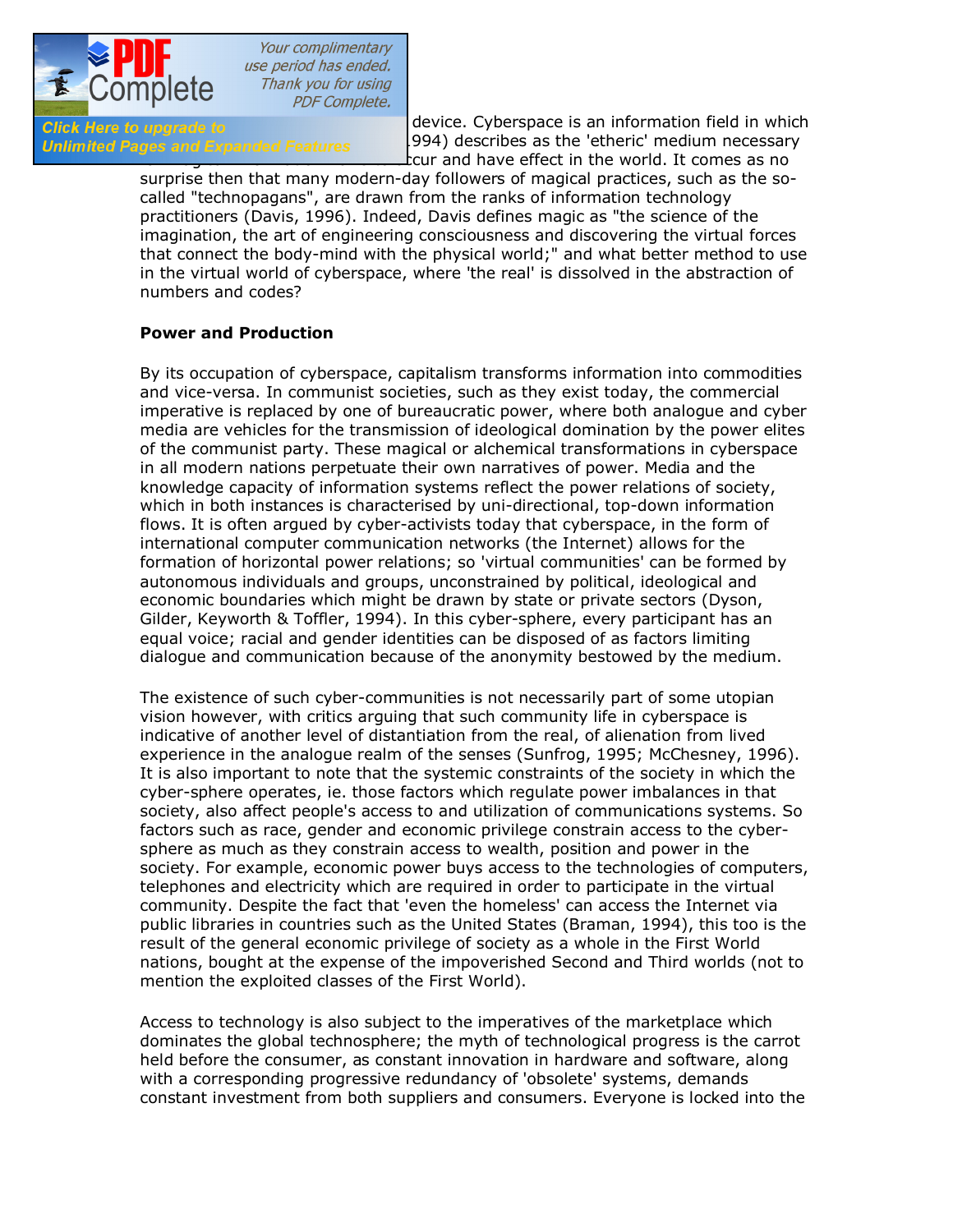

Click Here to upgrade to **consumption** of the mighty Bill Gates to the lowliest PC user. In this Unlimited Pages and Expanded Features  $\frac{1}{2}$  the essential alienating principle is a good starting enation in socialist societies points to its true

nature as being inherent in the power relations between human beings and their technological means of production. The workers of socialist societies are subject to atomist, hierarchical modes of industrial production as much as their capitalist counterparts. Digital technologies streamline production processes at the expense of human labour, ie. machines take over people's jobs. Cyber technologies also subsume the control mechanisms of society, subjecting all citizens to cybernetic and economic control mechanisms.

In the face of the above tendencies, the capacity to overcome alienation can be secured in two ways; firstly, digital technologies can be used to widen ownership of means of production and secondly they can (paradoxically) be used to regain a sense of meaning and connectedness within human societies. In a sense, the technological progression from early industrialism to the present information age has been a process of compression, where the huge machines which characterised industrial age factories have given way to the small productive units of personal computers. The 'information managers' (Aitchison, 1992) who have replaced the industrial worker as the mainstay of the workforce of technologically advanced societies operate keyboards to control information flows, and hence machines and productive capacity. Similarly, while electronic media are mainly used to transmit the values and imperatives of the culture industry, they can also be used to enhance a sense of human community, fostering small-scale narratives rather than the meta-narratives of mass entertainment, mass communication etc. Where the cyber-sphere is used to empower individuals and groups through strategies such as distance education and community media, it can be transformed from a mechanism for repression and ideological control into an emancipatory and convivial medium.

#### **Simulacra and the problem of reality**

The problematic presented to countercultural electronic media forms by the digital conversion of reality into 'hyperreality' is rather more complex, and can best be considered by a critical examination of the philosophy of postmodernism. This philosophical strain was developed to describe the changing post-World War Two societies, which are characterised by 'consumerism, mass media, computerisation and bureaucracy' (Sarup, 1988). According to Sarup, in the postmodern view technology, particularly information technology, is not only changing the way knowledge is stored and accessed, it is also concerned with language and communication, cybernetics and translation. Sarup notes that the French theorist Lyotard has claimed that knowledge equals information in this time, and that knowledge which cannot be digitised will be abandoned. Knowledge for human beings has always been stored and accessed through language, which is a means of representing our experience of the real in systems of communication. In a sense, what you are now reading is not real. Words are signs which embody concepts which are abstractions from the real, just as maps describe a territory in a form which is not the territory itself. For that pre-eminent theorist of postmodernism, Jean Baudrillard, our postmodern milieu is characterised by the dominance of 'signs, codes and models', an era of simulation as opposed to the concreteness of modernist industrial society (Kellner, 1989). The character of abstraction in these postmodern times, Baudrillard tells us, is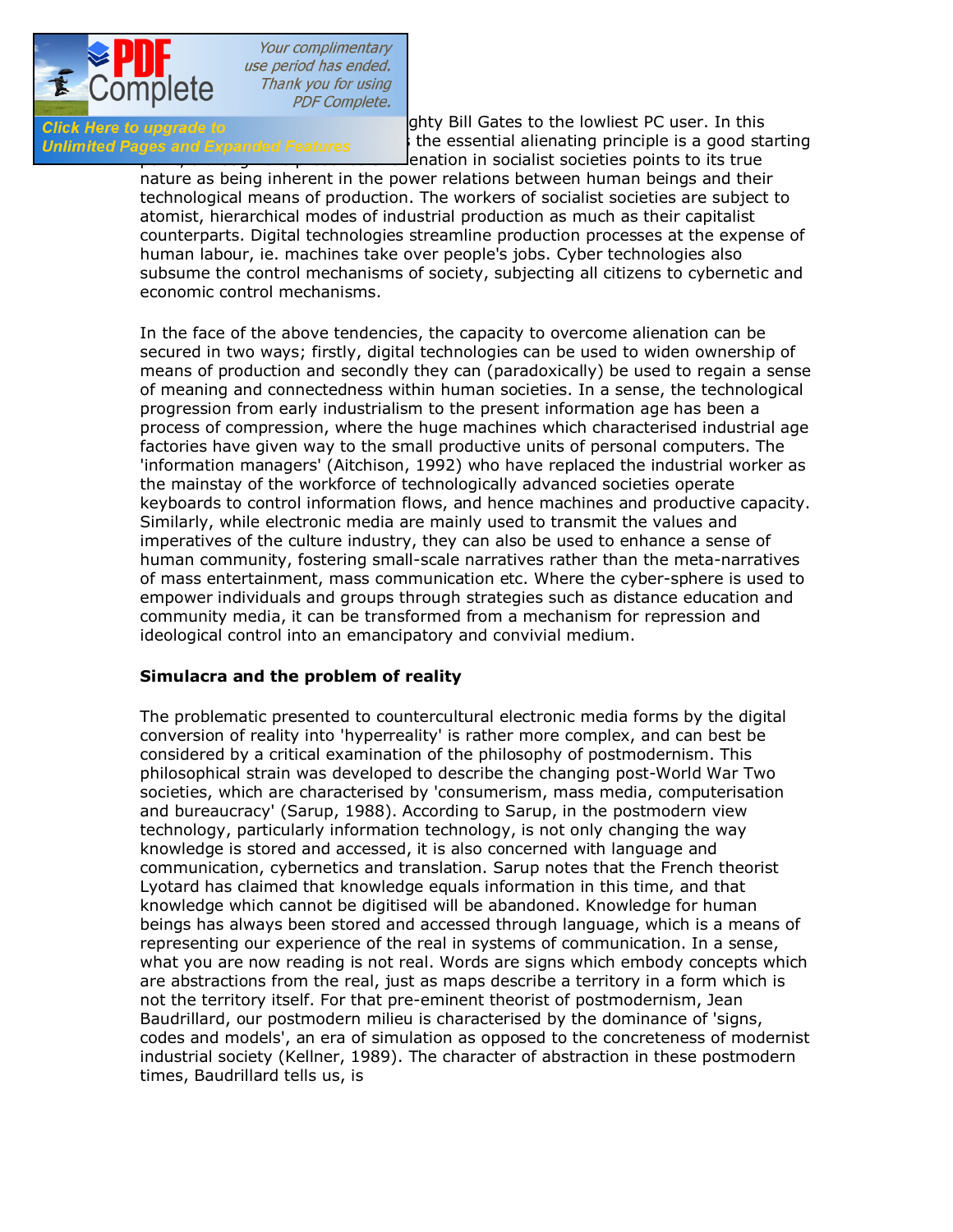

**Click Here to upgrade to longer that of the mirror or the concept. Simulation is no** Unlimited Pages and Expanded Features htial being or a substance. It is the generation by reality: a hyperreal (in Poster, p166).

The primary criticism of this media-moulded postmodern time is that its plasticity is a form where 'the real exists only to be reproduced'; in other words it is a realm of simulacra where the non-real pretends to be real, to such an extent that it (almost?) succeeds. A parallel to this might be the case of the 'replicant' Rachael in the movie *Blade Runner*, who is able to simulate being human to such an degree that to all intents she is human. Blade Runner serves to explicate other significant aspects of the postmodern condition, superimposing a scenario in the future onto our situation in the present, just as postmodernism is both 'the continuance and transcendence of modernism' (Campbell & Freed, 1992).

This is the world which Baudrillard characterises as being one of simulation, where 'the real is no longer what it used to be'. Perhaps philosophy became finally disillusioned with the real when Wittgenstein launched his theory of language as a system of word games, where the relation between signifier and signified could no longer be conceived as a one-on-one dynamic, and meaning arose from the difference between signifiers in a word-game. Jaques Derrida (in Sarup, 1988) took up the refrain, that there is no direct correlation between signifiers and signifieds but that meaning is dispersed across the system of signifiers. Derrida extended this poststructuralist conception to include the notion that meaning is ever absent from a sign because it is always defined by the meanings of other signs in the language system. So the sign must be written 'under erasure' because it contains that other beyond definition (Sarup, 1988). In viewing language as a series of metaphors or tropes, wherein meaning can never be literal but is always dependant upon the slippery surfaces of allusion and allegorical imagery, Derrida followed Nietzsche's idea that language is a trap because it is our only way of describing reality.

The realisation that language always puts us at one remove from reality was the beginning of the slippage of reality from the realms of experience. Language is not only a flawed tool for communicating the nature of reality or experience, it is also open to manipulation and distortion -- hence the concept of ideology as a false representation of objective reality. Language is thus a means of creating experienced reality, within the ambit of socially defined power relations; but language is mediated in the Twentieth Century by various significatory practices, eg. film, television, advertising, as well as by its storage, manipulation and transmission by digital technologies. The information technology of the Twentieth Century has enhanced the malleability of reality through its proliferation of signs, symbols and images, an increase which has become exponential with the advent of digital technology. So for Baudrillard, 'The real is produced from miniaturized units, from matrices, memory banks and command models -- and with these it can be reproduced an indefinite number of times' (Baudrillard, 1981; p167). It is in this environment then that the real is ultimately subverted, and its simulation produced by the culture factories of state machineries and corporate plant. The nature of simulation is such that it collapses or 'implodes' meaning, demolishing the difference between the real and the imaginary, and so doing away with the imaginary altogether. As Baudrillard puts it,

In this passage to a space whose curvature is no longer that of the real, nor of truth, the age of simulation thus begins with a liquidation of all referentials -- worse: by their artificial resurrection in systems of signs, which are a more ductile material than meaning, in that they lend themselves to all systems of equivalence, all binary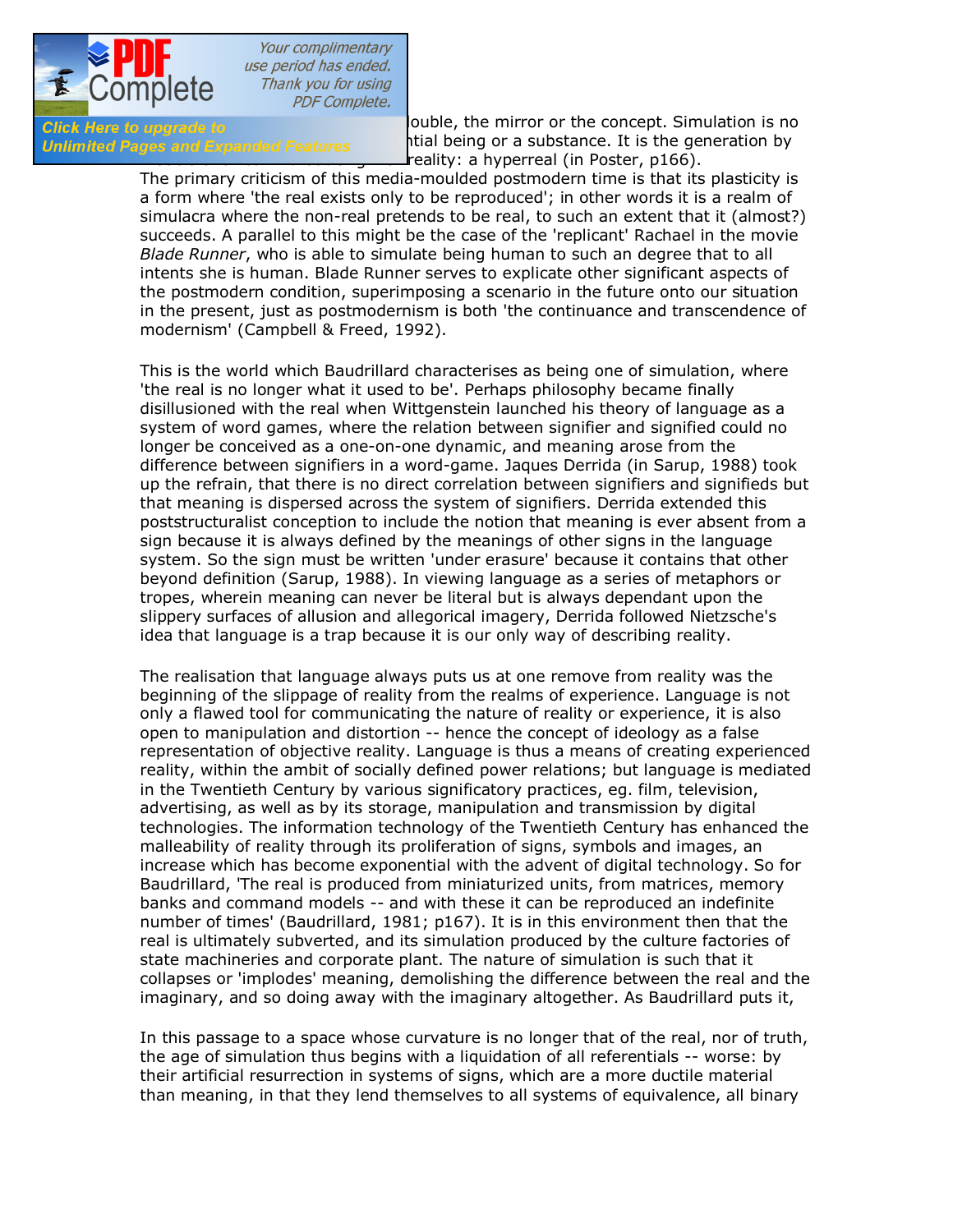

**Click Here to upgrade to all compiles and all compiles a question of imitation, nor Unlimited Pages and Expanded Features** 1y. It is rather a question of substituting signs of Lan operation to deter every real process by its

operational double, a metastable, programmatic, perfect descriptive machine which provides all the signs of the real and short-circuits all its vicissitudes. (Baudrillard, 1981; p167)

Baudrillard bases his concept of implosion on the work of Marshall McLuhan (1964), who also saw a process of 'implosion' occurring in the late Twentieth Century (Kellner, 1989). McLuhan argued that this process resulted from the extension of the human race's 'central nervous system' across the planet through electronic communications networks. He felt that the 'technological simulation of consciousness' cannot be far away with advances in computer and communications technologies -- 'when the creative process of knowing will be collectively and corporately extended to the whole of human society' (McLuhan, 1964; p3-4), a more positive view of media processes than that taken by Baudrillard. For McLuhan, the implosion process was a life-affirming one, rather than symbolising the 'system of death' which Baudrillard perceives it to be.

Using McLuhan's 'hot' and 'cool' metaphors, Baudrillard sees all media as being 'cool' in that they negate meaning and involve audiences as passive recipients of media images, incapable of processing them and producing meaning from them. The individual subject becomes an object, a nexus in the web of communication and media networks. So 'the distinction between public and private, interior and exterior space' is replaced by media space'. One of the prime mechanisms for the simulation of reality in media space is the medium of television. Television separates us from action and direct experience, mediating information while at the same time giving the illusion of realism. So for example the American military overcame the shadow of their defeat in Vietnam with victory in the Gulf war, using television to 'sell' the war as an American triumph. As John Perry Barlow (1992) puts it, 'The enemy then is mediated information' -- though at the same time we cannot escape the mediated nature of information in media reception or production. This mediated information reaches its apotheosis in the new technology of virtual reality, where the user is immersed in cyberspace (although Timothy Leary claims Americans have been living in virtual reality since the invention of television!). Virtual Reality specialist Jaron Lanier confirms the opposition of experience to information:

Information is alienated experience. Computers are great, but they require making life into information, since that's all a computer can hold. The first problem is that it's information. The second problem is that it's linear information. And the third problem is that it's false information. (Lanier, 1994; p257)

## **But is it really real?**

Is the outlook then uniformly bleak? Have we irretrievably lost our souls to the corporate and government media monsters, the latest 'evil empire' to subsume the earth in its glutinous excrement? The postmodern pessimists ignore two salient points in their media-madness; the first is that not everyone is uniformly blinded by the veils of simulacra, which conceal 'the fact that the real is no longer real', that it is still possible to critically transcend simulated reality. Real bullets still kill real people - - the real exists and cannot be wished away by simulation, no matter how sophisticated (as novelist Phillip K. Dick puts it: 'reality is that which doesn't go away when you stop believing in it'). The problem arises in the first instance when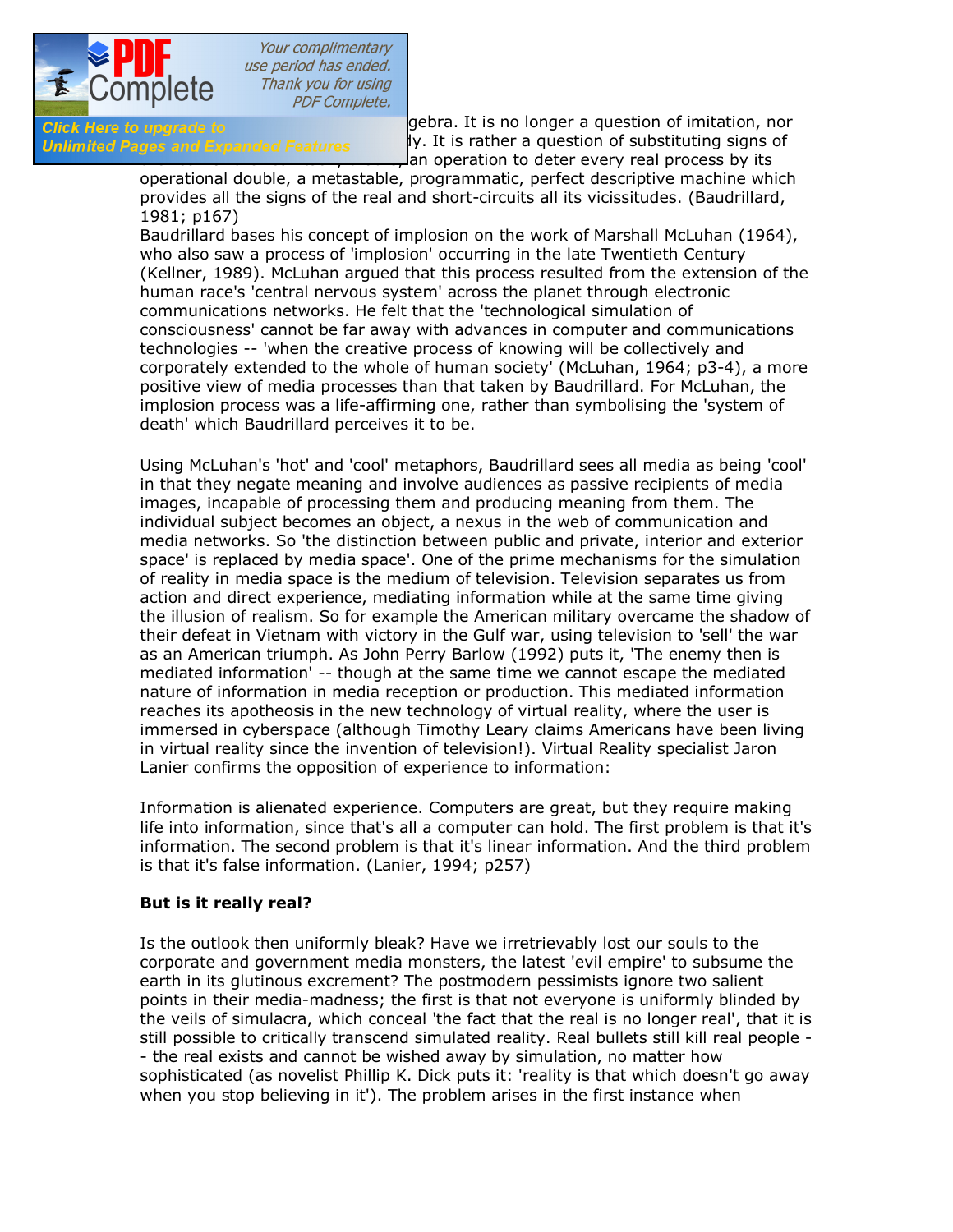

Click Here to upgrade to **reality is mediate** communication -- but this has always been so for **Unlimited Pages and Expanded Features** events to one another via their speech or writing. le nature of media manipulation can have a

> mitigating effect on misrepresentation and manufactured 'realities', and the second criticism of the pessimist stance is that such critical awareness can be fostered by the production of counter-cultures through media and other devices which slip in through the 'cracks and breaks' of corporate media. As television activist Simone Farkhondeh (1991) says of the Gulf Crisis TV Project (GCTV), which voiced opposition to the Gulf conflict, 'We don't assume an ignorant public, but one that is influenced by mass media.' So simulated reality is not totally coextensive with 'real' reality, ie. does not overwhelm it, even in the world of media images. Says GCTV producer Chris Hoover, 'There is a certain refusal by us to think everything is only symbolism and a hope that all things be very real' (Hoover, 1991; p36).

Baudrillard of course does not agree with this view. He cites Enzensberger's call to media activism as doomed to failure in attempting to 'liberate productive forces from the fetters of productive relations', because the mass media are by their very nature uni-directional and transmissive, rather than involving real communication, which is an exchange of information (Kellner, 1989). This stance negates the active involvement in media production of people outside the culture industry, as the *Paper Tiger* project does in the United States with its Deep Dish satellite broadcast and public access approach to grassroots television production. This is an 'appropriation' of media and images acting to counter the simulacra produced by the culture industry, a strategy which the ultimately conservative theorists such as Baudrillard deny in their obsession with death, an existential angst worthy of Sartre. The trendy French post-Gaulist philosophers, locked in their ivory towers, glower at the chaotic stream of images which pour from the mouths of the media. One wonders if this is a generational affliction, and whether the MTV kids will have the same problem with media reality as the aging academics who now pour their scorn on this fast-moving electronic age.

This gloomy vision from Baudrillard and his fellow academic solipsists presupposes a uniformity of vision, that all who live in the world are as lost and confused as they in what Baudrillard terms the 'hell of images' which the culture industries deliver to their captive audiences. The implication of this is that these postmodern prophets are the only ones able to capture the glimmer of truth in these times (though they might deny the existence of truth itself), that their pompous assertions of the 'implosion of meaning' because of the superimposition of unreal on the real is the most valid interpretation of the postmodern condition. This perspective has aroused considerable ire amongst those who prefer some vision of liberation from the bonds of current social realities, late capitalism and the like, and who see in the closure of meaning offered by these theorists -- again, despite the antipathy of postmodernism to such closure -- in their despair of activism in a reality subverted by simulacra, a defeatism and the end of hope. Others take a different view of postmodernism's appropriations. From Andy Warhol's 'replicant' soup cans to the electronic samples of today's dance music, the postmodern sensibility appropriates images and meanings, transforming them creatively into new forms, which often comment and subvert their forbears. But 'Appropriation is now mainstreamed' says RU Sirius, (former) editor of the renowned postmodern, "New Edge" magazine, Mondo 2000. Punk writer Kathy Acker is not ashamed of dealing in the 'corrupted' currency of appropriations, and her work uses a pastiche technique of collaging extracts from other people's writings -- a heinous crime in the eyes of some postmodern gurus, bemoaning the loss of their modernist certainties and egotistical auteurisms. As Acker says,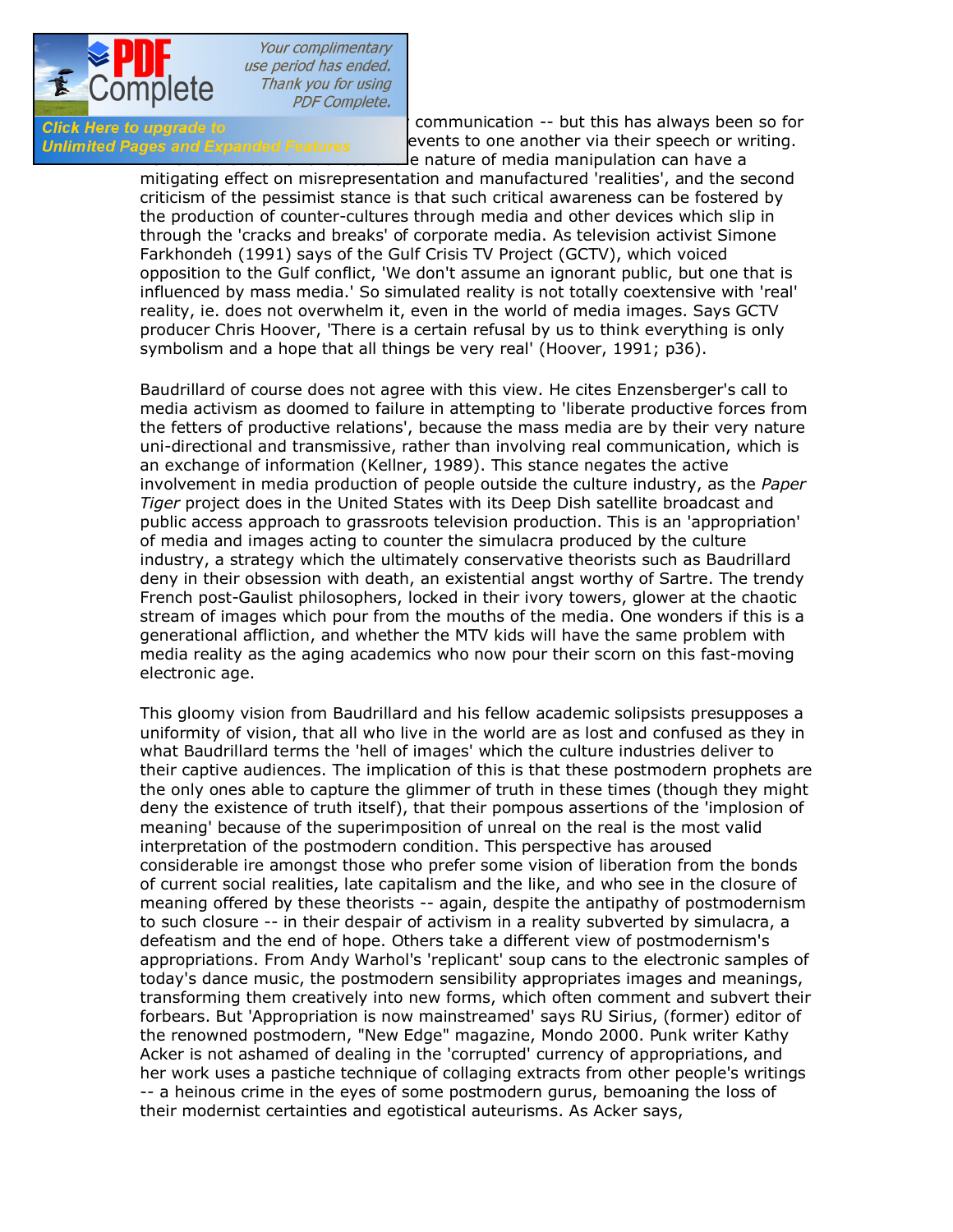

Click Here to upgrade to **Some how it seems more images** supplied to you Unlimited Pages and Expanded Features ver source you got them from than manufacturing or drawing something wholly new. (Mondo 2000 UGNE, p26)

> The postmodern age is primarily defined by its temporal incidence -- the condition of postmodernism occurs in the time of postmodernity, so there is a direct relationship between the postmodern text and its context. There are elements of postmodern sensibility which have their roots way back in the past, and critics might wonder at just when postmodernism began -- but the key is the context, which in our age is given primarily by the technology which defines our productive processes as well as the quality and tone of our existence. These are technologies which have altered both the speed and complexity of our lives -- as RU Sirius notes, 'We're living in extremely fast and extremely dense times.' Information in the form of both commodity and production is the defining feature of this postmodern state, and the technologies of communication, media and commodification are delivering it at ever faster rates, spreading like mutating viruses across the body of the globe. One means to deal with this plethora of information is the process of layering, whereby information is accessed in a non-linear fashion; it is through this 'intuitive' approach to information-gathering in the process of gleaning meaning that patterns of information are apparent, as opposed to the rational linearity of modernist thinking. McLuhan attributes the 'fragmented' nature of modernist thought to the formative impact of the print medium, introduced to the mechanical age by Gutenberg. He counter poses this with the intuitive or 'instantaneous' thinking of the electronic age, brought about by instantaneous electronic media.

> Indeed the layering of information along with the concept of pastiche and appropriations is exemplified in modern Techno music, where sounds at different pitches are sampled and layered to create a multi-textured pattern of music. The digital warblings of electronic samplers are opposed to the concerted movement of wood, brass and wind instruments that made up the classical orchestra, or the strutting imperialism of rock music's ego-inflated caricatures. The levelling characteristic of the modern culture industry, first identified by theorists of the Frankfurt school like Adorno and Horkenheimer, has blossomed into a democratising influence when people can take the production of music or media or their involvement in either, for themselves; in terms of the House music genre and its attendant dance events, Fraser Clark (1994) suggests that the absence of egos onstage to draw the attention of audiences has put music 'back in the hands of the People now, or back on their feet'. When people on the dance floor are looking at each other, or are totally immersed in their own experience of dancing rather than looking up to some megastar performer on the stage, the flows of power in that particular communal situation are reversed from their former polarity; this new phenomenon echoes events on a broader scale, where access to information can no longer be seen in terms of a simple transmission model serving only the interests of those who rule the culture industry.

Computer technology has brought us the field of cyberspace, that matrix of electronically mediated communication, information flows and storage. Despite the play of information within this realm being primarily of a commercial nature, RU Sirius takes this the American way, that 'commerce is the ocean in which information swims'. Access to this sphere can be of itself an empowering process, for people to glean and manipulate information which they can use in practical applications to earn income. The potential for the communication of ideas on an equal basis across the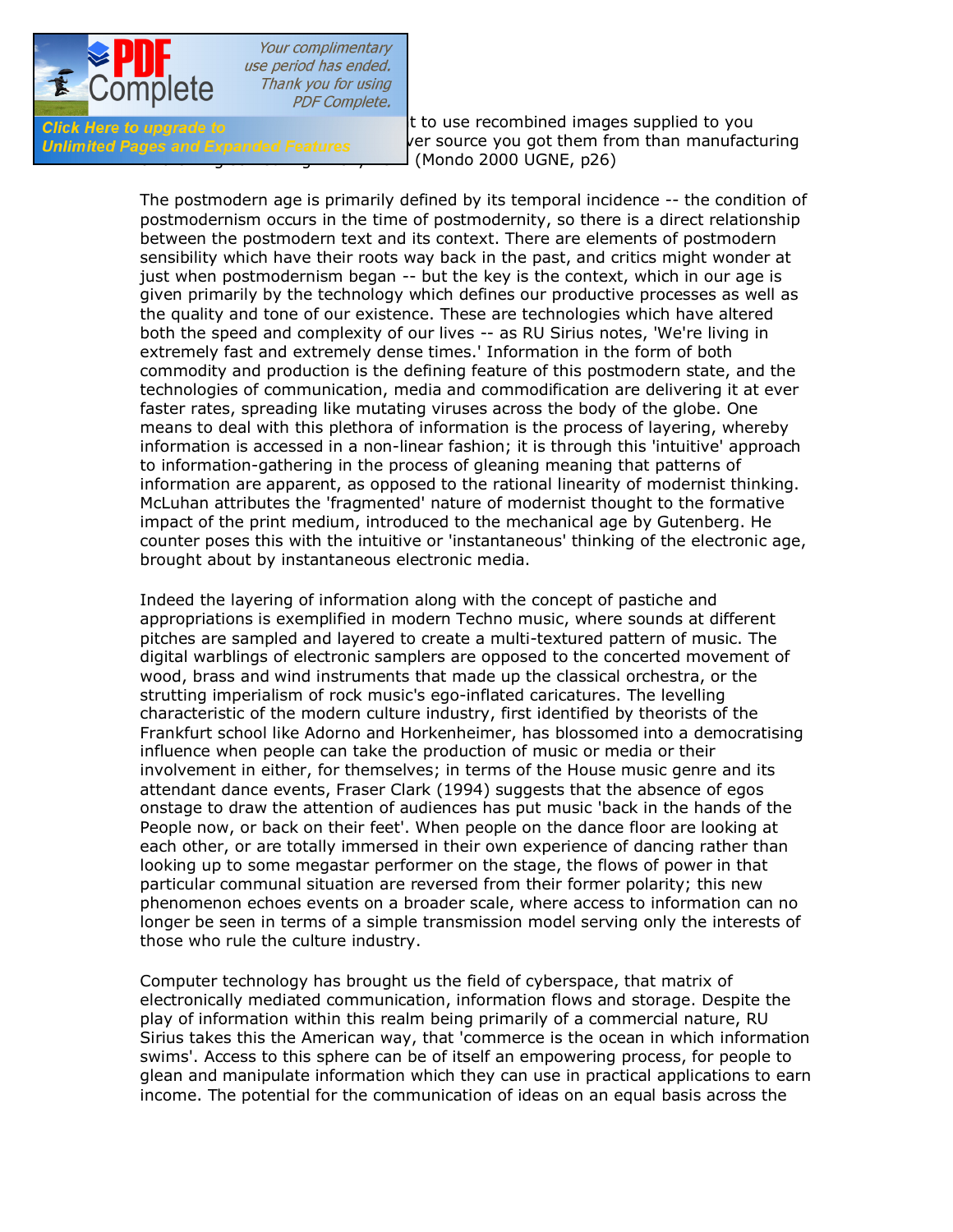

**Click Here to upgrade to bound in the set of class, rate and general set of cyberspace, because in** Unlimited Pages and Expanded Features with the notion of a public sphere (Habermas). In municate without the impediment of skewed power.

relations, to create temporary autonomous zones (Bey, 1985) where information has not been consciously manipulated to conform to the maintenance of status quo political, economic and class interests.

Liberation in a deep sense is probably only possible for brief moments; the moment of liminal euphoria after successful revolution against an oppressive regime in whatever sphere, be it the politics of nations or the personal relationships of individuals, is always overcome as differential power relations reassert themselves. The constraints inherent in late Twentieth Century capitalism and its information age will be difficult to overcome, for the system has a certain inertia which carries it forward in spite of opposing currents. We will probably have to wait until the river of technological innovation and materialist socio-economic structuring loses its momentum before significant socio-economic change is possible. Marx's Utopic vision of total worldwide revolution and social renewal is a fading dream, and other solutions must be sought. David Watson (1995) expresses the view that it is difficult to identify practical approaches to overcoming the problems which confront us, because these problematics are embedded in the very language we use to describe them, accretions of meaning obscuring the polarities such as rationality/irrationality with which we categorise the world. As Terrence McKenna says, 'we can evolve no faster than our language evolves' (McKenna, 1991; p3).

## **Beyond Language**

The question arises of how we can overcome language, or at least its present constraints. The answer may lie in the evolution of Mind through technological and spiritual mechanisms, which will enable a development of consciousness. One means to this would be what Jaron Lanier terms 'post-symbolic communication', which involves the creation of 'sensory objects' in virtual reality. This would be a way of creating sensual worlds where people could communicate without interpretative symbols, which Lanier calls "reality conversations" or "intentional waking-state shared dreaming". Perhaps technology can even be used to map the regions of consciousness; virtual reality has the potential to place us in imaginary realms, where a multi-dimensional environment can be created which could simulate our experience of consciousness. Because specific mental events and phenomena are associated with different levels of consciousness, these phenomena could be simulated in the computer environment. Through dream recall and intuitive creation, talented artists could programme virtual simulations of the dream state. In this way we would be able to access our dreams in a conscious, waking state. By setting up other dream parameters, we can produce other effects on consciousness. Creative problem solving of life situations would be only one potential option in the emancipatory use of such technology (Masters & Houston, 1973).

But there are other levels of consciousness, other ways of experiencing our mental environment. There is for instance that visual space where imaginative visualisation takes place, that space where we as gods of our internal universe create worlds, visions and inner light. The creation of a communal visualisation space utilizing dream imagery and other mechanisms such as sound energy and sensory deprivation will manifest a concrete metaphor of group mind.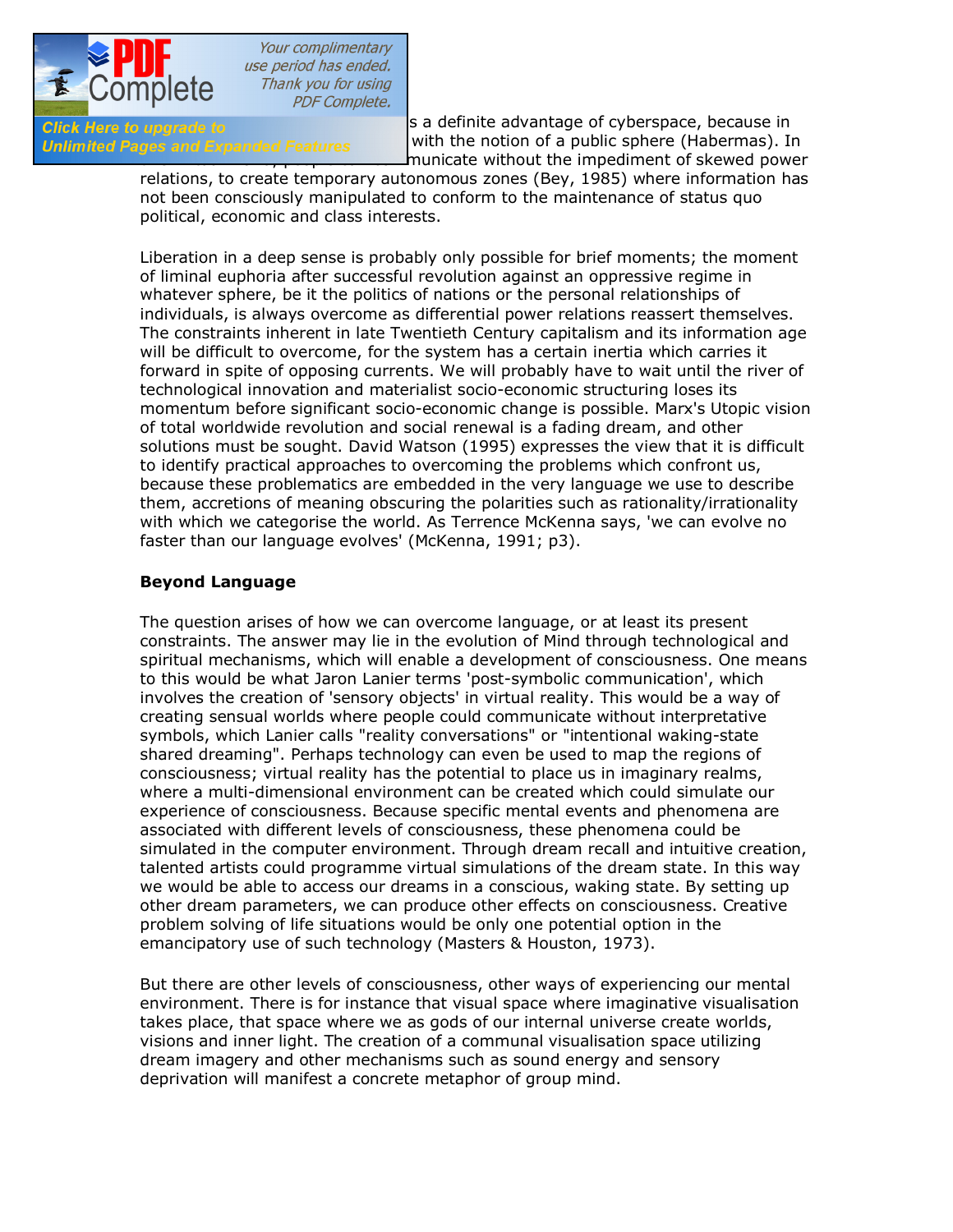

Click Here to upgrade to **information** d communication technologies which is now Unlimited Pages and Expanded Features and it may well be this **Exattractor' pulling various cultural forces towards it** 

in our present time. Thus it is no surprise that in those cultural spheres where technology is being utilized for positive communion, ie. 'the rave culture' of modern techno-house music, that the idea of evolving consciousness is most strongly to be found. It may be significant in this regard that one of the most potent metaphors for creative change to be discovered in our times has also gained much currency in this context, that being the psychedelic fractal patterns which are often used as visual components in rave media, which are the graphical representations of mathematical chaos theory.

# **Chaos and Creativity**

Fractal patterns are a particular manifestation of chaos theory, which arose out of a growth in scientific interest in irregular phenomena together with a new style of mathematics (Stewart, 1992). The particular type of 'ordered' chaos referred to in chaos theory is a dynamic phenomenon, occurring when the state of a system, defined by a variable or a set of variables, changes with time. The track of this change is guided by probability; small changes in the variables determining the state of the system at any temporal point result in large changes occurring in the system as it progresses along the arrow of time. This gives rise to an 'ordered' chaotic pattern of system behaviour, ie. it is different to entropy, which indicates the tendency of a system to disorder. Chaos theory provides a useful framework within which notions of consciousness as an active agent in determining probable outcomes of events in the real world can be illuminated. If consciousness itself can affect the outcome of physical events, even on the micro scale, such minute changes will ultimately breed substantial mutations on the macro scale.

Human history too can be conceived of as a self-organizing chaotic system, its progression of events unpredictable yet ordered, phenomena at each moment giving the total system fresh feedback from which to take the next leap into the future. To explicate the notion of feedback giving rise to patterns of ordered chaos (ie. fractal patterns), a principle borrowed from mathematics, that of iteration, can be fitted to conceptions of human activity (Doll, 1993). According to the iterating principle, when the values fed into an equation are themselves the results of that equation's previous calculation, an infinitely variegated yet ordered and self-similar pattern emerges. In terms of human endeavour this iterative process becomes one of recursion, the notion of returning to a position to enable a kind of post-modern reflexivity; in theorising human sciences for example, this would mean the ability of a theory, as it were, 'to look at itself, yet again, in a new light, for the first time' (Doll, 1993).

Using this recursive principle, in returning to an ancient, Aristotelian cosmology we can re-examine it through the mechanism of a remarkable new lens with which contemporary computer technology has provided us. The glowing electronic blooms of fractal sets which bud on today's computer screens provide a metaphorical analog for the interwoven patterns of our post-modern reality. These intricate, organic patterns unfurl a dimension where the margins between mathematics and nature coalesce in a cognitive space which has the power to transport us beyond the rationalist realm of language. The visual vigour of fractal sets seems to generate many a flow of ideas to irrigate the fields of new thought harvested by today's Digital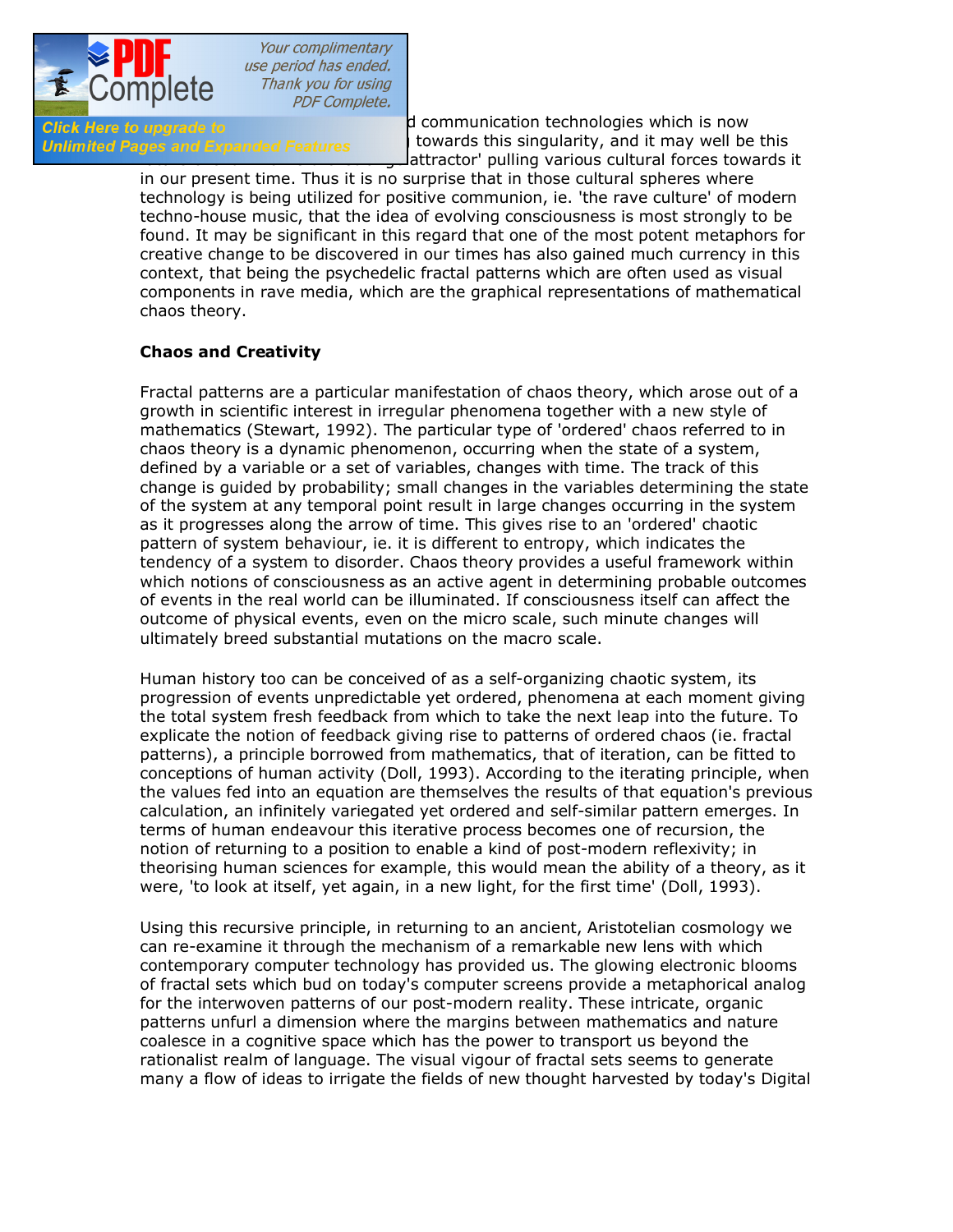

**Unlimited Pages and Expanded Features** Benoit Mandelbrot,

**Click Here to upgrade to click Here for the frontiers of the frontiers of the click Here to upgrade to** 

Being able to play with pictures interactively on computers has provided a deep well for mathematical discoveries. Many fractals have already had an important cultural impact and have already been accepted as works of a new form of art. Some are representations while others are totally unreal and abstract. It has come as a surprise to both mathematicians and artists to see this kind of cultural interaction. (Mandelbrot, 1993; in Hall, p122).

So as a result of computerised depiction, what Stewart calls 'visual imagination', one of the most commanding attributes of the human mind, is brought to bear. This capacity enhances the creative capacity of mind as a dynamic system, for 'In the world of chaos, a picture is worth a million numbers' (Stewart, 1993; p44). The element of visual imagination potentised by technology is crucial to the development of our mental functioning; and this maturation in turn is crucial to our abilities to manipulate the information environment into which technological advancement is thrusting our species (Leary, 1993).

The Information Age has brought us to the brink of a new frontier -- that is the mind itself, and what we need now are new tools to further our evolution: new ways of thinking, new ways of using our minds and the imaginative power which animates our ability to mould reality to our collective will. The significance of such novel mentations lies largely in their creative potential. Gregory Chaitin (1992) in discussing the impact of chaos theory on arithmetic, gives the example of the mathematician David Hilbert as mistakenly assuming that 'mathematical truth was black or white, that something was either true or false'. But Hilbert failed to perceive

something that was so basic to his thinking that he did not even formulate it as a question.... That was the idea that every mathematical problem has a solution. Clear, simple mathematical questions do not always have clear answers (Chaitin, 1992 in Hall, p200)

Today's technologies and cutting-edge epistemologies provide us with new ways of seeing and knowing, ways potentialised by principles of interactivity, non-linearity and visual symbolism which enhance mental power through uni-cameral perception, intuition and creativity (Jaynes, 1976; Leary, 1993; Sagan, 1977). These new perceptions, potentialised by the combination of technological facilitators, enable us to enter a new age of creative 'magic'. As Mandelbrot says,

To the layman, fractal art seems to be magical. Much of the underlying equations would have been regarded as part of being pure mathematics, without any application to the real world, had its visual nature not been seen. (Mandelbrot, 1992 in Hall, p122)

The graphical representation of fractals has lent new depth to our insights, or ways of conceiving the world. It has given us a distinct vision of the patterned nature of seemingly random events, the fundamental patterning of dynamic systems. This is of course not a new idea in itself; David Hume noted that mere sequence does not reveal causality, and McLuhan records that when electricity made things happen instantaneously, it ended the appearance of sequence. In achieving this, the organic and patterned nature of phenomena became apparent, and causality was open to scrutiny. He gives the example of movies, where sequence disappears and 'creative configuration and structure' emerges. The visionary nature of this insight lies in its temporal base -- at the time of his writing (1964), the patterned functioning of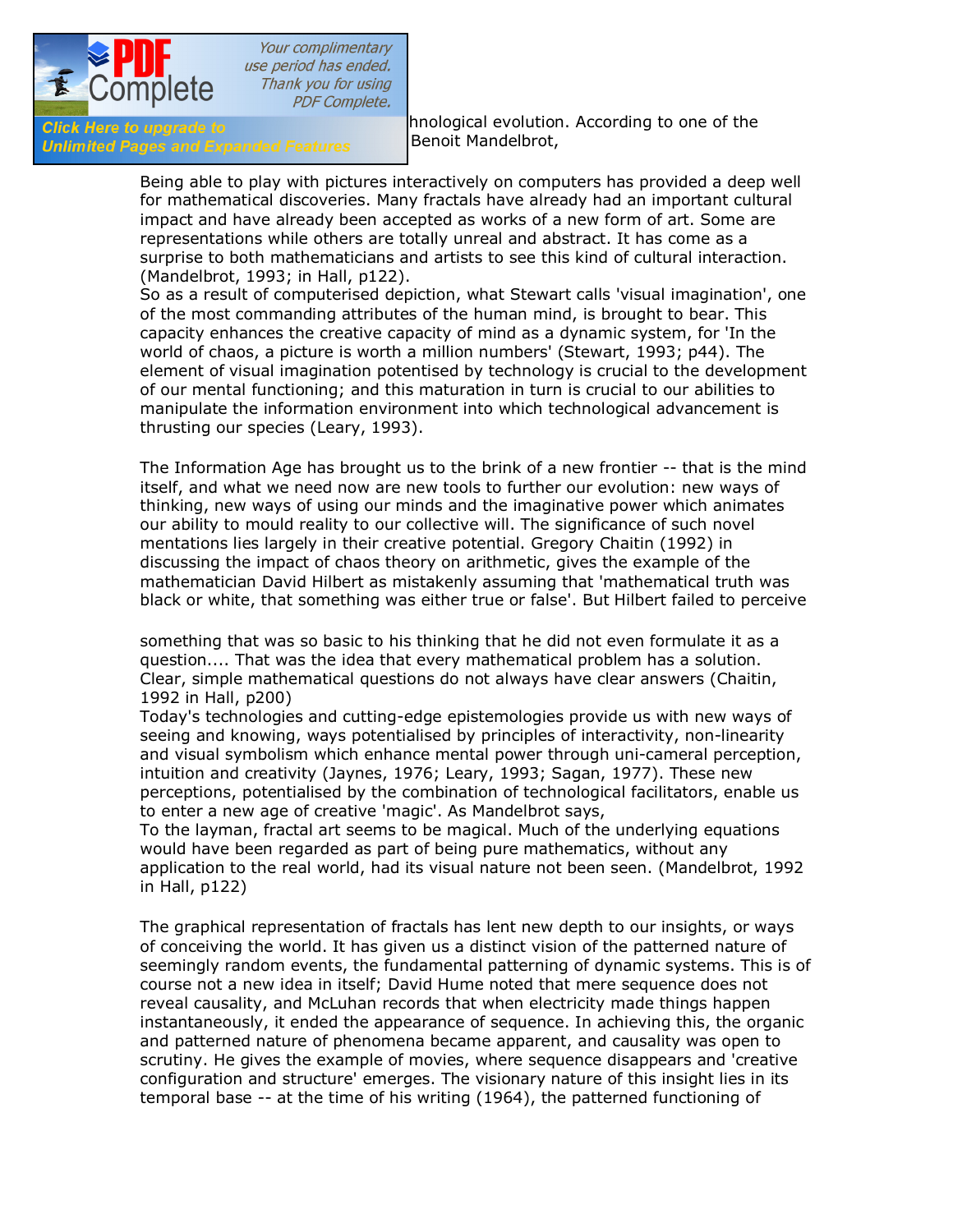

**Click Here to upgrade to explicit systems** of through computer-generated graphics, was not Unlimited Pages and Expanded Features inic, holistic (what he termed 'mythic') nature of e 'instantaneous' knowledge acquired through

pattern perception is more closely aligned with pre-modern intuitive, oral traditions such as occurs in Eastern concepts of rationality. For example, EM Forster's novel *A Passage to India* presents at one point the experience of 'the total and inclusive field of resonance that is India' (McLuhan, 1964; p16).

There is thus for McLuhan a significance in concentric form, which mimics the form of oral culture in its redundancy, its repetition of the initial statement of problem and resolution; this requires insight in order to perceive it, as it is the 'endless intersection of planes', which in media creates meaning through intertextuality -- no medium has its meaning or existence alone, but only in constant interplay with other media' (McLuhan, 1964; p26). This is an essentially postmodern view of how meaning is created in modern media; in McLuhan's view, meaning is not reducible to the constituent elements within media, but rather achieves significance through the dynamics of whole systems. He quotes Kenneth Boulding as saying 'The meaning of a message is the change which it produces in the image,' taking this to indicate the switch from the study of meaning to the study of effect in the electronic age, the effect being the totality of the situation rather than its specifics.

The effects of 'instantaneous' media on social patterning affects the way change takes place in society. Sandra Braman (1994) differentiates two distinct processes of change, 'genetic' and 'epigenetic'; the former takes place in a linear manner through the passage of time, while the latter is a process of "horizontal evolution" which takes place simultaneously in time, unfolding through concurrent interactions among systems. Both of these are 'recursive processes' which occur in 'self-amplifying causal loops', so explaining evolution as 'a process of multiplication of possibilities in which humans participate through their representations of evolving systems' (Braman, 1994; p14). This echoes McLuhan's concept of instantaneous knowledge, which also relates to specific modes of causality which Braman identifies as 'isolationist', ie. 'non-causal and synchronistic' and 'morphogenetic'. Isolationist systems are self-referential and 'open to positive feedback and the creation of new forms as well as negative feedback and closed realities' (Braman, 1994; p15). She distinguishes morphogenetic systems by their characteristic 'self-conscious process of change', defining them as 'heterogeneous, symbiotic and non-hierarchical'. Because of the essentially interrelated nature of morphogenetic social systems,

decisions made by individuals or by collective entities affect the evolution of the system and everyone in it. Thus all individual actions have a collective aspect that is synergistic in impact, irrespective of individual intention (Braman, 1994; p15). The morphogenetic system thus provides the kind of cultural matrix within which McLuhan's instantaneous media function, an area where intertextuality and concentric form achieve a field of resonance to affect the evolution of the total system. Such dynamic systems can also achieve what Braman terms 'co-evolution', which takes place through an intertextual swapping of energy and information. Braman notes that these systems are also subject to the influence of self-amplifying causal loops, which can have the effect of inducing significant changes on the large scale resulting from actions on the small scale.

Given the above implications of chaos theory, it may be possible to alter the gestalt of human thought on planet Earth by relatively small interventions, rather than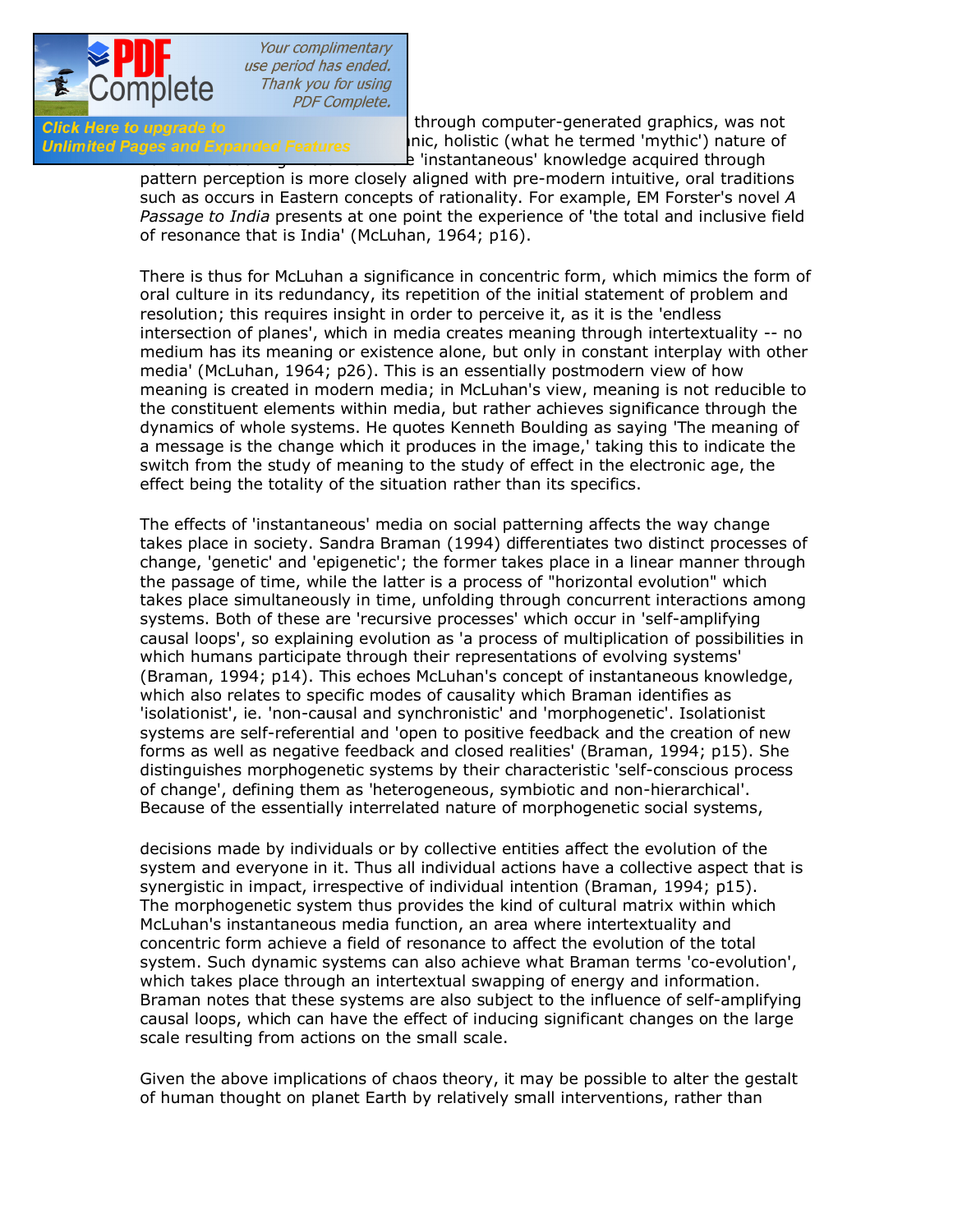

Click Here to upgrade to **Elections on the scale envisaged** by the revolutionaries of the Nineteenth Unlimited Pages and Expanded Features Me are able to create a global environment of ness, and put into action positive social strategies

which can alter the balance of human activity on the planet to foster emancipation and conviviality rather than destructiveness and greed, then it is not necessary to create homogenous socio-political structures which negate regional, ethnic, cultural and other differences. In other words, the metanarratives of modernism can be transformed into a multitude of micronarratives, which nevertheless cohere into an harmonious and co-operative whole. These small narratives take place firstly at the level of the individual, then the group, community and upwards to other macrolevels of nations, corporations and their expressions in 'meta-entities' such as the United Nations and international agreements (eg. GAT the Global Tariffs and Trade agreement).

In order to achieve a harmonious co-evolution requires above all an **underlying attitude** which potentiates the decentralisation of power structures on regional, national and international levels. Such decentralisation of control could allow the kind of ethnic fragmentation which has occurred in Yugoslavia and Rwanda without the violent intolerance and strife which has hitherto accompanied such divisions. This attitude would be fostered primarily in the cultural sphere, for it is through this sphere that people are able to communicate with one another through liminal mechanisms (such as music, techno raves etc.), beyond the confines of fragmented thought which limits our everyday conceptions.

If one aims at fostering such an attitude, one of the primary interventions which can be made is in the field of cyberspace, ie. through accessible media such as community television (or radio) and computer communications, which link individual human consciousness into a global consciousness. If such small-scale interventions can take place in a harmonious fashion with other social, political, economic and ideological strategies, the possibility exists that they can affect the outcome of the global system; because all these areas are based on information, it follows that information is the tool of change. Moreover, it is through creativity that a multiplicity of successful strategies can be found to address particular problem areas, in order to alter the probable outcome of these dynamic information systems. Despite the problem of mediated information vs. reality, information is a means of communication, and it is through evolving our means of communication -- ie. language -- that we can connect with and come to understand the others with whom we share this planet (Lilly, 1973).

### **Chapter 3: Fine-tuning the Human Meta-machine**

If we are to develop strategies to address problem areas in society through information systems, we need to look at the interface between humans and information technologies. How can such interfaces be developed in order to fulfill their emancipatory potential and evolve the language mechanisms by which we manipulate and represent our world? To develop this interface in a convivial manner, we need to be aware of the nature of human functioning in an holistic sense, ie. a non-reductionistic stance which takes into account the noumenal as well as phenomenal dimensions.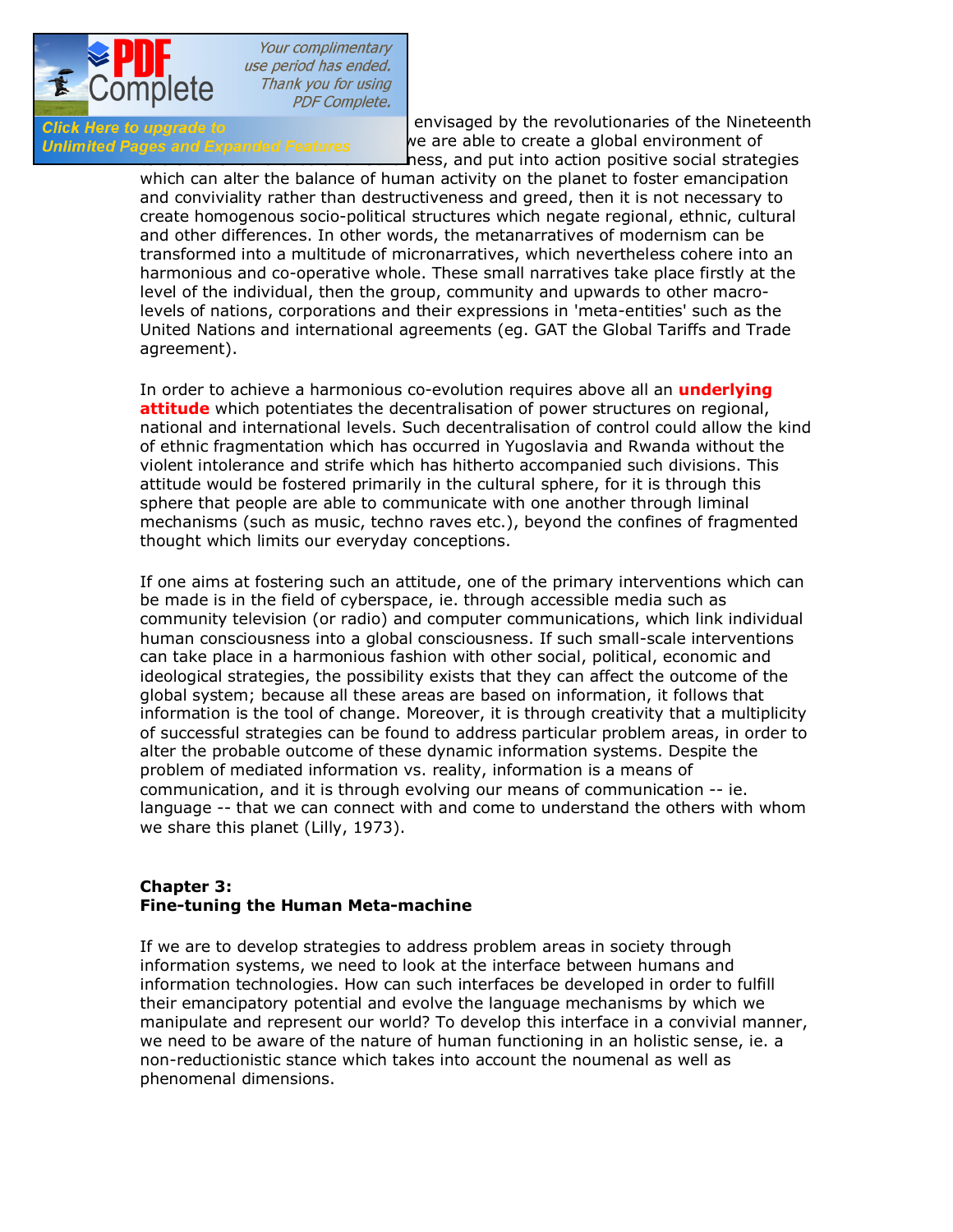

#### **Click Here to upgrade to Unlimited Pages and Expanded Features**

#### **[Humans, machines and langua](http://www.pdfcomplete.com/cms/hppl/tabid/108/Default.aspx?r=q8b3uige22)ge**

Humankind is currently engaged in a process of evolutionary transition which involves on one level a bio-mechanical merger, or rather the synthesis of biology, electronics and inanimate matter. This is what Jonathan Crary and Sandford Kwinter (1992) refer to as the 'vitalization of the machine', by which they mean the interpenetration of human life force with inanimate technology. This notion indicates that instead of trying to create intelligent or conscious machines, as the protagonists of artificial intelligence have been attempting, we should concentrate on extending our human mind through technological amplification, with the primary intention of evolving new language systems. Central to our technological machinations today is the computer, which has been described as a 'language machine' by Brenda Laurel (1990). Laurel even refers to the computer as being in itself a 'language', or ultimately a 'metamedium' which offers new dimensions of freedom for representation and expression. Computers, says Laurel, are 'thinking tools' which have speeded up the process of human evolution. In this way the computer is similar to language, both being tools which manipulate symbols in order to make other tools. They are thus 'symbolic systems' which enable us to create 'that which has never been created before' (Laurel, 1990; p226).

The creative potential unleashed by these new 'language systems' is explicated by Timothy Leary (1990), who sees computer interfaces as mechanisms for unleashing changes in the people's consciousness by expanding mental capacity. Leary hopes this new step in human evolution is a system which the biosphere on planet earth can develop in order to become 'conscious enough to take control' (Leary, 1990 in Laurel; p230). In support of this visionary scenario, Leary contends that 'the cellular circuit resonates with the neural circuit, the communications circuit, the computation circuit, and the whole planet waking up to itself in the nick of time' to save us from extinction.

I predict that if interfaces are designed with the notion of interpersonal communication in mind, the information technologies of the next ten years are going to link amplified individual minds into a global groupmind (Leary, 1990 in Laurel; p230).

This 'interpersonal' communication will result in new ways of relating to ourselves and others through the medium of the computer, where the individual as a dynamic 'system' interacts with the total system of the computer environment. The gestalt method in psychotherapy saw human perceptions and relations in terms of a field theory of human interaction. According to Heisenberg's uncertainty principle in particle physics, the presence of an observer affects the nature of the system under observation because there is an affective relationship between observer and system whereby the one is changed by the activity of the other. So psychologists interact with patients in a field where each is changed by the other in a dynamic fashion. To exist consciously in relation to an environment is to experience. For mind to lend resonance to that environment in a field of signification is to create meaning. It is not necessary to do this in a context of fixed structures, but rather in terms of organically evolving systems. This is a dynamic process where the system interacts with its environment, or with the other systems which come into contact with it. As Crary and Kwinter state,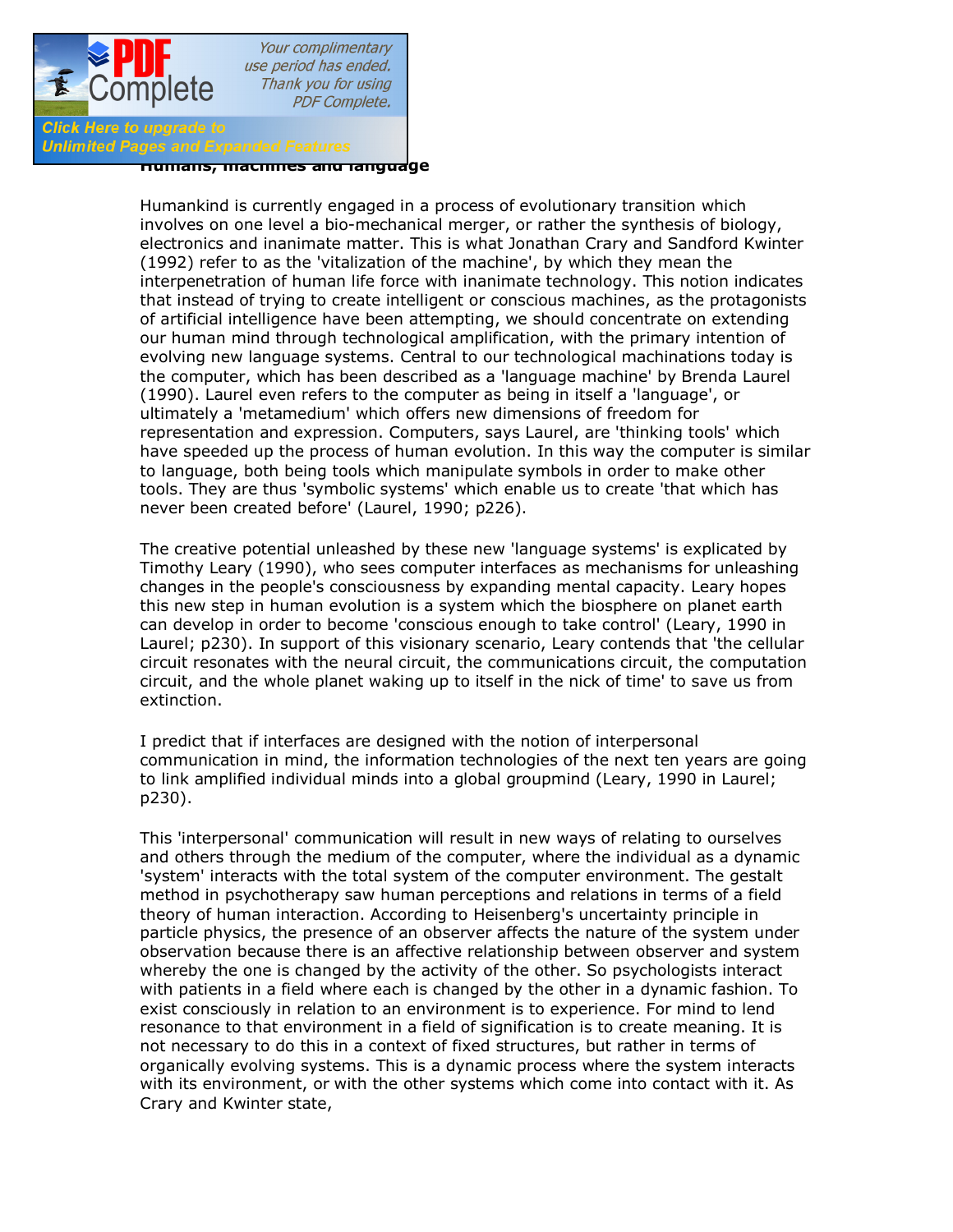

**Click Here to upgrade to consumer this emerges, evolves and passes away by** Unlimited Pages and Expanded Features ted into, other emerging, evolving or disintegrating ise it. Indeed, incorporation may well be the name

of the new primary logic of creation and innovation in our late modern world (Crary & Kwinter, 1992; p15).

We exist today in a world where electronic communications link us both as individuals, one with another, and as groups or collectives; technologies from telephones to computers connect us as individuals, while technologies such as television and radio connect us as collectives. Part of our individual experience takes place through the mechanisms of media, which are at present limited in their abilities to involve individual consciousness. The media form part of the environment in which we exist, and there is a dialectic relationship between human beings and this environment, with each affecting the nature of the other. It is not surprising that there is a growing global awareness of connectivity; Marshall McLuhan's early 'global village' thesis has percolated through to mass consciousness to the extent that people now recognise this kind of increase in global connectivity. So President Nelson Mandela, addressing the joint Houses of Congress of the United States concerning the 'new world order', can say that

If what we say is true, that, manifestly, the world is one stage and the actions of all its inhabitants are part of the same drama, does it not then follow that each one of us as nations, including yourselves, should begin to define the national interest to include the genuine happiness of others, however distant in time and space their domicile might be? (Mandela, 1994)

How does the individual connect into the 'bioelectronic environment' of cyberspace? In contending that the human brain functions as an analogue device rather than a digital one, John Chittock (1995) points out that the world we live in is 'a frequency domain, not a digital one', and that analogue methods of recording that world, for example holography, are thus more efficient and appropriate than digital ones which serve to 'fragment' reality through their mechanisms of representation. There may well be some validity to this point; however, perhaps what we can see developing today is a synthesis between the analogue 'technology' of the human mind with the digital technology of the computer, to the extent that we will at some point be able to enter into a digitised realm of experience. The individual analogue system will then exist in a digital environment, a logical step from our present experience where analogue media environments are experienced by analogue minds. Even the digital realm is currently experienced through analogue methods, ie. we view computer screens, even in virtual reality, through the analogue mechanisms of our eyes. Chittock refers to the work of American neurosurgeon Karl Pribram, who contends that the brain functions like a hologram, 'holding received information as frequency patterns'. In this case the eye as a lens functions to narrow our experience of the phenomenological world, and Pribram's argument is that we could experience reality in a more direct fashion without this constraint, ie. 'where reality is an holistic experience rather than an optically-focused image' (Chittock, 1995; p250).

Terrence McKenna suggests a future when the phenomenal world is digitised through a global sensory system consisting of 'nanobots', microscopic sensory mechanisms linked to human minds through digital communications and recording systems. In this way we could experience the world in a multiplicity of dimensions, for example from the micro-scales of molecules, the interiors of the body or the perspective of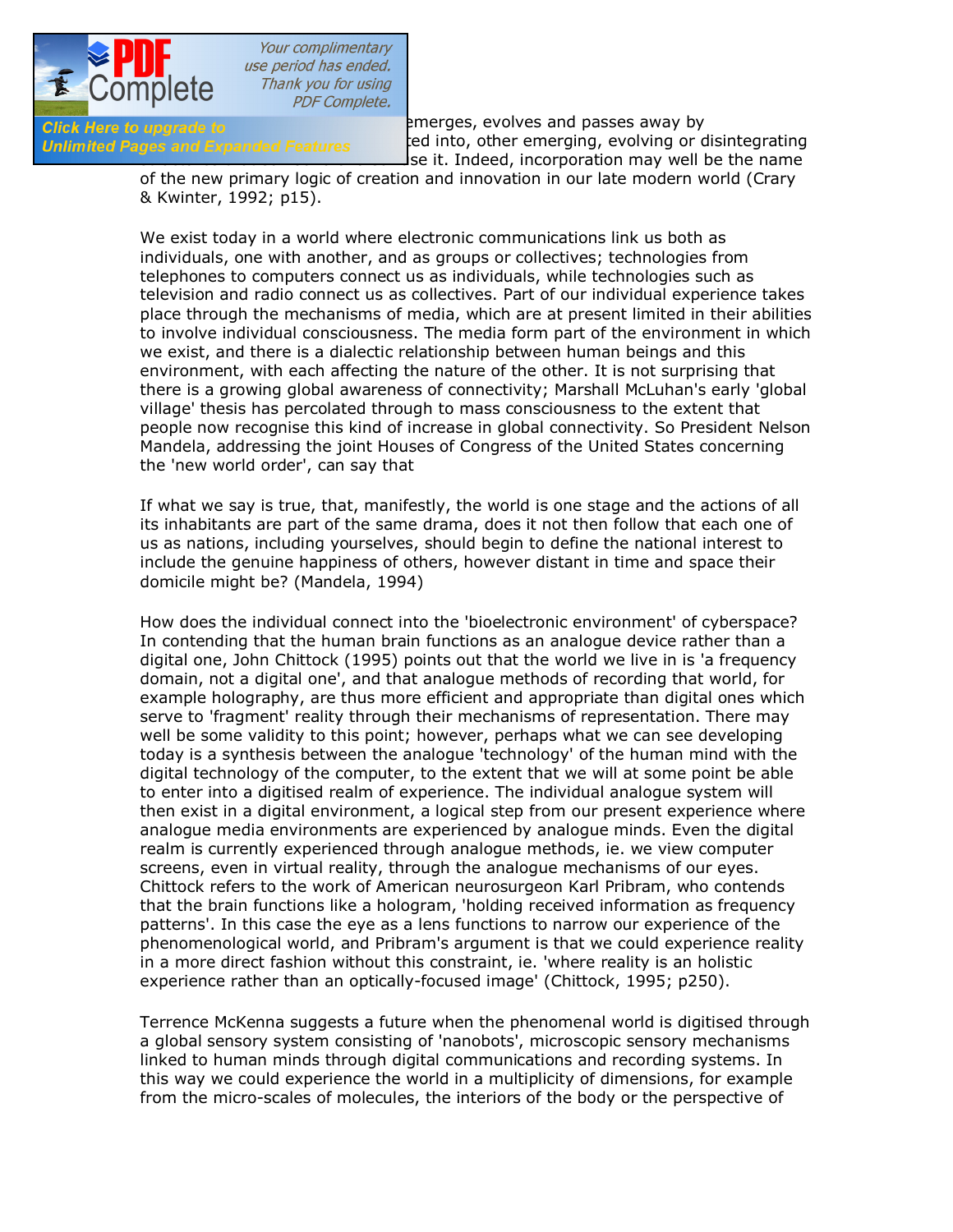

**Click Here to upgrade to interface between us and the world becomes** Unlimited Pages and Expanded Features mechanisms, a McLuhanesque extension of the logy. This kind of process is already happening --

for example, at a techno rave one is contained in an environment which is digitally generated through music (including the sensory dimension of sound waves impacting the body) and light through dynamic computer-generated images. The borders beween 'man and machine' are dissolving -- but if this offers hope for improving our capacities for communication, can it sustain the essence of our biological humanness?

# **Reconnecting with spiritual energy**

There is a quote from Mark Pesce on a World Wide Web page concerning Technopaganism which has it that

Without the sacred there is no differentiation in space. If we are about to enter cyberspace, the first thing we have to do is plant the divine in it. The engine of industrialism which has driven global cultures into the Twentieth Century has been motivated by a depersonalising imperative, where people are subject to their productive power mediated by machines. Human beings have become mere cogs in the wheel of capitalist industrial enterprise, the mirror of which is to be found even in socialist societies where bureaucracy holds sway. The question which confronts us is how to re-animate the human spirit in the face of this mechanist tendency, which threatens to overwhelm us in the cyber-sphere, condensing control modalities through its mathematical and communicative features. The answer lies in rediscovering our essential connectedness with nature, with our ancient animal selves and with that sense of the noumenal which drives our religious impulses.

In order to overcome the difficulties posed by present socio-cultural and economic constraints on human development, Watson contends that we have to 'respond with the whole of being', with a 'mindfulness' of our context and 'a respect not only for what we know but also for what we do not know and especially for what we cannot know' (Watson 1995; p8-9). In the face of these imponderables, Watson counsels endurance rather than force as the strength which will enable counter-cultures to win through the deluge, as he puts it 'radiating power rather than possessing or controlling it... listening to nature instead of fantasizing about mastering it' (Watson 1995; p9). While this can entail being open to the spiritual and non-rational, Watson counsels caution, so as not to fall victim to the speculative excesses which have often dogged metaphysical philosophies.

One approach is the so-called 'modern-primitive' synthesis, which attempts to combine archaic strategies of approaching the noumenal, such as tattooing, body piercing and shamanic practises, with modern living and technologies. In countering Marx's 'objective' method, Watson contends that the world is instead 'alive, inspirited', though this is so in a subtle rather than literalistic way. He notes that this is one of the 'key intuitions' of pre-modern societies, and is a notion being seriously debated by the 'new science' emerging in our times. Here the key concept is that everything is connected, so for example pollution on one side of the planet can travel to the other side, etc.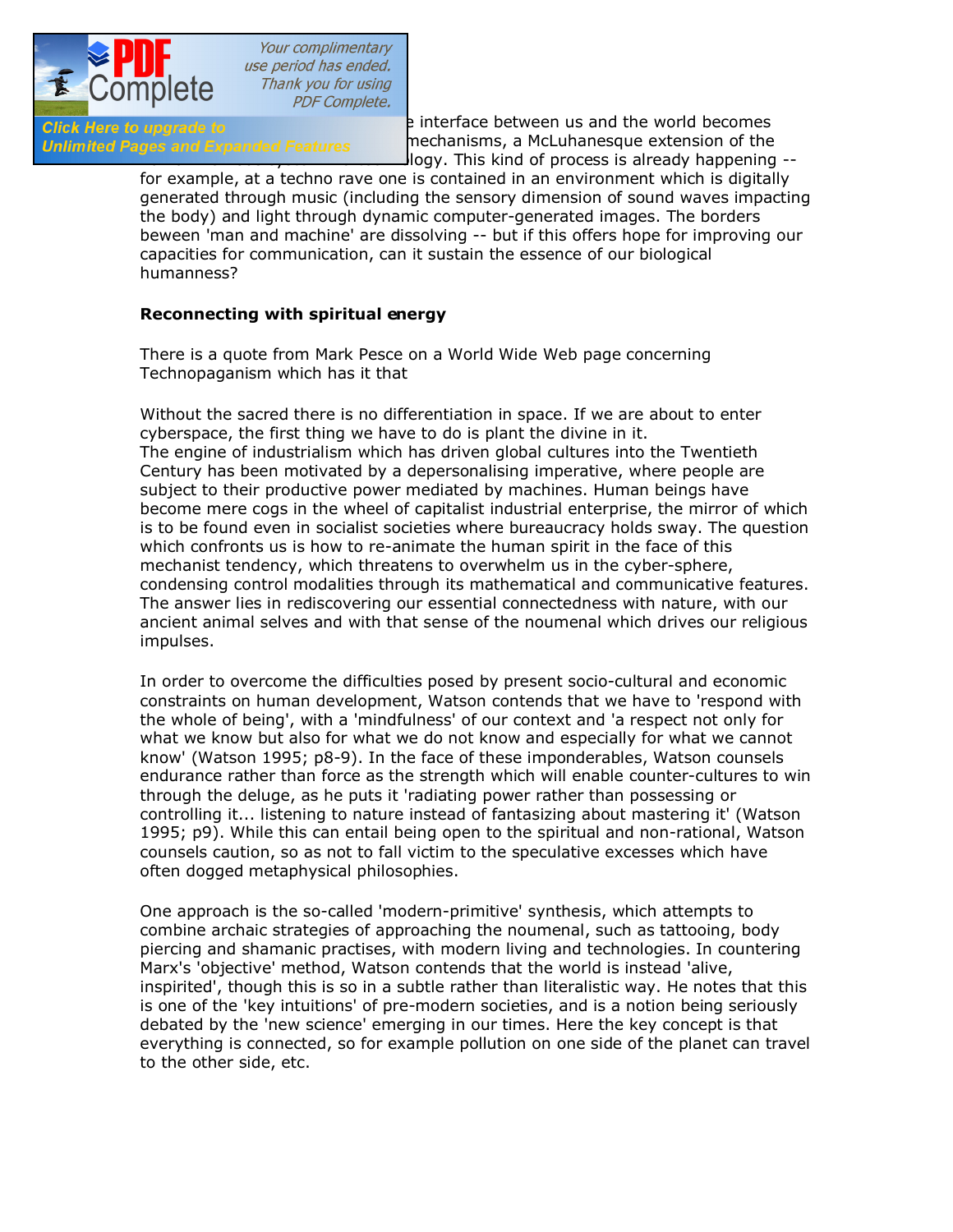

Click Here to upgrade to **reduce the rediscovery of such that intelligence**, Unlimited Pages and Expanded Features Thing its way into us, as the Lakota philosopher would (Watson 1995; p9).

> In Watson's view, our relationship with an 'intelligent, animate world' is something only a 'renewed mythopoetics' can enable us to comprehend. So we need an erotic approach to science/knowledge in order to reunite with nature and overcome the instrumental rationality which is destroying our world, as it destroys us too as an intrinsic part of that world. Traditionally, the way human beings have connected with this Gaian spirit is through rituals, especially those involving ecstatic states of consciousness. What is it about such liminal states which induces this sense of community and connectedness with our spiritual nature, which is found in our modern society in forms of communal experience such as the multi-media dance events called techno raves?

# **Liminality**

The term "liminality", originated by Victor Turner (1974), refers to the ambiguity of the ritual realm, where everyday reality is transformed into a symbolic, 'commitarian' experience which thereafter affects the individual's lived reality. In this way it can act as a catalyst for social change. In assessing Turner's thesis of "ritual anti-structure", Bobby Alexander (1980) notes that ritual can be a form of protest against the status quo. Such rituals include for example the subversion of both social and sex roles. In this manner, 'ritual creates social conflict by relaxing or suspending some of the requirements of everyday social structure, making possible alternative social arrangements', which transforms ritual into an agent of social change. In psychological terms, ritual can be viewed in terms of "flow" (Csikszentmihalyi, 1975 in Alexander) as a 'psychophysical experience of involving oneself totally in an activity', which provides the individual with the opportunity to assess his/her normal life, and that this can induce 'personal and social change' (Alexander, 1980; p2).

Turner argued that the dialectical relationship of ritual to social structure can facilitate creative responses to the negative aspects of day-to-day social structures, such as 'divisiveness, alienation and exploitation'. In binding individual elements of the social fabric together in a whole, ritual serves to create a sense of community among its participants, reinforcing those 'communitarian values' which hold people together. In turn, ritual threatens the status quo by undermining status positions when participants share in the creation of new (albeit temporary) social roles, encouraging experimental 'direct and egalitarian exchanges' between people. Finally, in serving the common good it reinforces people's sense of community, a sense of which they can take back with them into everyday life. Ritual also undermines the social structure, in that people find instruction in it as to the fundamental 'organizing principles and values' upon which they base their society. 'Structure and antistructure' are brought into balance, as the bonds of structure are loosened and interaction becomes more egalitarian. In this way, 'Ritual is a principal means by which society "grows" and moves into the future' (Turner, 1974; p298).

In his semiotic analysis of rituals, Tomaselli defines them as 'The collectively patterned performance forms through which processes of cultural or sacred signification are integrated into consciousness and social practices' (Tomaselli, 1996; p50). They are also 'enacted' by sign-user communities to confirm cosmological locations, relationships to universal forces and to solidify social organisation. Through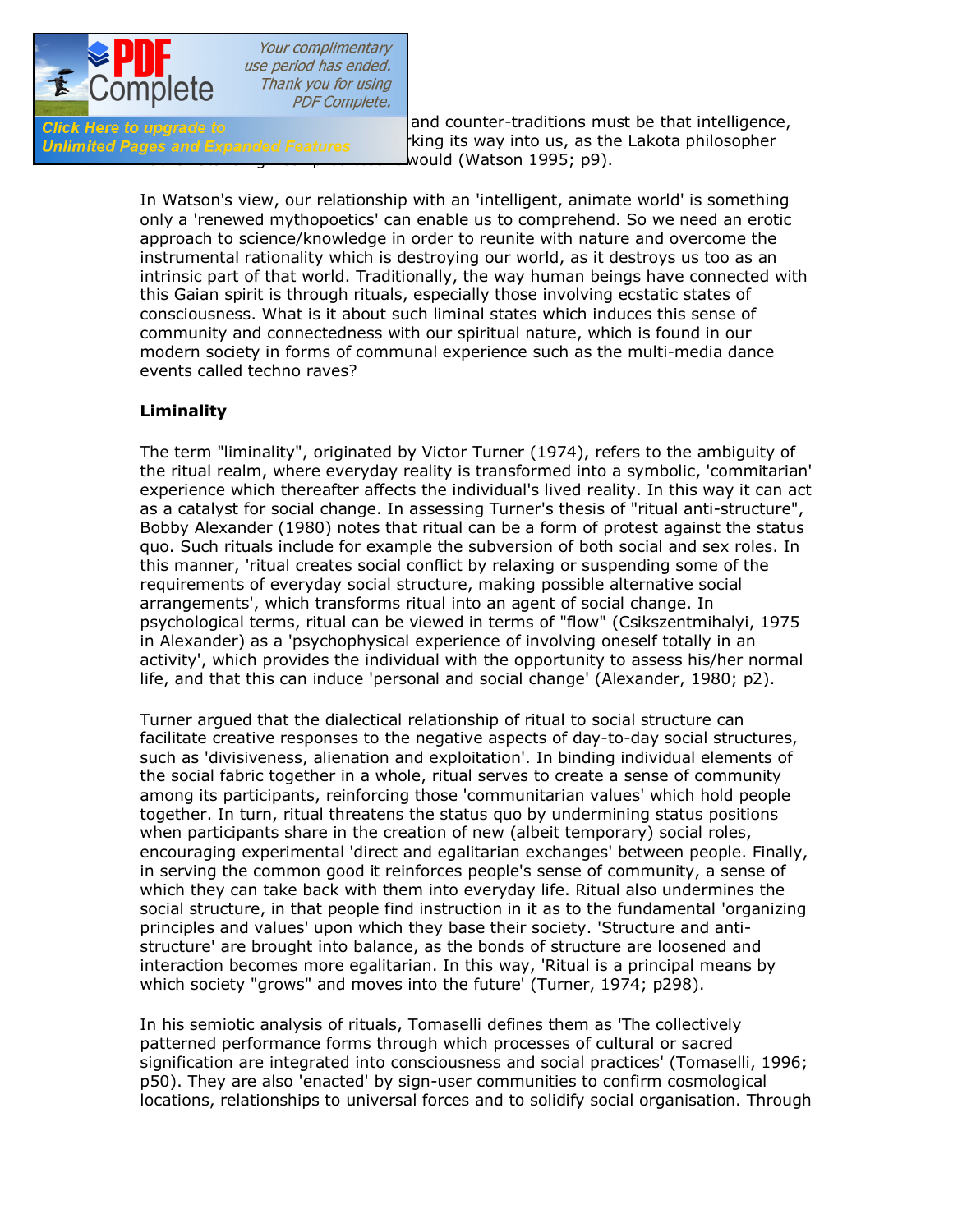

**Click Here to upgrade to click is realigned with the world of belief, lending to the latter a** Unlimited Pages and Expanded Features identifies the liminal state as enabling the javs of operating and to recognise new possibilities.

Liminal states are also where the noumenal is oft to be found; 'noumena' in Tomaselli's view are 'things and processes which resist scientific understanding', which range from the paranormal to the supernatural. If liminal states are induced through processes of ritual they may be utilized to effect changes in consciousness where people experience a sense of spiritual unity, which can then be translated into social movements aimed at transforming the nature of society. This already happens to some extent, with musical genres such as punk rock and techno being associated with the DIY (Do It Yourself) anarchist movement, though at the same time this movement is scattered and sporadic rather than being an organised force in society.

Espousing a theory of social conviviality, Hakim Bey (1995) takes up the refrain in his notion of "Temporary Autonomous Zones" (TAZ). Bey first developed his theory of TAZ to describe 'moments when normally domesticated space is liberated for a limited time for festive and subversive "moments of happiness".' The Permanent Autonomous Zone (PAZ) extends this notion into temporal and spatial fixity. This is liberation from the 'Grid of Alienation', the 'Consensus' against which such moments seek a restoration of human contact. In this context, Bey speaks of the 'poetique' (a "way of making") and a 'politique' (a "way of living together"). The PAZ provides a venue for the TAZ network, the festivals which bring renewal and ongoing liberation and energy. The PAZ is not limited to spatial locations, but can be non-local, like a 'weird religion' or a rebel art movement. It is a 'free space that extends into free time'.

The essence of the PAZ must be the long-drawn-out intensification of the joys -- and risks -- of the TAZ. And the intensification of the PAZ will be Utopia Now (Bey, 1995; p32).

However, given the tendency of differential power relations to reformulate themselves and perpetuate power imbalances even after liminal events, it may be that Bey's PAZ are ultimately unachievable and we will have to content ourselves as a species with a succession of TAZ moments where we are temporarily liberated from systemic stasis.

# **TAZ Machines**

Positive social tendencies can nevertheless be reinforced through ritual activities which act as temporary autonomous zones, in which people can access the noumenal through altered states of consciousness. Processes of social transformation can be amplified through such techniques, where people can 'learn' new strategies of thinking. There are different types of learning, for example what Jantsch calls 'conscious learning' is a transaction between consciousness, the environment and memory. Jantsch also identifies 'superconscious learning', which takes place in a quaternary system with the addition of "outer" and "inner" ways of learning. These arise through the interaction of consciousness with transpersonal mass/collective consciousness (eg. Jung's "collective unconscious").

The feedback link between consciousness and superconsciousness gives rise to "inner experiential learning" or "tuning-in" to the dynamics of meta-systems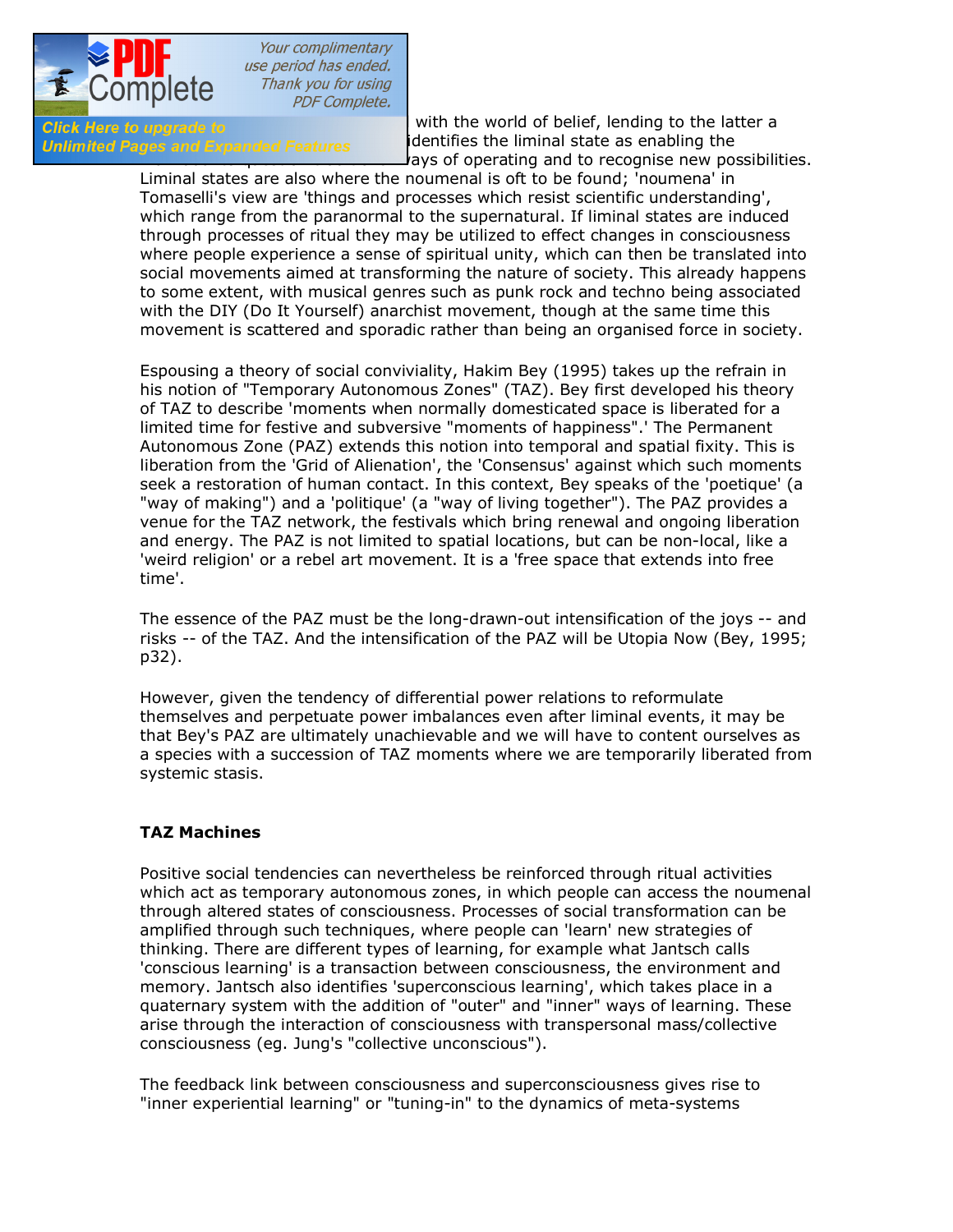

**Unlimited Pages and Expanded Features** 

Click Here to upgrade to **the contract of the history of the history of the contract of the contract of the contract of the contract of the contract of the contract of the contract of the contract of the contract of the co** onnection with Eastern philosophies (Jantsch,

> There are other techniques which can be used for such 'tuning in', for example shamanic practices such as visualisations, breathing techniques and ritual. Particular technologies can also be used to enhance such learning capacities, for example the ASCID (Altered States of Consciousness Induction Device) developed by Robert Masters and Jean Houston (1973). The modern techno rave is one such 'technology' because it is an information system, consisting of visual, auditory and sensual elements. The sound dimension operates through the harmonics of the melodies as well as the physical impact of amplified sound waves. These elements combine to entrain the human organism within the 'soundscape' created by high volume sound systems, just as for example monks chanting together entrain themselves, body and mind, to the collective harmonic. Gilbert Rouget (1985) notes that the amplification of sound achieved by modern technologies resonates sound through the body to involve the listener in the musical field, vibrating the 'internal erogenous zones of the abdomen' as well as producing a 'light hypnosis', just as the music of archaic trance ceremonies aims to do. Music alters the 'relation of the self to the world', modifying the psyche both internally and in its relations to the external space/time environment.

> Prolonged dancing is also a feature of the rave scene and this is often (though not always) associated with drug use, especially the empathogen MDMA (Methylene Dioxy Meth Amphetamine) commonly known as Ecstasy. Taken in the right setting, Ecstasy like its popular hallucinogenic predecessor LSD, can bring creative insights into the self or the individual's life situation which can precipitate a 'life transforming experience' (Saunders, 1992). When ingested in the rave setting, the drug-induced altered state of consciousness may be amplified through other mechanisms. Through dancing in the multi-media soundscape of the rave and under the influence of chemicals such as Ecstasy and LSD, dancers can attain light trance states which are probably much like those obtained by people in archaic cultures using similar techniques. It is in this trance state that the individual in an altered state of consciousness can connect with the noumenal, which might be interpreted as access to a kind of group mind, or a spiritual/mystical experience (Delport, 1995). Stewart Wavell suggested in 1966 that one day trances will become as accessible to us in western civilisation as the electric light, and that this will open 'immense new possibilities'. He felt the consequences of this will be felt in diverse fields from space travel to pop music -- a prophetic statement in view of what is currently occurring in the rave milieu (Delport, 1995). Wavell refers to trance as 'a state of liberation', freeing the trancers from the bounds of ordinary reality, from 'the prison of the senses', and Wavell suggests that perhaps through trance it will be possible to transcend space and time. This could well be why there is a particular awareness in rave culture of ideas such as evolving consciousness and spirituality; for example recent raves in Johannesburg have been called "Spiritual Awakening" and "Operation 1: Conscious". A new rave culture magazine was launched in South Africa in December 1995 called *Evolver*, combining in this title references to Ecstasy and Evolution.

> In archaic societies, the trance state is often associated with contacting discorporate entities such as spirits. These entities may be autonomous complexes within the psyche, the view suggested by modern psychology. In an analysis of demonic possession, Gavin Ivey (1995) notes that Ogden (1990) held such internal psychic 'entities' to be 'dynamically unconscious suborganisms of the ego capable of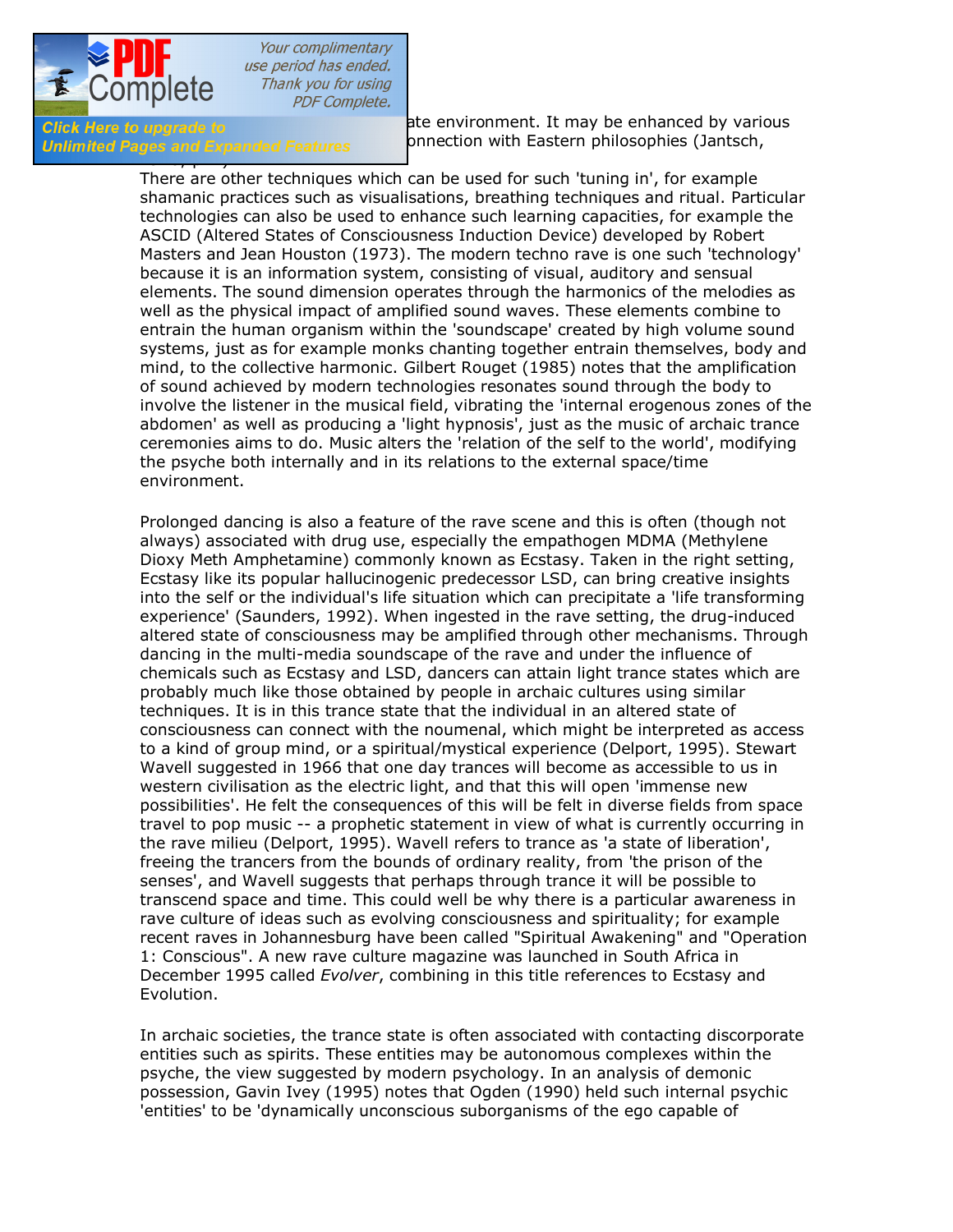

Click Here to upgrade to **Experience in the set of thought**, feeling and perception'. Unlimited Pages and Expanded Features lity that such 'spirits' may be independently Iface with human consciousness in particular

> states. Both John Lilly and Terrence McKenna for example report encountering discorporate entities in altered states of consciousness, while the phenomenon of 'channelling' also indicates the potential existence of extra-psychic beings. The fact that discorporate beings are integral constituents of almost all human religious belief systems cannot be ignored, and we should not forget that the scientific reductionism which attempts to abolish such beliefs is in itself just another belief system (Duerr, 1978; Collins & Pinch, 1982; Inglis, 1986; Tomaselli, 1996).

People in trance lose their senses in that there is no activity in the hypothalamus, which controls the basic drives, and Wavell records that this brain area then 'continues an existence, apparently, independent of our senses'. The nature of the motive force of this area could be the spirit, an almost universal concept in human societies. In the absence of the usual occupant spirit, often other spirits inhabit the body during trance, ie. it becomes a state of possession. This raises the question of the nature of the spirit, and there are various common definitions which crop up in most cultures:

They are insubstantial: they do not occupy space: they can be summoned, it seems, from almost anywhere at a moment's notice. They move freely in Time: even the fourth dimension does not seem to inhibit them. they possess will-power and energy or, if they cannot themselves exert power, they do at least manipulate the hypothalamus drives of human beings in trance. They are thought to have human emotions, and their principle need is human affection. They are mischievous when neglected: they can even be diabolical (Wavell, 1966; p17). Audrey Butt (1966) notes that there is a correspondence in many cultures between the breath and the spirit, and there may be a correlation here between specific breathing techniques used for inducing altered states of consciousness in which a connection is made with spirit, either that of the subject or some other occupying entity.

Dancing is one of the most effective mechanisms for inducing trance. In his examination of archaic societies such as the San, Wavell refers to the trance dance as 'dance therapy' to escape the everyday pressures of hunter-gatherer life. Those who experience trance report feeling a lightness, energy and power. The trance dance is often initiated by the tribal shaman, who uses it to enter into trance himself or to induce trance in others. The shaman is a healer who articulates a harmonising motivation in society (Duerr, 1978), as well as being a performer who must woo his audience, 'entrancing' them through his dramatic skill as much as his magical ability. As Butt says,

Finally, his supreme achievement is to leave them at the end, peaceful and harmonious, yet elated -- even inspired. Let us therefore consider the shaman as an artist and his seance performance as the product of his art (Butt, 1966; p185). The notion of art or creativity in relation to trance is significant. Nina Epton (1966) argues that trances are creative states, or 'the key to most creative processes'. This involves the 'extinction' of the ego which allows for an altered state of consciousness, an inspirational state wherein the mind can achieve 'a higher form of being with a deeper understanding of self,' as well as communion with the divine.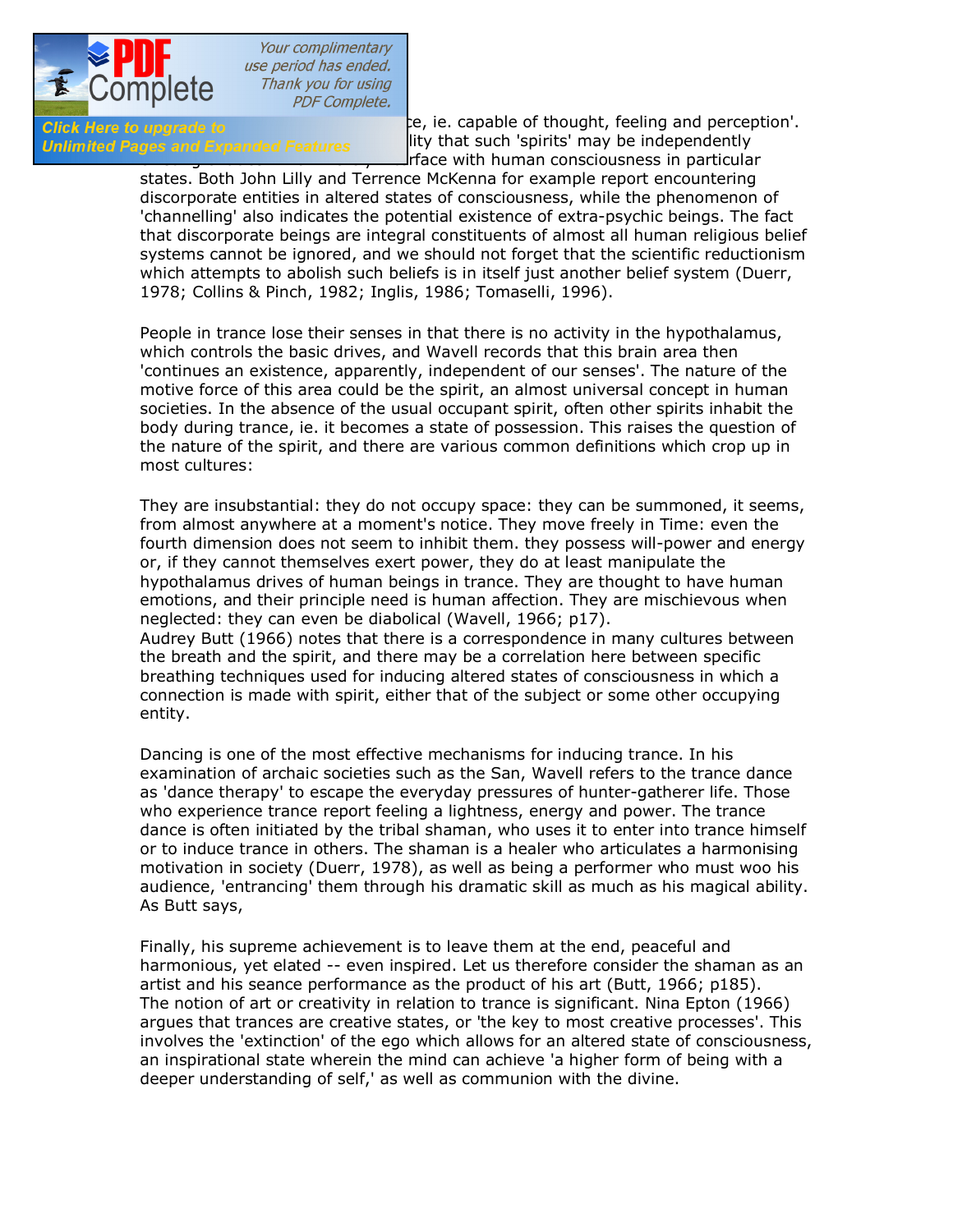

Click Here to upgrade to **Sound Click Figure 2** in inducing trance, although as Rouget points out, Unlimited Pages and Expanded Features hole; sometimes it triggers trance while at other thaic trance ceremonies, different sounds can

> send people into trance, from loud drums to soft rattles. People can go into trance while dancing or while lying still. There are different theories as to why music can induce trance, from its emotive power to conditioned reflex. Rouget feels that music is a "socializing" influence on the trance phenomenon, and that this depends on the ideological systems in which it occurs. He also considers trance as 'a state of consciousness composed of two components, one psychophysiological, the other cultural' (Rouget, 1985; p3). The principal symptoms of trance are listed by Rouget as,

trembling, shuddering, horripilation, swooning, falling to the ground, yawing, lethargy, convulsions, foaming at the mouth, protruding eyes, large extrusions of the tongue, paralysis of a limb, thermal disturbances (icy hands despite tropical heat; being hot despite extreme circumambient cold), insensitivity to pain, tics, noisy breathing, fixed stare, and so on (Rouget, 1985; p13).

The subject in trance is also 'bewildered', ie. he is in a state which totally envelops his normal consciousness and he cannot return to it unless there is some external intervention. The subject does not engage with the world through his senses; he is 'senseless' to normal reality. There are a variety of behavioural signs, depending on the culture of the subject; but generally they 'symbolize the intensification of some particular faculty by means of an action endowed with certain extraordinary or astonishing aspects' (Rouget, 1985; p13), eg. walking on burning coals, piercing one's flesh, bending swords and metal bars, curing diseases, precognition, embodying a divinity, contacting the dead, etc. These phenomena are a transcendence of the normal self, or an 'exaltation' of the self.

The individual in a trance state is thus recognizable by the fact that (1) he is not in his usual state; (2) his relationship to the world around him is disturbed; (3) he can fall prey to certain neurophysiological disturbances; (4) his abilities are increased (either in reality or otherwise); (5) this increased ability is manifested by actions or behaviour observable by others (Rouget, 1985; p14).

It is clear from this description that participants in modern techno raves or similar music or ritual events do not as a rule enter into such deep states of trance; nevertheless this is not to say that 'echoes' of deep trance states may be found in the above-mentioned altered states of consciousness. I also have not heard of anyone who has encountered a specific 'entity' in the rave milieu; however there is a particular emphasis within this milieu on the Other (perhaps what McKenna calls the "Wholly Other") in the form of aliens (extraterrestrials) and dolphins, which might be the modern equivalents of the demons, angels, spirits etc. of other cultures. There is also a strong emphasis in rave culture on connecting to the 'Earth spirit' which is strongly equivalent to Standing Bear's 'spirit of the land'. It is this type of connection which McKenna advocates as central to the 'archaic revival', a concept which seeks to resuscitate the knowledge of archaic societies into the postmodern world, aiming to overcome the reductionist modality of scientific rationalism. This means reconnecting with the holistic world of nature, where mind, body and spirit are one. Rouget excavates the meaning of an archaic way of living or experiencing: in societies having preserved an archaic way of life, which are precisely those in which possession cults are frequently found, the individual lives in constant sensorial contact with nature. He lives in perpetual intimacy with the elements, plants,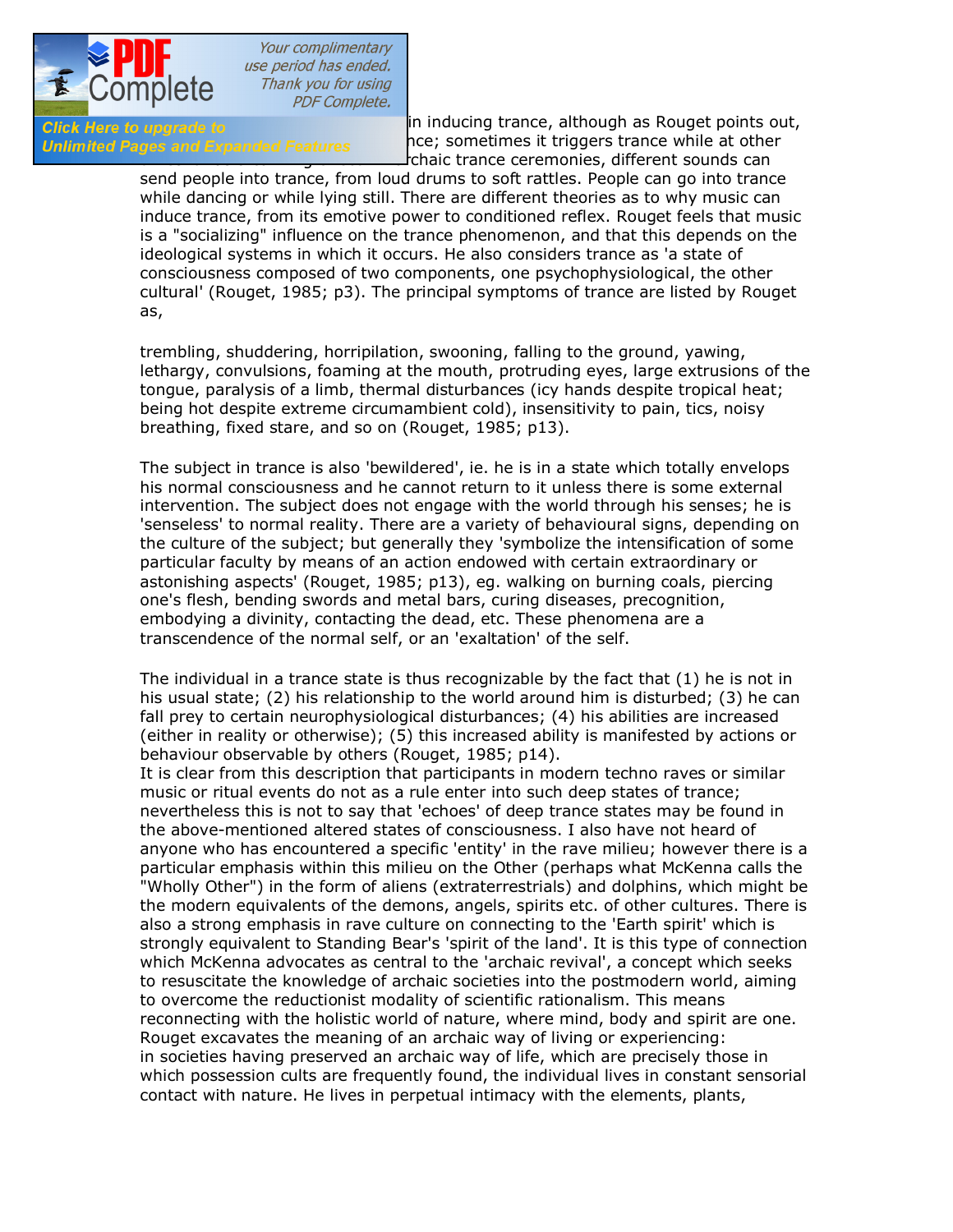

**Click Here to upgrade to EXECLE BETWEEN SCIENCE AND SCIENCE BETWEEN SCIENCE BETWEEN SCIENCE BETWEEN** Unlimited Pages and Expanded Features https, and things -- all have souls or are the nenon is interpreted as resulting from the action or.

> presence of a soul. The visible is constantly animated by the invisible (Rouget, 1985; p123).

# **Trance and Creativity**

It may seem a strange proposition to suggest that humankind can reconnect with an archaic experience of nature through the medium of electronic technology, but it may be that through strategies such as those exemplified in the techno rave, which utilize a variety of sensory inputs to induce an altered state of consciousness, states of liminality can be achieved which will perform this function. The chief characteristic of virtual environments is that they are gateways to the imagination, in other words they enable the individual to be physically present in an imaginary realm. So Jay Kinney, writing about the 'inner planes' or spiritual dimensions in Gnosis magazine comments,

As the horizons of cyberspace and other computer-generated virtual realms rapidly expand into the culture at large, they allow the projections of our imagination to dance before us in the arena of the networked global mind. In cyberspace, the inner planes and unseen beings may unfold before us, strangely transmuted into digitized replicants mimicking our highest visions but lacking a certain crucial spark of life (Kinney, 1995; p16).

Here Kinney seems to be edging towards a view where the collective consciousness of a virtual environment takes on the characteristics of individual consciousness, in that autonomous complexes could manifest themselves and even in some way take on a life of their own. This idea was taken up by 'cyberpunk' science fiction writer William Gibson, as a discarnate intelligence inhabiting 'the net'. Such conceptions may seem far-fetched, but on the other hand we should not ignore the power which archetypal imagery can invoke in the psyche; Ivey recounts that identification with an archetype may produce an altered state of consciousness and even paranormal phenomena (for example in cases of 'demonic possession'). The nascent nuclei of such phenomena in cyberspace might be found in currently popular MUD (Multi-user Dungeon) games which people play on the Internet, where participants take on the roles of imaginary characters in order to embark on magical adventures, encountering various mythological helpers and adversaries in the process. By animating such imaginary actors with artificial intelligence software, the fictional gods, demons, wizards etc. could impact on the consciousness of individual participants in real ways -- in other words, interaction between player and the archetypal image embodied in the fictional character could create a feedback loop whereby each alters the behaviour of the other. Such a feedback loop between a group of participants and a computer-generated character might amplify the affective reality of the latter; or a form of collective entity could represent the intentions of a group of people. However these ideas are at present mere speculation and I can only say that the possibilities of such phenomena deserve more concrete study.

As the above arguments concerning the attainment of liminal and trance states indicate, it is often an advantage to utilize the whole body in order to achieve them - - in other words, consciousness is a function of the body as a whole neuronal and bio-chemical energy system. Consciousness involves both sensory feedback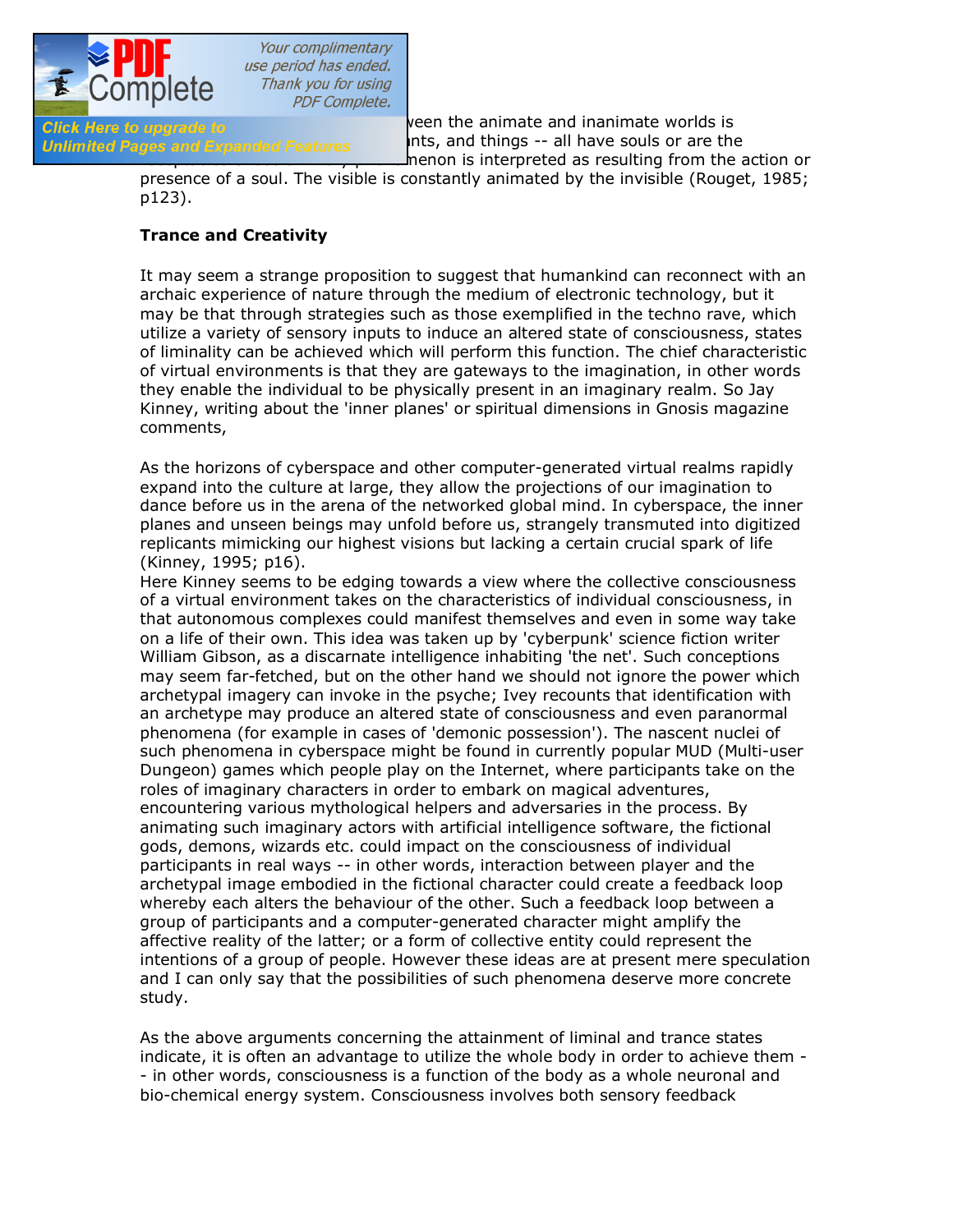

**Click Here to upgrade to mechanisms** based in fields of signification which are Unlimited Pages and Expanded Features mental effects can be obtained when the entire xample through devices such as Masters and

Houston's ASCID. This apparatus consists of

a metal swing or pendulum in which the research subject stands upright, supported by broad bands of canvas and wearing blindfold goggles. This pendulum, hanging from a metallic frame, carries the subject and moves in forward and backward, side to side, and rotating motions generated by involuntary movements of the body of the subject. Frequently, then, a trance state ensues within two to twenty minutes, and may deepen as the spontaneous or directed experiencing of a subjective reality continues to unfold (Masters and Houston, 1973; p89-90).

Through using this device to induce altered states of consciousness, the subject can experience various 'subjective realities' or dreamlike visions, including mythical, science fiction, religious and mystic experiences. These experiences can have a positive and lasting effect on the subject. Masters and Houston have coined the phrase 'Visionary Anthropology' to describe a process whereby subjects are invited to explore a "world" in their imaginations, and to experience and describe elements of it such as its art, customs, music etc. The ASCID seems to enable a creative visualisation process, which aids artistic practices. Auditory musical imagery (or hallucinations) can also be experienced, especially by musicians. Such imagery can be described as 'automatic' or 'self-creating' works of art. Another phenomenon which can occur with the ASCID is 'accelerated mental process' (AMP), which is a form of subjective 'time distortion'. In this state, the subject experiences a volume of thoughts or images far greater than that experienced in normal time.

Other technologies, often of an electronic nature, are currently being developed. It is interesting to note that little exploration has been conducted in the use of technologies which link people in communal virtual spaces, where shared experiences could foster the development of a 'group mind' phenomenon. Jaron Lanier reports that a sense of mutual trust is generated between two people in virtual-space phenomena such as 'trading eyes' with each other, which results in the sensation of a 'shared body'. Consider the effect on a group of people in a such a virtual 'shared body'; amplify this experience through an altered state of consciousness, such as those 'whole body' experiences produced by the ASCID; engage the participants in a ritual activity designed to induce a liminal state aimed at contact with the noumenal -- and you have a recipe for a very unique experience, which might well result in a mystical gnosis for the participants. Indeed, William Taylor and James Swartz assert a link between mysticism and electronic technology, in that the 'evangelists' of electronic technology have an eastern approach to the conception of a unity of consciousness' on the net. This is a place where 'computation replaces meditation'.

Expressing his most profound hope for the technology he fathered, Jaron Lanier predicts that virtual reality "will bring back a sense of shared mystical altered states of reality that is so important in basically every other civilization and culture prior to big patriarchal power." In this apocalyptic vision, to don goggles and gloves is to enter an other world here and now (Taylor and Swartz, 1991; pTelevangelism5)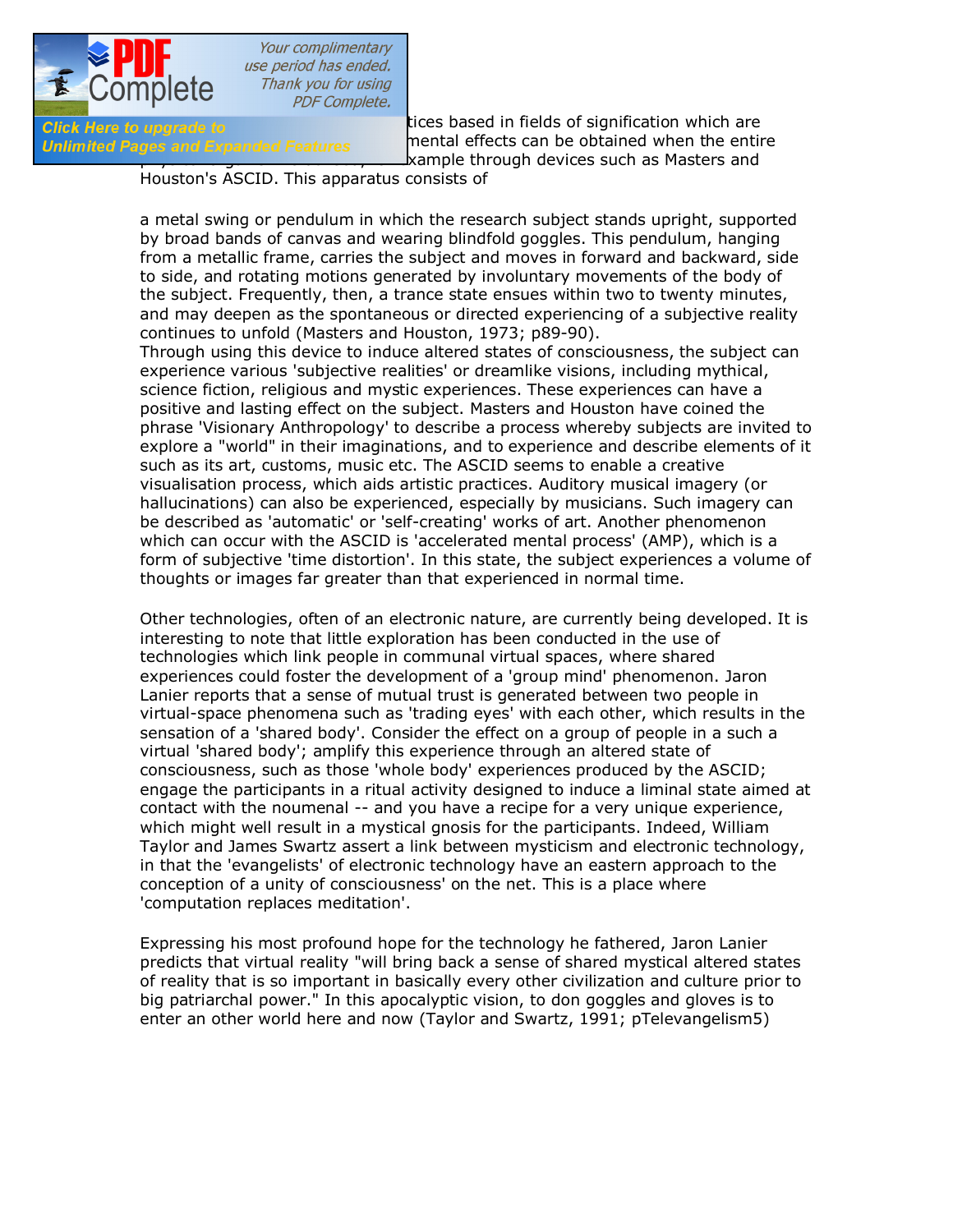

# **Click Here to upgrade to the communication**

# **Unlimited Pages and Expanded Features**

aning a step back from this rather glowing account of the possibilities inherent in certain modern technologies, we can see that despite the tendencies towards alienation from our own humanity which have occurred primarily because of the context (industrialism) in which these technologies have developed, it is nevertheless possible to use them to reconnect to what is essentially human in our makeup. In other words, if we define alienation in the Hegelian sense as a condition arising from illusion, that which prevents Mind or the consciousness of humanity as a whole from achieving self-awareness, then the evolving human-machine interface has the capacity to overcome that illusion. This can be achieved primarily through communication -- that is intercourse between individuals, between collectives of individuals, organisations, groups, nations etc. and communion between consciousness and unconsciousness, between the phenomenal world of everyday experience and the noumenal realm of spirit.

In the phenomenal world, communication must be a collective process where information is shared; this is qualitatively different from the transmissive model of information flows which has predominated in the industrial age, where 'information elites' have controlled information flows in a top-down fashion. This is the model in which the much-criticised culture industry has flourished, which still holds much of humankind in thrall within the matrix of military-industrial ideological hegemonies. In order to shift the balance of communication flows from vertical transmission to horizontal sharing, we can now invoke the Marxist conception of alienation, ie. the distantiation between labour and the products of labour which arise under the direction of certain productive forces. This involves enabling or empowering people to participate in an active, productive fashion in the generation of symbolic forms, ie. in the global information economy. Such capacity can be granted through access to information technologies, in the form of computers or other analogue media. (It is in the latter area that my research has taken place, in the form of creating participatory television projects).

However, it is important to bear in mind that one of Marx's chief downfalls lay in his adherence to the precepts of materialist science, one result of which was his denial of the religious impulse. Human beings have used certain mechanisms since time immemorial to achieve a sense of community as well as to connect to the transhuman or other-than-human, ie. the noumenal, that which is beyond the grasp of science. Despite the continuing attempts of modernist science to reduce such phenomena to quantifiable levels, to measure them in terms of electro-chemical reactions, brain waves, patterns of neural activity, psychological complexes and the like, the subjective experience of such states and the implications of such experiences for our understanding of who and what we are, will remain forever beyond the comprehension of the mechanist world view. Fortunately, there appears to be a stirring in the scientist camp which betokens the emergence of a new scientific paradigm which accepts the validity of human experience, at the expense of notions such as measurability, rationalism and materialism (Inglis, 1986; Smart, 1992; Singh, 1996). It is through such newly emerging paradigms that we can focus our efforts to develop new methods of human interaction, communication and experience through the 'new media' (ie. the synthesis of publishing, communications and electronic media) which can ultimately lead to the evolution of language, and so of consciousness itself.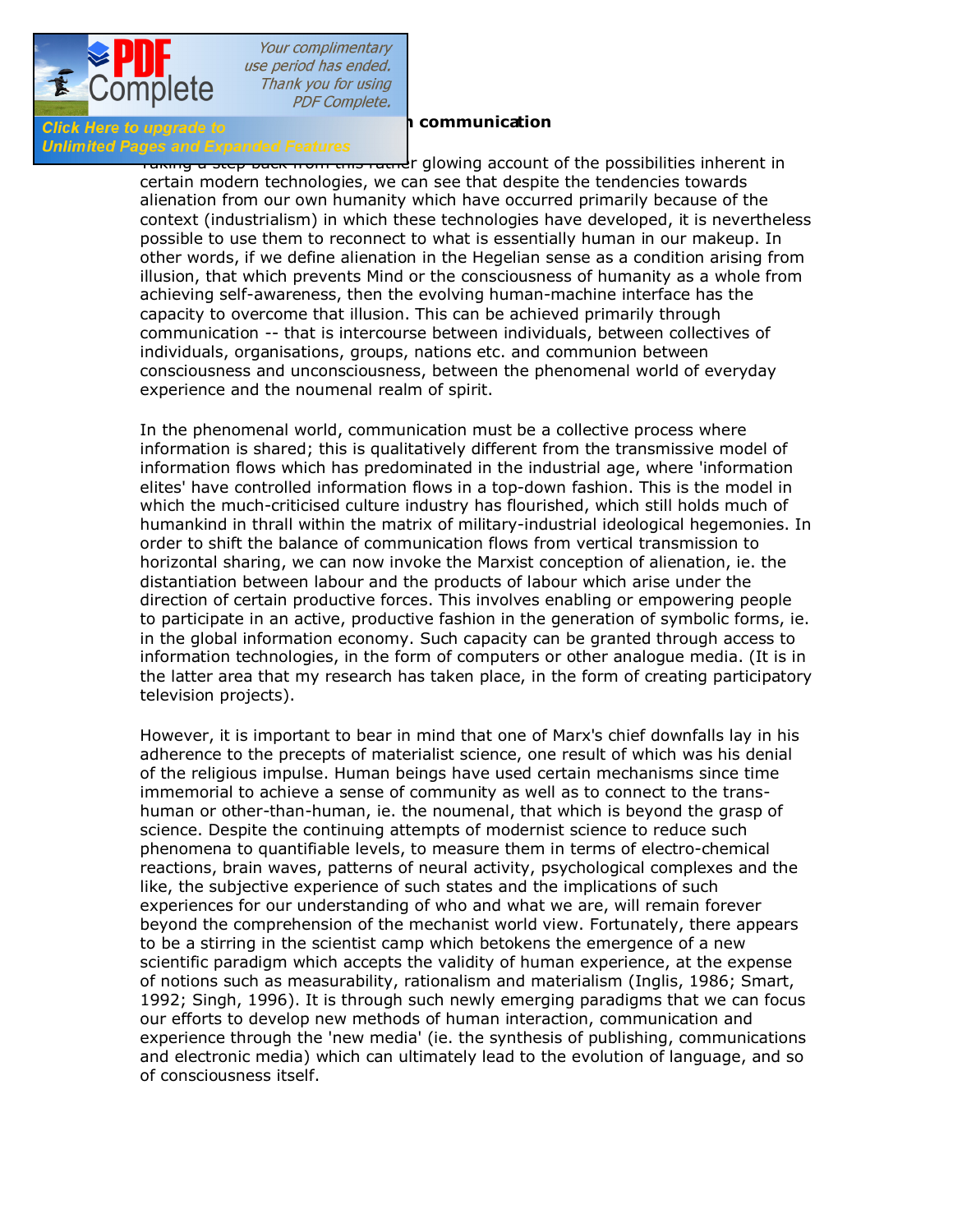

**Unlimited Pages and Expanded Features ietic Paradigm** 

In order to rotate the axis of information flows from vertical to horizontal, so addressing the problem of alienation, we turn to notions of empowerment within the emerging autopoietic paradigm. There are several questions which must be addressed in this regard. Can technology be used in an empowering fashion in the Information Age, when it is so closely tied to the objectives of capital, including profits and control? The 'father' of empowerment theory, Paulo Freire, argued for an educational praxis for oppressed peoples which emphasised a critical distance from the system in which they are enmeshed. Is such a critical distance possible -- or necessary -- in the (post)modern world? How can people use technology for purposes of communication and knowledge aquisition which will serve them in an empowering manner, and what dangers does a reliance on technology introduce? Finally, how can the notion of harmony be used to supply creative solutions for people to live together in a sustainable fashion? In summation of the above aspects of empowerment, I argue for a notion of empowerment through the creative fusion of art and science, a synthesis potentialised by the digital revolution and the mythmaking capacities of media.

# **Change from within**

Paulo Freire deals with the notion of individual agency and empowerment by positing a difference between living 'in' and 'with' the world -- that the latter implies an 'objective' distantiation from the world, that it might be studied and manipulated through language. Freire believed that 'praxis' exists in the dialectic relationship between object and subject, because according to him it is only through this relationship that people are able to reflect upon themselves and upon the world, and so transform them. Thus, 'Only beings who can reflect upon the fact that they are determined are capable of freeing themselves' (Freire, 1972; p52). Consciousness in this view arises from an interaction between thinking, self-aware beings and their notion of an objective world separate from themselves.

The Freirian view of the world was heavily influenced by Marxist thought, from which Freire derived his notion of objective reality being ascertainable through a 'scientific' analysis of historical conditions. However, as Jacoby (1981) notes, this modernist conception of science maintains the bourgeois notions of rationality and efficiency which led to the de-humanising oppression of communist societies. Moreover, it has today been superseded by both postmodern conceptions of language and the new emergent paradigm of interconnectedness, which Beverly Jones posits as arising as a result of 'computer models of complex, dynamic, self-organising phenomena' (Jones, 1993; p1). This paradigm breaks with both modernism and postmodernism in its emphasis on connectivity and pattern, and its conjoining of the hitherto separate realms of science and art. One of the major consequences of this new world view is its break with the Cartesian split of mind, body and environment, which characterised the modernist paradigm under which Marxism has briefly flourished and decayed on the world's stage. This break is due in part to 'the decline of certainty in the physical sciences', occasioned by developments such as Einstein's theory of relativity, Heisenberg's uncertainty principle and quantum physics. The dynamic connective processes of human neural functioning, also uncovered for cognitive science by graphical computer representations (Jones, 1993), are another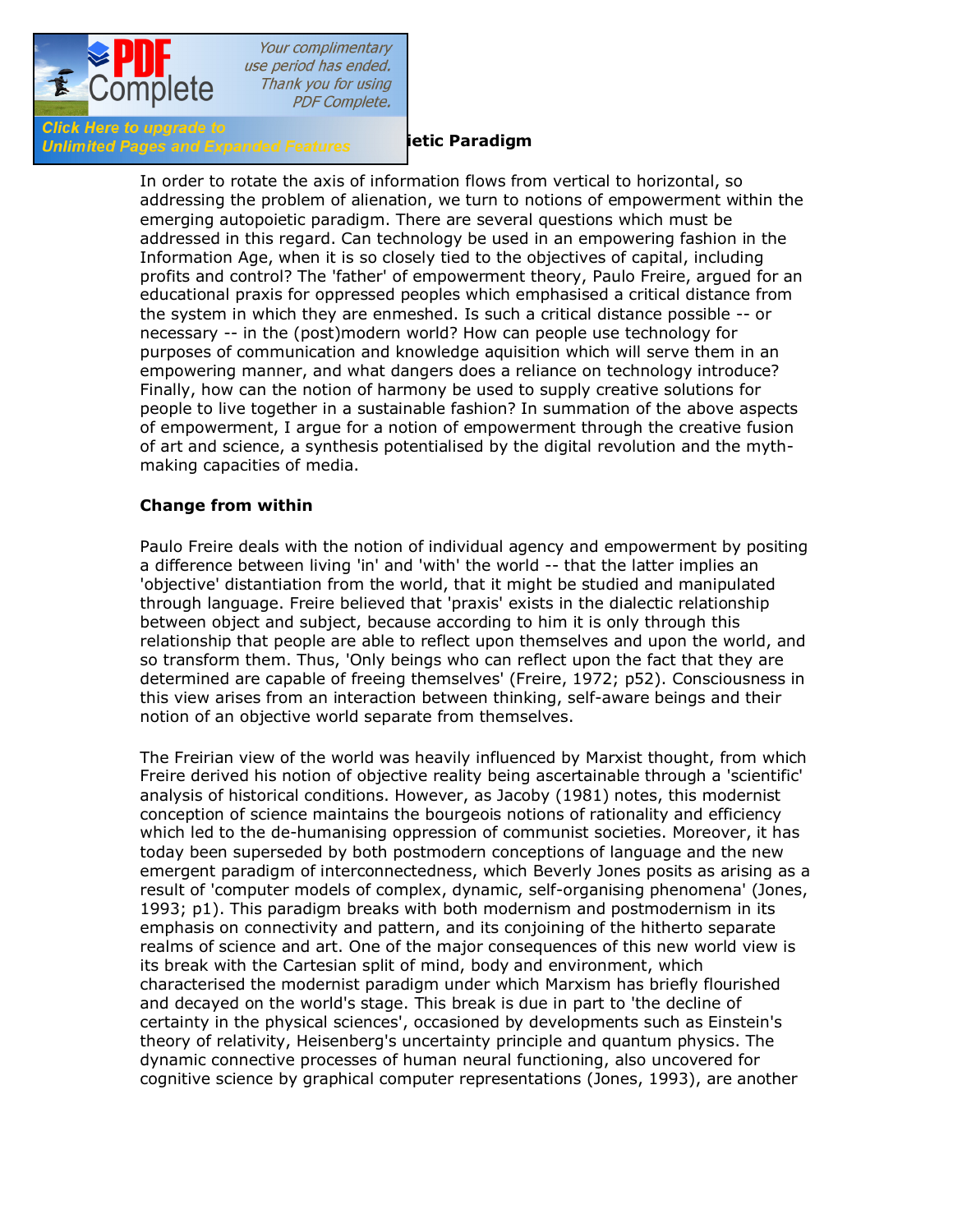

**Click Here to upgrade to phenomenon which understand understanding of conceiving operations in** 

# **Unlimited Pages and Expanded Features**

Jones cites Heidegger as one of the first to question 'the distinction between the knowing subject, the knower, and a separable object, the known', a position which is borne out by the new paradigm's stress on the 'connectedness of mind/body, of mind and body with environment and interconnections of phenomena within the environment' (Jones, 1993; p30). For Heidegger, being 'in' the world was more conducive to our knowledge of it than Freire's being 'with' the world and gaining knowledge of it through a 'reflective representation'. This is because reality is conceived as a patterned structure, a 'situation' in which we act 'without the possibility of disengagement' from the overall pattern of activity. This precludes the possibility of the 'detached observer', an assertion borne out in sub-atomic physics (Capra, 1975; Talbot, 1981).

Freire's idea of manipulating the 'objective' world through language also presents a problem. Jaques Derrida (1989) interprets Heidegger's notions of knowledge in terms of 'conceptual structures, patterns and systems of knowledge' (in Jones, p30), regarding rationalism as limited in its ability to discern certain structures. The dissolution of meaning and subject/object differences in hyperreal media space and the undermining of these concepts by digital, computer graphic representations, cognitive and language studies force a fundamental reappraisal of Freire's conception of praxis and empowerment. Instead of a subject/object dialectic, we are presented in the new paradigm with organic patterns of interconnectedness, which hearken to a pre-modern, 'magical' conception of the universe, which is harmonious and holistic. In this model it is the perception of pattern from which meaning is derived; this is a condition where for example words and their essential content are distinct yet inseparable from one another (Adorno & Horkenheimer, 1972); where nature is translated into art in a similar fashion to the way nature was invested with spiritual energy by means of pre-modern magic rituals (McLuhan); or where reality is translated into hyper-real media (Baudrillard).

One effect of pattern in communication is felt today where common perceptual or knowledge space defined by media or computer communication systems is conceived of in terms of complex, dynamic, self-organising (autopoietic) systems. It follows that the organising principles which define such systems apply to developments in this space. These principles are based on logic systems which are open rather than closed, emphasising probability rather than absolute predictability, biological and associative models rather than mechanistic, hierarchical ones and self-referentiality rather than 'the classical system-environment model based on external control' (Jones, 1994; p33). So within this space, which is to some extent contiguous with a potentialised public sphere (Habermas in Louw, 1982) where egalitarian relations of media production can apply (eg. networked computer communications), the nature of borders are a defining characteristic of difference, rather than the modernist subject/object split. Here "reference to the other" is 'a special case of self reference' (Jones, 1994; p33), which undermines for example the 'us and them' dichotomy of oppressors and oppressed, in a new understanding of oppression as affecting both parties in a de-humanising manner.

Freire's solution to the problem of unequal power distribution and concomitant repression in society was the process of conscientization of the oppressed, which can take place through a recognition of social conditioning. The problematic here lies in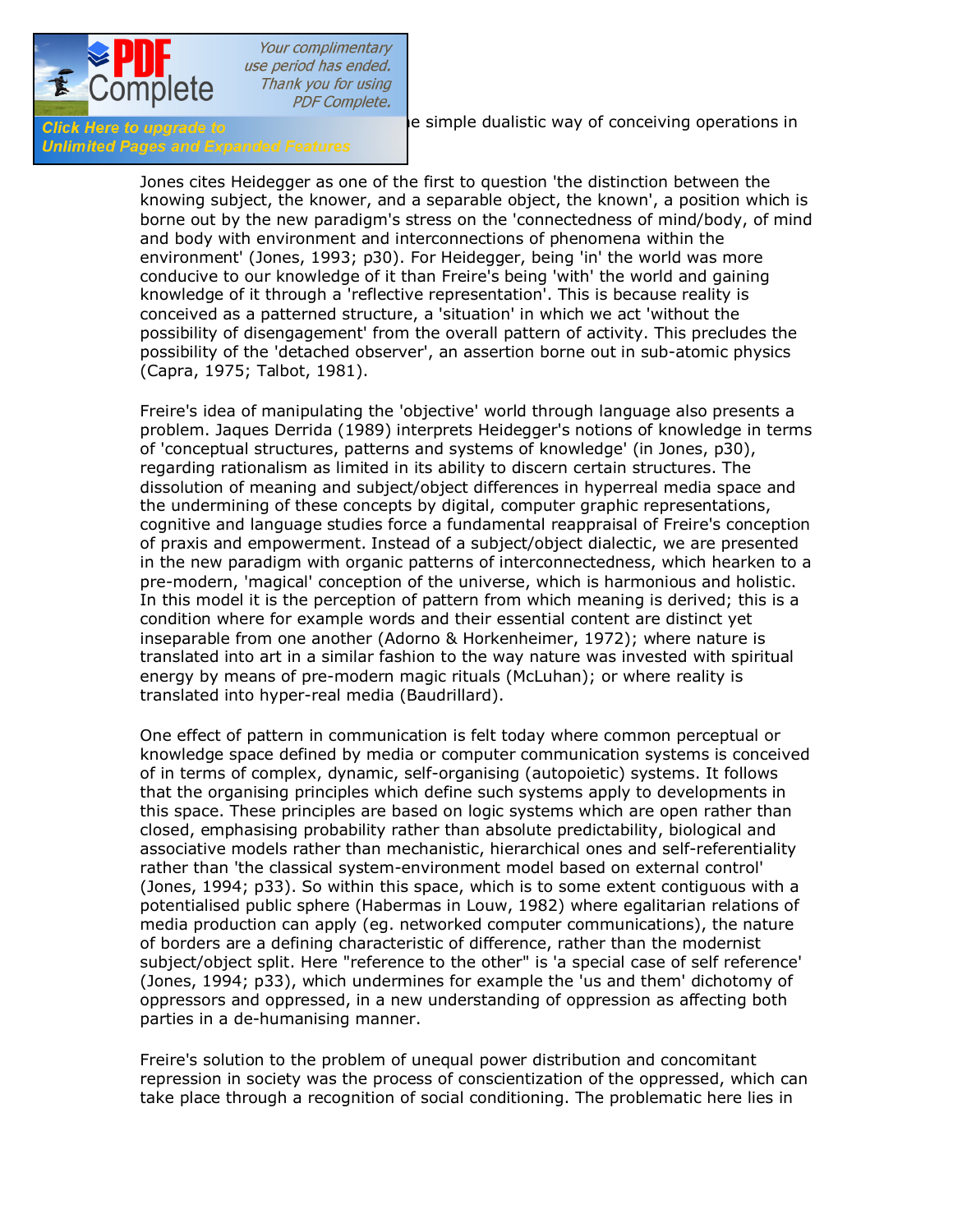

Click Here to upgrade to  $\frac{1}{2}$  of silence' which he attributes to subordinate Unlimited Pages and Expanded Features 1 culture which 'has a voice', ie. that of the s). Freire sees the only possibility for those

subjects of the silent society to gain a voice being in radical structural change. Dominated consciousness does not have 'sufficient distance from reality' in order to conceive it in an objective fashion -- it is too mediated by the structural dominance of the over-society's voice, which results in a lack of 'structural perception'. This situation is only changed in societies experiencing structural change -- the masses wish for a voice, while the elites attempt to deny them this privilege.

# **Harmonic development**

Having said that Freire's conception of object/subject split has been superseded by a conception of patterned interconnectedness in autopoietic systems, it is needful to consider how such a paradigm can be of use in effecting developmental change and of giving voice to the 'silent' elements of our society. In this regard it is useful to review the dynamics of autopoietic systems, which were originally evolved to explain the development of weather patterns. To recap this so-called 'chaos theory', the interconnectedness of all elements within the system means that any alteration of the dynamic system at a temporal/spatial point results in significant changes to the probable outcome of the system. Here we come to the concept of applying technology to the process of empowerment, following the logic of transformative technologies explicated by Jones, who cites her historical antecedents in this regard as Ong (1958; 1971) and Ellul (1964). In this view,

technology may amplify or de-emphasise factors and thus shape symbolic and material culture. This, in turn, shapes the larger conceptual view of reality in a given culture and time. (Jones, 1993; p31)

The application of technology in focusing on specific micro-environment factors can thus effect a culture on the macro scale, affecting its perception of reality and its consequent interactions within the broad pattern of that reality. Significant effects in this regard can also be obtained by relatively small-scale efforts, focused in terms of altering the probable outcome of patterns of behaviour in the conceptualised reality system. Operations within the sphere of hyper-real media and communications networks do not in this sense contribute to 'entropy' in the social sphere, as Baudrillard would have it, but rather alter perceptions of pattern in eliciting meaning about the world and our relationships with its constituent elements. Thus patterns of oppression may be countered by patterns of empowerment, although the very notion of irregularity and permanent fluxes and imbalances of power in dynamic systems mitigate against the utopian socialist vision of universally equalised power relations.

The socialist theorist Enzensberger championed the notion of 'the Left' and 'the masses' appropriating information technologies and applying media/communication theory to further their emancipatory project (Louw, 1982). The weaknesses of Enzensberger's position lie with his uncritical, fundamentalist Marxist notions of emancipation and primarily with his concomitant notion of "the masses" as the means to this end. The 'mass' of a population is inevitably the blunt instrument -- or 'weapon', in Maoist terms (Pandya, 1988) -- of leadership elites in their attempt to gain power and, though 'the masses' may gain some qualitative improvement in their general conditions through revolution, it is always their leaders who win power, prestige and position in the new dispensation.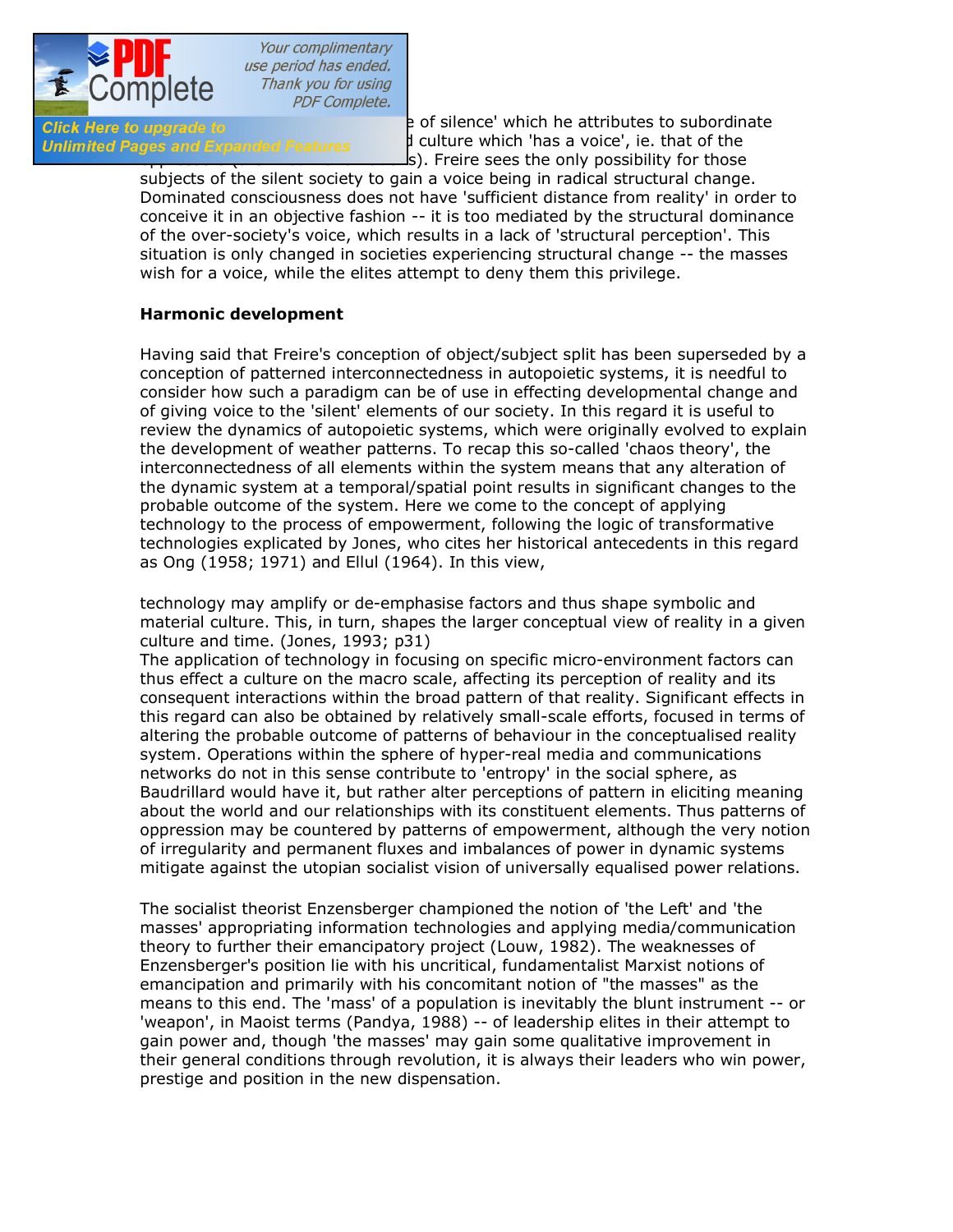

**Click Here to upgrade to example 10 Sition as potentialising a 'mass grassroots leftist** Unlimited Pages and Expanded Features **Full contact of the Unlimited Pages** and Expanded Features f media. However, if one looks to technology for

> providing a means of mass communication such as Enzensberger suggests, two things are apparent: firstly, that one needs access to the necessary equipment, and this access is circumscribed in capitalist society primarily by the economic factor of cost; to what extent such pressure could be overcome in societies defined by socialist or other alternative modes of production is debatable, because factors of supply, demand, materials and labour costs, not to mention the power interests of status quo elites, must still be accounted for. The second factor is that of operator skill -- not everyone has the will or the talent to become a 'producer' in this sense, as it means having to master the requisite technology and production skills. The balance of knowledge in this regard will gradually change as time goes on and digital technologies become part of everyone's life from schooldays onwards, but the factor of will in gaining the knowledge and skills required to be an effective producer still has to be taken into account. Nevertheless, the notion of appropriation of technology is still a useful one, given the above limitations. It should however be taken into account that in the present context, those who have the wherewithal to utilize these means to empowerment will be limited to small groupings and individuals, but whose effect on the overall order can still be significant because of their impact within the autopoietic framework.

There is however always the danger of technology becoming fetishised, of being perceived as an end in itself. This tends to happen within the scope of capitalist systems where technology is a commodity, used in the production of other commodities, including information. In this context, Freire, that Archdeacon of empowerment theory, proclaims that:

Technology thus ceases to be perceived by men as one of the greatest expressions of their creative power and becomes instead a species of new divinity to which they create a cult of worship. Efficiency ceases to be identified with the power that men have to think, to imagine, to risk themselves in creation, and rather comes to mean carrying out orders from above precisely and punctually. (Freire, 1970; p80)

Freire points to the crux of the matter -- the position of technology as a cognitive tool, rather than a means of control. For the latter is ever the resort of status quo power elites, and as Mao has pointed out one of the tasks of revolutionaries to 'use the enemy as their arsenal', appropriating in this case the very armaments of technological control enforcement mechanisms in order to empower themselves. In addressing social, economic and power imbalances in our present social context, it is clear that technology is a means of empowerment for 'the masses' only in an indirect sense; it can serve to directly empower small groups or individuals by enabling them to gain control over the production of media or information (enhancing what Braman [1994] calls the 'capacity' of the agent), which can then be used in an empowering sense to the benefit of the population at large. The object of such interventions would be to enable a 'sharing' of information in a horizontal fashion rather than a vertical, transmissive, extractive flow which facilitates top-down management. So while not everyone can be a producer, as Enzensberger and Louw would have it, some people can be producers to further the interests of countercultures in opposition to status quo domination. In their efforts to enhance the patterns of thinking and behaviours of such countercultures they can affect the thinking and behaviour patterns of the society at large, creating a dynamic where processes of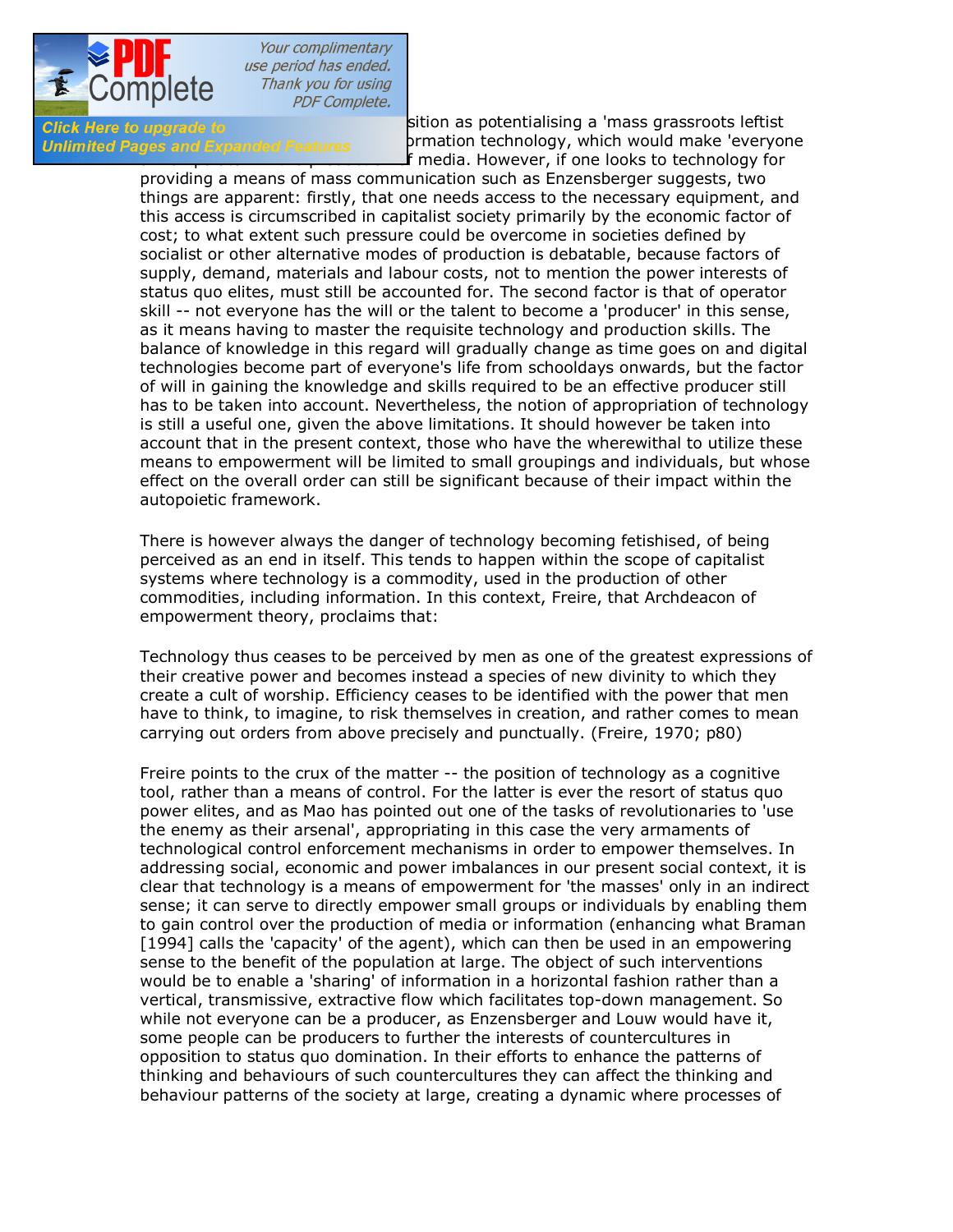

**Click Here to upgrade to creative means of a shared or communal sense can take place. Key to** Unlimited Pages and Expanded Features of autopoietic systems, which diminishes the sive 'we' terminology (Jones, 1993). Human beings

are thus seen as an interconnected whole, both as a species and as part of the total organic 'kosmos', the Pythagorean term for the universe, with its implications of beauty, harmony and order (Fideler, 1993).

# **Resonance and harmony**

In her paper Harmonization of Systems: The Third Stage of the Information Society (1993), Sandra Braman argues that our 'information society' in the 1990s is characterized by a 'harmonization' of communication systems with each other, in that broadcasting, telecommunications and other social systems (eg. finance), are linking and fusing with each other into non-hierarchical 'geodesic' networks. Although Braman uses the notion of harmonization to critique the octopus arms of capital and its ready diffusion through the peameable information matrix, the notion of harmonization is an important key in working with information systems. The above arguments note that physical and social universes as governed by an underlying holistic unity where the patterns of energy flows, in the form of information, are the defining characteristic. This is a view of reality distinct from the dualistic Cartesian model, and it is one where the principles of simultaneity, autopoiesis and morphogenesis hold sway instead of linear causality, altering the probability patterns of dynamic systems in an infinitely open-ended manner. The essential component of this view of the universe is energy, which is understood in a physical sense in terms of its wave action. Because energy acts according to the principles of wave function, it is subject to the vibratory laws of harmonics, with the concomitant notion of resonance. This abstraction can be used in an empowering fashion in our digital age, especially through the creative fusion of art and science.

Let us consider how the idea of harmonics might be applied to information systems. Fideler explains harmonics in terms of musical tuning theory. The aim of tuning is to find the vibrational harmonic point within the mathematical limits of the octave. This is the "scale" between low C and high C, which is attained through applying the principle of Logos, ie. ratio or proportion, 'the principle of mediation between ideal extremes.' The foundational principle of music lies in the mathematics of the "perfect consonances" or "perfect intervals" which occur in the harmonic overtone series. These intervals generate overtones because of the resonant frequencies of vibration, ie. chords. This underlying principle of harmony is a universal one and musicologists have found that music in every society accords to the same principles, that these perfect consonances provide the framework for all harmonic locution. Fideler notes that according to the ancient Greeks, the mathematical principles of harmony 'were said to underlie the harmony of the universe', and that these ideas influenced both the Pythagoreans and the Platonists.

Pythagoras was the first to call the universe a kosmos, a term he used on account of its beauty. The Greek word kosmos means "order" or "ornament".... and when Pythagoras applied the term to the universe, he was acknowledging the fact that the natural world is inherently lovely, "ornamented" with beauty. The Pythagoreans also taught that the kosmos is a harmony. Harmonia, in Greek, means a "fitting together" of opposites: spirit and matter, unity and multiplicity, order and chaos. (Fideler, 1993; p22)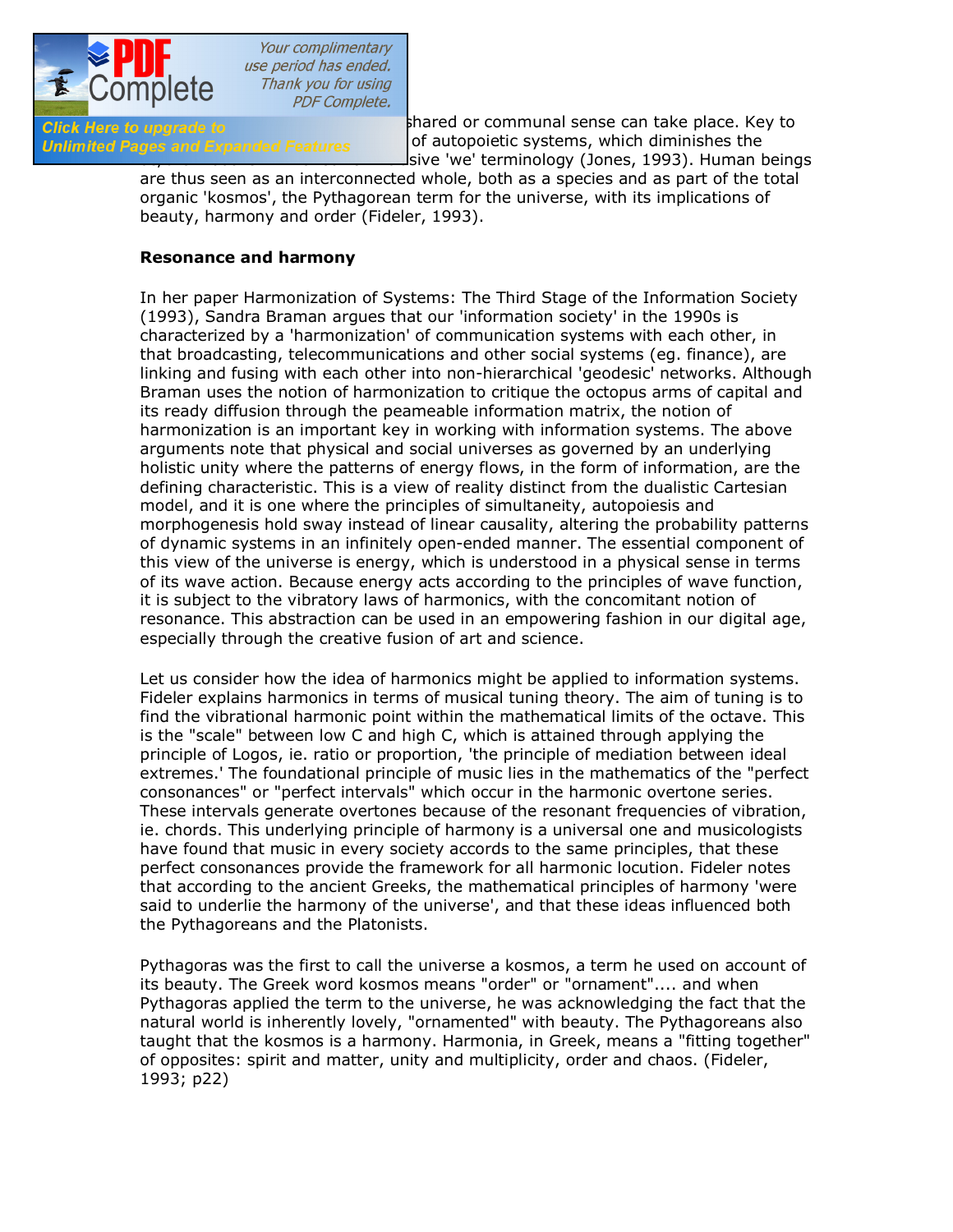

**Click Here to upgrade to** *The Republic Click Here* to study and *urged* the guardians of his ideal state to study **Unlimited Pages and Expanded Features** hature of justice through an appreciation of the principles of proportion. This is a skill required of negotiators, 'the art of finding a

common ground between opposing parties and interests'. Fideler recounts how the mythology of Greek culture was transmitted through bardic orality, the stories told to musical accompaniment at various cultural events. The mythic character of this culture utilized a process of 'magical enchantment', which Fideler argues found its most profound expression in the design of temples, embodying in their microcosmic design the harmony of the macrocosm. But the culture as a whole was harmonious, and Fideler states that

This remarkable level of integration of every level and aspect of society was achieved not with force, theocratic rule, or allegiance to a particular dogma. Rather it was an inspired artistic vision, reaching back into the deepest strata of prehistory, which sustained and spontaneously gave form to the rich beauty and harmony of Greek civilization. (Fideler, 1993; p26)

Harmony thus has a double meaning; in the physical sense of vibrational resonance and in the abstract sense an integration, the antithesis of discord or conflict in a society. It is significant that in the Greek context this harmonization took place in the framework of an oral, mythic culture and that it resulted from a creative, artistic vision. McLuhan, in arguing that the effects of technology are felt in their alteration of 'sense ratios or patterns or perception' contends that 'the serious artist' is the only one who is able to be aware of such alterations, and that art may thus provide some immunity to the deleterious effects of these transformations. Jones points to the breakdown of boundaries 'between art and other aspects of life' as a result of postmodern intertextuality and the digital revolution, which has brought concepts such as Boolean logic systems, interactivity and digital/analog converters from the realm of science to that of art. David Tafler and Peter d'Agostino (1993) list art as a 'site of struggle' in the clash between modern and pre-modern ways of being, providing a space for resistance against technological imperialism which nevertheless makes use of technological means. McLuhan defined the concept of 'artist' beyond the scope of 'art', as 'the man who in any field, scientific or humanistic, ... grasps the implications of his actions and of new knowledge in his own time. He is the man of integral awareness' (McLuhan, 1964; p65).

# **Art, myth & meaning**

In the immediate term, we can look to certain practical mechanisms whereby the above theoretical contentions can be played out. As our postmodern technologies advance, opportunities will be opened for the application of creative vision to empowering processes. One means of doing this would be in the artistic sphere, for art is a means of defining meaning in a mythic sense within the context of the information age. This is a time of 'secondary orality' (Ong, 1977), where electronic media/communications 'implode' meaning in hyper-reality (Baudrillard, 1981; Eco, 1989). McLuhan characterises this mythic domain as a

contraction or implosion of any process, and the instant speed of electricity confers the mythic dimension on ordinary industrial and social action today. We live mythically but continue to think fragmentarily and on single planes. (McLuhan, 1964; p25)

The nature of myth has for some years been a significant interest to Twentieth Century theorists. In film, this interest traces back to the post-1968 generation of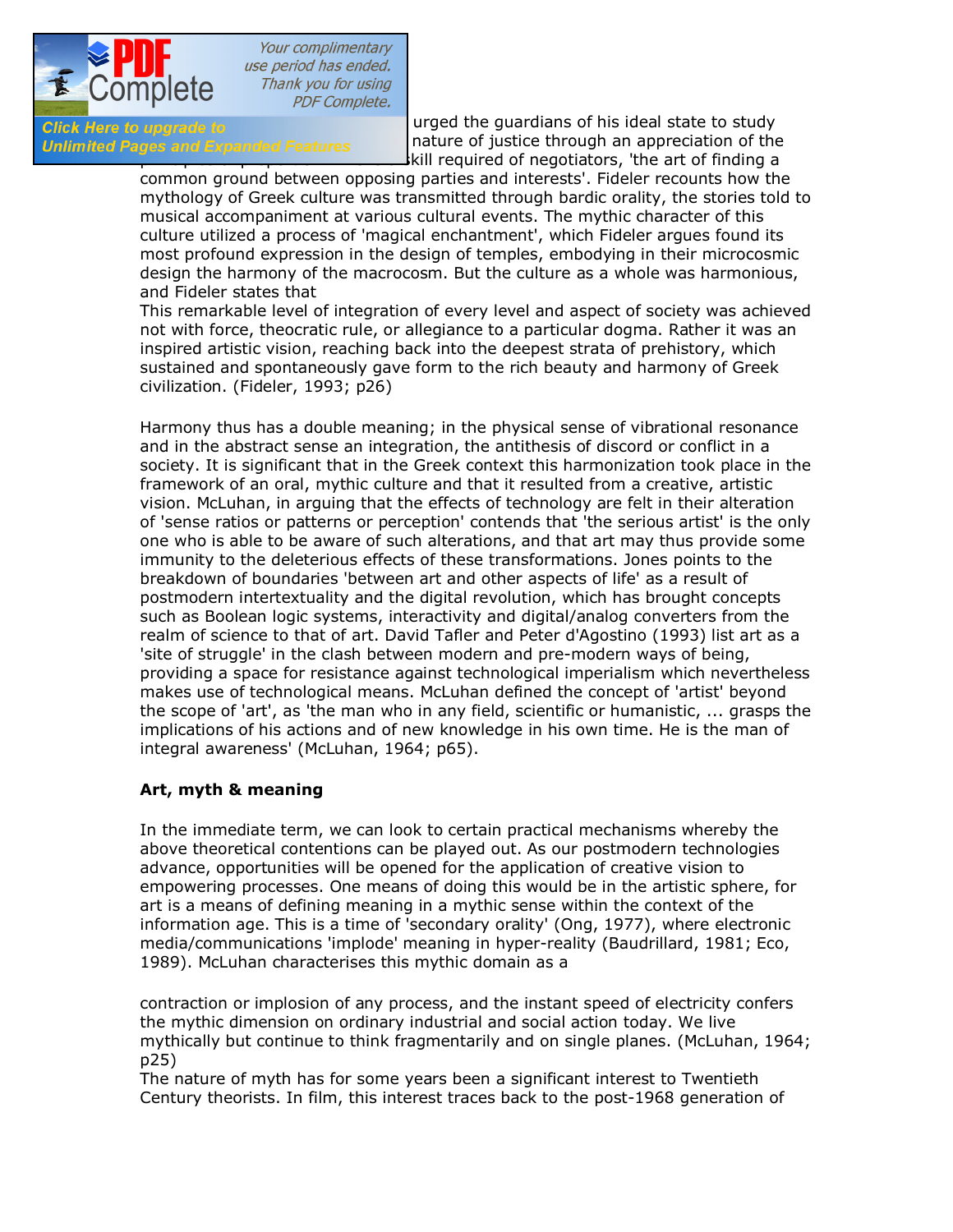

Click Here to upgrade to **European theories** in understanding of myth useful in gaining insight Unlimited Pages and Expanded Features can be the nature of the deconstructionist theory of s not myth, but it is constructed as such by

> analysis. Claude Levi-Strauss said that there is no logic on a surface level of myth, but there is an underlying logic in its structure (Baker, 1994). In this view, myth conceals contradictions and reinforces stasis; but Robert White (1994) identifies another moment in the evolution of myth, within the context of national development. This is the time when a particular brand of myth is created within independence movements, and such myths have traditionally been identified with the heroic proportions of the movements' 'founding figures' (like Lenin, Mao etc.), who become iconised as embodying certain great national virtues. The archetypal embodiment of such leaders in the national (un)consciousness often transforms them into demagogues in post-independence governments, a fact which has had woeful consequences for many young nations. As White chronicles, the leader's promise of a "glorious" future is designed to motivate and unite people under the banner of the liberation struggle, in transforming the social structure and making the necessary sacrifices to build their future vision. While White proffers different options for political mythic structures, eg. "federationist", "corporatist" etc., the problem of a deified national leader(ship) remains, the 'leaders and followers' syndrome which stratifies power relations within a society.

> The question of democratic transformation an enhancement in such postindependent societies, like South Africa, is thus of crucial importance to their future development. In the light of our current electric culture and the mythic structures which are translated via communications technologies, the question of national myth-making is particularly pertinent to theories of empowerment. If, say, the democratising power of technology can be harnessed in a democratic way to influence the nature of national myths in a fundamental fashion, a democratic culture can be effected which is relatively free of the constraints which demagogy and bureaucracy may attempt to impose upon it. To synthesize some of the abovementioned theoretical terms, this could be described as the field of resonance within the cultural matrix, a morphogenetic field subject to the co-evolution of autopoietic systems. This vibratory energy matrix would be subject to harmonic structuring, aimed at avoiding discord and constructing a coherent, unifying vision of the future. Such a dream could resonate with what White calls 'a kind of sacred history', and even with a resurgent notion of "tribalism" to build the national dream. Such a project would inevitably involve the most creative individuals and groupings within the society, those 'artists' defined by McLuhan who can pop up in any field of endeavour.

Fideler credits such insightful individuals in history as being involved in the practical application of harmonic principles to practise, in order to realize a 'common ideal', that being 'the dream of living in true harmony with both the laws of nature and human society' (Fideler, 1993; p27). He contends that the harmony of the universe can always be invoked in tangible ways, saying that cultural factors shape our experience of the Logos and that 'high cultural epochs' are saturated with harmonic resonances which renew and sanctify the culture. At such times,

A poetic, spiritual vision then takes hold of a generation, and the long-dry channels of inspiration once again flow with living water. Such periods are also marked by the discovery, or rediscovery, of the numerical canon -- the natural laws of proportion --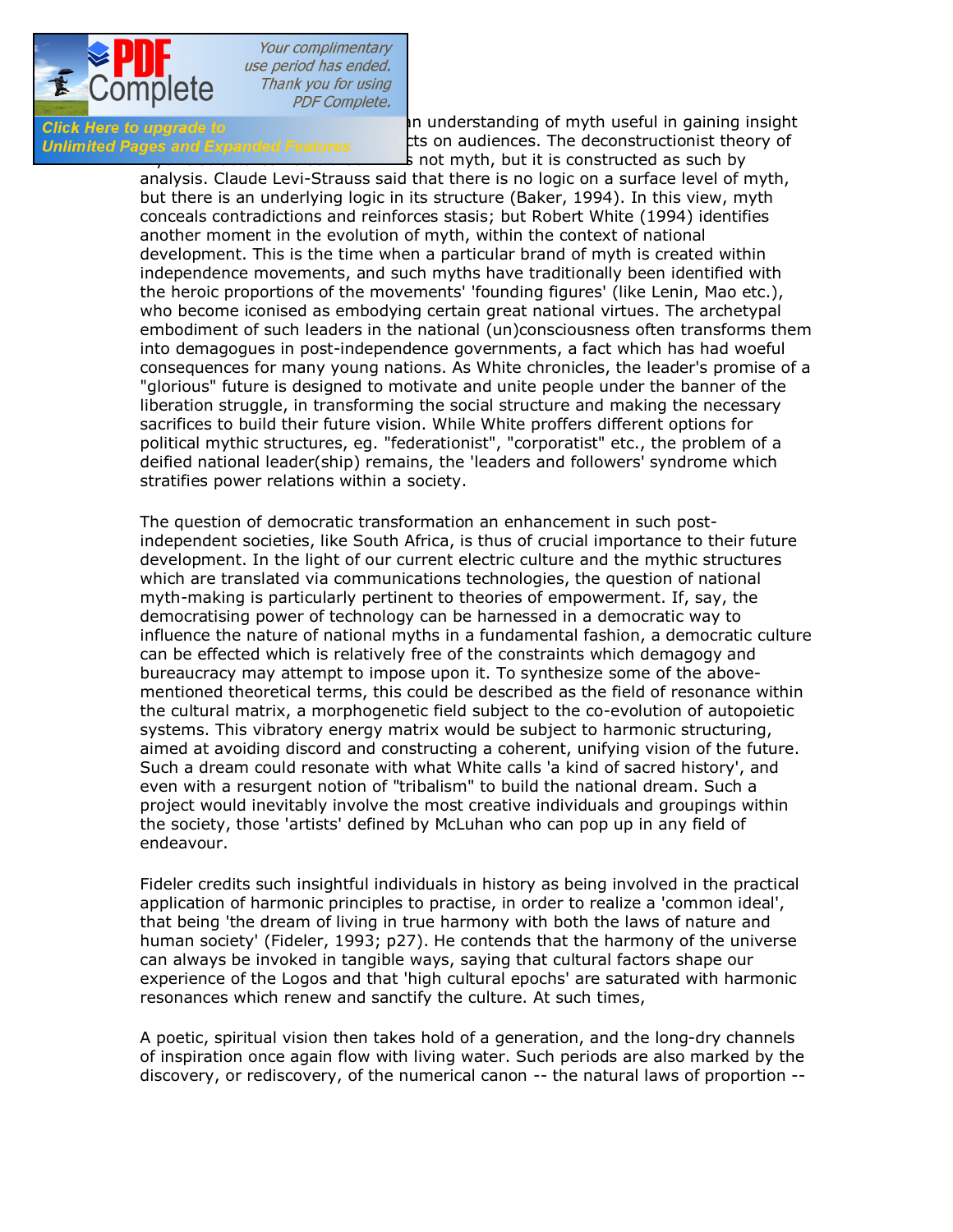

Click Here to upgrade to the understanding of universal harmony. (Fideler,

**Unlimited Pages and Expanded Features** 

reloped paradigmatic conception of Logos is the fractal set, the geometric mathematical ratios of certain forms of dynamic (or chaotic) systems, which is deeply influencing creative endeavour in every sphere of human thought (Braman, 1994), as well as facilitating the fusion of art and science. Digital technology is once again integral to this process, and must be appropriated by those wishing to play in this postmodern concerto, filling all of media space with the resonant rhythms of our communal soul and singing the new song of successful evolution. This is a very different project to that of the rationalist enlightenment, but it is high time we found a new way out of our modernist predicaments. In the context of today's global economy, it also makes sense that harmonic social movements are in tune with global cultures, and it is clear that these are taking an increasingly "tribal" tone -- witness for example youth subcultures with their particular styles of music and dress, Internet chat groups and certain varieties of sports fans. Other relatively successful international cultures include the environmental movement and the anti-nuclear movement. If such cultural elements can be successfully integrated with a unique, indigenous culture in South Africa, networks of individuals and groups working in concert to develop this sensibility can have a powerful effect on the national psyche.

The application of autopoietic theories would be central to such a development project. In order to foster such a myth-making undertaking, a grouping of reinforcing ideas must be defined to serve as a 'strange attractor' about which a self-conscious network could coalesce. One such idea has been identified by Alpman (1994) as a 'Cyber-uhuru' movement, a term which would serve as a unifying concept to encompass those working in the sphere of creative digital technology applications. This work would however have to be contextualised in terms of an understanding of holistic social functioning; Enzensberger (1974) rightly attacks McLuhan's view of technology as being intrinsically emancipatory, although the savagery of his attack is unjustified from the perspective of his own tired utopian socialism and its historical failures. Nonetheless, a culture which empowers people to act from the bottom up, rather than the top down, would mediate the tendency of powerful elites to seize the reins of national culture in their quest to dominate in concert with the state apparatus; subverting the status quo's mass media in the generation of a "popular" culture (White, 1994) is thus the prime task of today's media guerilla.

## **Harmonization and interactive communications**

At the level of practical application, or praxis, it is useful to think in terms of the trope of energy or wave theory. The role of autopoietics in relation to harmonics then lies in the application of energy to a particular social nexus point, where harmonic resonances will carry the energy in 'wave packets' to other neural nexus points in the social matrix, so lowering the potential difference between them. This facilitates communication, which is in essence a dialogical flow of energy, enhancing the general energy level of the network system along these particular 'neural' pathways. Thus individuals and groups may be empowered, their energy levels or capacity for action raised, to enable them to attain their goals within the framework of the total harmonic structure, the overture of overtones which resonates according to the frequency of the original energy -- ie. they will follow the cultural pattern established by the original action. This is what Braman (1994) describes as the translation of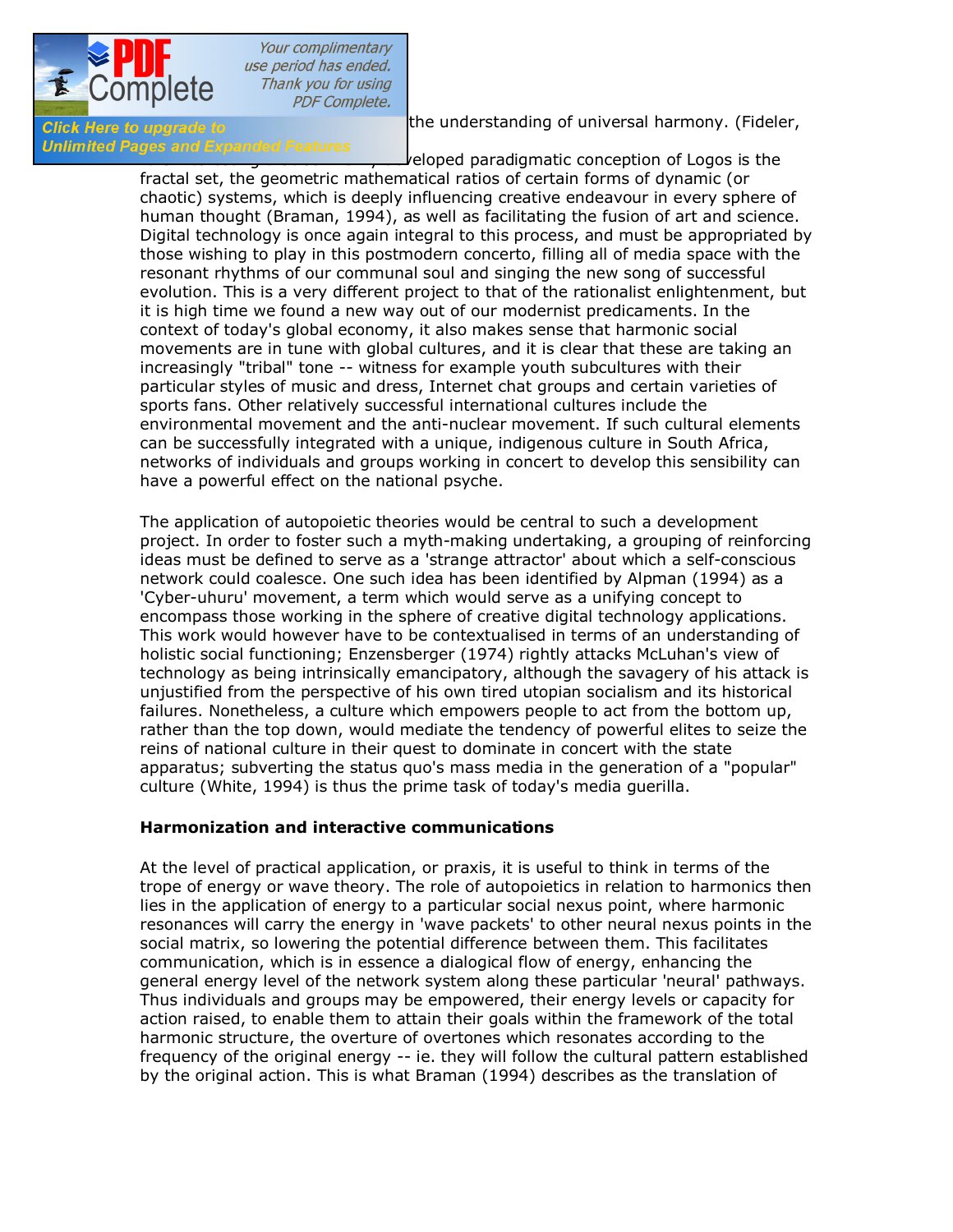

**Unlimited Pages and Expanded Features** ion processing, flows and use' (Braman, p2).

Click Here to upgrade to  $\qquad \qquad$  a process which takes place through 'specific

The capacity to control communication is a in a political sense a translation of potential power into actual power which raises the question of who can wield power, especially in the field of broadcasting. Radoby & Bruck (1989) argue that television today is a form of capitalist plot to create passive consumer audiences because it is one-way, transmission type communication, rather than a two-way interactive process. This enables hierarchical 'statist' bureaucracies to also use this system to the advantage of status quo power elites. The promise of interactivity proffered by modern digital communications and media is to a large extent merely the lure of capitalist consumerism, substituting 'shopperspace' for 'cyberspace' (Hultkrans, 1994). Nevertheless, media can be used in a democratic, interactive way, as Mark Surman (1994) points out when he speaks of a "Democracy Channel" on TV, which would for instance enable television viewers to participate in local government meetings.

Interactive television 'obviates spatial distance' in connecting people in a dialogic process according to Tafler & d'Agostino (1993), another factor enhancing its contribution to the potential harmonic resonance of the media-space net which it spreads across geographic and cultural communities. To find a means of involving media audiences and producers in a harmonic, participatory fashion can be used to mediate against vertical, top-down transmission-based communication structures, so limiting the power of elites and empowering others at lower levels of influence.

The argument for two-way, interactive communication is not merely a technological proposition; it is also a political one. What matters are the opportunities for cultural expression and democratic social relations that are either facilitated or inhibited, whatever the type of system. (Radoby & Bruck, 1989; p10) If the notion of such interactive systems can inform the development of a national culture industry, this could provide a unique element enabling the country to compete against the dominant culture industry of the northern hemisphere (White, 1994). It would however necessitate an adequate economic base being founded upon which the structure of such national cultural engines could be built; this could involve private entrepreneurs in association with the government, or non-profit NGOs, although the role of the latter in South Africa today is circumscribed by dwindling foreign support and government attempts to harness them to the Reconstruction and Development Programme (RDP). Whatever the means of achieving such interactivity, it is clear that the role of communication as an emancipatory process should serve to strengthen individual autonomy, the subject being defined in terms of, a gain in social, cultural and political agency, an increase in expressive possibilities and competencies, and a strengthening of the power to manage one s life within the conditions of society and history. (Radoby & Bruck, 1989; p11)

White (1994) envisages such an empowering process in terms of enabling audiences to 'collectively participate' in the communication process, with broad consensual decision-making regulated through permanent co-ordinating councils ensuring public accountability in information power. Reinforcing this would be forms of financing to protect against minority monopolies, and public education for a more 'responsible' media in normative terms. To stimulate public movements holding such values, links between alternative media and the 'participatory co-ordinating bodies' would be necessary to facilitate structural change. White advocates a 'negative' strategy in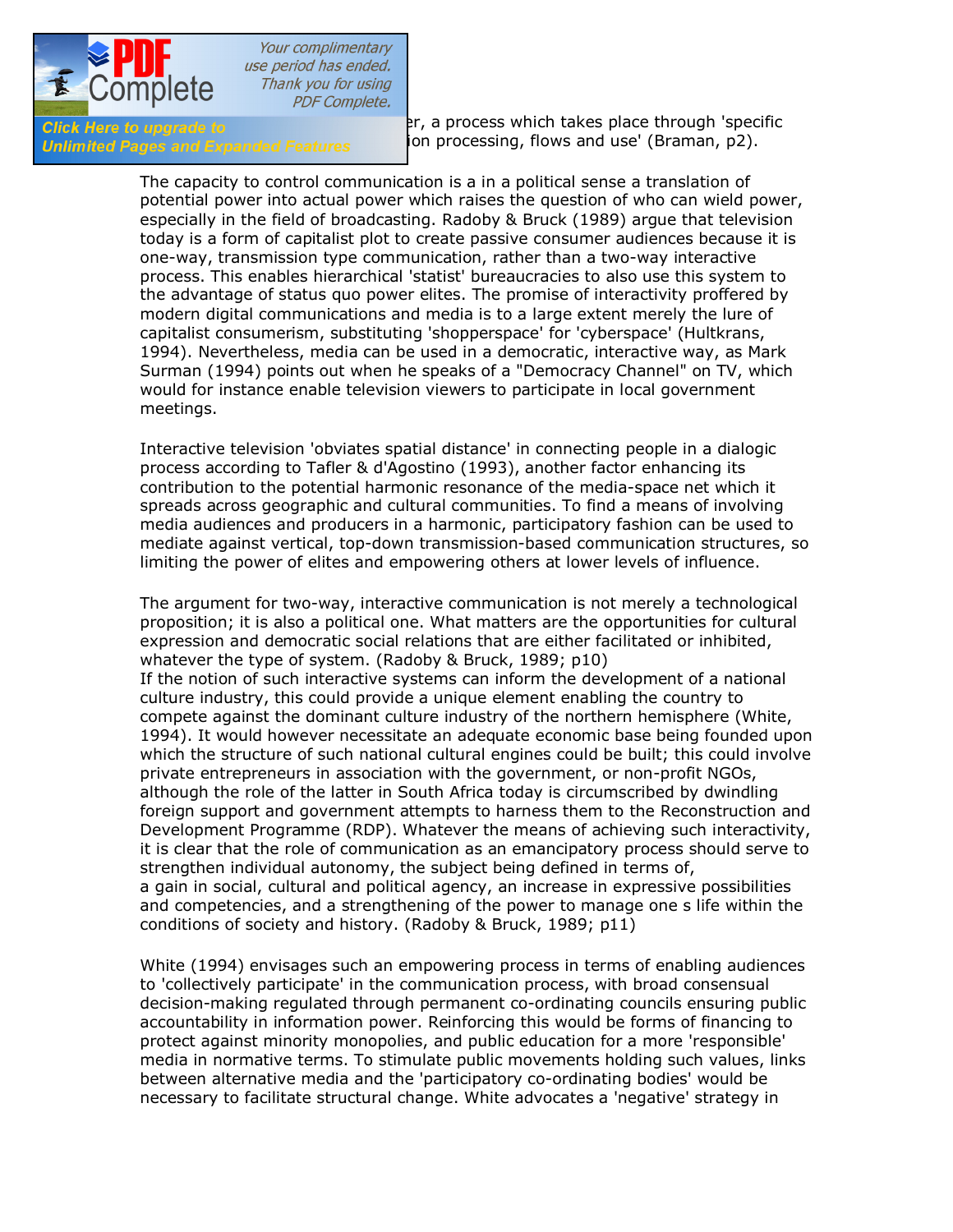

Click Here to upgrade to **the critical analysis of inequities**, of the **Unlimited Pages and Expanded Features** repression of communication suggesting an urgent Thile such a strategy may be most appropriate for

conditions of extreme authoritarianism and abuse of power, it is probably not the best method for South Africa at the present time. It would be extremely dangerous for conflict to upset the development process at this crucial stage, although at the same time misuse of power should never go unchallenged. In terms of the harmonic autopoietic theory however, it should be possible to embark on a positive, constructive programme which can enhance national development, self-sufficiency and self esteem. Such a process could involve what White terms 'reinventing technology', in establishing alternative exchange-of-information networks and new centres for codifying the meaning of identities and events.

# **Chapter 5: Interactive Empowerment Projects**

# **Introduction**

In order to test the applicability of some of the above-mentioned theoretical notions, I embarked upon two projects for practical study. The first was a home-based project to investigate interactive video usage, in the context of the autopoietic paradigm. This project, called SkrOO-TV, was initiated in 1994 with the aid of my course colleagues Atilla Alpman and Liza Bold, Centre Director Prof. Keyan Tomaselli and friends Morgan Kinnear, Jay Simon-Dorsai and various of my fellow commune dwellers at home. The second project was an experimental community access television broadcast called Greater Durban Television (GDTV), which took place from the University of Natal's Durban campus in June and July 1995. This project provided an opportunity for an examination of the practicalities of small-scale broadcasting and enabled me to develop the process of practical and theoretical understanding which the 1994 project had initiated.

# **Theoretical Context**

These projects were not ends in themselves, although they were fun, interesting experiments which contributed experience and knowledge in the field of community electronic media. The activities in question have more long-range implications however, which relate to the evolution of human consciousness. As I have pointed out, consciousness involves an interaction with environment, often through technologies such as language and its derivatives in audio-visual media. Such technologies grant us the means to communicate with one another, to record our history and experience and to represent the world to ourselves, as well as facilitating our exploration of who and what we are in relation to that world. In the long term, media technologies can be used to evolve communication and language forms which will better equip us to communicate with one another and to represent our world, so enabling us to raise our level of consciousness as a species.

In addition to such evolutionary processes, the dynamics of power in society must be addressed if we are to alter our relations to one another as human beings, as well as our relationship with our world, for the better. For people outside of the power elites to combat the uni-directional information flows of mainstream media and their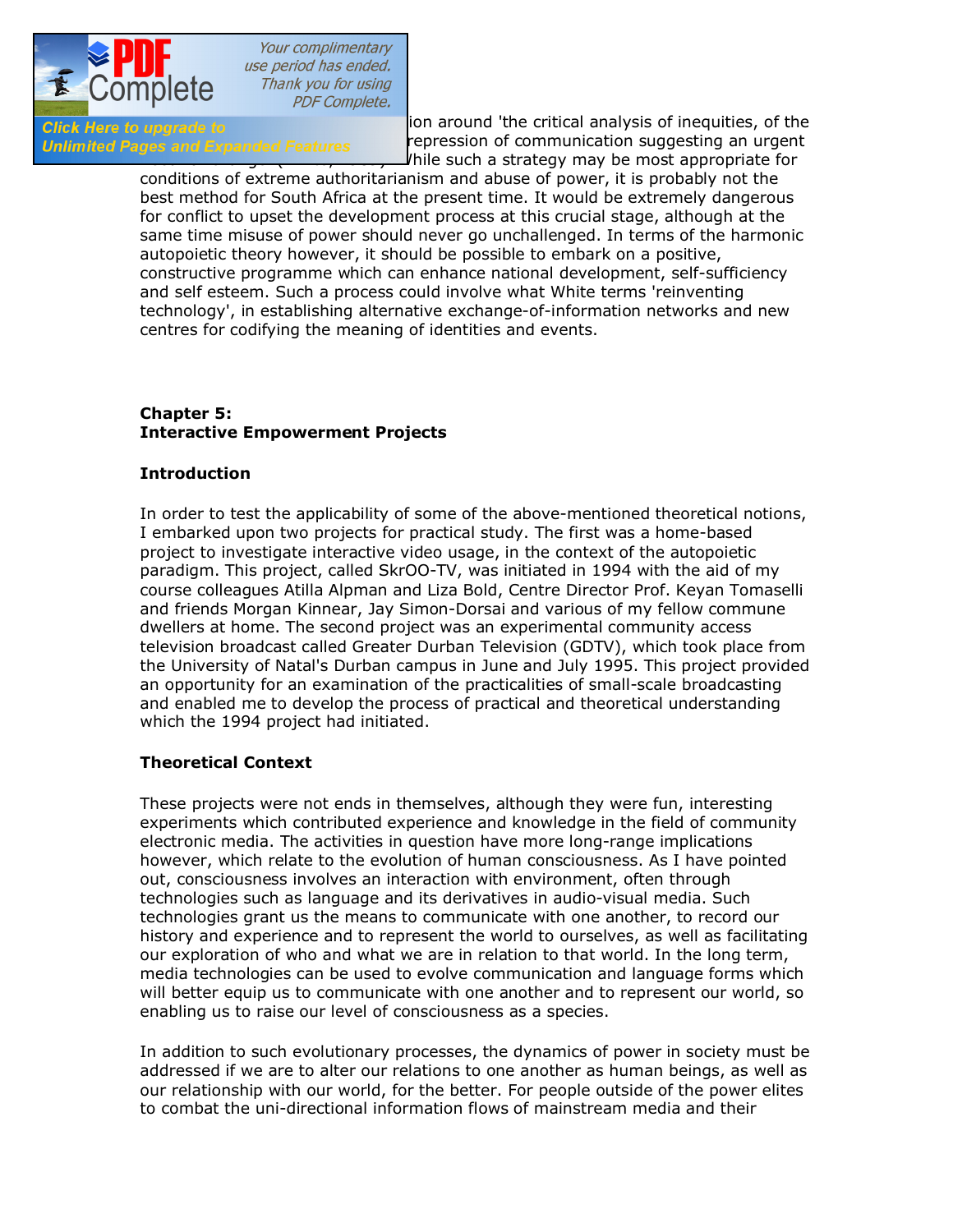

**Click Here to upgrade to control of the means of** ecessary to seize control of the means of Unlimited Pages and Expanded Features Postmodernism teaches us about the relativism of the grand narratives of modernism have

manufactured truth principally through control of media mechanisms. Now is the time for the small story, the individual and community narratives which define truth for knowledge communities, which can celebrate their diversity through a multiplicity of voices. There is no easy answer to the problems which confront us in the latter half of the Twentieth Century, but it is imperative to recover the space necessary for informed deliberation and debate, in the face of the monopolistically inclined, oligarchic power imperatives which define the terrain of both the old world and the so-called 'New World Order'.

We have the means at our disposal to create convivial technologies, and this means valuing the human factor of production at least as much as its technological aspects. Technology is a double-edged blade which can be used for good or ill. As the merger of man and machine becomes more pronounced in the cybernetic age, we must guard against losing our most sacred human dimensions to the Titans of materialism, rationalism, control and profit. In order to do this, we must find empowering ways of using technologies to subvert existing power relationships, which means transforming patterns of information flows so that as many people as possible can participate in the production of knowledge and the generation of images by which we represent our world. Representation through images also unleashes visual imagination and its creative potential. For these reversals of the current order to take place requires in the first place the construction of modalities of technological use such as community media and information services. It is also necessary to defend existing free information spaces such as those afforded by the Internet, which is now everywhere under attack by reactionary forces of government and capital (Buchanan, 1996).

The capacity to generate new images in cyberspace, adding to the plethora of surfaces which characterise hyperreal media, is not in itself empowering. While the convergence of media and communications technologies today hints at a 'metamedium' for the future, mere access to this new dimension is not liberation. 'Cyberpunk' author Bruce Stirling describes the cyberspace of the future:

The Net was a lot like television, another former wonder of the age. The Net was a vast glass mirror. It reflected what it was shown. Mostly human banality. (Stirling in Sunfrog, 1995).

Despite the prosaic nature of many 'alternative' media practices, in community media or on the Internet, the capacity to have a voice to speak out against the blare of the culture industry and its media creates opportunities for temporary autonomous zones in cyberspace. This in turn offers the potential to magnify other temporary autonomous zones created in the field of lived human experience, a return of the real in the face of the ersatz hyperreal. It is through such liberating moments that Mind can manifest itself more fully, and human beings can acknowledge communication, communion and transcendence.

The creative potential of the new media in the hands of those who are not bound to profit-making formulas also potentiates the creation of new mechanisms for communication, in other words the creation of a new language or language forms through which we can communicate and represent our world. This opens the way for self-transcendence of the human macro-system on planet Earth, by altering the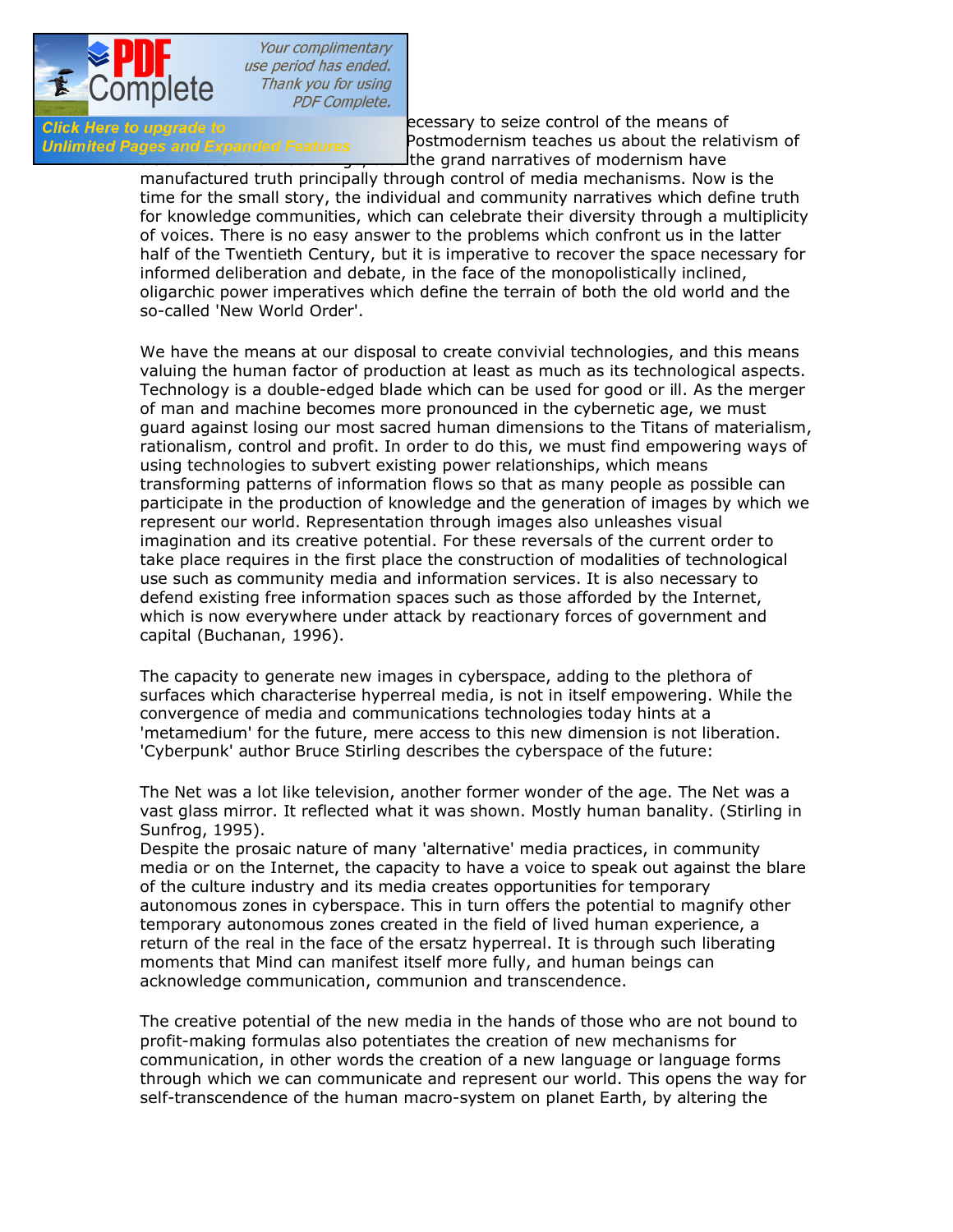

Glick Here to upgrade to **EXECUTE:** In granting 'Metaman' (Stock, 1993) the opportunity to **Unlimited Pages and Expanded Features Consciousness might be escalated to a higher plane** quires application of the principle of interactivity,

> ie. the involvement of people in an active rather than passive fashion. The following media experiments attempt to do just this, making the audience part of the 'show', through mechanisms such as information feedback (eg. the field telephone of SkrOO-TV) or productive participation, like the GDTV volunteers. Participation enables both reflexivity on the nature of the representational process, so facilitating a deconstruction of hyperreality, as well as the production of meaning by an extended base of producers. Through such processes, knowledge can become understanding, rather than simply information (Taylor & Saarinen, 1994).

> An understanding of dynamic systems is central to this emancipatory project, for the velocity of change in our time allows little time for reflection on apparently stable social, economic and production forms. It is no small co-incidence that fractal sets have assumed the popularity they have in recent times -- the significance of these attractive patterns lies at a deep, intuitive level, and has important implications for our ability to understand dynamic change and the possibility of altering the probable outcome of dynamic human systems. In the following projects the behaviour of chaotic systems has been explicated on an overt experimental level, eg. through showing the video on chaos theory at a SkrOO-TV performance, as well as on the level of analysis in trying to understand the processes which occurred during the life of GDTV.

> In the long term, this theoretical work and its experimental underpinnings supports a three-fold aim:

- 1. to build social structures which can carry forward the momentum for positive change in our society;
- 2. to create media vehicles to embody mythic imagery which can affect people's attitudes and beliefs in a constructive fashion; and
- 3. to perpetuate the notion of the temporary autonomous zone in both media and human experience, through the establishment of alternative media mechanisms and transformative, interactive events.

Ultimately, this document will only achieve its fullest communicative potential in cybernetic form, that is through its translation into a multi-media format such as the World Wide Web or a hypertext programme. In this form it will obtain the characteristics of non-linearity (the 'info-sphere') and a multi-representational capacity in the compaction of text, graphics, still pictures and video footage. The creation of links between information items (eg. paragraphs, words, phrases, chapters, images) as well as the use of images taken from the broadcast experience, will enable understanding of the lived historical experience in a way that a mere textual item cannot match. This will also open the way for explorations into new realms of activity such as those outlined in Chapter Four. Not only will information be made available to a worldwide audience, but that audience will be able to co-create a vision for the future, which can be acted upon in the establishment of new media forums, activities and events. Such a programme would fulfil the iterative criterion of dynamic system change, being in effect a strange attractor about which creative energies can coalesce. For example, creative trance states are unlikely to be generated by mechanisms such as television or the Internet but knowledge about them can be spread by media mechanisms, linking and enhancing attempts to apply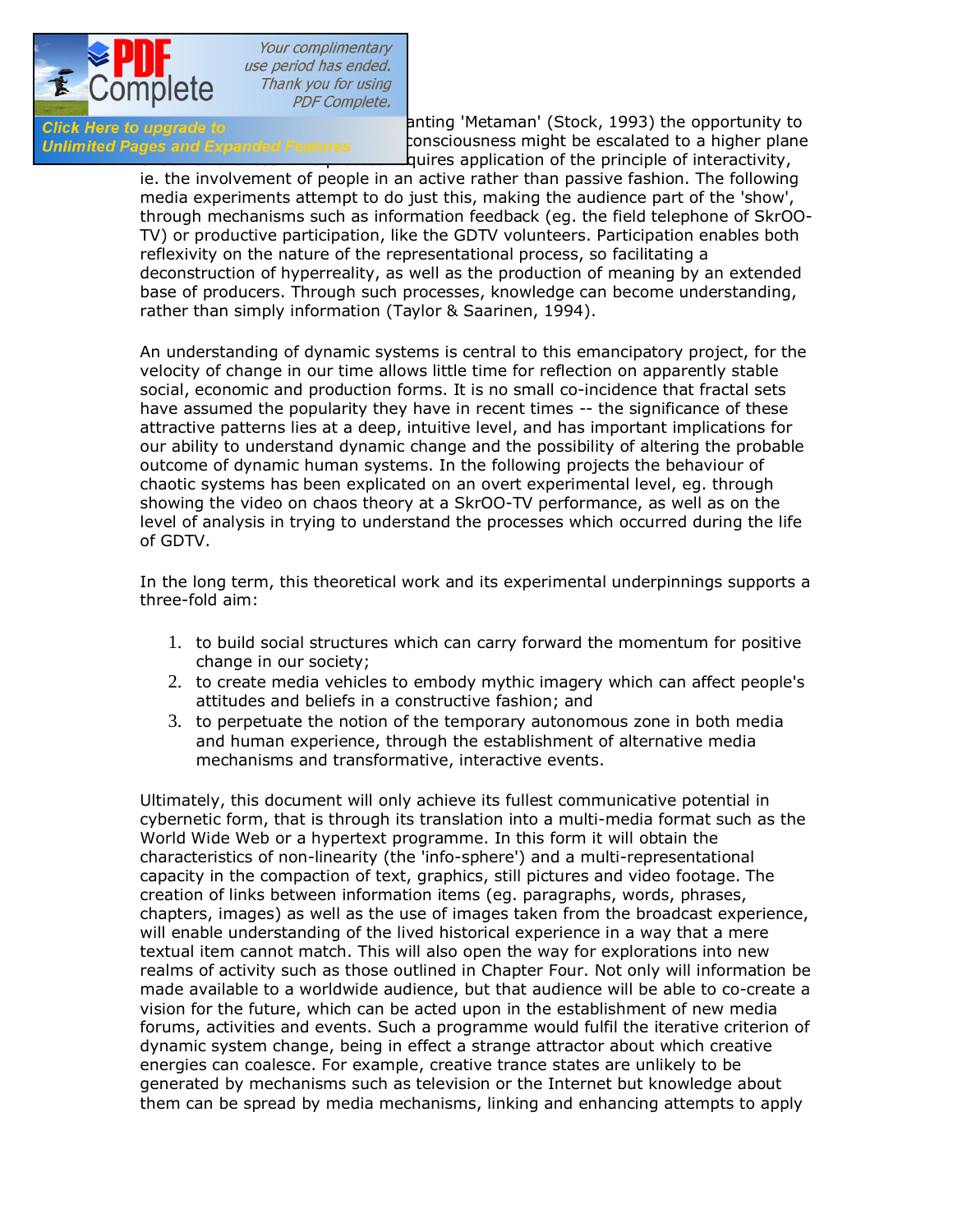

Unlimited Pages and Expanded Features and Shormative capacities.

Click Here to upgrade to **the communication can also facilitate an** 

Similarly, the notion of empowerment through media can achieve its active expression through the same sharing of knowledge across information boundaries, ie. by means of the globally accessible, interactive conversation forum of the Internet. In this way information about the community media experiments can be widely distributed in a cost-effective manner, and this will happen in an interactive fashion -- ie. the 'audience' will be able to contribute to the body of knowledge through content authoring and debate. In this sense, the broadcast experiments of SkrOO-TV and GDTV are not over, but have only just begun.

# **SkrOO-TV**

The aim of this project was to investigate the impact of technological intervention in exploring the feasibility and functioning of 'interactive television', in the context of developing a model for local television broad- and narrowcasting. This involved introducing a local 'community' to the concept, getting people involved in activities in this regard and involving video technology in an art project which dealt with ideas about representation and media.

The project involved setting up 'interactive' video/television events at the communal house I was living in at the time, in the Durban area. The initial event consisted of a setup in the living room with two TV sets, each with a video player attached, connected to a hi-fi sound system. A 'TV studio' was set up in an adjacent room with a video camera, lights and makeshift backdrops, as well as an old army field telephone for communications with the viewing room. My housemates and assorted hangers-on provided the 'crew' for the occasions, a motley audience was invited to attend, and a group of young stand-up comedians joined in as part of one show. A range of videos were shown, including a discussion of chaos theory and fractal sets, subversive music videos by the 'video activist' group Emergency Broadcast Network (EBN) and confrontational art videos by avant garde film maker Ian Kerkhof. Studio presenters were slotted in between videos from the adjacent 'studio' and interviews were conducted with audience members from this same venue. The audience could ask questions to the presenters via the field telephone. House events of this nature were staged on two occasions, while similar techniques were employed on another occasion involving a local performance art group at a nightclub venue. Details of these events are provided in Annexure 1.

The principal participants and myself believed this project addressed a need in our local Durban 'community' (made up of house dwellers and friends), in looking to the future provision of an electronic media service quite distinct from those offered by the existing media networks, SABC-TV and M-Net. This difference exists in:

- · allowing local, non-professional people to engage with the TV medium in an interactive way.
- · offering a training function whereby ordinary people and artists can gain an insight into the construction of television programmes and some hands-on experience in their making; this facilitates a subversion of existing genres in the development of more vibrant and innovative programmes.
- · providing a media forum where interested individuals and groups can experiment with using video for their own purposes.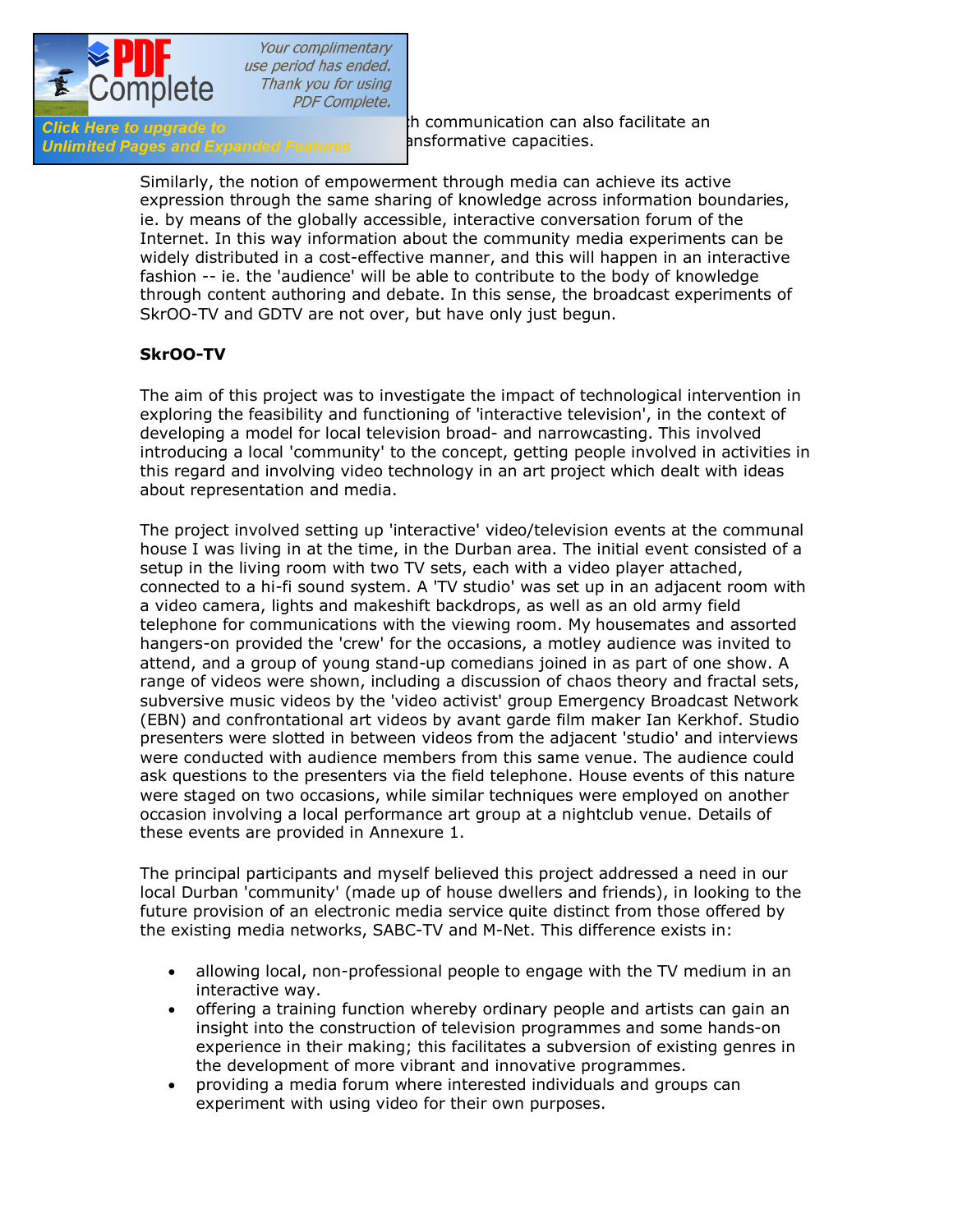

Unlimited Pages and Expanded Features 1 the medium.

Click Here to upgrade to empower people by enabling them to develop skills,

The method to achieve the above points lay in creating a series of events to engage people with video technology in an interactive way and the showing of video productions which would stimulate thought and ideas. These events were intended to both engage the energies of those who were already interested in the project, as well as drawing in other interested parties and popularising the concept generally. Potential members (eg. theatre groups) were also identified and invited to attend/participate. The idea here was to create a series of events which would form a strange attractor in the phase space of the local cultural milieu. Socially motivating factors such as interest in small-scale media, talk and attention would pave the way for other similar attempts. As Sheldrake points out, the creation of a new morphic mould is always a difficult process; but once achieved, it becomes progressively easier for dynamic systems to follow the developmental chreodes now established, and for the fresh morphic form to develop and multiply. So in this instance the potential for more electronic community media to bloom in the South African landscape is potentiated by a small increment, which can in turn affect the country's total information environment. This is not to say that, once established, such media will inevitably be successful. Indeed, the American experience has shown this not to be the case (Bowen, 1996; McChesney, 1996), and community media will inevitably have an uphill battle to survive in the economic jungles of late capitalism.

Empowerment in the above context involves equipping people with the skills and opportunities to articulate their particular concerns and individual creative potential. These aims were obviously limited in the SkrOO-TV context, but nevertheless, certain guidelines to future action could be sought. Those participating in SkrOO-TV had the following basic interests/aspirations:

- · acquiring video production skills (eg. scriptwriting)
- · experimental media production
- · developing creative potential
- · creating employment opportunities in this field
- · developing alternative communication networks

The factor of participation in this project was crucial for developing understanding of democratic processes, involving people in the creative process of project development. Inevitably in project development the onus is on the originating party to provide the energy to drive the system, so the enthusiasm of others must be called in wherever possible. The SkrOO-TV project was participatory in that:

- · plans for the events were debated within the group and consensus reached on objectives and methods.
- · audience participation was a vital component of events. Comments, criticism and creative participation were invited from audiences during the course of the event programme.

## **Autopoiesis and Empowerment**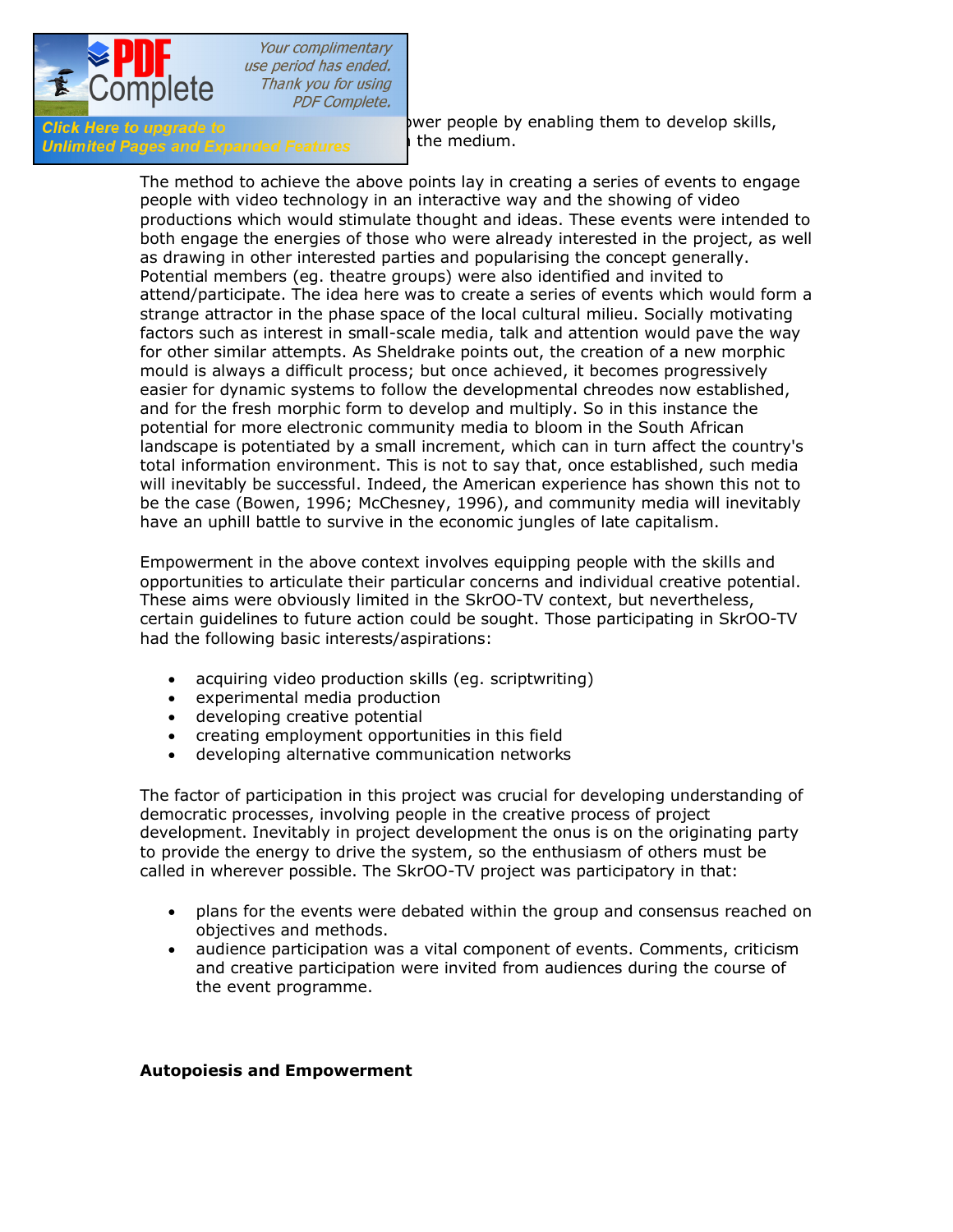

Click Here to upgrade to **provection the scope of an autopoietic theory of empowerment. Unlimited Pages and Expanded Features** self-organisation would take place once the d. It is difficult to evaluate this factor because of

the difficulty of developing electronic media, which relates to factors of cost, energy and expertise. Nevertheless, SkrOO-TV in its small way did make some impact on Durban's cultural milieu, as will be shown later.

In order for the project to achieve some measure of empowerment for its community, it can be evaluated in terms of the following points of an empowerment paradigm enumerated by White (1994):

- 1. Affirmation of personal expression of cultural identity. The project would enable participants to creatively express themselves in the context of subcultural activity. It would provide a situation which questions the parameters of television production, ie. what are/are not acceptable images, what is narrative, what other forms could be constructed?
- 2. Ability to use and critically create a discourse that affirms cultural identity, and to do this create a media group that expresses cultural identity. The group participated in the creation of programmes which expressed, in an artistic fashion, their concerns and ideas about society, the media and video production.
- 3. Awareness of the discourse tradition that has affirmed and created a cultural identity. Alternative videos dealing with provocative performance and video art were shown to demonstrate how existing formats can be subverted or challenged.
- 4. Ability to decode and analyze causes behind the construction of our cultural identity. By producing an alternative media format, participants were made aware of the difference between this and conventional formats. This enabled a questioning of the latter, together with an awareness of why they are constructed as they are. The participatory format makes the process inherently reflexive, which enables critical reflection on ideological motivations.
- 5. Ability to see need for and set in motion movements to create the material conditions for cultural identity. This would involve engagement with the existing lobby groups who are mobilizing action for community television', eg. the projects of the Film and Allied Worker's Organisation (FAWO). In this way our endeavours would be part of an existing broad movement for public access television.
- 6. "Political participation" base for cultural identity. This programme is political only in as far as it challenges censorship and subverts the status quo.

The project's reference to chaos theory was strengthened through two mechanisms; a) by its constant reference to the 'strange attractors' of fractal patterns and chaos theory, and b) the rather ad hoc, 'home-made' manner of its operation. In this regard it aimed to alter the probabilities of social movement formation by focusing creative and production energies on the 'nodal point' of the interactive television idea. The degree of resonance attained with broader community cultures could encourage others to follow suit with their own ideas for the harnessing of such technological means to their own empowerment aims. The intervention was thus a creative one, aimed at affecting the mass psyche on a long-term basis, by causing currents of recursivity within the cultural environment, leading to patterns of action and probability change. This change would be measured in the amount of ensuing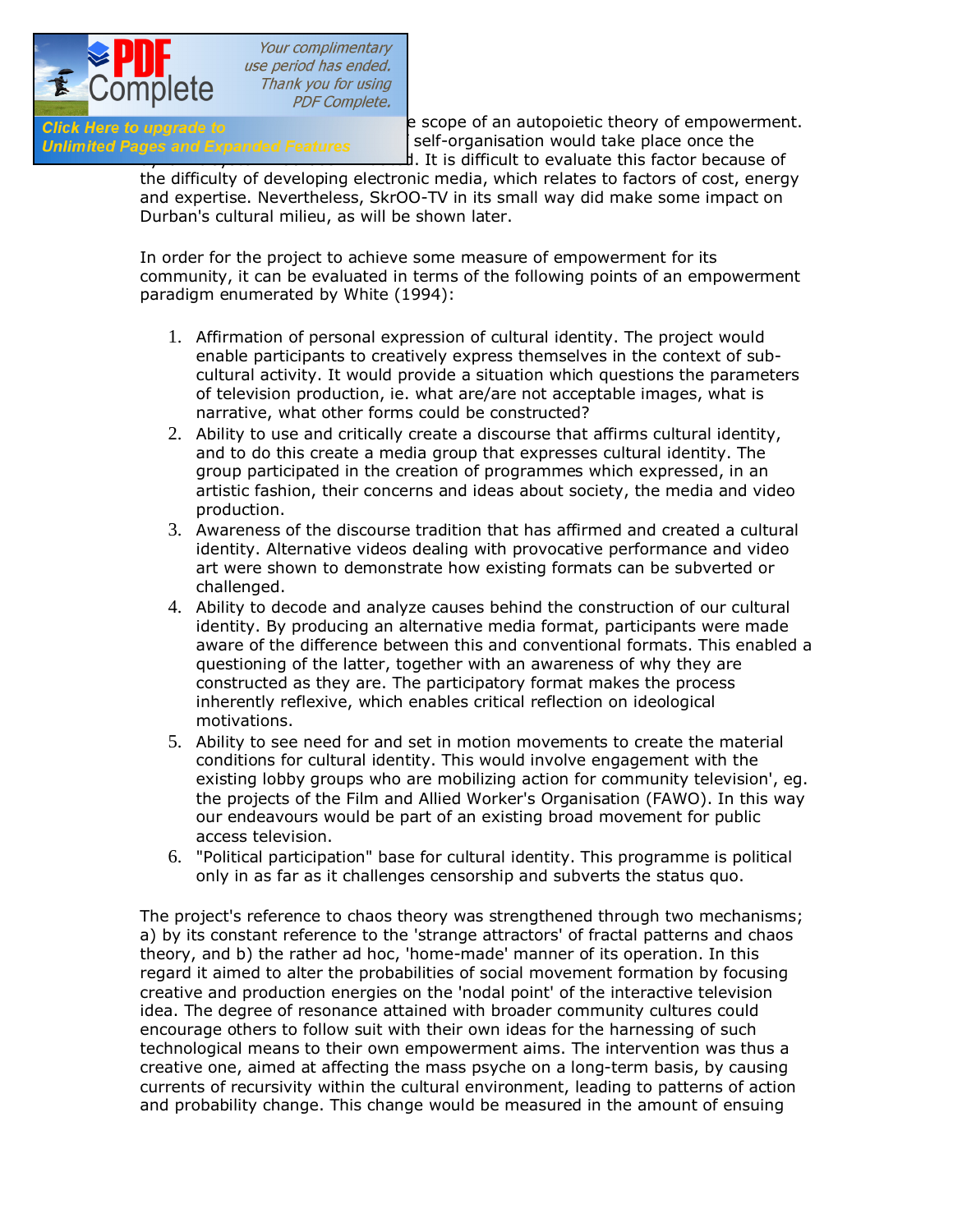

**Click Here to upgrade to relativity** and the changing odds for bringing the notion of interactivity to the **Unlimited Pages and Expanded Features** digms of individual or community media activity.

> This harmonic autopoietic effort also involved consciously addressing the 'mythic' element of cultural activity, in structuring interactive presentations in a coherent manner. Thus a 'ritual' was embarked on at the start of any SkrOO-TV event, in which the logo first appeared on screen, followed by a presenter introducing the evening's activities. So even in the most informal environment, a sense of meaningful ritual activity was engaged, which elevated the nature of the activity above that of mere play' into the realms of significance to broader patterns of cultural action, ie. a sense of developing a 'real' model of operations for possible future broadcasts.

University-owned video equipment and a privately-owned computer were used to provide the technological basis for group endeavour. Utilization of these resources enabled group members to develop their skills and creative abilities, as well as investigating the potential for audience participation via communications strategies. Through the process of experimentation, participant's conceptions of what television is and what it could be were redefined. Participants become more aware of what terms such as 'participation' and 'democracy' could mean in term of the television medium.

# **Project Evaluation**

The project history is available for scrutiny in Annexure 1. In evaluating this project, let us consider its effects on local patterns or fields of behaviour and thinking. White (1989) specifies 'access and participation' as cohesive forces defining decentralised alternative patterns of communication in social movements. He notes that 'evolved symbol systems define new media languages and new social contexts', and that democratization involves redefining useful information and its symbolic organization. Interactive media are useful in this context because it is an approach which is 'more user-oriented than source-oriented', facilitating the generation of shared meanings between individuals and groups which are separated in space and time. This is then a collective process where meaning is shared and integrated in the context of new participatory patterns, new forms of expression and practical accountability.

SkrOO-TV aimed at developing a model of interactive television which could inform debates about interactive media in a practical and constructive fashion. In terms of harmonic autopoietic theory, it aimed at the application of energy to a particular social nexus, defined by the intersection of the concepts of 'interactivity' and 'television'. Particular sub-cultural resonance was effected by utilizing chaos theory and fractal set patterns as the strange attractors about which other elements could cohere. In this way it was designed to stimulate other individuals and groups to initiate or reformulate their own patterns of action in ways which would echo the concerns of SkrOO-TV, namely the application of technology to attaining modes of interactivity and social outreach or communication. In achieving these ends, the autopoietic nature of social functioning would set up information flows within the social matrix as a whole. In the long term, sustained harmonic resonant action could have a significant effect on the pattern of social functioning of national cultures. In other words, notions of technological applications to enhance interactivity and dialogic communication would be popularised and ultimately implemented on a more widespread basis. Thus the initial intervention would be amplified through resonance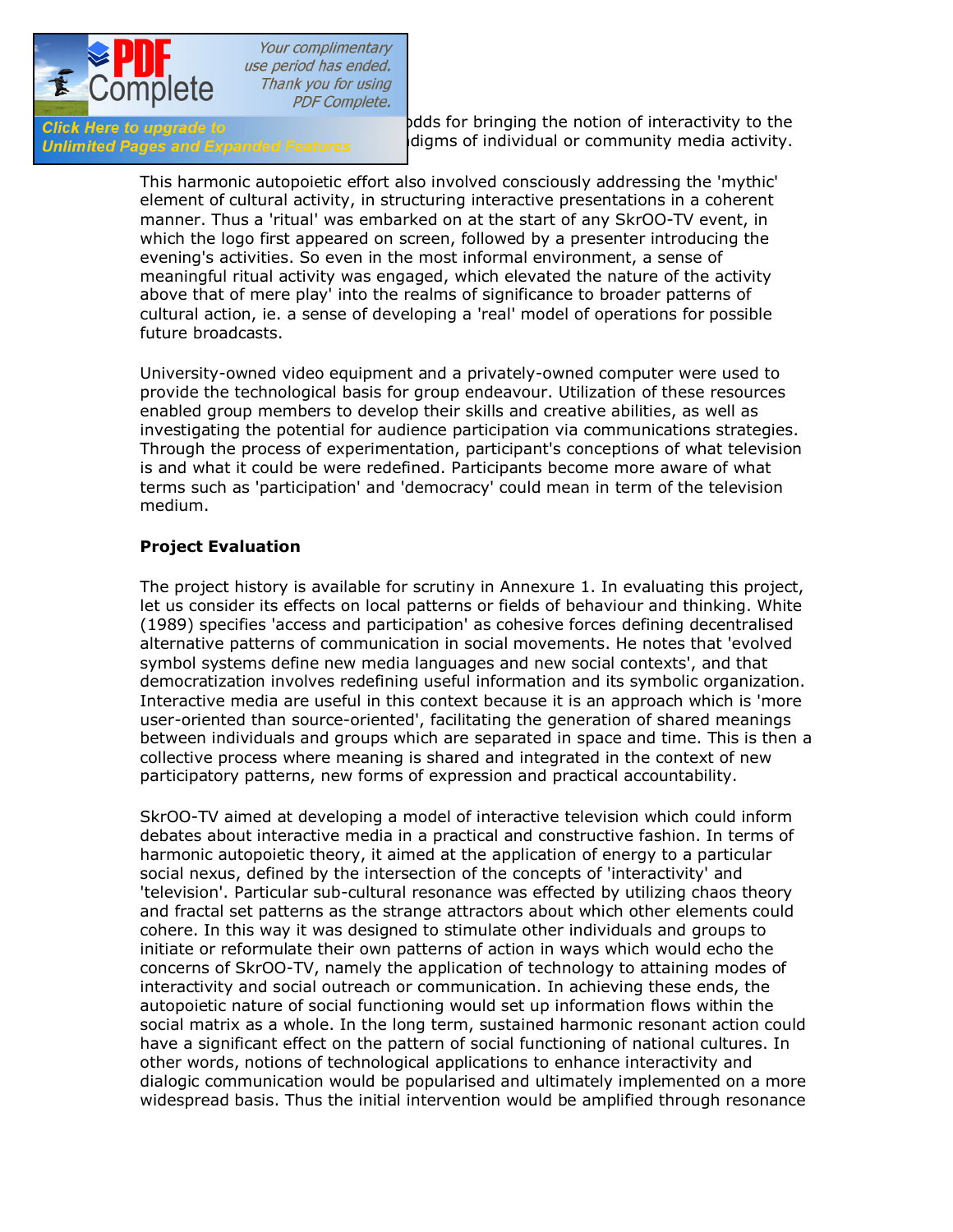

Unlimited Pages and Expanded Features aims.

**Click Here to upgrade to national culture** development of national culture, ie. through networking with others engaged

The extent to which the project achieved the above aims was limited. Only two participants, Attilla Alpman and myself, continued an active engagement in community broadcasting initiatives. Nevertheless, SkrOO-TV was certainly a precursor in the Durban area for the next project, GDTV, which took place the following year. My own experience of SkrOO-TV production certainly proved salutary in the GDTV production process, where many creative, ad hoc solutions had to be found to problems around equipment and broadcasting procedures.

# **Greater Durban Television (GDTV)**

My experience with producing SkrOO-TV led to my involvement in the GDTV project, which evolved through collaboration between myself, CCMS MA student Mikhail Peppas and a group of other interested parties. This coalition of people interested in furthering the development of community television is consistent with the definition of harmonic empowerment theory outlined in Chapter 4. Here a group of people with similar or 'resonant' interests were drawn together in a joint operation which could apply their collective energies to the project of community empowerment through media. This effort generated resonant energy in the form of public interest, community participation through volunteer efforts and information about the process of community television production and the establishment of a small-scale TV station, which can be of benefit to others interested in the same.

The particular resonance between the GDTV committee members was an interest in transforming the 'info-scape' of the Durban area by establishing a community access television broadcast. In so doing, the pattern of information flows through the region's media would be altered from the simple transmissive model involving professional media producers, to a participatory one involving members of various interest communities in the production process. The resonant effect of a small group of people working together would thus be extended to include others with similar interests, in this case students, community video trainees, independent professional video producers and production facilities.

# **Historical Background**

The genesis of the GDTV project was the establishment of the Independent Broadcasting Authority (IBA), which cleared the way for the formation of electronic community access media. The concept of this national enterprise for South Africa was first proposed at the **Jabulani! Freedom of the Airwaves** Conference, which took place in the Netherlands in 1990. The ensuring framework for community television was ensconced in the Act which established the IBA and which enabled this body to issue broadcasting licences. The IBA Act stipulates that the following conditions must be met for a community broadcasting licence to be granted:

1. The applicant must operate a non-profit entity like a Section 21 Company or a Trust as the governing structure. Any profit that is made must go back into the station or the community which it serves.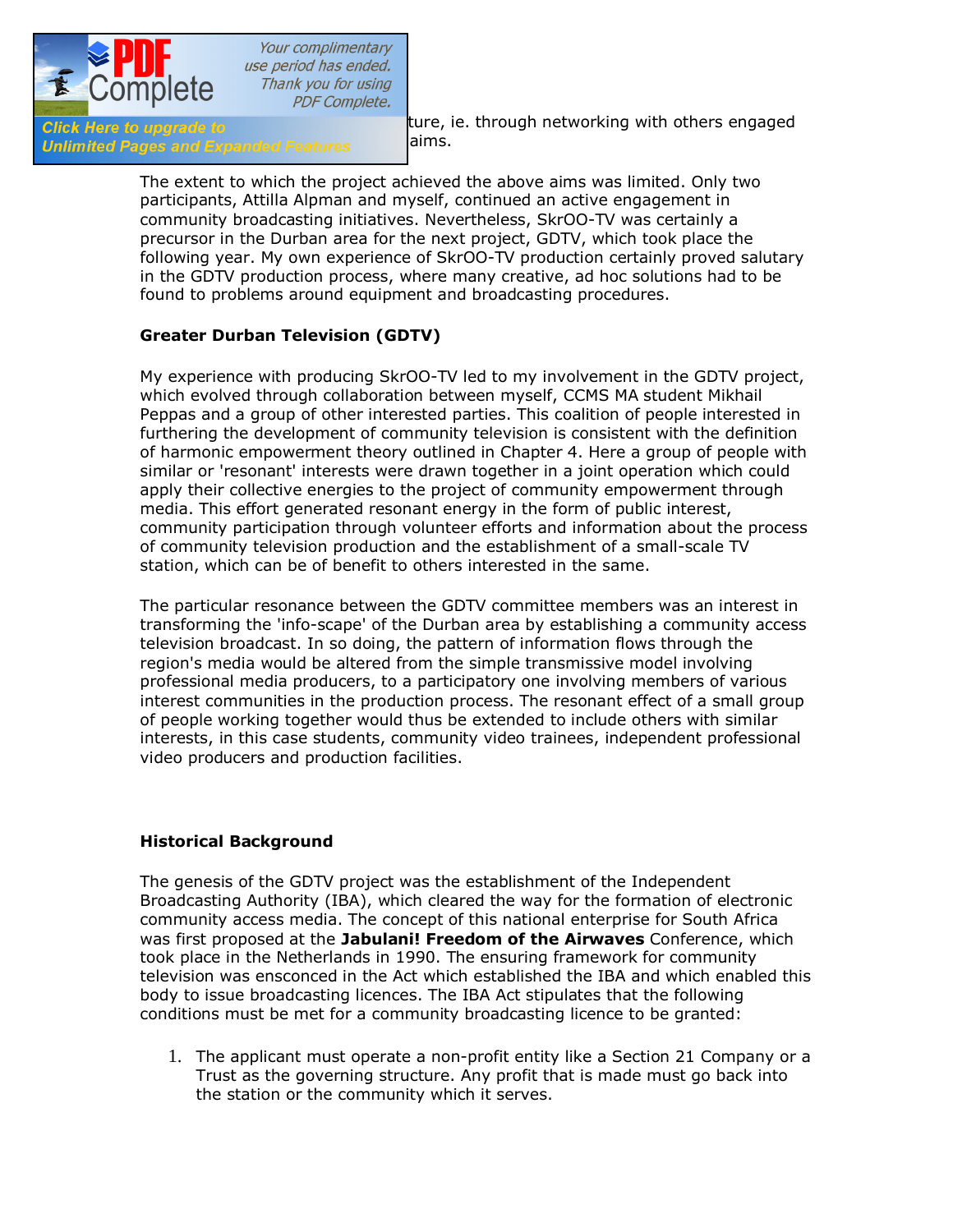

Unlimited Pages and Expanded Features and a community of interest.

**2. A CHICK Here to upgrade to the station must provide a service for a community. This may be a** 

- The community broadcaster must operate with the support and participation of the community it serves.
- 4. The station should be viable financially and in terms of capacity and the skills of the trustees. Finances can be gathered from a number of sources including advertising, sponsorship, grants and donations, membership subscriptions etc.

Although the IBA legislation opened the way for the formation of community TV stations, there remains a long process of establishing in a more concrete fashion exactly what a community TV station is and how it may be set up and maintained. To this end a grouping of interested parties formed the Community Television Consortium (CTC) in Johannesburg, which aimed at a combined effort to set up community access TV stations. Sub-committees were established to address lobbying and advocacy, research and information, training and advice, fundraising and finances, publicity and marketing in this regard.

From my personal perspective in Durban, the process of transforming the experimental SkrOO-TV experience into an actual TV broadcast was promoted by two local initiatives. One was the community television initiative by the Film and Allied Workers Organisation (FAWO) which brought to South Africa an Australian community TV expert, Tracy Naughton. The brief given to Naughton by FAWO was to investigate the possibilities for setting up electronic community access media in South Africa. Naughton conducted country-wide research in this regard, and addressed workshops in Durban on the subject on two occasions in 1994. These workshops provided an opportunity for those interested in community TV in Durban to come together and discuss the concept, meet one another and establish the relationships which would later lead to a test broadcast.

Naughton played a threefold role in promoting local community access broadcasting. She highlighted the role of technology as a means of empowerment rather than disempowerment; she put community media in a global perspective by citing examples of community broadcasting in other countries, such as Australia and the USA, as well as reporting on global initiatives linking community broadcasters (eg. the Second Olympiad of Local Video and TV Creation); and she assessed and aided local potentials for community broadcasting, eg. by helping a women's group in the northern Transvaal to set up a community radio station.

The second initiative was the Visual Voice Confest, organised two years in a row by CCMS Masters student Mikhail Peppas. The Confest focused initially on visual anthropology, with community media, television in particular, as one of its underlying themes. Naughton gave a presentation on community access television at the first Visual Voice Confest in 1994, an occasion which drew together a number of those who would later contribute to GDTV. Those present included representatives from the SABC's signal distribution subsidiary, Sentech, local video producers, representatives of FAWO and interested students. At this presentation, Naughton related her experiences of setting up a community access television station in her native Richmond, Australia locality as well as her visits to similar stations in the USA. She also discussed her research in South Africa, looking at for example the technicalities of broadcasting and possible relationships between community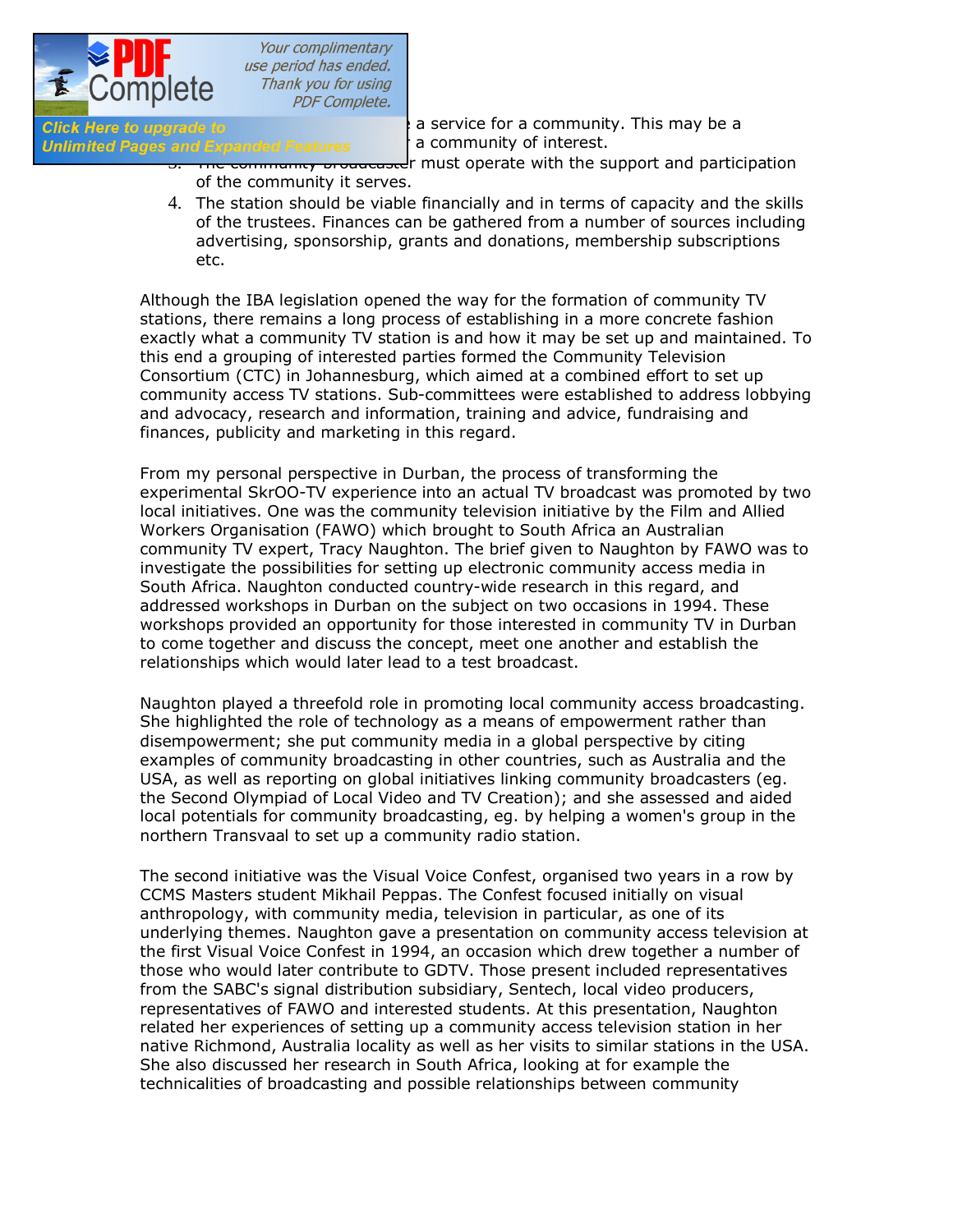

**Click Here to upgrade to company, service providers like Sentech and its rival company,** 

# **Unlimited Pages and Expanded Features**

Visual Voice '95 was more specifically oriented around the subject of community access media, with the central theme "The Role of Community Access Media in Reconstruction and Development". The stated objective of the confest at an early organising stage (22nd March 1995) was to "help to put community access media and community TV on the map in South Africa", and the event was aimed at "the broader public, media practitioners, the NGO sector and the great majority of people who have never had access to media in the past". The event was also an opportunity to put theory into practice by establishing an experimental community access television station to broadcast in conjunction with the confest. The broadcast component was made possible by a "special event" broadcast licence from the IBA, and various companies, including Sentech, agreed to sponsor the requisite equipment.

The aims of the experimental broadcast, called Greater Durban Television (GDTV) were as follows:

- 1. to provide a model for community access broadcasting which could inform other such initiatives countrywide. This would include components such as the necessary equipment, negotiating with the IBA, local community involvement, broadcasting procedures, etc.
- 2. to develop people's skills in a broadcasting environment and to network with local video producers, community organisations and institutions to build up a support base for a broadcast operation.
- 3. to provide a "voice for the voiceless" in other words to provide a channel for the expression of local community concerns through the medium of television.
- 4. to display contentious issues which might not receive coverage through other media, in particular national television.
- 5. to popularize the concept of community access television in the greater Durban region.

The organisation of both the Visual Voice Confest and GDTV was undertaken by a coalition of four organisations: the Centre for Cultural and Media Studies (CCMS), FAWO Kwa-Zulu Natal, Audio-Visual Alternatives (AVA -- a community video training organisation) and Durban Arts (an arts project of the Durban City Council). Both events took place on the University of Natal campus, with the GDTV studio situated in a room atop the Electrical Engineering building, giving a fine view across Durban harbour. This location was particularly advantageous because it gave a clear line of sight for the microwave link to a Sentech transmitter located on the Bluff, on the other side of the harbour. The disadvantage of this locale was that the studio was situated in the Electrical Engineering Department's Radiation Laboratory, a site which was to cause some problems later.

I undertook the functions of publicity, programming, mobilising students from the Natal Technikon's Department of Video Technology (where I was lecturing) to participate in GDTV, programme production and station management. Planning the events took place on a co-ordinated basis over a period of about two months prior to their occurrence. Activities in this regard included organising equipment sponsorships, applying for the broadcast licence, publicity, networking, logistics, advertising on the station, etc.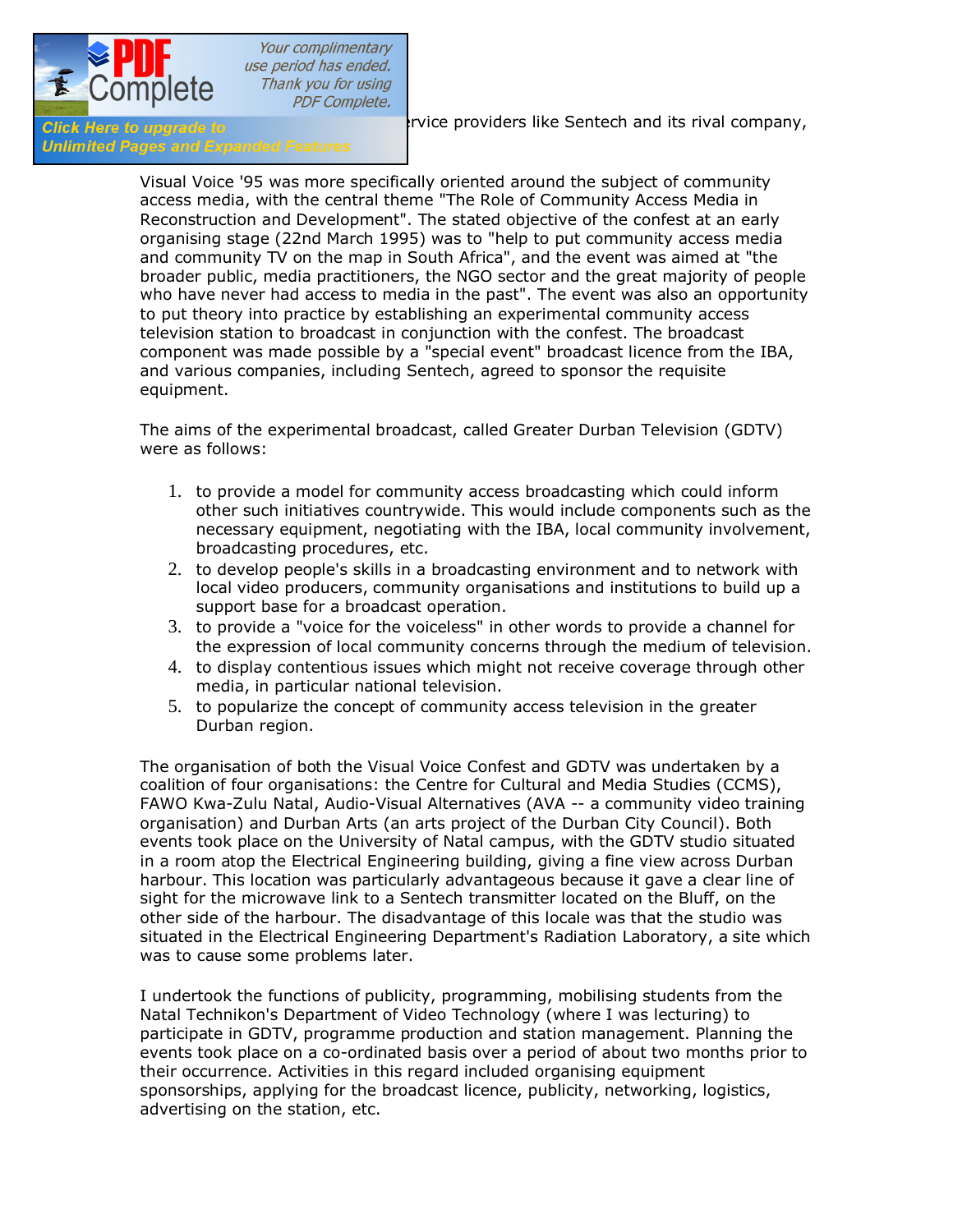

#### **Click Here to upgrade to Unlimited Pages and Expanded Features**

The activity of a temporary dutonomous zone, in media as anywhere else, involves mobilizing people to support such a venture. The mobilization of volunteers for GDTV was a good experience in this regard, for it pinpointed certain key areas where people could be mobilized to participate in a community media project, as well as highlighting certain weaknesses in the process embarked on for GDTV.

The process of mobilising other people to take part in GDTV took several forms. I encouraged Video Technology students from the Technikon by showing them videos about community access television and by holding regular meetings where I filled them in about GDTV plans, and organised groups around specific video projects. These projects included an environmental group, an animal rights group, and a "What's On in Durban" group. Each group was supposed to research, shoot and edit a video on their topic. Students put their names down to participate in these groups as well as to crew the broadcast studio. The topics chosen for group production arose out of my own interests, the students not being forthcoming with ideas of their own.

The response from the student body in this department was not as enthusiastic as one might expect. The largest response was from first year students, with very few second and third year students participating. This response profile may be due to several factors:

- 1. the third year students were very pressured to finish their video projects for the semester before going off to do their working internships with various video production companies. Most of them were thus engaged in full-time internship work when the GDTV broadcast took place, although it was during a holiday period for the other years.
- 2. the second year class responded poorly to an earlier attempt by myself to involve them in activities not in their normal curriculum, in this case an exercise where they were supposed to conduct interviews with one another on camera. Their lack of response to GDTV may be due to:
	- o A lack of interest in non-curricula activities.
	- o Lack of motivation due to the voluntary nature of the work (ie. no payment involved).
	- $\circ$  Involvement in other video-related activities at the time of the GDTV broadcast; eg. the department sent its Outside Broadcast (OB) van to cover events at a major surfing contest shortly after the GDTV broadcast.
	- $\circ$  Involvement in non-video related activities, ie. going away on holiday or working.
	- o Lack of rapport with myself as a lecturer.
	- o Lack of empathy with the nature of community television. These students are channelled into the "professional" mode of thinking which equips them for jobs in the mainstream video/broadcast industry. This is a modality which values money above idealism; sophisticated hightechnology rather than accessible low-tech; and an elitist approach to media work rather than a "peoples" or access approach.
	- o Lack of formal involvement of the department. Although the Department of Video Technology was listed as a convening body, the department's actual involvement was limited to simply allowing student work to be screened, allowing students to participate and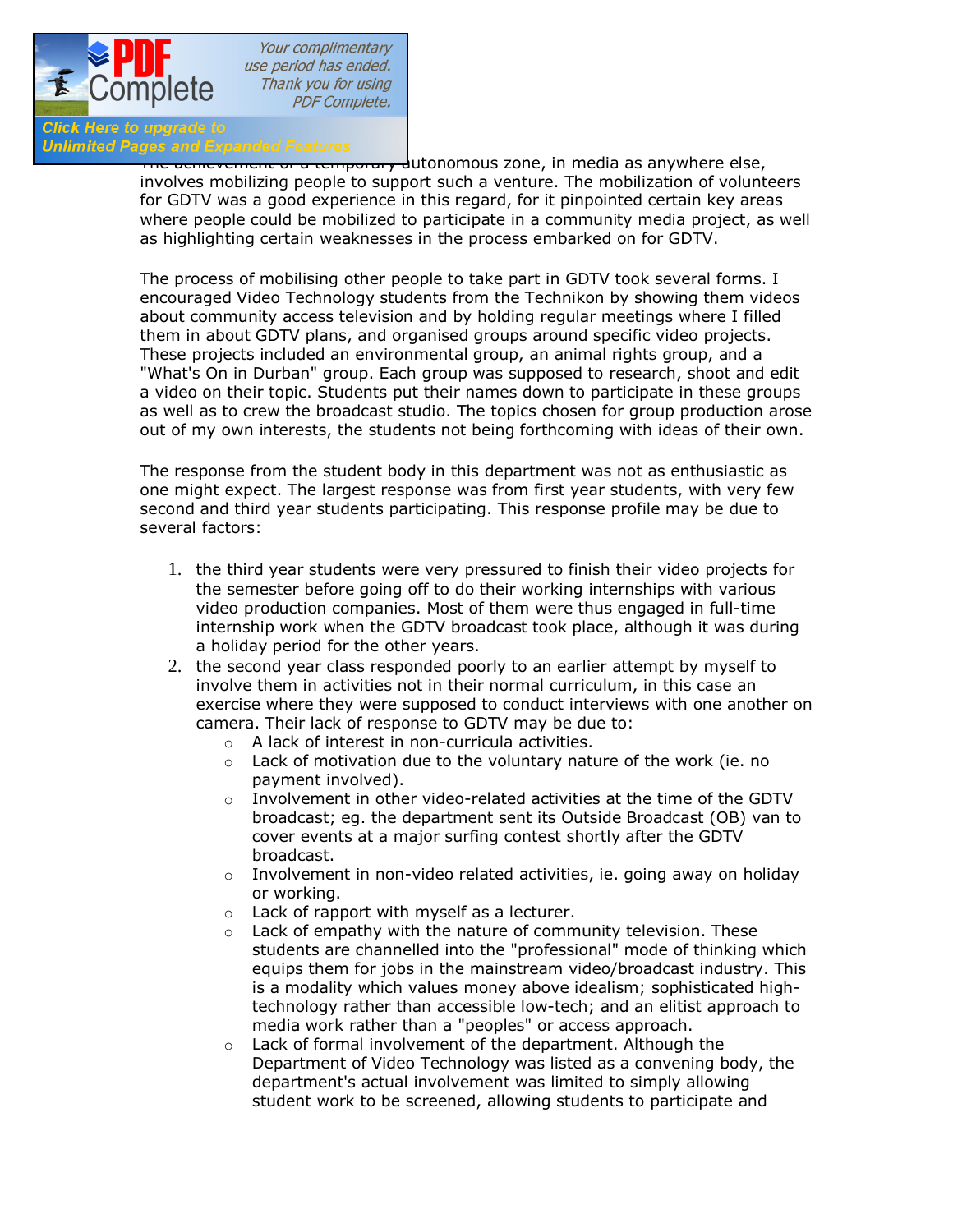

**Click Here to upgrade to** Unlimited Pages and Expanded Features For to the actual GDTV event.

rtmental video equipment to be used before the

the other lecturing staff. The permanent lecturing staff of the department showed no more than a passing interest in the GDTV broadcast, for largely similar reasons as those listed above. Another reason given on occasion was the racially based perception that the word "community" referred only to black people, and the white lecturers had negative perceptions of this population sector.

- o A perception that community television is mainly political in nature. I had two videos which I used to inform the students about community access television. One, "Whose TV", is an Australian production which takes a fun approach to the medium. The other, "Deep Dish", is an American production about the US Deep Dish satellite network of community broadcasters in the USA, which takes a more serious, political angle. I was only able to show the latter to the second year students, while I showed the former to the first years.
- $\circ$  Student motivation. Many Technikon video students do not appear to be particularly interested in the medium. Only a handful of students in each class are really enthusiastic about video. This may be due to their youth, a choice of the course simply as a "glamorous" career option, a mainly technical approach to working with video or a lack of enthusiastic teachers.
- $\circ$  the enthusiastic response from the first year students is probably due to (a) their not being as socialised into the "professional" mode and general departmental torpor as those in later years and (b) they have little opportunity to actually use video equipment in their first year.

A total of 51 students put their names down for the GDTV crew list, which was posted on the Video Technology Department's notice board. Not all of those listed attended the meetings where the production groups were formed, so those not in a group were simply assigned as studio crew. Students from the Department of Journalism at the Technikon were also invited to participate, and three of them joined the GDTV activities. The process of organising the students began about one month before the GDTV broadcast. Actual production began with the environmental group, because environment-related activities were occurring at this time (about two weeks prior to broadcast).

The problems of organizing the students during this initial period were offset by the success of subsequent production activities. This demonstrates both the difficulties of creating a harmonically resonant social structure, as well as its successes. The achievements of student production crews (see Annexure 6), like those of the CNG, were surprising considering the limited training experience of these groups. Production activities within the two-week lead-in period to the broadcast gave student volunteers the opportunity to work together on concrete video projects, and the fun side of these activities (eg. covering nightclubs and bands), together with the practical experience they gained, encouraged their continuing interest, dedication and enthusiasm.

In terms of Harmonic Empowerment theory, the creation of a working group of volunteers is and example of a harmony of intention, energy and productivity which enhances the aims and objectives of the project. The collective effort in this regard was to create images which could provide viewers insight into the nature of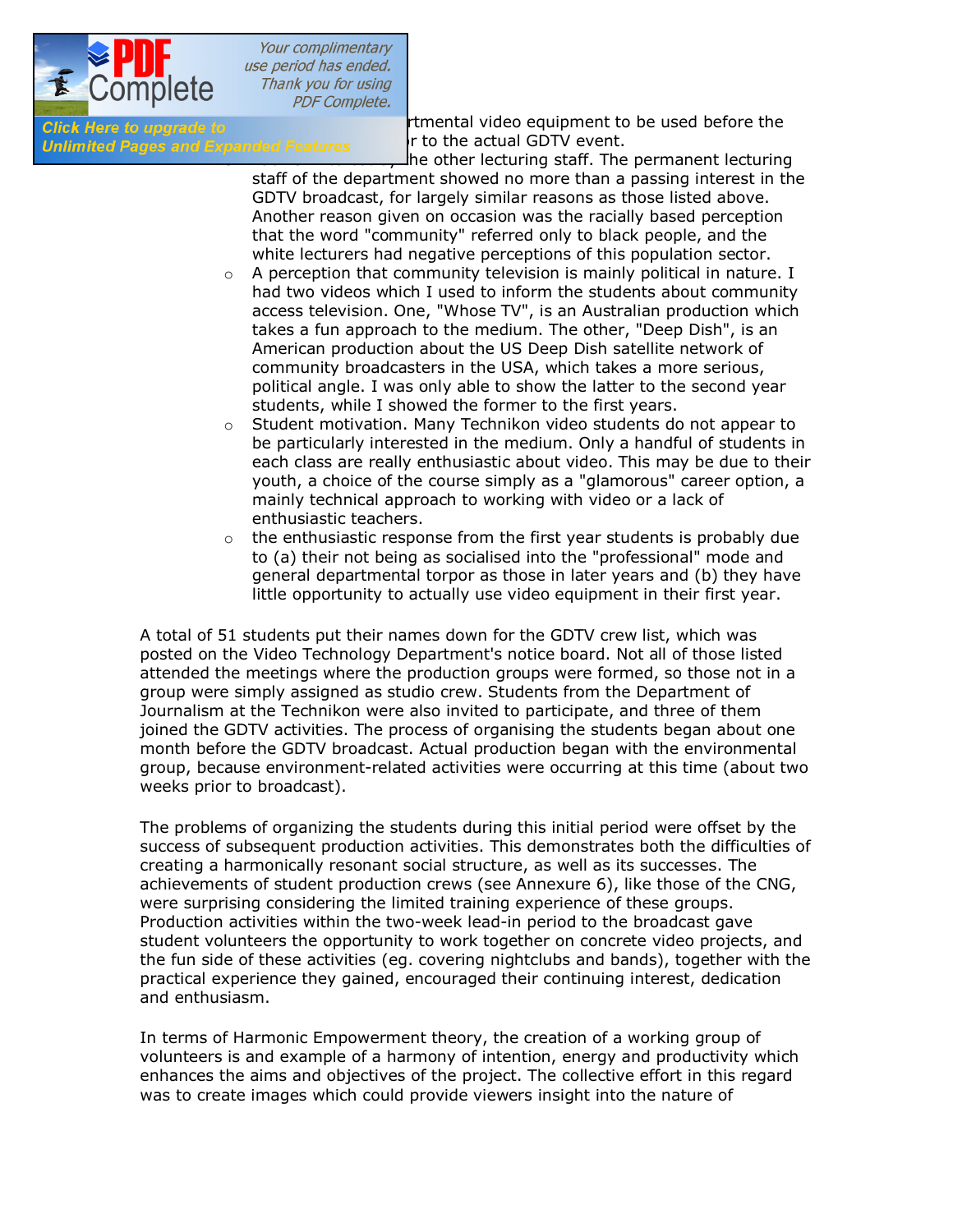

**Click Here to upgrade to provide the Cultural groupings within the Durban context. This focus of** Unlimited Pages and Expanded Features self-reflection for the city, an opportunity for  $\Box$  the lens of their 'own' local TV station. This in

turn was enabled by the resonance of energies between those involved in the station, from the organizers to the participants and the subject of their gaze, the people of Durban.

# **Publicity**

In order for a communicative medium to exist, it has to be utilized; telephones are no good without a community of users, and the same goes for media. In order for GDTV to function, it had to be both recognised and sought after by its potential audience. The first step along this path towards creating a group of users in the city and surrounds was through publicity. Activities about this particular attractor became one of my central functions in the lead-up to the GDTV broadcast. In this regard I performed the following functions:

- 1. drew up a number of press releases, sending them to a variety of media print, radio and television.
- 2. designed the GDTV letterhead and logo.
- 3. designed and produced pin-buttons which were worn by GDTV volunteers and sold to members of the public.
- 4. gave a briefing to the Natal Newspapers group about community access television (and GDTV in particular), which resulted in the Daily News electronic media expert providing GDTV with a daily news programme.
- 5. drew up information pamphlets which were distributed to the public.
- 6. addressed the local branch of the National Television and Video Association (NTVA), which helped to mobilise support from the professional video sector.
- 7. briefing the South African Video Camera Club about GDTV. The SAVCC is an organization of amateur video producers who use their home equipment to produce short pieces for their own competitions.
- 8. after the GDTV broadcast I spoke on the subject of community access television in a radio talk show.

Publicity was also done by Mikhail Peppas, who sent out his own press releases and who spoke on a radio talk show programme prior to the GDTV broadcast.

In order to understand the relevance of this activity to theoretical underpinnings, we can refer to the notion of cybernetic systems. The creation of public awareness about GDTV served to establish a communications network which would utilize the cyberspace communications device of the TV station. We can see GDTV not as simply a TV station or a constituted body (in legal terms a voluntary association), but as one component of a total information system. The basis of this network was the volunteers, because they both produced material to be broadcast as well as forming its audience, together with their friends, families, acquaintances etc. GDTV volunteers were then the core constituency of the station, engaged in a two-way interaction with the mechanism of GDTV itself. This is an intrinsically dialogic flow of information, albeit in this instance a limited one due to the absence of structural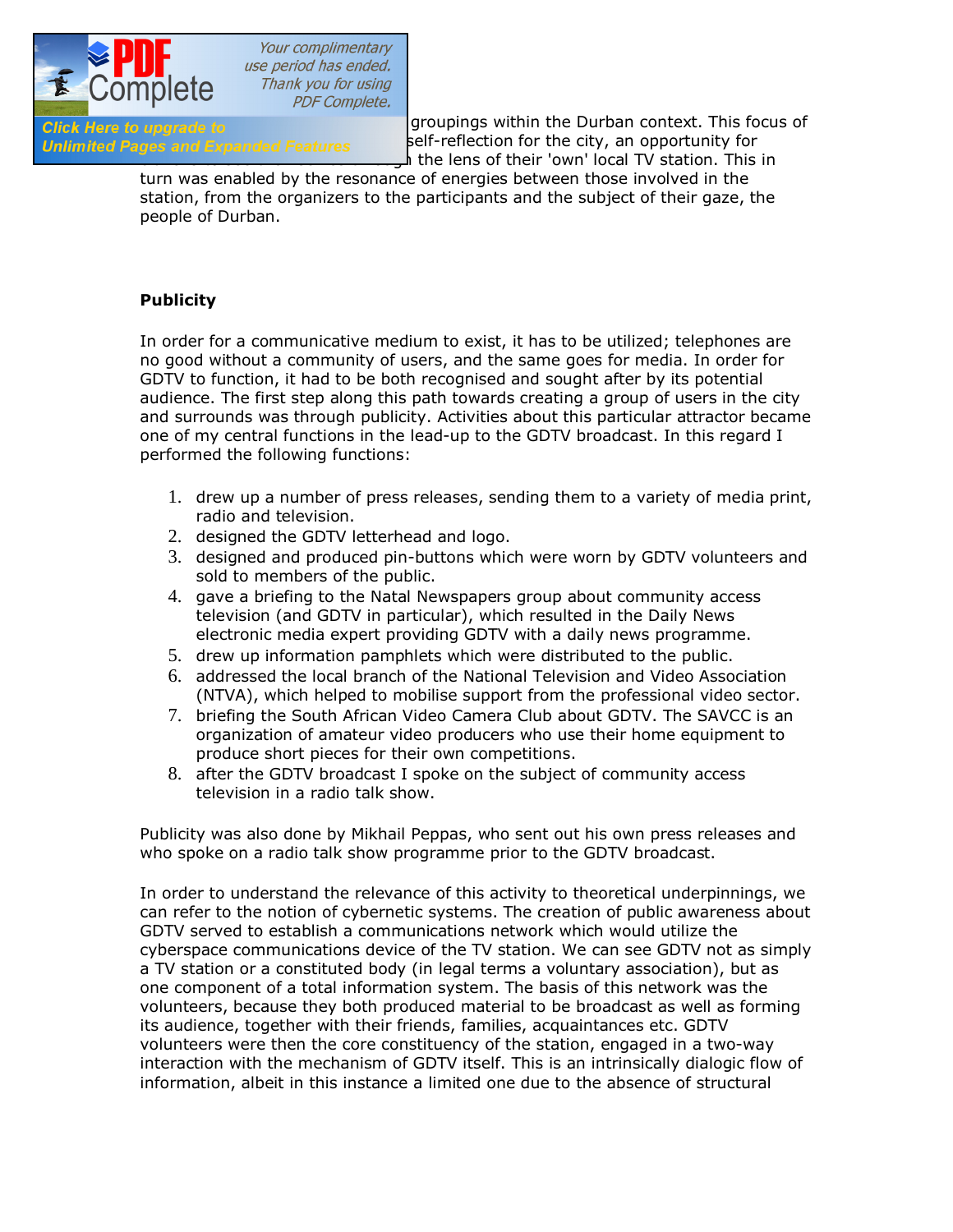

**Click Here to upgrade to active department by volunteers in decision-making** 

# **Unlimited Pages and Expanded Features**

The core volunteer constituency broadened when the people of Durban started to become aware that something was happening on their airwaves and began to tune in to the station. For this process to occur, information diffusion was necessary through other media. The start of this process was, appropriately, the creation of an image for the station. This took the form of a logo with a grinning cat's face in its centre, emblazoned with the letters C.A.T. and the words 'Community Access Television'. The creation of the logo crystallized an identity for the station, particularly with various rebellious slogans printed on the buttons, such as 'Home Grown', with a picture of the C.A.T. cat smoking a joint. Since dagga (marijuana) is one of Durban's best-known sub-cultural icons, this image was singularly appropriate to its young workers and their peers in the station's prospective audience. These badges were worn by student volunteers on productions in the field, so consolidating their identification with the station and its aims, as well as promoting awareness of the broadcast among the greater community.

Press releases were another stratagem employed to widen interest and participation. A variety of releases were drawn up (see Annexure 7), and public participation was also requested via the media. In this way existing communications networks were invoked in order for GDTV to slip into the consciousness of the city. The communications mechanisms of word-of-mouth, print media, television, radio and the imprint of image were used to insert GDTV into the lexicon of city talk and thereby into the thought of its citizens. Newspaper articles, based on our press releases and reporter interviews, explained the aims and objectives of the station prior to broadcast. Radio interviews both before and after the broadcast did likewise, and a television insert about the station was screened on SABC-TV.

Overall, I did not feel that GDTV received a great deal of coverage by the press, although a visiting American community TV producer expressed the view that coverage was good compared with mainstream media exposure for similar ventures in the USA. The absence of more column inches devoted to GDTV in the local press may have been due to:

- 1. a desire to minimize publicity for a competing' medium.
- 2. lack of confidence in a TV station being launched with no financial backing.
- 3. lack of any hype' for GDTV through major marketing campaign, high-profile personality involvement etc.
- 4. lack of interest in a public service medium.
- 5. the station being a temporary experiment rather than a long-term installation.
- 6. the station having an amateur rather than professional status, with attendant perception of poor quality programming and corresponding lack of public interest.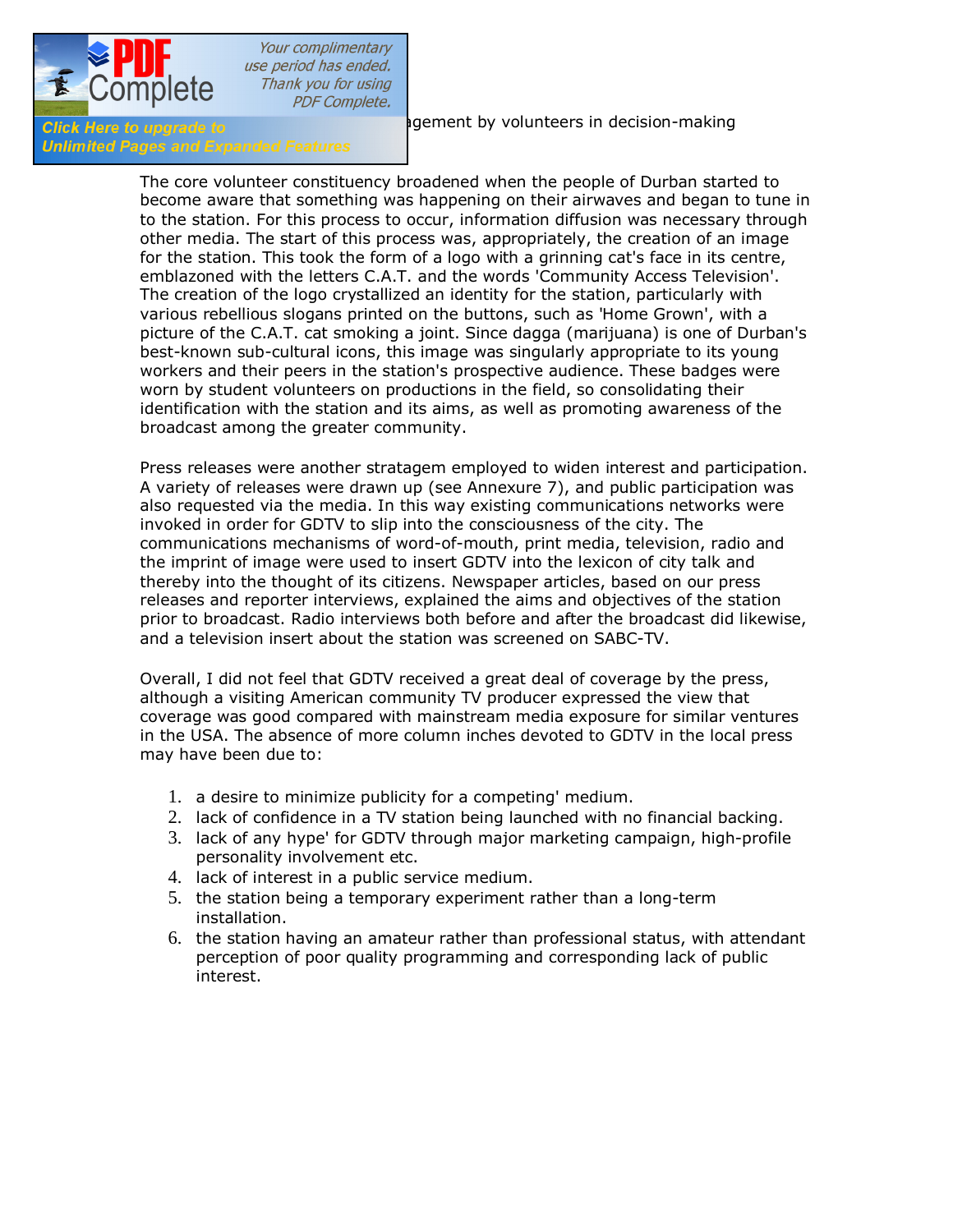

Unl

Your complimentary use period has ended. Thank you for using **PDF Complete.** 

#### newspaper articles:

| mited Pages and Expanded Features |                    |                 |                      |                |  |  |
|-----------------------------------|--------------------|-----------------|----------------------|----------------|--|--|
|                                   | <b>Publication</b> | <b>Date</b>     | Length               | <b>Picture</b> |  |  |
|                                   | The Mercury        | 19th June       | 2 columns, 18 lines  | No             |  |  |
|                                   | Daily News         | 21st June       | 3 columns, 30 lines  | No             |  |  |
|                                   | The Mercury        | 23rd June       | 4 columns, 80 lines  | Yes            |  |  |
|                                   | Mail & Guard,      | Jun 30 - July 6 | 4 columns, 100 lines | No             |  |  |
|                                   | Sunday Tribune     | 2nd July        | 3 columns, 40 lines  | No             |  |  |
|                                   | <b>Daily News</b>  | 6th July        | 1 column, 24 lines   | No             |  |  |
|                                   | <b>Daily News</b>  | 7th July        | ??                   | Yes            |  |  |
|                                   | <b>Daily News</b>  | 21st July       | 2 columns, 33 lines  | No             |  |  |

# **Other articles:**

| <b>Publication</b>                                                      | <b>Date</b>    | Length                 | <b>Picture</b>      |
|-------------------------------------------------------------------------|----------------|------------------------|---------------------|
| Videazimut Clips<br>(International audiovisual newsletter)              | June 1995      | 2 columns, 69<br>lines | <b>GDTV</b><br>logo |
| D'Arts magazine                                                         | April          | 1 column, 49<br>lines  | No                  |
| D'Arts magazine<br>(publication of Durban Arts)                         | July           | 1 column, 33<br>lines  | Yes                 |
| Sub Text<br>(publication of the Centre for Cultural &<br>Media Studies) | Winter<br>1995 | 3 columns, 41<br>lines | No                  |

The news angles given by the press releases which obtained coverage included the granting of a temporary broadcast licence by the IBA and the civic reception given to Visual Voice international delegates by Durban's Metropolitan mayor. Articles generated by journalists themselves were concerned with the station being 'up and running', ie. they were written after the station had started broadcasting. Positioning in the newspapers was fair; The Mercury article on 19th June was on the front page; the Daily News article of 21st June was just under the editorial column; The Mercury article on 23rd June (the longest article printed, with two colour pictures) was on the paper's feature page which appears opposite the editorial page. The Daily News article of 6th July appeared in the paper's entertainment supplement 'Time Out', being well positioned to catch reader's attention under a colour picture of some scantily clad showgirls from an erotic revue. The Tribune article of 2nd July was positioned on the paper's media page, just above an article on internal conflicts besetting a local community radio station. Fortunately for GDTV, no journalist picked up on the difficulties experienced by the station and all the articles which appeared put the station in a positive light.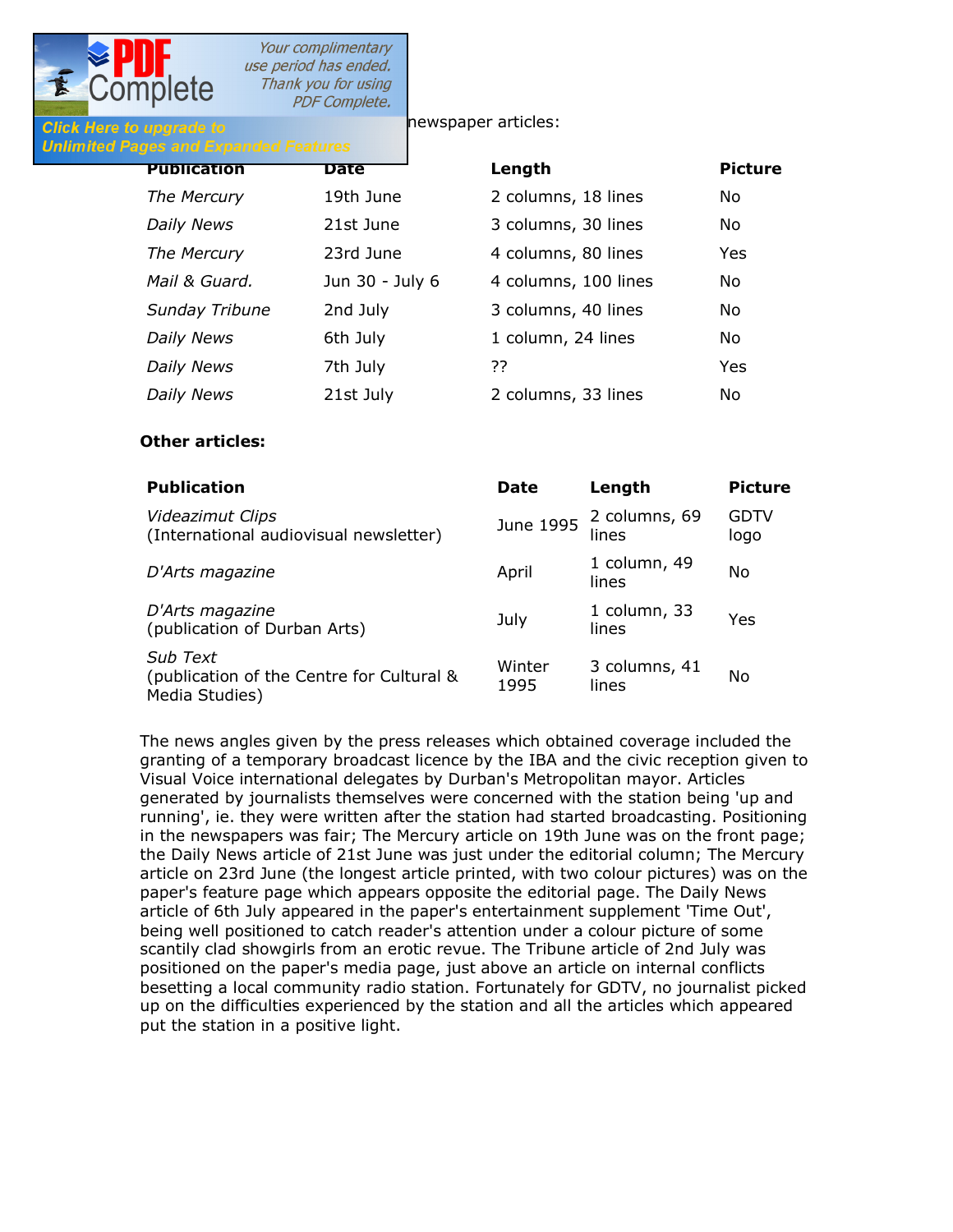

#### **Click Here to upgrade to Unlimited Pages and Expanded Features**

began broadcasting on Thursday 22nd June 1995. This first day of broadcasting had not been widely publicised because the station was to be 'officially launched' at the mayor's civic reception the following night. This also enabled the first day to be a testing ground for using the equipment, which was only set up the day before and for getting everyone involved into the routine of broadcasting procedures. The fact that the broadcasting equipment was set up immediately prior to the broadcast meant that we had no time to train our volunteers in its use. This late setup was due to the IBA having delayed the granting of a broadcast licence, without which the equipment sponsors would not provide the equipment. Those volunteers who did studio duty on that first day were thus thrown in at the deep end, finding themselves going out live on air as presenters as well as learning to use the equipment at the same time.

The studio was crewed by students from the Natal Technikon's Video Technology Department, with other more experienced video workers from a local video production company overseeing the broadcast as studio managers. Presenter links between programmes were done live in the studio, initially with the studio crew doing the links. Later the presenters selected through the auditions process came in and did the links, sitting against a makeshift backdrop, using the studio camera with one redhead light.

The GDTV broadcast process can be examined in the light of the preceding theoretical presuppositions; these are 1) whether GDTV fulfilled the criteria of a convivial technology; 2) did it exemplify the characteristics of a self-organizing system and 3) was it an example of a harmonic empowerment project? To address these questions, we can consider GDTV in terms of a functionalist perspective of cybernetic systems, asking the fundamental question of whether or not GDTV achieved its objective of providing useful, empowering information to its constituency of users, both viewers and producers. I will firstly deal with the notion of GDTV as a convivial system in relation to its structure and usage of technology. The station's status as a self-organizing system is dealt with in terms of programming and problem areas in the broadcast process. The question of harmonic empowerment is addressed in a discussion of the station's relationship to the various communities which it involved.

# **Conviviality**

Firstly, in order for GDTV to be considered convivial, it would have to fulfil the criteria set out by Illich (1973), as specified in Chapter 1. In this context, GDTV as a social and technological mechanism would have to extend the productive capacity of its participants in a non-hierarchical fashion. Certainly the technology utilized by GDTV served this function, being readily usable by people with only a minimum of video production training. Technical proficiency was never awarded any particular importance in the broadcast, and the many technical mistakes which were made were readily excusable in terms of the station's nature as (a) an experiment and (b) a community project.

However, the lack of technical proficiency raises the question of how sustainable such a station could be if it were not an experimental broadcast, staffed largely by students and trainees. For a community television station to be viable in the South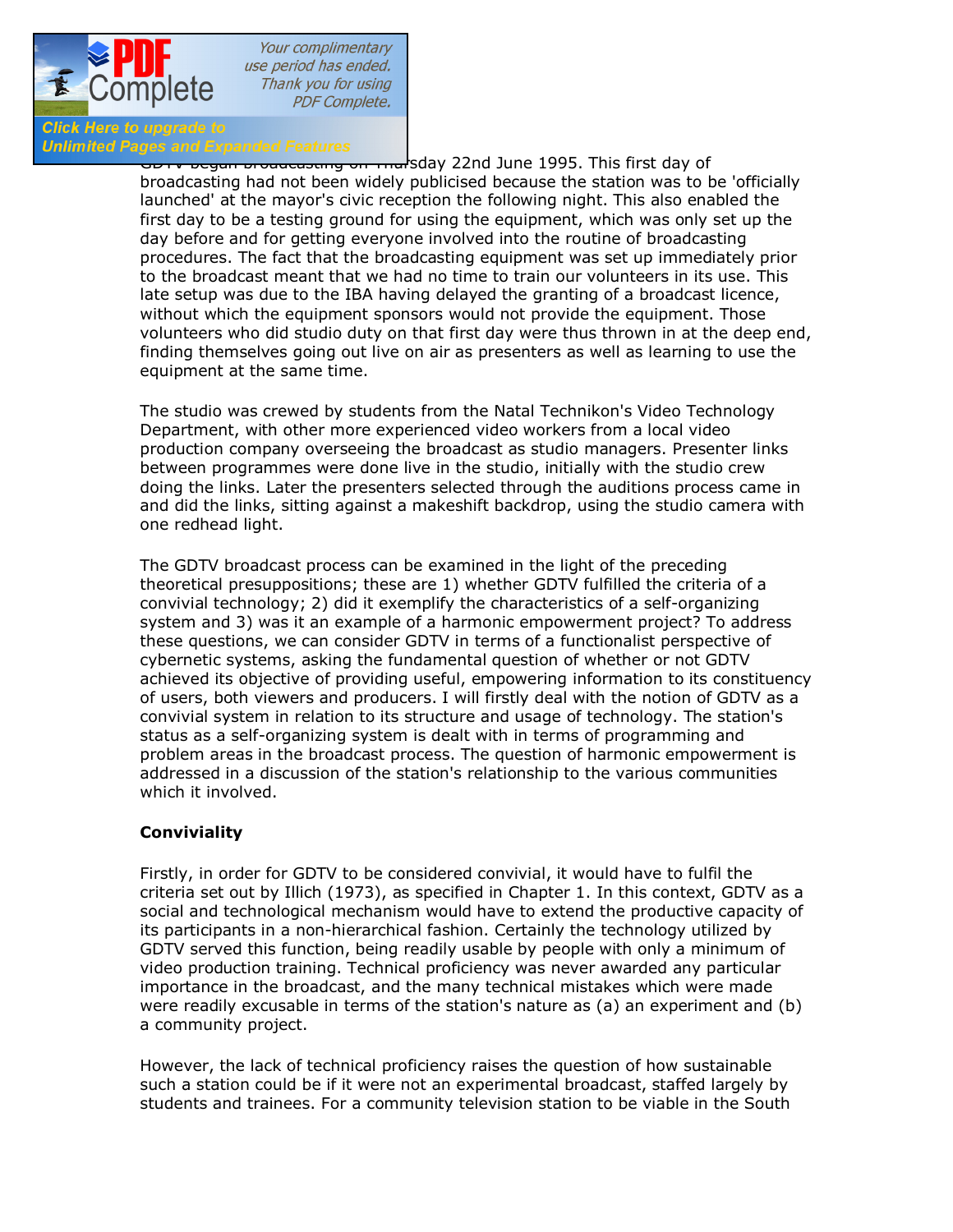

Click Here to upgrade to **African context of the context of the context** error extends to be click Here to be **Commercial engineers** in a competitive in a comment. The media norm for advertisers/marketers **J**rofessionalism guarantees the impermeability of

the media surface, ie. the slickness with which the product is presented in its media 'packaging'. For example, in my own experiential training in SABC-TV, it was considered the height of professional incompetence for the screen to be left blank for even a moment the flow of images had to be continuous, a seamless current of flickering forms to hold the viewer captive in the illusion of continuity.

The problematic of funding for a community TV station reveals the tension between the needs of the various parties involved -- on one hand, producers drawn from the community, on the other, the advertisers who might pay for the broadcast. So while a convivial technology, in Illich's conception, guarantees access to the means (or "tools") of production, the question arises of how these tools are to be used, and to what ends. While the Technikon students at least could view their involvement in the GDTV broadcast as a means to an end in gaining experience which would stand them in good stead in future careers in the professional broadcast industry, others among the presenters and FAWO trainees viewed GDTV as a potential job opportunity, were the station to gain a permanent broadcast license. The 'tool' afforded these people by GDTV would then have to be used to generate income, rather than simply being a communicative mechanism for 'the community'. A community broadcaster might also be viewed as primarily a training ground for future broadcast professionals, and hence funded along similar lines to other training institutions. However, the fact that government, one of the major funders of education, is precluded by the IBA from active involvement in a community broadcaster, even through funding mechanisms, tends to narrow this possibility.

Ownership of a station by tertiary institutions could be another possibility, although such institutions in South Africa are also currently facing an economic squeeze. Nevertheless, a focus on educational broadcasting for a community station could be one solution to the funding problem, as the example of the educational video service Africa Growth Network (AGN) demonstrates. Although AGN is a commercial operation, it delivers a 'product' which is not linked to advertising, but rather has a value in itself -- ie. education/training.

The relation of conviviality to alienation is also a significant factor in community broadcasting. Unlike most modes of industrial production, the relationship between producer and product in community broadcasting is far more immediate and intimate. All of those in the GDTV production teams participated in various aspects of programme production, including decision-making and even broadcast. So a presenter might suggest items to be covered as well as going out on shoots, and then be the studio presenter at the time the insert is broadcast. Similarly, other members of the production teams often fulfilled multiple roles, for example doing directing, camerawork and editing on their inserts.

Production teams had a lot of discretion as to what they would shoot and how they would shoot it, enabling them to bring their own initiative and creativity into play in the production process. Their involvement was limited mainly by their inexperience and lack of adequate skills -- although at the same time, one of the major problems of GDTV was the lack of involvement of production personnel in the major decisions affecting the running of the station. No provision was made for involving these people in GDTV's decision-making process as far as overall policy decisions were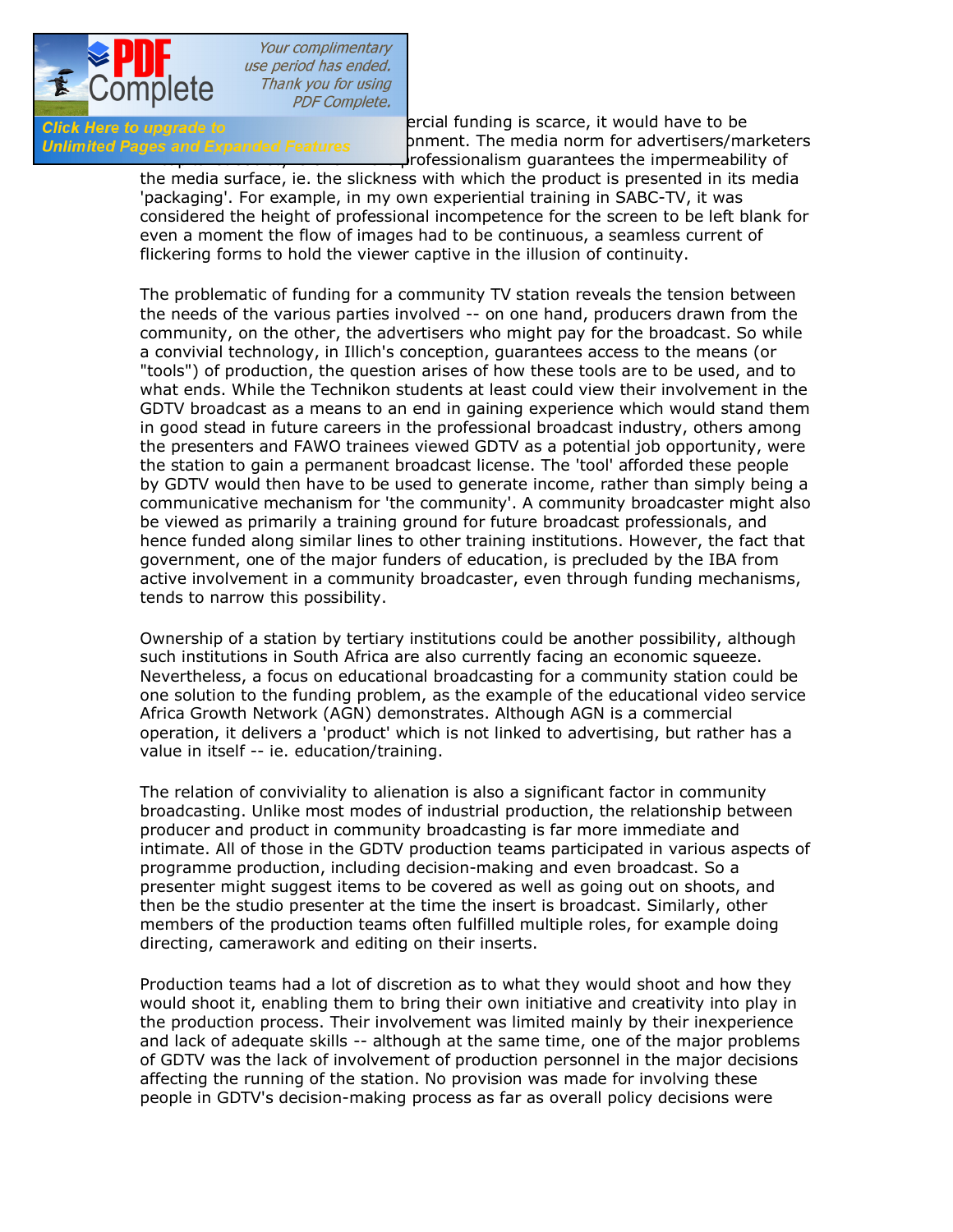

Click Here to upgrade to **Exercise 2018** Cessary to have a management team for a **Community station, and production** personnel cannot be consulted on every aspect of those 'in charge' of GDTV were not really

accountable to this primary constituency. This factor then limited the social conviviality of GDTV, an aspect which made itself felt in the lack of 'team spirit' in the station, or a sense of belonging to a real community.

Although the technology of GDTV fulfilled the first criteria of a convivial medium, that of a 'human friendly interface', the station failed to adequately fulfil the second requirement, that of 'interactive, dialogical cybernetic systems which enable people to participate in the process of meaning construction'. While production personnel were able to participate effectively in production processes, power relations at this level being relatively horizontal in nature, they were not able to participate at the level of station management. This precluded a sense of 'ownership' of the station, and can be attributed to two main factors; the first being the logistical exigencies of the experiment, and the second being the lack of formal structure of the GDTV organization. These factors will be dealt with in more detail later in this chapter.

# **Equipment**

In order to provide an accessible and convivial television service to local communities, two factors had to be taken into account. The first was to set up a broadcast station with available resources, ie. without spending millions of rands on the kind of equipment used by professional broadcasters. Linked to this was the second factor, that of providing a facility where videos made by non-professionals, such as students and NGOs, could be broadcast, as well as providing a broadcasting setup which could be easily mastered by inexperienced users. To achieve these ends required setting up a broadcast station using a basic set of equipment items obtained through sponsorships. The broadcast video format utilized was the readily accessible VHS format, which is of significantly inferior quality to the global professional broadcast standard of Betacam.

The broadcast utilized the following equipment:

- 2 x S-VHS video players 9 x video monitors 1 x audio-visual mixer 1 x edit controller
- 1 x video camera with genlock
- 1 x 486 PC
- 1 x overlay patch board
- 1 x microwave link
- 1 x audio mixer

This is a very basic setup for a television broadcast, the most complicated pieces of equipment being the audio-visual mixer and the PC. The former was used for switching between the video tapes being played on the video players, while the latter was used for generating the animated test pattern, the GDTV logo which appeared in the top left-hand corner of the screen during programmes, captions and programme information (during off-air times).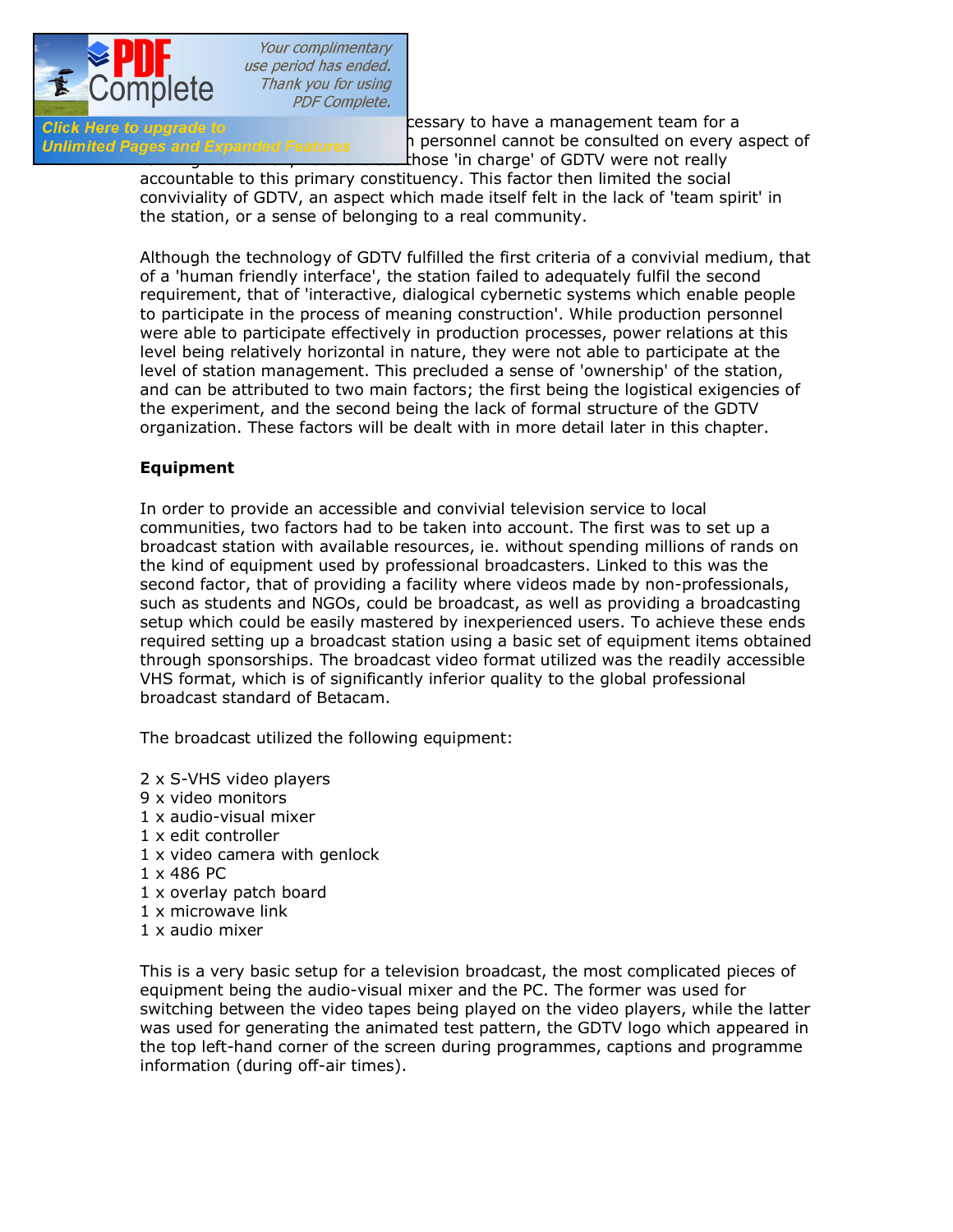

Click Here to upgrade to **[The equipment setup was significa](http://www.pdfcomplete.com/cms/hppl/tabid/108/Default.aspx?r=q8b3uige22)nt because** it was the first time in South Africa that Unlimited Pages and Expanded Features 5-VHS) were used in a television broadcast. The ts clearly demonstrated the myth of broadcast

quality perpetuated by commercial broadcasters, who insist on using expensive, high-quality equipment for video production. The expense of such high-quality prohibits access to those who cannot afford it, and GDTV's successful use of lowquality formats was a significant step in opening convivial access to the airwaves for communities and individuals with only small budgets to back their productions. The successful implementation of VHS formats is due to improvements in video technologies over the past few years, as well as the limited range of the broadcast. The reception quality of the GDTV broadcast varied considerably in the Durban area, but this was apparently due to the low strength of the transmitter rather than the video format used.

## **Programming: Chaos and Creativity**

The question of GDTV as a self-organizing system can initially be addressed by examining the processes of production during the broadcast, as well as the principal problem areas which beset the experiment and attempts at their resolution. This sector of the discussion will be a fairly lengthy exposition, and we begin with the aspect of programming.

Problems with GDTV's scheduled programmes surfaced soon after the broadcast commenced, these being of a two-fold nature; firstly the scheduled panel discussion on censorship could not be shown, because permission still had to be obtained from the Censorship Board to screen the film "Necklace". This presaged one of the major ongoing problems with the broadcast, that being that programme schedules often did not match the available video tapes. In order to fill the gaps other video tapes were slotted in on an ad hoc basis, programmes being selected from whatever tapes were available in the studio at the time. In the enthusiasm of the first day's broadcast, some personnel got carried away and ignored the scheduled broadcast times, putting tape after tape into the machines and transmitting anything that came to hand. This led to some creative programming: local video producer Andre "Budgie" Smith brought in some of his unedited video footage and broadcast it, giving a voice-over live on air. Smith also went out that evening and visited various locations such as the Technikon's graduation ceremony, asking people about what was going on and informing them about the GDTV broadcast, using a very freestyle', camera technique in a rather *cinema verite* mode.

While there seems little harm in this kind of random programming taking place during the first day's 'test' transmission, it led to problems the following day, when certain parties insisted that programmes be broadcast continually, without regard to scheduled broadcast times. The problem here was that we did not have enough programme material to fill the entire broadcast period, even during the limited hours of scheduled broadcast times, which meant that many programmes had to be repeated a number of times during the broadcast period. The insistence on continual broadcasting would have meant that this shortage would have been compounded tenfold with the station broadcasting a never-ending cycle of reruns. While it is not an entirely bad idea to have reruns, so that viewers who miss one programme screening can catch it at a later date, it would be counterproductive to overdo this, leading to a very boring broadcast pattern.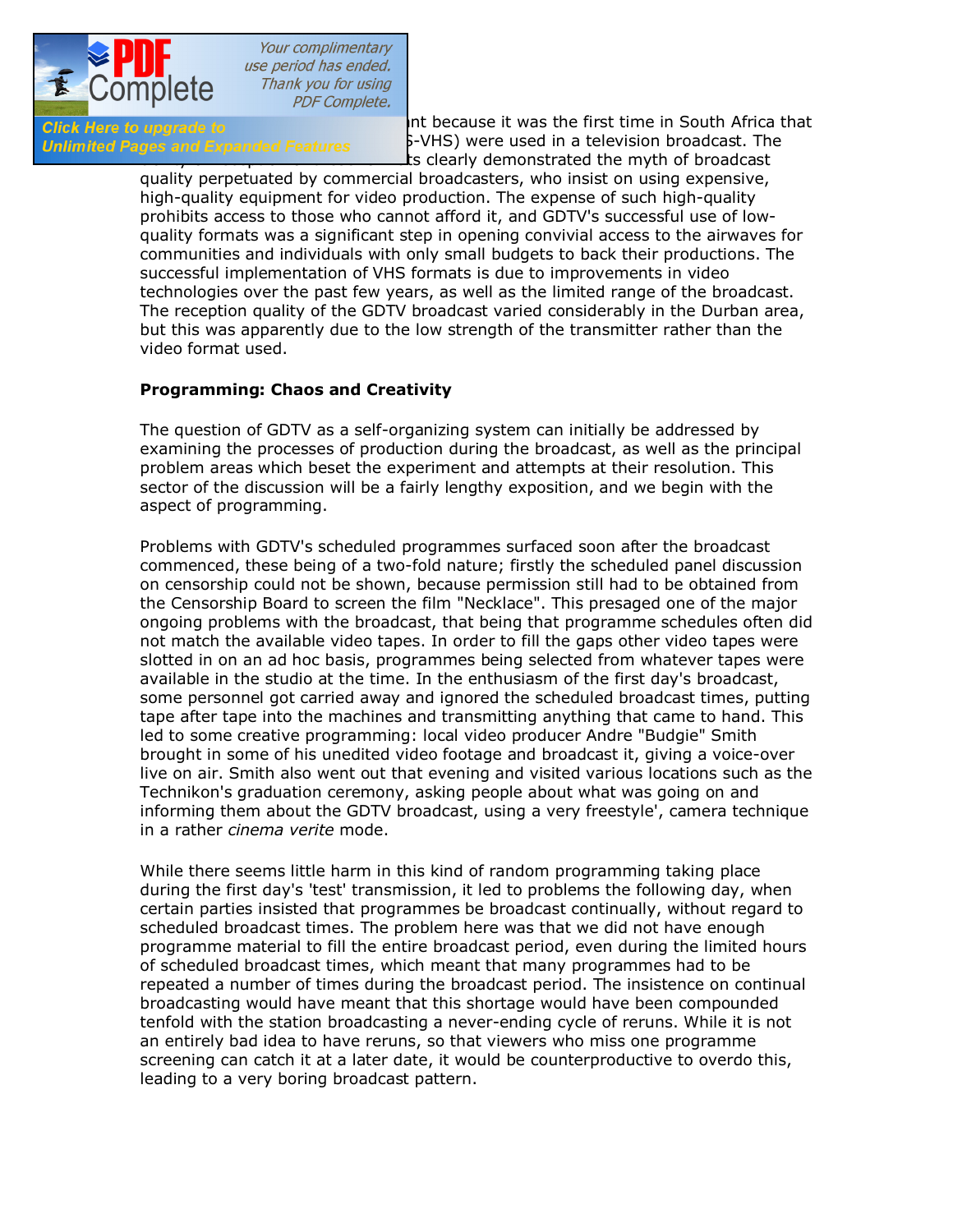

**Click Here to upgrade to broadcast programming had been divided according to particular** Unlimited Pages and Expanded Features pment, land and housing, women and gender  $\epsilon$ hind this was that these divisions facilitated the

placing of available programmes as well as to identify gaps where particular programmes could be called for. In addition to these categories, which were allocated on a daily basis, each day's broadcast periods were assigned to the following criteria:

Morning educational Afternoon topical Evening late night viewing

Programming was taken from a variety of sources to fill these slots and provision was made for daily slots to be filled by ongoing production processes, specifically from the groups of video production trainees and other independent producers. Other material included international public access television programmes, footage from the Visual Voice Confest, videos from local media and development groups such as AVA, FAWO and the Culture and Working Life Project.

However programming did not stick exactly to the above guidelines, and it became apparent soon after actual broadcasts began that there was not nearly enough programme material to fill the gaps. Production of 'community inserts' and the like could not happen fast enough to fill the slots which had been left open to them. It was only by the second or third week of broadcast that most of the CNG programmes were ready. In the first nine days of broadcast it was largely left up to the Technikon students and some independent producers to provide local material. The public requests for contributions also had little effect until well into the broadcast period, although one or two people did pop into the studio with suggestions for programmes.

The discrepancies between scheduled programmes and available tapes in the studio was an ongoing one. This had both positive and negative consequences; on the negative side, it precluded the advertising of programmes in the press, a problem which was compounded by the eleventh hour nature of programme scheduling. This lateness was due to both the pressure of work on AVA's Lou Haysom who became solely responsible for programme scheduling (everyone else was too busy with other things) and the way in which programmes came to the station -- some were promised but never arrived, others arrived late or at the last minute, etc. This uncertainty was countered to some extent by leaving 'open times' for programmes produced during the GDTV broadcast period by students and CNG members and other contributors. On the positive side, studio managers were able to engage in 'creative programming', simply selecting from the videos which were present in the studio and slotting them in as programmes as they saw fit. This was an advantage because studio managers were often able to come up with more interesting and appropriate programming than that which had been scheduled, and in this manner participation in the programming process was broadened.

These hiccups in the programming process were very indicative of the types of problems which beset GDTV as a whole. If we analyze these factors in the light of the project's theoretical framework, the nature of the GDTV experience can be better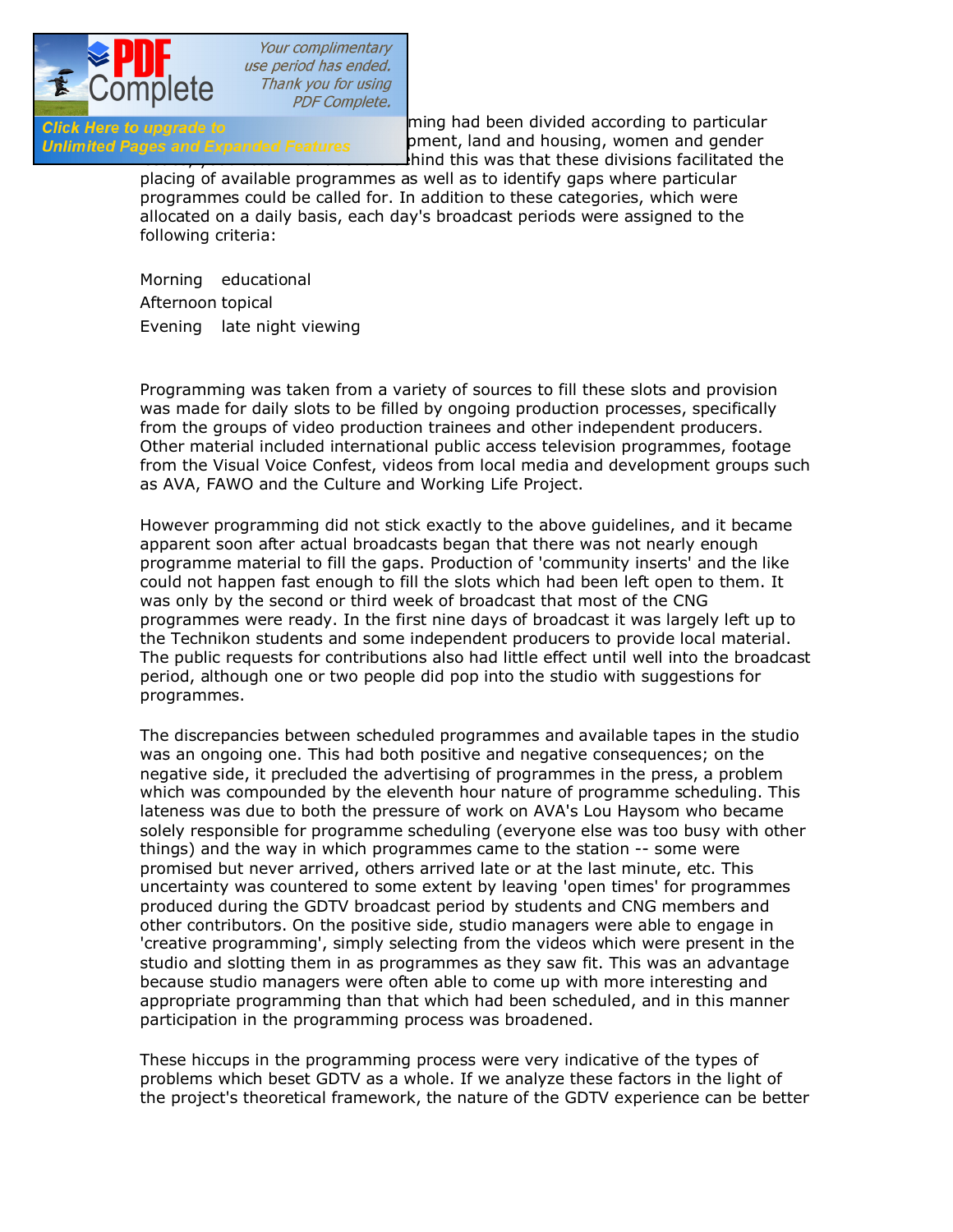

click Here to upgrade to **understood.** In the notion of cybernetic systems and Unlimited Pages and Expanded Features roblems such as lack of scheduled tapes in the m ming were indicative of disturbances to the

overall pattern of information flows, ie. of information coming into the studio and that going out on air. In this way there was a creative, dynamic interaction between studio programmers and the programme environment, ie. the available tapes.

Although this situation led to what I have termed "creative programming", the problem was that the programming environment was too limited to sustain ongoing programming of this nature. Nevertheless, there is an element of self-organization within this seemingly chaotic process, because the dynamic nature of the system as a whole precluded stasis and encouraged creative and appropriate decision-making on the part of studio managers. The system was thus able to organize itself (to a limited extent) onto a higher level of operations, ie. it was more 'in tune' with its environment than was the case in the programme planning stage.

However, another problem lay in the disjuncture between programming and public expectation, in that people did not know when they could tune in to GDTV to catch a particular programme which interested them. Not only were the programmes often broadcast in a random fashion, but the public were not informed about the programming schedule, as is usually the case in television programming, through the media. The capacity of audiences to participate in the total information system, of which GDTV was a part, was thus limited. The situation might have been eased if a measure such as informing the public of broadcast times for programme categories, then slotting in available tapes in that category during those times, but unfortunately this wisdom is only available in hindsight.

## **Programming: Programming Analysis**

We must ask then how the notion of chaotic or dynamic systems and their potential for self-organization can relate to the above programming problems. In the first place, it might seem that the programming was 'chaotic', and so in full accord with chaos theory; however this is not the case, for there is a difference between disordered chaos (entropy) and 'ordered' chaos (negentropy). The symmetry of fractal patterns reveals an ordering principle which underlies certain dynamic systems, and it is this kind of symmetry which should be sought in order for dynamic systems to attain a self-organising capacity. In terms of the GDTV programming, there was a dynamic interaction between the exigencies of the situation and the decisions which were made within that situation. However, in order for such creative enterprises to be successful, an aesthetic element is required; this principle, which is expressed in fractal sets, music, art and science is that of harmony, the balance of factors which creates an overall aesthetic, which can also be understood as meaning. In audio-visual mediums such as video and film, this aesthetic is attained through combinations of image and sound, the composition within frames, editing techniques, narration, interviews and music combining to create meaningful communication. It is these aspects of aesthetics, meaning and communication which were often lacking in the GDTV broadcast.

The precedent of showing unedited footage on the first day's broadcast turned out to be to be a mixed blessing. On the one hand, some people took this as a license to show reams of unedited footage without the benefit of an accompanying voiceover or other device to provide a meaningful context for the images. Examples of this were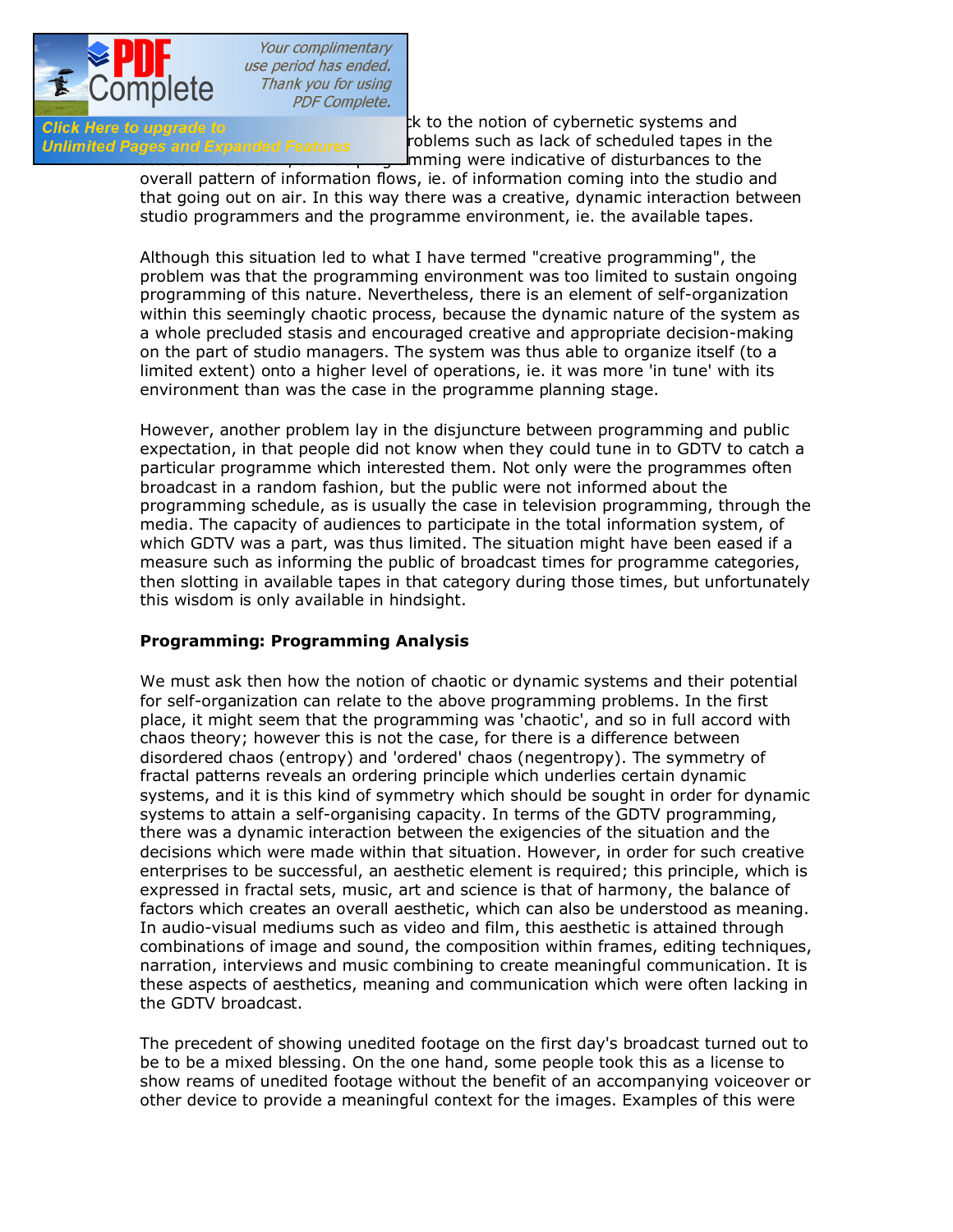

Click Here to upgrade to **the screening** mayor's civic reception, various clips documenting Unlimited Pages and Expanded Features and footage of the inside of an outside broadcast ng. TV audiences are not likely to watch such raw,

uncontextualised footage; as one volunteer studio manager put it, he could "hear people out there switching over to the other channels" when these pieces were repeatedly shown as "programmes" during the broadcast period.

However, Smith's free-flowing *video verite* mode of broadcast worked in its own unique way, providing an innovative way of combining live broadcasting with prerecorded footage. Another method of contextualising visual imagery was employed in experimental broadcasting techniques, which took place after the late night scheduled broadcast programmes were done. This took the form of trying out mixing and layering techniques using the Panasonic video mixer and an assortment of video source material. The technique is the televisual equivalent of what Youngblood (1970) calls 'synaesthetic cinema', which occurs when images are superimposed and the dramatic (ie. theatrical) is excluded. A variety of input sources were used to generate streams of images, ie. the two video players and the studio camera. Some video tapes, for example an ambient music video which I had previously compiled, already had layers of images built in to their structure. Using such source material, combined with the other video inputs, I was able to achieve up to seven layers of images at once. This type of mixing was generally accompanied with music, although other sound layers could also be used.

Youngblood explains the synaesthetic audio-visual mode as a means by which people attempt to express the 'total phenomenon' of their consciousness. This phenomenon has occurred primarily because of television, which for Youngblood is a means of representing dominant tendencies within the collective human consciousness. Youngblood sees television as the 'software' which describes the 'hardware' of the real world, because television

shows the human race itself as a working model of itself. It renders the social and psychological condition of the environment visible to the environment (Youngblood, 1970; p78).

The effect of synaesthesia occurs in terms of the 'simultaneous perception of harmonic opposites', that is a combination of opposites rather than an exclusory dwelling on one or the other. This is a movement from the binary to the triadic, or from 'bistable logic' to 'triadic logic', which encapsulates a yes/no/maybe scenario (or both/and) rather than a simple yes/no one. To see this relationship requires a 'syncretistic vision', which comprehends the totality rather than just its constituent elements; syncretism is 'the combination of many different forms into one whole form' (Youngblood, p84), eg. mandalas, nature, Persian carpets. There is in such vision a focus on relationships, rather than on the elements which relate. The effect of such syncretistic ways of seeing is one of poetic evocation, as opposed to the exposition of narrative cinema. This cinematic poetry facilitates the viewer's experience of what Youngblood terms 'oceanic consciousness', a mystic consciousness akin to the Zen 'no mind', which occurs through meditations on mandalas and mantras. It is a different experience to that of narrative cinema, for 'in evocative synaesthesia an experience is being created' (Youngblood, p92).

I have used the synaesthic mode in video in a variety of settings; the nightclub performance art event during SkrOO-TV, the late-night experiments during GDTV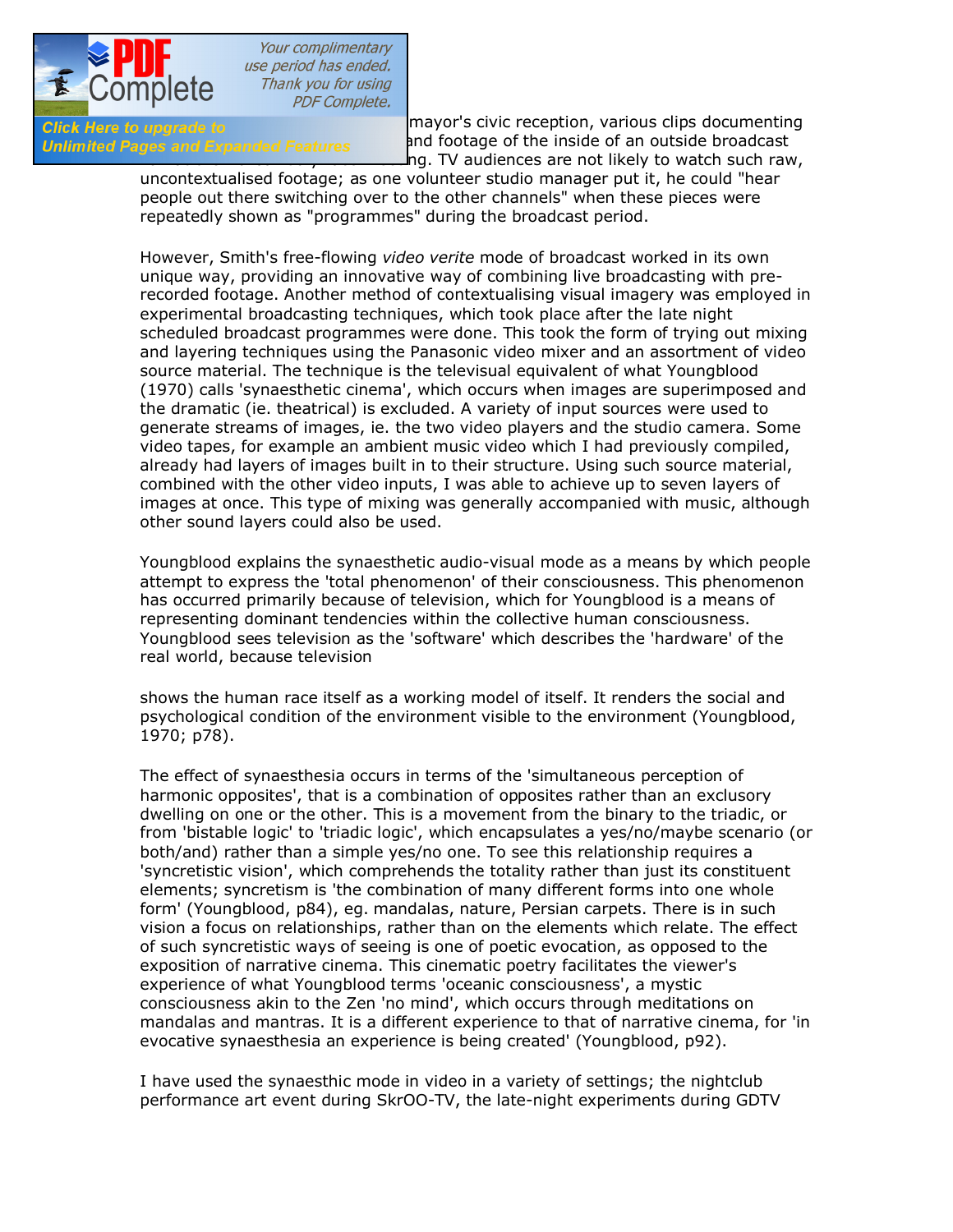

**Click Here to upgrade to raves.** In combining different types of video **Unlimited Pages and Expanded Features** d, in addition to the sound dimension of music and  $\,$  aningful experiences for the viewer/participant

through the juxtaposition of meanings, conveyed through images and sounds. This represents a creative, artistic use of the video/television medium. It can be used to reflect upon situations in both a premeditated way as well as in an unstructured, free-flowing manner using live material as it happens. So for example in my ambient music video, Mandala Dance, I combine flowing fractal patterns with images of an embryo in the womb and the earth spinning in space, to convey ideas of life, growth, the planet and organic connectedness. The GDTV experiments were in themselves not particularly significant in this regard because of their generally unstructured nature, but it did provide and opportunity to experiment further with this technique in the broadcast context. In this way an attempt was made to develop the medium of television as a means of meaning generation or language form construction and devices such as this can be used to good effect in ways outlined in Chapter 6.

The fact that screenings of unedited footage did not achieve a synaesthetic effect is due to the one-dimensionality of these images, ie. they were not combined with other elements such as other images, music or narration which could lend them meaning. These factors limited the station's harmonic effect, constraining the efficacy of empowering information flows to its audience.

One could say there was some degree of self-organization inherent in the relatively haphazard selection of programme material because of the interaction of studio managers with the exigencies of the situation. However, for this to be the case in any effective sense would probably necessitate a wider interaction between the system and its environment, ie. a scenario in which audiences themselves play a greater role in the programme selection process. This could be achieved by feedback mechanisms such as phone-ins or computer communications, where audiences vote for particular programmes from a programme list.

#### **Programming: GDTV Problem Areas**

The question of GDTV's self-organizing capacity also relates to several key problem areas which emerged within the GDTV process and attempts at resolving them. Certain of these problem areas caused major disruptions during the broadcast period and had serious implications for the success of the project. Some of these problems have cause a good deal of ill-feeling concerning the broadcast, which has a negative impact on the possibilities of similar broadcasts being initiated in the future. In the light of this I will try to explicate these problem areas as fully as possible and suggest ways in which they might be avoided by community access broadcasters, as well as assessing their impact on GDTV as a self-organizing system.

In the main, the problems which beset GDTV were of both a logistical nature (lack of time, personnel and funds) and structural (organisational). In terms of our cybernetic model, these factors point to insufficiencies in optimizing information flows both within the system of GDTV and between that system and its environment. These cybernetic blockages inhibited the functioning of the system and its capacity for self-organization. In making this point, I have been criticized for supposing that an organized structure is necessary for efficient information flows, and that this is apparently in opposition to the free flow of information on the Internet. However, I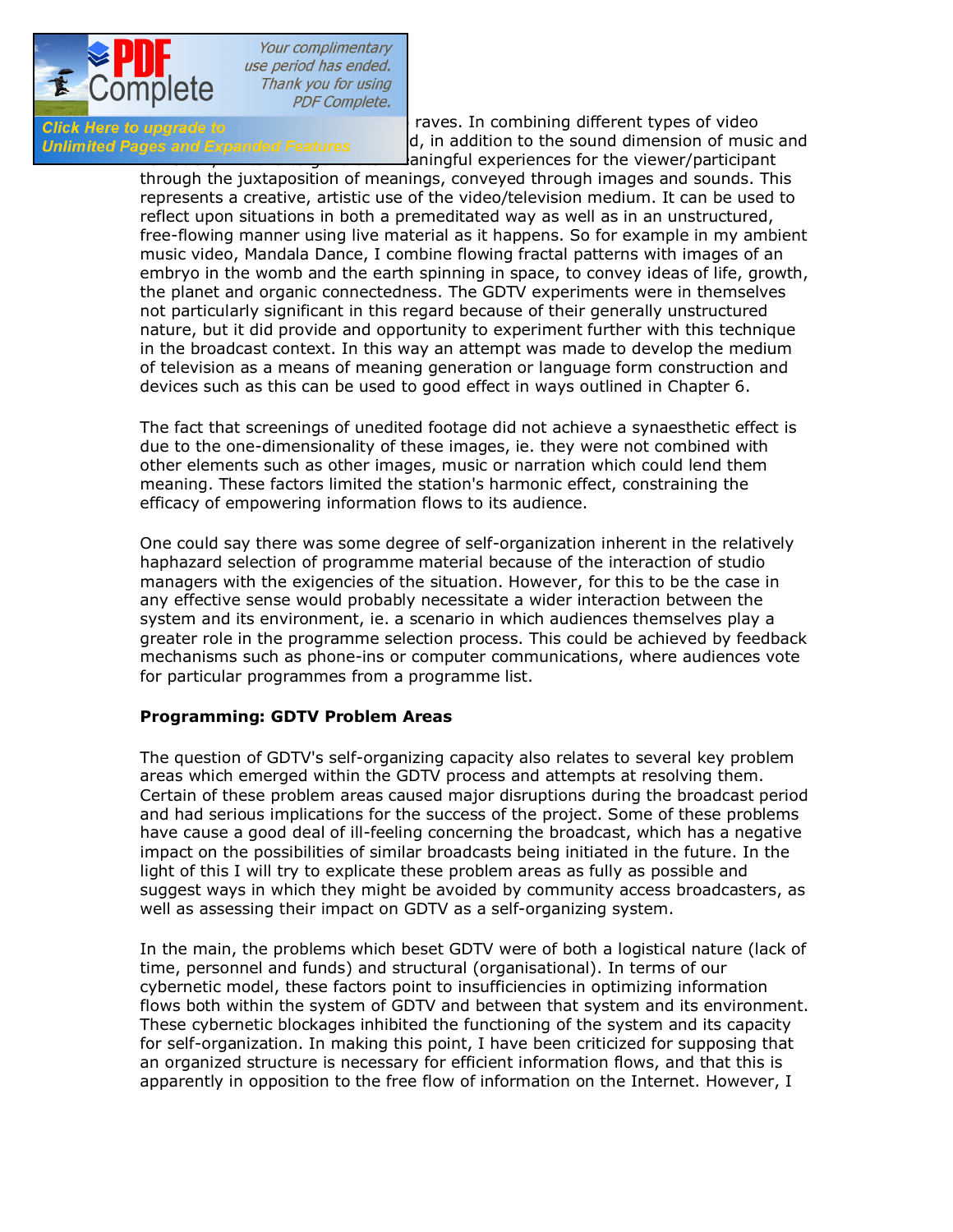

Unlimited Pages and Expanded Features hout such organization.

**Click Here to upgrade to number of the set of the set of information to flow, and in fact the** 

To follow the Internet example through, the Internet requires multiple levels of organization to function, from the computer hard- and software of its constituent components, to the national and international telecommunications networks which link these components, and on the macro-scale, to the economic networks which support the manufacture, supply and installation of these various components. Although the Internet is often characterized as 'chaotic', ie. there is no overall regulation of it, it is in fact far from chaotic. Although everyone on the Internet has a 'voice' in the medium and theoretically can say anything they like, there are social rules (referred to as netiquette') which govern interactions between cyber citizens. In addition to various government attempts to limit access by their nationals to certain categories of taboo information, citizens of the net have to abide by the rules of their particular service providers to gain access -- even if such access requires only payment of a monthly fee, the following of logon procedures, etc. What this demonstrates is that an ordered, formal structure is necessary for information to flow effectively, just as in a public meeting, rules of procedure prohibit everyone from shouting their opinion at once.

In requiring a community medium to have a formal structure, I am not suggesting that it be governed in a dictatorial, authoritarian, top-down manner; I am simply suggesting that particular mechanisms be put in place to a) ensure that it is run in a democratic manner and b) to limit the power of those making key decisions on its behalf. Chaos does not mean disorder, any more than anarchy means chaos. By this I mean that they dynamic systems described by chaos theory have certain underlying ordering principles, which result in the harmonic symmetry of fractal sets, for instance. Similarly, anarchy as a political system does not mean than people have license to run riot, but rather that there are particular social and political mechanisms in place which differ substantially from those currently applied under other models of social organization. We should remember that democracy is not possible without order, nor can a voice be heard over bedlam. Hence my plea for order and structure in GDTV are entirely consistent with the theoretical concerns expressed in preceding chapters, and the particular problem areas of GDTV will be examined in this light.

#### **Personnel and Organization**

The limited number of organisers was a key area which weakened GDTV's organization. From the time when the work of organizing the station began in earnest, in late April 1995, there were six people who formed the core organizational group. These were GDTV initiator Mikhail Peppas, Lou Haysom from AVA, Lindi Gross from Durban Arts, FAWO representatives Chuck Scott and Dumi Ngubane and myself from CCMS. The small number of organisers meant that a vast quantity of work had to be done by a few people, most of whom had other major work commitments.

The lack of formal structure in GDTV was an enduring problem. Although tasks were divided among the organizers, work was either duplicated (eg. press releases being sent out by different people), or not done (eg. fundraising). This structural incoherence together with other pressures on key personnel hindered the internal democratic process of the organisation, leading to a situation where decisions were made by individuals without prior discussion or mandate. This problem arose through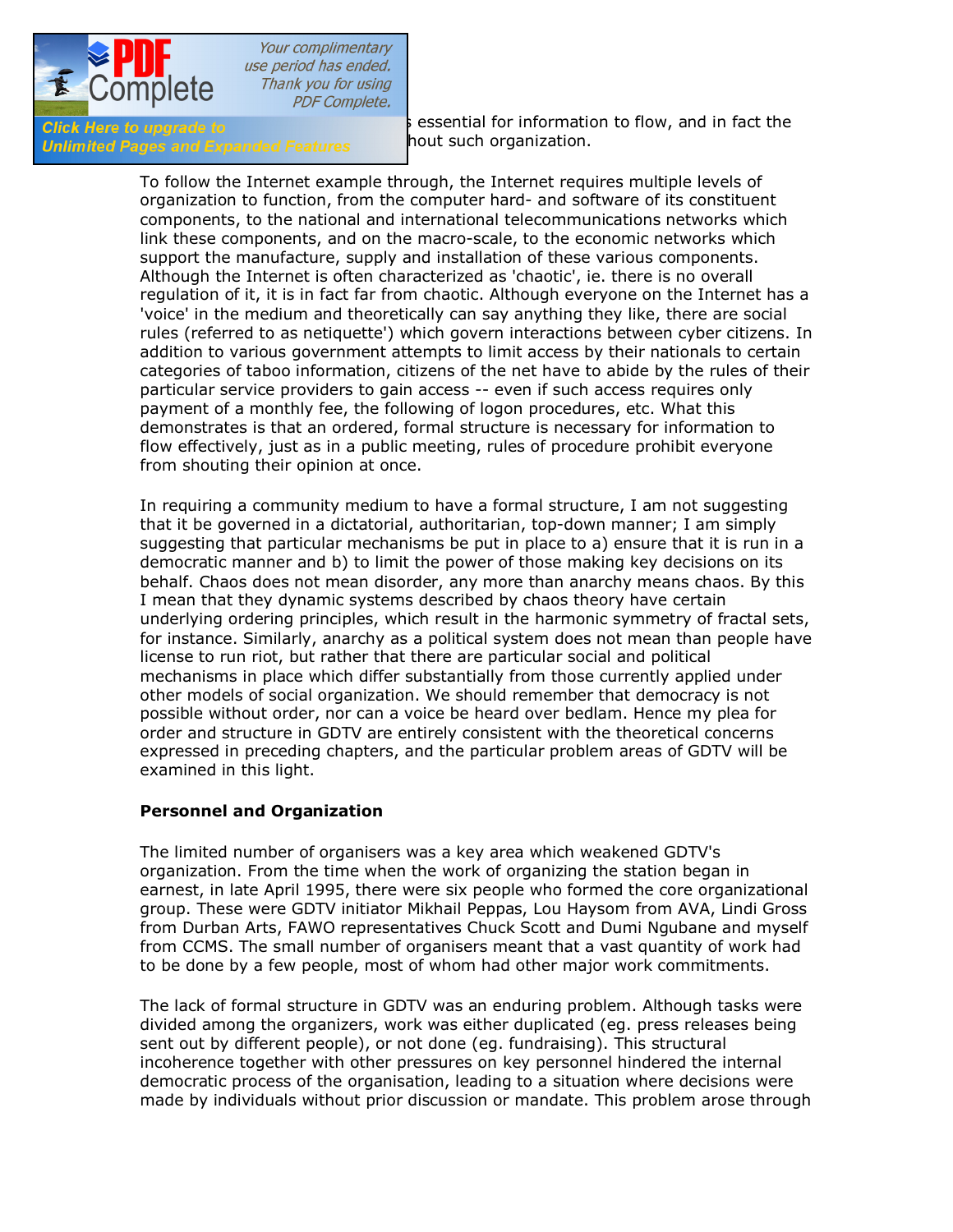

**Click Here to upgrade to informal manufacture in affairs of GDTV were conducted. The lack of** Unlimited Pages and Expanded Features by the organisational inefficiency of GDTV, which was  $\mu$  the first week of broadcast. This occurred staff

members of the Electrical Engineering Department complained that the hospitality they afforded GDTV through the use of their laboratory space was being abused by certain negligent practices. This conflict between GDTV and its departmental hosts made two factors apparent: (i) the process of the community access TV broadcast was an organic one, which concentrated an assemblage of personnel in an area which was logistically important for broadcast related activities and (ii) the nature of the GDTV process and those participating in it was foreign to the university community in which it took place.

## **Organic Process**

In any practical activity there is a balance between conceptualisation and practice, this being the conjuncture between abstraction and the practical exigencies of the real world. The process of television production is a complex one, involving an assortment of technical equipment and a variety of personnel organised into teams. In order to co-ordinate these various elements, pre-planning is essential and as such planning is a standard part of the production process. All those involved in organising the GDTV experiment were aware of this fundamental requirement, but the nature of the experiment made it difficult to implement such planning in concrete way. The reasons for this were as follows:

- 1. The organisers were hard-pressed for time in the lead-up to broadcast, with other pre-existing work requirements demanding much time and attention; GDTV organisation thus took place on a largely part-time basis.
- 2. None of the organisers had ever run a television broadcast before, despite fairly extensive experience of video production; it was thus difficult to conceptualise all eventualities of the broadcast situation.
- 3. There was great uncertainty about the availability of equipment; some equipment which had been promised failed to materialise (an edit suite from National Panasonic); the university's Audio-Visual Centre remained uninvolved in the broadcast until it happened, apparently due to a process of mis-communication between the organisers and the AVC; the available equipment (not that provided by AVC) often proved to be both faulty and in great demand; equipment came from several sources and it was difficult to co-ordinate its availability.
- 4. Production requirements were specified on both a weekly and a day-to-day basis, and it was difficult to anticipate the precise nature of these beforehand.
- 5. GDTV had minimal financial resources to draw upon, which precluded hiring equipment from outside sources.
- 6. Production took place both on and off campus, with independent production companies providing some logistical support; this was an additional coordination demand.
- 7. There was no central co-ordinator who could control the flow of personnel and equipment; again this was a shortfall from GDTV's lack of coherent structure.

In addition to these difficulties, GDTV had to contend with a lack of full-time organisers, a floating population of volunteers and makeshift studio facilities. The volunteers were largely inexperienced; the majority of Technikon students were in their first year of study and the FAWO trainees had but a few days of training and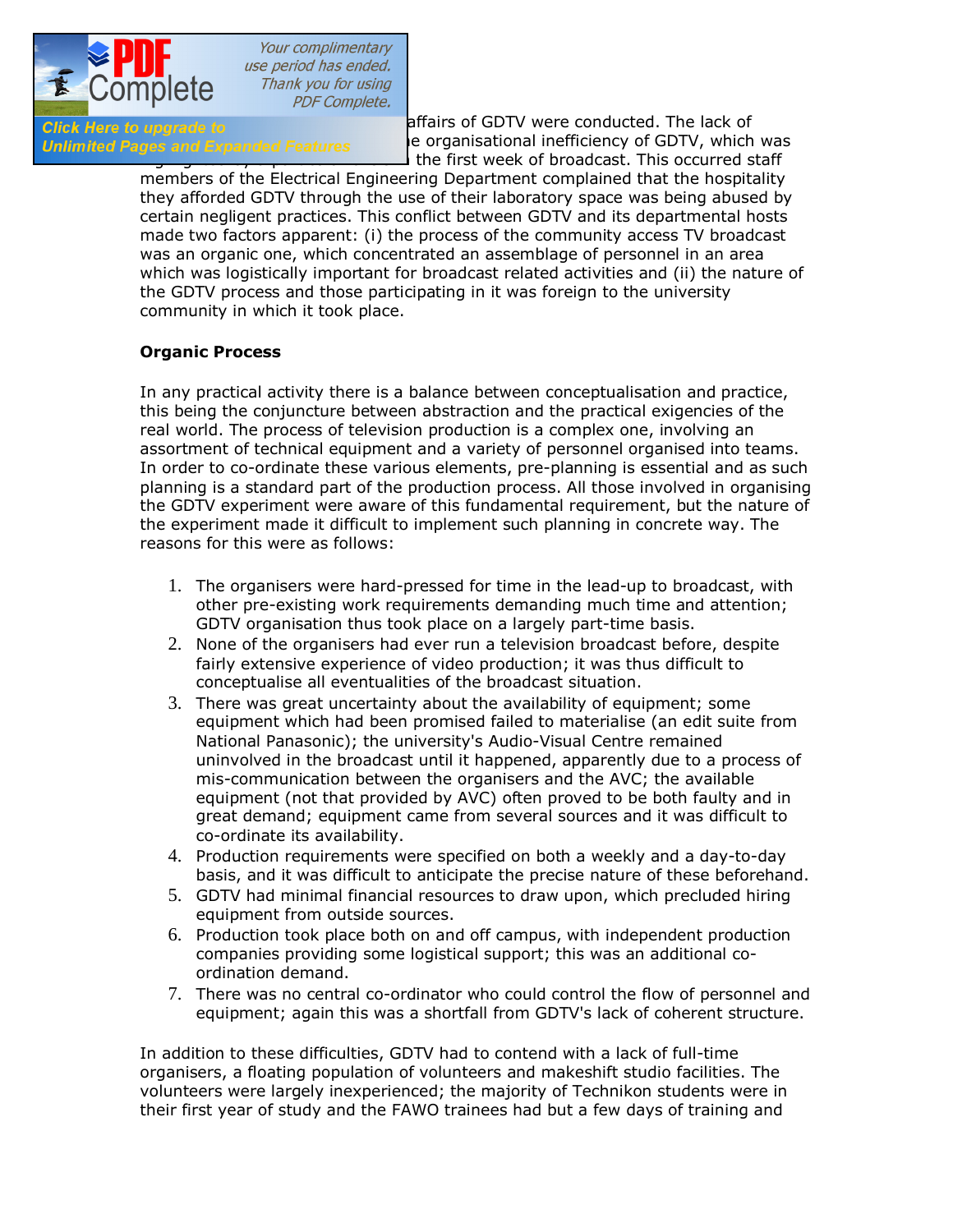

Click Here to upgrade to **Example was divided between managing the studio** Unlimited Pages and Expanded Features has broadcast person independent producers, coing out on shoots myself, which added up to about

16 hours of work every day. Added to this was the pressure of broadcasting with unfamiliar equipment, inexperienced crew, a barely adequate equipment setup and live broadcasts where things went wrong pretty much all the time. There was one other experienced volunteer to share the burden of studio management for most of the broadcasts (independent video worker Peter Speed); AVA's Lou Haysom undertook the task of programming schedules and writing presenter links, while FAWO's Dumi Ngubane co-ordinated the activities of the CNG group.

Structurally, communications among the organisers was hampered by their dispersal across several locations on campus, these being the broadcast studio, CCMS and AVA. The use of the Audio-Visual Centre, the Media Resource Centre (edit facility) and the containerised edit suite provided by the broadcasting company Orbicom over the first week of the Visual Voice Confest added to this communication/co-ordination problem. The broadcast studio as the focal point of the exercise thus became the central hub around which all activities revolved, a meeting place where equipment was stored, personnel co-ordinated and productions planned. The pressure of events, the scarcity of organisers and the structural dispersal of contributing facilities led to the situation where the broadcast studio space in the Electrical Engineering laboratory became overused, at least in the context of its usual sacramental function as a shrine to orderly scientific endeavour.

This conflict highlights the difference in ethos between the highly pressurised, informal process of the community broadcasting experiment and the orderly process of scientific enquiry. From our side, we were concerned primarily to get the job done by whatever means possible, in the face of great difficulties. Unfortunately for all concerned, this drive was necessary because of the nature of the project, but incommensurate with the facility in which it occurred. For example many of the Lamontville Arts & Culture Organisation volunteers were former UmKhonto We Sizwe soldiers who affected a dress of camouflage fatigues and army boots, which must have seemed very out-of-place in the sober laboratory setting!

GDTV's logistical problems were exacerbated after the conflict with the Electrical Engineers, after which we were deprived of a central locale from whence to coordinate activities as well as the studio telephone. The encounter also had a very debilitating effect on the morale of personnel who were already stretched to the limit by the plethora of logistical difficulties. In addition to those outlined above, presenter links could no longer be done live in the studio because of the limited number of personnel allowed in this space, as well as a ban being placed on our one studio light being there due to its effect on the room temperature. The edit suite which had been provided by Orbicom for the Visual Voice Confest had to be sent back to Johannesburg on Wednesday the 28th June, which forced us to find other edit facilities both on and off campus.

In the face of these logistical difficulties, the course taken by GDTV was a mixture of planning and ad-hoc action, according to the requirements of the day. This aleatory method utilizing chance conditions and probability is not new in the annals of video production, though its particular application in the broadcast context is somewhat unusual. As it turned out, order did emerge from the chaos of the first eight days of broadcasting, after a somewhat stormy co-ordination meeting on the 29th June. The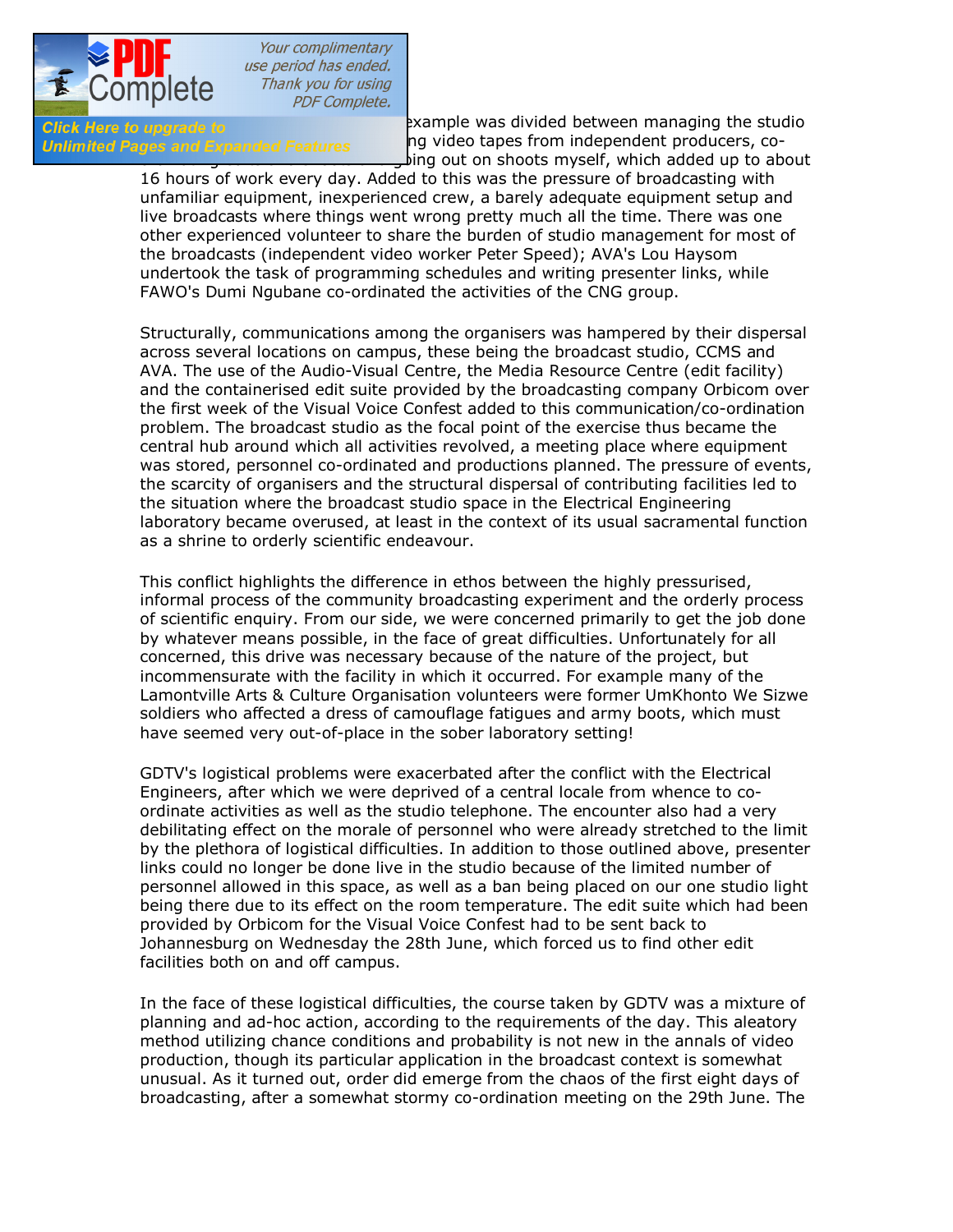

**Click Here to upgrade to pressuring the preceding days**, including the encounter with the Electrical **Unlimited Pages and Expanded Features** vere strain on all those involved in the broadcast. to space crisis a consensus of opinion among the

organisers that the broadcast should cease on Sunday the 31st of June, due to the severe logistical problems caused by the hostility from the Electrical Engineering department and the stretching of equipment, personnel and organisational resources. This feeling was however not shared by those who were not closely involved in events on campus, and a heated debate ensued upon which, I'm afraid to say, I walked out in frustration and disgust, having had to deal with too much chaos even for my taste during the preceding period.

I felt at this time that much of the problems experienced by GDTV resulted from inadequate co-ordination, which related to both pre-broadcast arrangements for equipment provision and to the lack of a formal organisational structure, particularly in regard to the absence of a central organiser/co-ordinator for the project. I pinpointed the various problem areas I felt needed to be addressed by the conveners in a memorandum dated 3rd July 1995, which I presented to a co-ordination meeting on that same date (Annexure 2).

## **Conflict with the university community**

The occurrence of the GDTV broadcast on the University of Natal campus was problematic for several reasons. Firstly the broadcast did not take place through the official university channels. The university has an audio-visual advisory committee which meets only once or twice a year, and this committee was not consulted by the GDTV conveners because (i) they were not aware of its existence when GDTV was initiated and (ii) the committee did not meet during the GDTV organisational period. This lack of official sanction meant that (a) the university as an institution provided no financial or logistical support for the broadcast; (b) some members of staff were apparently annoyed at not being consulted in their capacity as members of the AV committee and (c) certain university departments were aggrieved at the pressures placed on them due to the broadcast's logistical problems.

The GDTV project did however highlight two aspects of the university which were problematic for an experiment of this nature. In the first place, the aleatory nature of the GDTV production process came as a rude shock to the quiet, orderly life of university functionaries. Those in control of edit facilities at both MRC and AVC were annoyed by GDTV staff approaching them to use their facilities with no prior notice, a situation demanded by the logistical exigencies outlined above, but which is in stark contrast to the normal manner of pre-booking. These pressures on university staff led to a very irate letter from AVC head Jasper Cecil to Mikhail Peppas, circulated to the university authorities, wherein he complained about GDTV's use of his facilities in this manner. It is unfortunate in this regard that Cecil had not seen fit to respond to repeated invitations from the GDTV conveners to attend organisational meetings prior to the broadcast, which would have gone a long way to obviating the problems experienced by GDTV. The Audio Visual Centre has a sophisticated production studio, several edit suites and a range of cameras and other equipment which could have provided the GDTV broadcast with the structural support it so sorely needed. However, as the preceding footnote regarding miscommunication between the GDTV committee and Cecil indicates, the cause of this omission is under some dispute. Cecil did in fact offer the use of facilities, and indeed certain AVC facilities,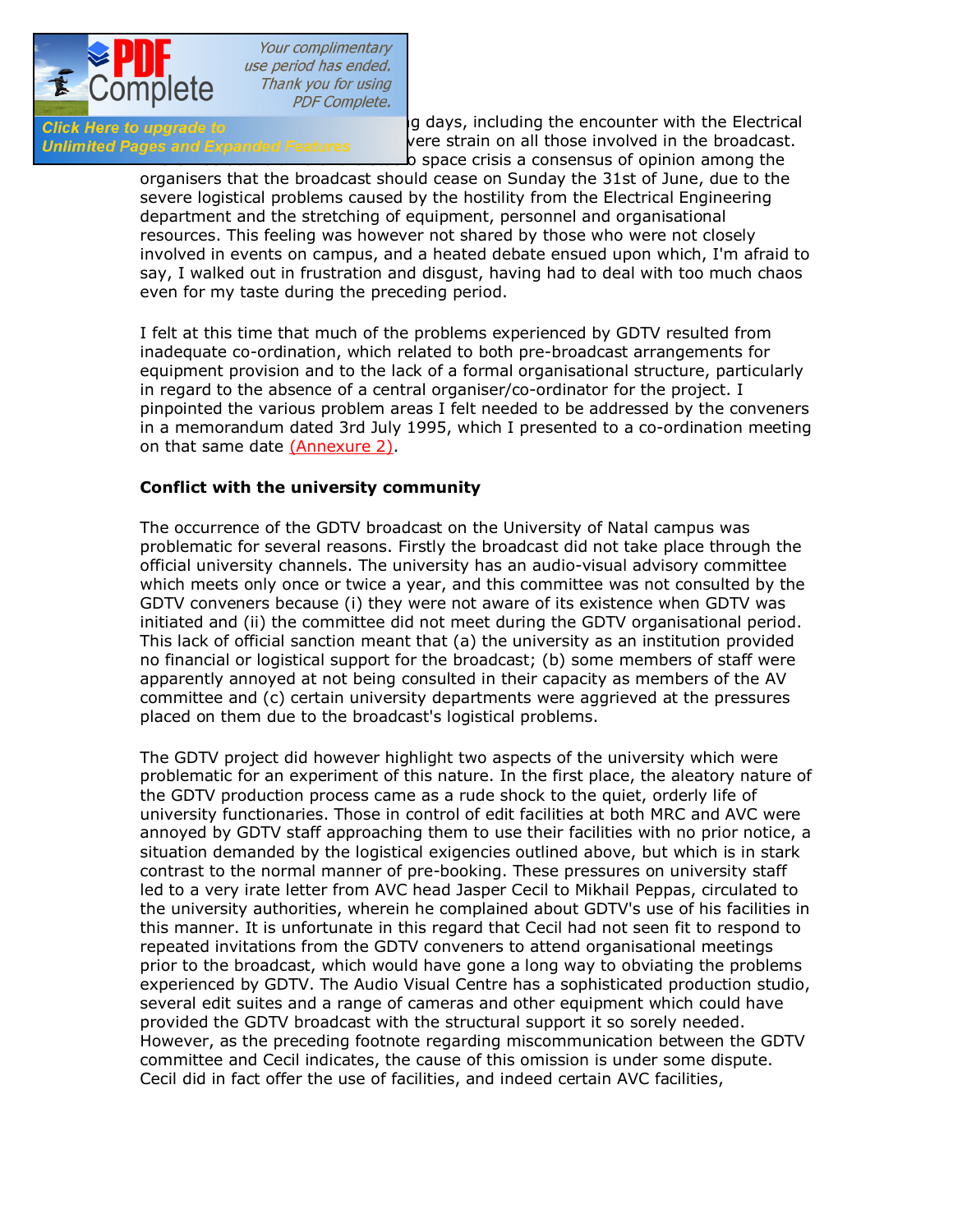

click Here to upgrade to **and the television studio and edit** suites, were used on occasion at no cost to

**Unlimited Pages and Expanded Features** 

Nevertheless, the AVC letter also had an inimical effect on perceptions about GDTV within the university community, which are contextualised in a post-event letter from Faculty of Humanities Dean Prof. MJF Chapman to the Campus Principal, Professor CF Cresswell:

Judged by 'classic' University norms, there were several problems (with GDTV). Judged by the actual circumstances of change in South Africa, important developments were underway. Perhaps the event was in a way paradigmatic, and suggests the challenges awaiting us in matters of adjustment and tolerance. The hope is that such events will result in important shifts of thinking, the real measure of University participation. (Internal memorandum, 25 July 1995).

This comment is very pertinent in the context of a university which sees itself as serving a community which consists "of all people in all social circumstances, developed and developing, urban and rural" (University of Natal Mission Statement, 1989), and which aims to integrate development initiatives "into the mainstream of academic life". The opening of South Africa's airwaves seems a particularly strategic intervention in view of the history of repression to which they have in the past been subjected, as well as the manner in which the broadcast media, television in particular, have been used to perpetuate the system of apartheid which the university has for so long publicly abhorred. The historic nature of GDTV is particularly pertinent in this regard, it being one of the first community access broadcasts in the history of South Africa, and the first independent television broadcast in Kwa-Zulu Natal. The absence of support from the UND is disappointing, and may represent a distant relationship between the institution and the broader community. A contributing factor was however the speed at which the GDTV initiative happened. The university is a large bureaucracy which takes time to process information and make decisions. It may have been more strategic in this regard for the GDTV initiative to have spent more time on lobbying and planning, perhaps delaying the broadcast for a year in order to involve the institution more fully. On the other hand, given the nature of the committees and bureaucratic process which governs this institution, had the matter gone through the relevant channels, the broadcast may well have been delayed for some considerable time, or even not have taken place at all.

## **Structural Analysis**

In terms of GDTV's self-organizing capacity, despite the limitations which GDTV experienced in terms of information flows, inhibitions and blockages, the system nevertheless demonstrated some degree of development. Out of the disorder of the first two weeks, some semblance of order emerged; student production activities ceased, which obviated production pressures, morning co-ordination meetings were held to deal with day-to-day issues and the station settled into a relatively smoothflowing routine. These meetings, instituted after the explosive co-ordination meeting of June 29th, became the station's iterative principle where information concerning the current status of the system was fed back into the 'equation', thus providing the ordering factor which had hitherto been lacking. In this way GDTV showed itself to be an 'open learning system' of the kind elucidated by Jantsch, a self-organizing system which exchanged energy with its environment in a dynamic way, enabling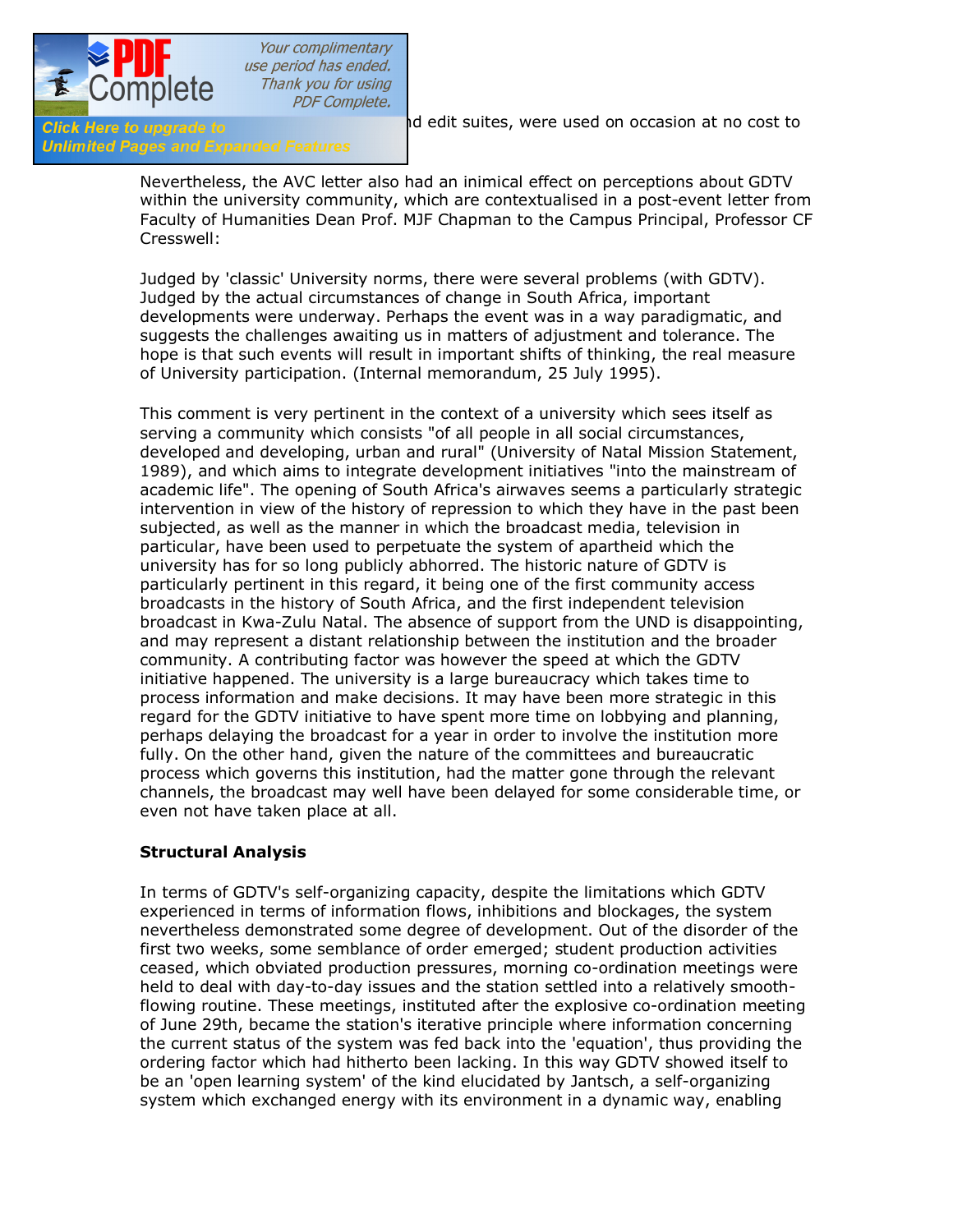

Unlimited Pages and Expanded Features 1 directs energy into action (see Chapter 1).

Click Here to upgrade to suit its circumstances. As Jantsch points out,

Given time, GDTV might have successfully evolved into a functioning 'organism', ie. a structure which could be self-sustaining. This would have required that the information equation which supported that information organism be optimised through mechanisms such as full-time staff, effective marketing and relevant programming. These factors would have ensured that a) operations within the organization were carried out efficiently; b) that energy, ie. finance, would come into the system and c) that the system would provide useful information to its constituency.

That the station did not achieve a successful evolutionary transition was primarily a result of its lack of cohesion. Although the IBA only granted a temporary broadcast license, and has not yet granted any permanent community television licenses, I feel that GDTV could have given those involved the impetus to continue the initiative. However, the foundation of the station was weak in that there was no founding structure which could continue an existence after the broadcast; instead, the founding members simply went their separate ways, the problems which beset the station having overwhelmed the fragile alliance of interests out of which it had sprung. Although GDTV showed signs of self-organization, it did not prove to be an evolutionarily successful organism, and so expired!

Clearly, the logistical factors of dispersal across campus, inadequate co-ordination and conflict with the staid bureaucracy of the university all played a part in the station's demise. These factors inhibited the effective cybernetic functioning of the station, generating disharmony, rather than harmony, among its participants. On the other hand, the experiment did generate much useful information which can be applied to similar initiatives. In this way it established a morphic field for a local community television station, and so should facilitate the establishment of other such stations in South Africa. In order for such stations to be successful however, a crucial factor is that their relationship to the community which they serve must be effective.

## **Community Participation**

The notion of GDTV as a device to effect a harmonic resonance in empowering its community must be assessed in terms of the station's relationships with the various sectors which it impacted on. If the university institution has a problematic relationship with its community, what then of the interface which GDTV provided to this selfsame community? The first problem facing GDTV was to define the 'community' which it was to serve. The IBA legislation demands a specific community be identified for a community broadcaster to be granted a licence, a criterion which could present a difficulty for a station which aims at regional broadcasting. The term 'community' for the IBA can however mean a geographic community or a community of interest. As the name "Greater Durban Television" implies, GDTV was aimed at Durban and its surrounding areas rather than at any particular area or community within this region. In a replying letter to the IBA, Peppas designated GDTV's 'community' as being defined by both geographic location, "viewers and users reside in the Greater Durban area" and by interest, "attendees at Visual Voice Confest '95".

The above definition, while it is indicative of the general community interests of GDTV, does not adequately define the station's actual reach. In the first place, GDTV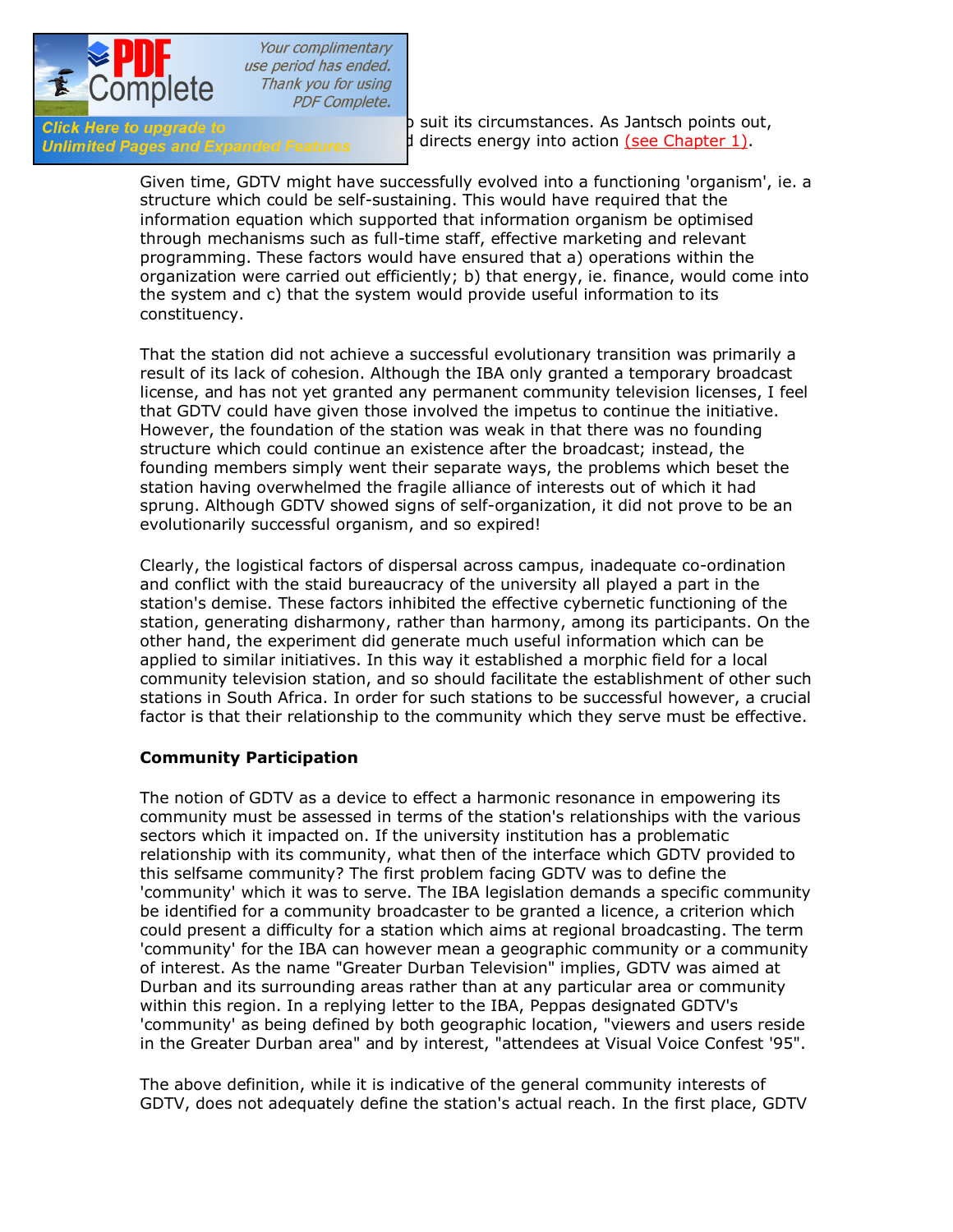

Click Here to upgrade to **its signal distribution**, which came from a 100W transmitter located **Unlimited Pages and Expanded Features** https://www.filter. This gave the station a footprint which tral city area bounded by Morningside to the north,

the ridge to the northwest and Chatsworth to the west. The signal was also reportedly well received by people living further north in Durban North and La Lucia; however many people within the footprint area received poor reception due to the transmitter's low intensity and geographic features such as hills and tall buildings which blocked signal reception. The geographic definition provided by the station's footprint covered the city and surrounds more than the 'greater Durban' region, which implies the more extensive area of the Greater Durban Metropolitan region.

Within the geographic region served by GDTV, there are many communities of interest to be found and GDTV did its best to identify and serve a number of such groupings. The participants of the Visual Voice Confest were in themselves a very limited grouping, which could not be defined as a community, despite being cited as the major interest group served by the experimental transmission. The question then arises of whether those who participated in the GDTV broadcast could be classified as the community, since it was primarily their interests which were served by the broadcast by way of research, experience and training. Community in this sense could refer to those bound together by a common interest in community access broadcasting, which includes the service providers, equipment sponsors, video production companies, educational institutions, community video organisations, students, trainees and other volunteers. It should be noted that this community interest favours more the transmission of programmes than their reception, though at the same time this does not exclude concerns with the effect of such transmissions on audiences.

It may be that the IBA is too restrictive in its insistence on a specific community to be served by a community broadcaster. The problem with this stricture for a television station in particular lies in the infrastructure and cost required to run and sustain such a service, which may necessitate a number of communities being involved in the broadcast, not least the core group who participate directly in setting up and running the service. The point here is that the broadcaster provides community access to the airwaves, and it may well be that having one broadcast service provider to service a number of communities is the most effective way of structuring such an arrangement.

This raises the question of to what extent various communities actively participated in the GDTV broadcast, another concern expressed by the IBA. In the run up to the broadcast, video contributions were invited from a variety of groupings as well as from the public. Letters requesting video material were sent to universities, technicons and organisations which have video resources. Press releases were sent to newspapers which included an open invitation to the public to submit videos, along with the address to which they could be sent.

An important contribution was made by Rob Greaves of Natal Newspapers, who organised a daily news bulletin which he compiled with the help of various newspaper journalists from the Natal Newspapers publication The Daily News (see report to Natal Newspapers management Annexure 5). These news programmes ranged in length from 5 minutes to half-an-hour, and were put together in a very innovative, *'video verite'* style which was eminently self-conscious in its awareness of the role of the camera in recording the news event. The daily news programmes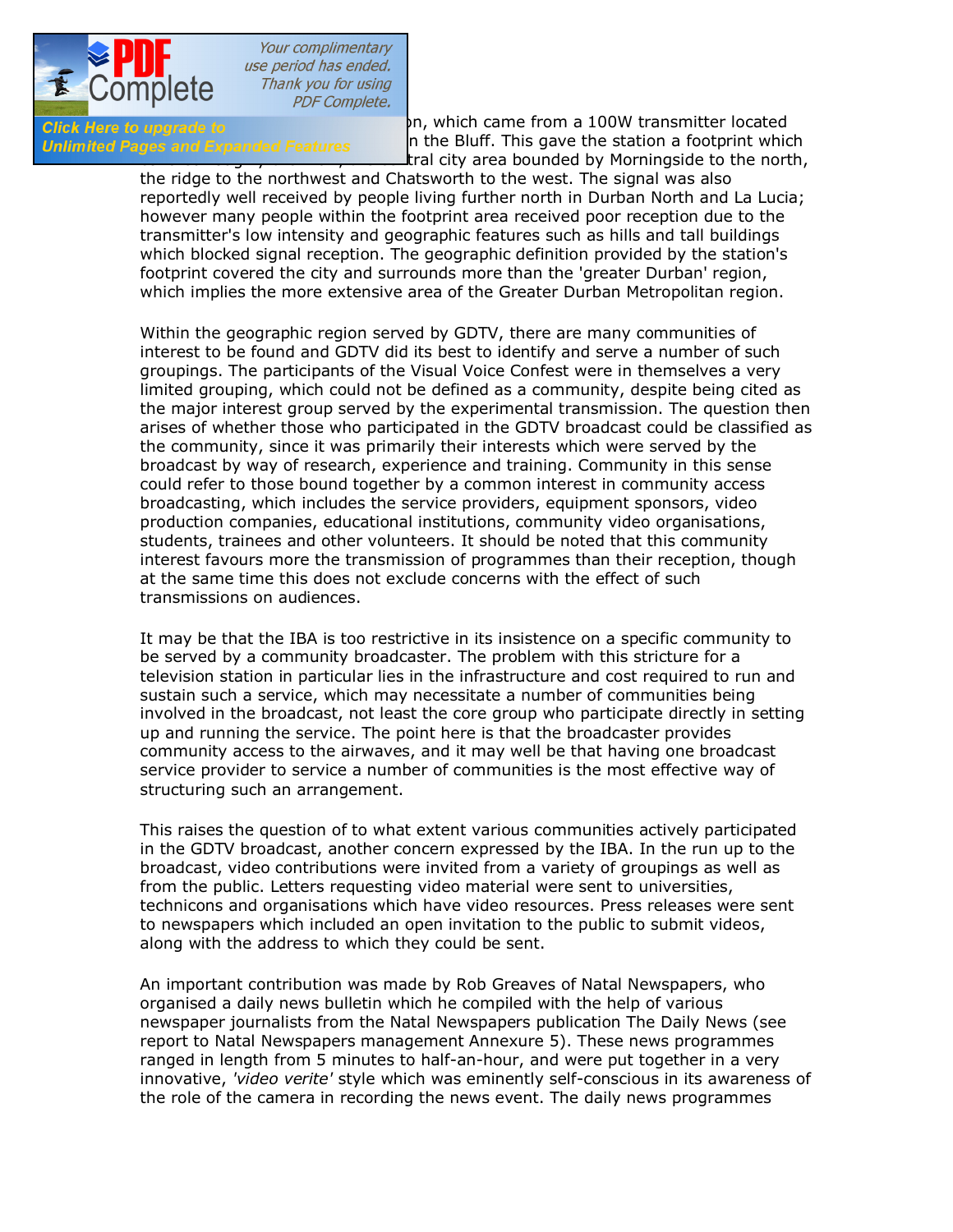

**Click Here to upgrade to click feature on GDTV at the beginning of every broadcast** 

# **Unlimited Pages and Expanded Features**

One of the most significant community contributions came from the Durban Christian Centre, who provided three hours of Christian programming every Sunday afternoon during the broadcast period. The DCC have their own video production unit, and used both existing programme material as well as producing other material especially for the broadcast. The DCC saw GDTV as an opportunity to spread their fundamentalist gospel message as well as to link up with their constituency. They apparently received an enthusiastic response from a number of church groups concerning this broadcast opportunity, and had an eager viewership as a result. One of DCC's associated producers also provided a variety programme on Indian culture.

The DCC's initiative was however the only major community involvement in the GDTV broadcast. Other community involvement came in the form of the FAWO trainees, such as members of the Lamontville Arts and Culture Organisation, who formed part of the production unit which came to be known as the Community News Gathering (CNG) group. Other community input came in the form of (a) a questionnaire which was carried on two occasions by the Technikon students during shoots and (b) phone-ins to the station and to the Daily News newspaper. The questionnaires elicited a total of 28 responses; the station phone-ins elicited a total of 34 recorded responses and probably a similar number of unrecorded ones; the Daily News phone in gleaned about 45 respondents. Most phone-in respondents indicated positive views regarding the broadcasts, with a small number of complaints about individual programmes. The questionnaires indicated what respondents would like to see on a community access station, but were done before the actual broadcast took place.

There was however a lack of contact with other communities and community groupings in GDTV's organisational process. While it was proposed early in the planning process to seek contact with and support from such groupings (eg. unions), this was unfortunately never done. Without such community-based support, GDTV did not have a great deal of legitimacy outside the narrow confines of an experiment, nor will future initiatives enjoy such legitimacy if it is not actively pursued. For a community access station to succeed, I submit that community support needs to be actively mobilised outside of the parameters of the broadcast itself -- ie. it is not enough simply to stage a broadcast and invite participation, but that participation, or at least sanction, should be sought through public meetings and briefing sessions. This process should lead to a formalised structure to manage the broadcast, which would also provide accountability to the public. The draw-backs to this is that it requires a time-consuming process of consultation, much energy spent on motivating communities to spend time and resources on the project, and the possibility of the project being hijacked for personal or political gain by parties with vested interests.

After the GDTV broadcast had ended its brief life on the airwaves, I compiled a summary of what I felt to be the main problem areas as well as some suggestions for future processes and areas of analysis. These points are contained in **Annexure 3**.

While GDTV managed to achieve a harmonic resonance with certain sectors of the population, this resonant effect was limited. It is significant that other video producers such as Greaves and the DCC were drawn into the experiment. This demonstrates the principle of resonance in action, that groupings which would never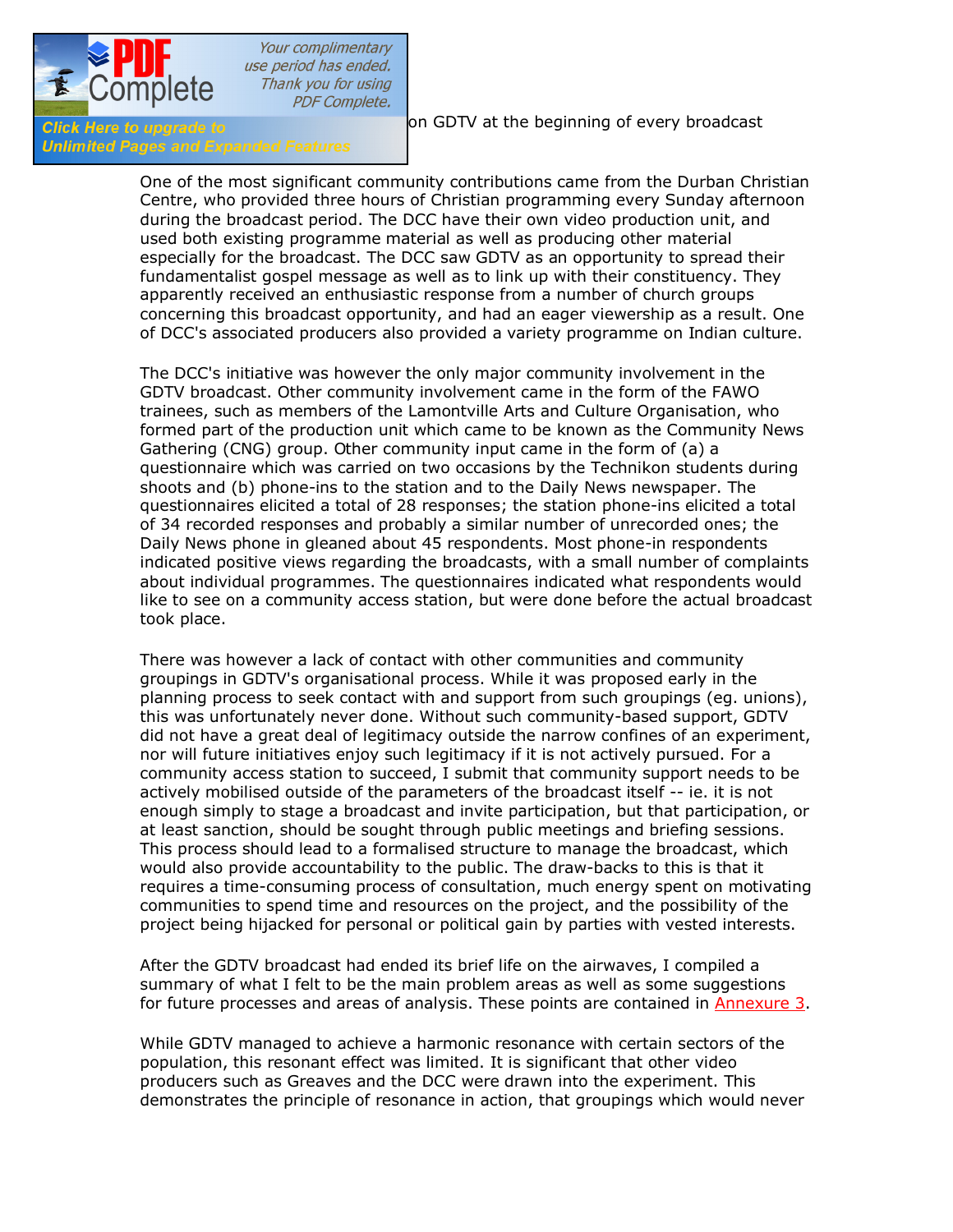

**Click Here to upgrade to normally determined by a set of GDTV** and the Christian **Unlimited Pages and Expanded Features** able to work together because of an essentially  $\omega$ ion production. The creative and communicative

venture of GDTV was then the common ground which enabled these disparate interest groups to work together to achieve their disparate and collective aims.

The creative processes of GDTV were one of its most important achievements. Firstly, the station afforded local video producers, students and trainees the opportunity to engage first hand with the broadcast process. It enabled them to both create images and narratives which imaged local environments and experiences, as well as to transmit these communicative elements to a far wider audience than they could otherwise have reached. In this way these individuals and groupings were able to express themselves creatively as well as to address the people of Durban; in other words, GDTV afforded them a voice which might not otherwise be heard.

Although participation by the wider population was limited to receiving the broadcast signal (in those areas it reached) and a few phone-ins to the station, GDTV nevertheless afforded people in Durban a unique opportunity to see themselves. Although programmes about Durban and its people appear regularly on national television, such images are in many ways removed from the local context. For one thing, control of these images lies in Johannesburg, from whence they are broadcast; for another, they are invariably merely one constituent of programmes covering people and events in all provinces, and which cannot be specific to the Durban region.

In GDTV's off-air hours, the studio camera was focused on the view of the city from the studio and this image served as a constant reminder to the people of Durban that they were the subject of the television station's gaze. Through the participation of local people as well as the subject matter of many of its programmes, GDTV was an act of self-reflexivity for the city of Durban, whereby it came to know itself just a little more intimately. This act of reflection, imaging and communication made an impact on the consciousness of the city through the minds of its individual components.

## **Feedback**

Responses to the GDTV broadcast have been sought from both the viewing public and from those involved in the event. Public reaction to GDTV was invited through phone-ins to the station and to the Daily News newspaper. The reply pattern shows an generally positive response, though this is obviously skewed because those who did not like the broadcast would not have watched enough to see the response request, or may not have bothered to respond to something they found uninteresting or unworthy of further comment. Phone-ins did however indicate an increasing interest or viewership; the first phone-in request was broadcast on the evening of Saturday 24th June, and elicited just one response (the caller wanted more music videos). The next response request was on the afternoon of Tuesday 27th June; this elicited so many calls that not all could be taken, with nine recorded responses and 10 unanswered calls on hold.

Phone-ins were limited by their unstructured nature, the fact that many calls went unrecorded, and the absence of a telephone at the station for much of the broadcast period. Cell phones were used for the phone-ins which did occur at the studio.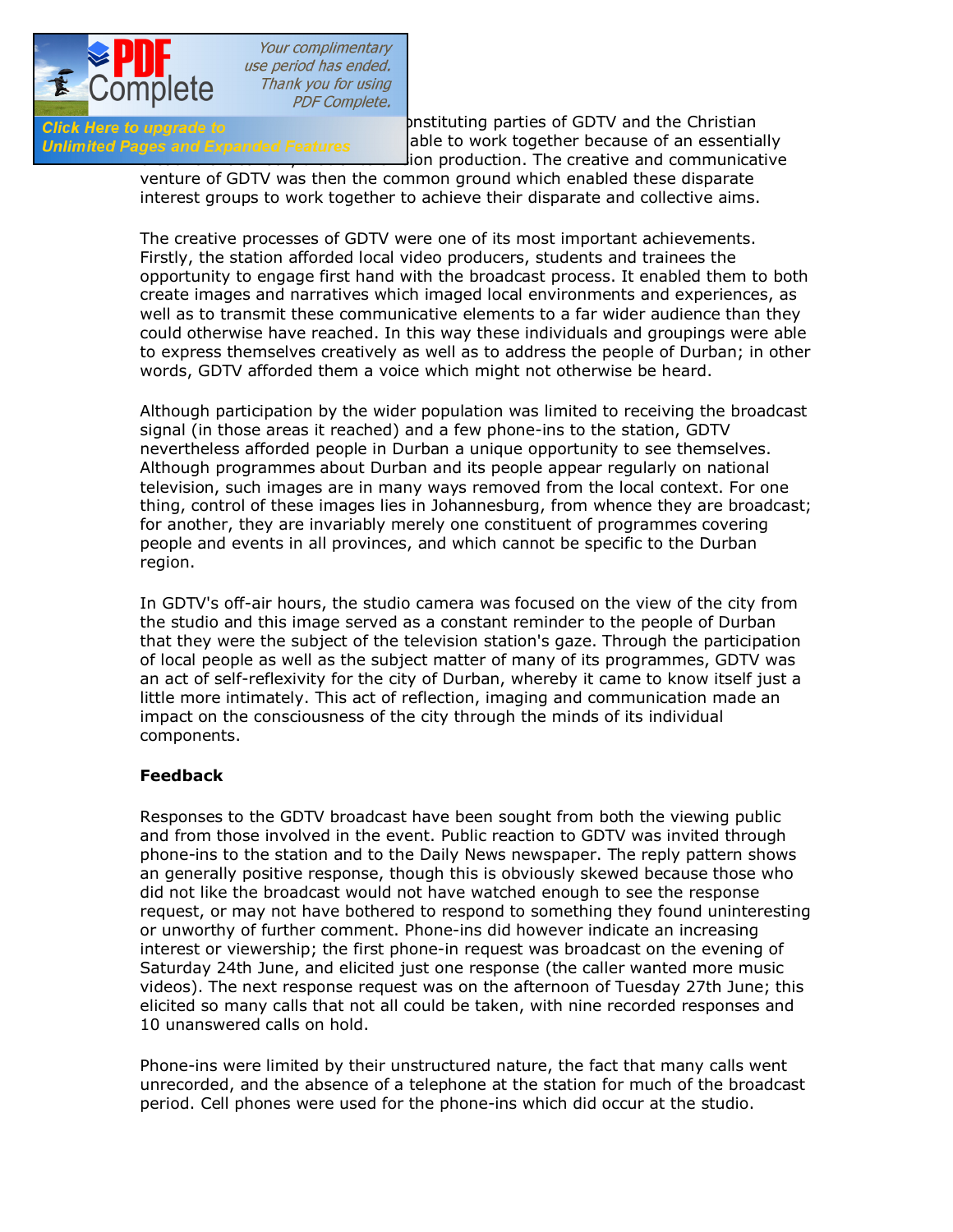

Click Here to upgrade to  $\frac{1}{2}$ . The first took place in conjunction with a **Unlimited Pages and Expanded Features** eet law' videos on Saturday 1st July. Responses  $\overline{\phantom{a}}$ -in took the form of a competition where human

rights T-shirts were given away as prizes. A phone-in was invited to the Daily News offices, which drew a response of 87 calls. Of these, an overwhelming majority of 86 callers gave a positive response to GDTV, with only one caller giving a negative view. Another phone-in (date unknown) to GDTV drew a response of 15 recorded calls.

Research was also done into the attitudes of the Video Technology students at the Natal Technikon regarding the GDTV broadcast and their participation (Annexure 8).

### **Assessment**

The feedback received by GDTV indicates a positive response overall from audiences to the broadcast. It would appear that overall the people of Durban, at least those who were aware of the broadcast, were at least intrigued with the novelty of the situation and were forgiving of the station's disadvantages, such as poor broadcast quality, numerous technical hitches and inauspicious programming. Whenever GDTV is discussed, people invariably ask whether or not the station was a success. In terms of audience response, the answer would appear to be 'yes', although on the other hand (judging from numerous post-broadcast discussions with Durbanites), the station did not appear to enjoy widespread viewership in the city.

Nevertheless, the experiment has generated a large volume of information which can usefully be applied in future community television initiatives, and in this sense the experiment was successful. Not only did GDTV achieve its aim of broadcasting for its specified period (no matter how controversial and troublesome this matter was for those involved at the time), but it also succeeded in illuminating various theoretical suppositions which otherwise would have had to make do with less striking empirical circumstances in which to be tested.

The above arguments demonstrate that GDTV demonstrated at least some of the characteristics of a self-organizing system, directed towards the achievement of a mechanism for conviviality. Aspects of planning and reaction to random circumstance combined to facilitate the emergence of a functioning entity which was able to generate information regarding the structure and functioning of a community television station, so providing a useful information base which can be drawn upon for similar initiatives in the future. In this sense the experiment served an empowering function in drawing together diverse interests to co-create a functioning model of community, or local level communication.

By examining the information flows which characterised this cybernetic system, we can trace the faults and successes of the model and use this information to prepare for future community broadcasting. The ultimate objective of this initial process of information-generation will be to synthesize various information sources, such as this document, other writings on GDTV, images and video clips from the event, into an information resource on the World Wide Web. By so doing, the information will become a resonator in the global consciousness which can aid the implementation of future communication initiatives in any geographic or social region connected to cyberspace. This will facilitate the experiment's accomplishment as a harmonic empowerment project, as a means of helping to draw together people of resonant interests to create a convivial tool in the realm of communications.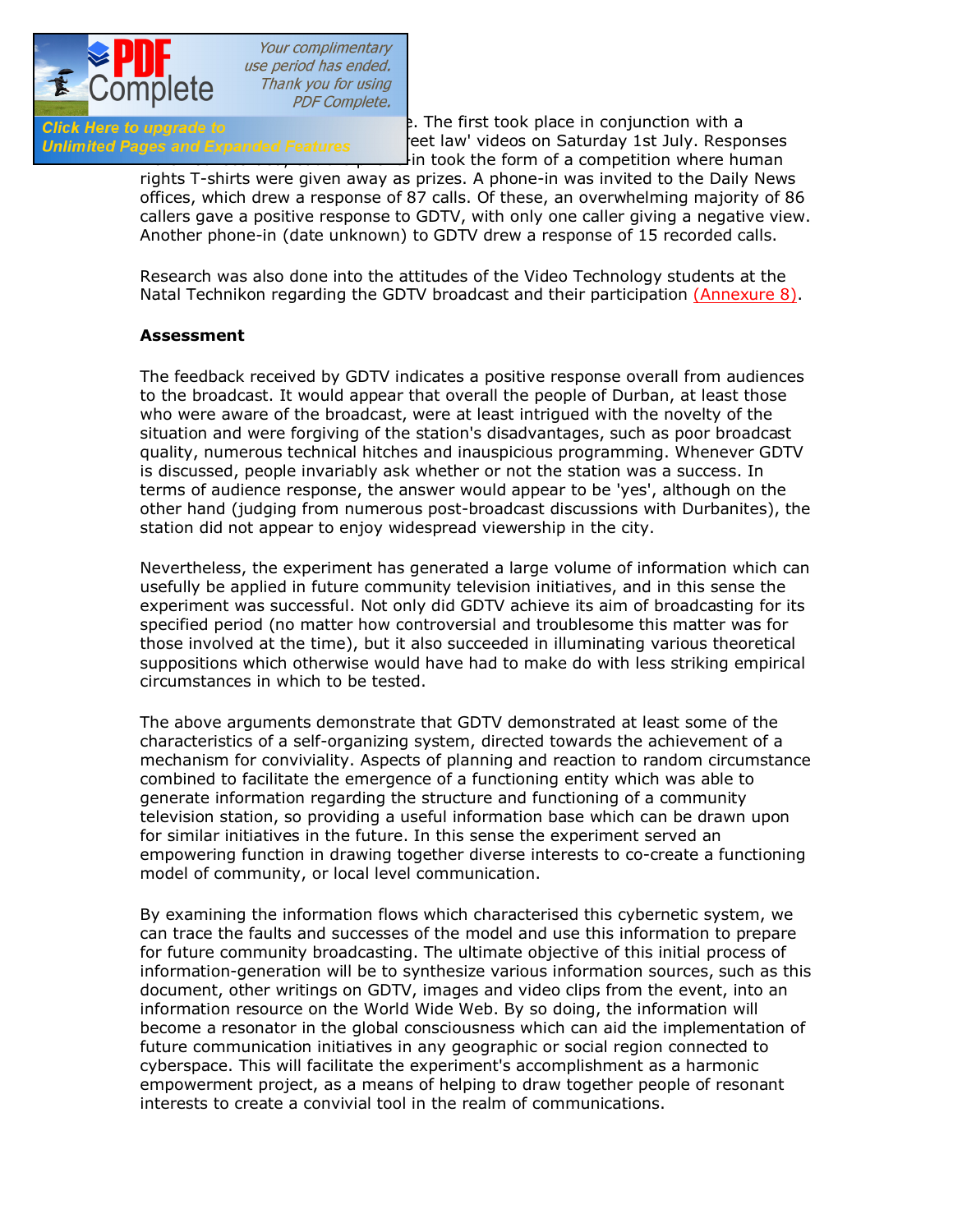

# **Unlimited Pages and Expanded Features**

In Chapter 1, I posed the question of how humankind can creatively transform itself in order to deal with particular problematics in our time, with particular reference to harmonizing the relationship between human beings, their technology and the planet. I have argued that the answer to this question lies in our ability to conceptualize and co-create our world, processes which originate in our thought, our ways of thinking and our capacities for data processing and imagination. Thought is mediated through mechanisms such as media, which reflect, record and communicate our experience and conceptions. The mass nature of media indicate another component of thought, its impact upon the collective psyche, which in turn refers to the notion of Mind as the expression of collective thought. Media grants Mind the capacity for self-reflection, and this, combined with experiential access to Mind through the noumenal dimension facilitated by liminal events, potentiates capacities for individual and group change.

We live in a time when we, as individual members of the human race, can see our world as a global system and so be aware of our own small parts in the total drama of planetary thought and activity. It is a time of fragmentation and connectedness, atomisation and collective or mass tendencies, a time of paradox and confusion in a matrix of industrial rationalism and cybernetic control systems. While the individual may feel lost and powerless in the face of Titanic forces, global issues and populations measured in billions, we nevertheless have the power to act in ways which can affect the probable outcome of dynamic systems on the macro scale. We can choose to use this power in joining together with others in a harmonic fashion to actualize our collective potential to transform our world. Such transformation involves altering our ways of relating to the planet and to each other, in order to master our accelerating technological power and reconnect with our spiritual dimensions. It will be through achievements in these areas that we can redirect the course of human history in a positive and constructive direction into the next millennium.

The nature of change in this time indicates, as I have said, a fundamental transformation in the nature of human Being; we are becoming our technology and it is becoming us, a merger of man and machine in a cybernetic realm. This integration is altering our perception of reality, an ontological slippage into the dimension of imagination. This dissolution of the real offers terrifying potentials for human subjugation and liberation -- it is up to us to choose our direction for the future and face the challenge of struggle to attain positive outcomes.

Humankind has made similar evolutionary transitions in the past, both physically and culturally; one of the most critical was the development of language, the acquisition of which has given us our present capacity to think and manipulate the world. Our technologies today offer us the potential for new means of representation; we have only just embarked upon this latest journey of exploration, but at the same time, the rate of change in our time is accelerating rapidly. Now is the time to seize the initiative and do what we can to direct probabilities for change in the future. The significance of experiments such as SkrOO-TV and GDTV lie not so much in what they achieved (or failed to achieve), but in their capacity to act as change agents, nudging the probable direction of change in particular directions.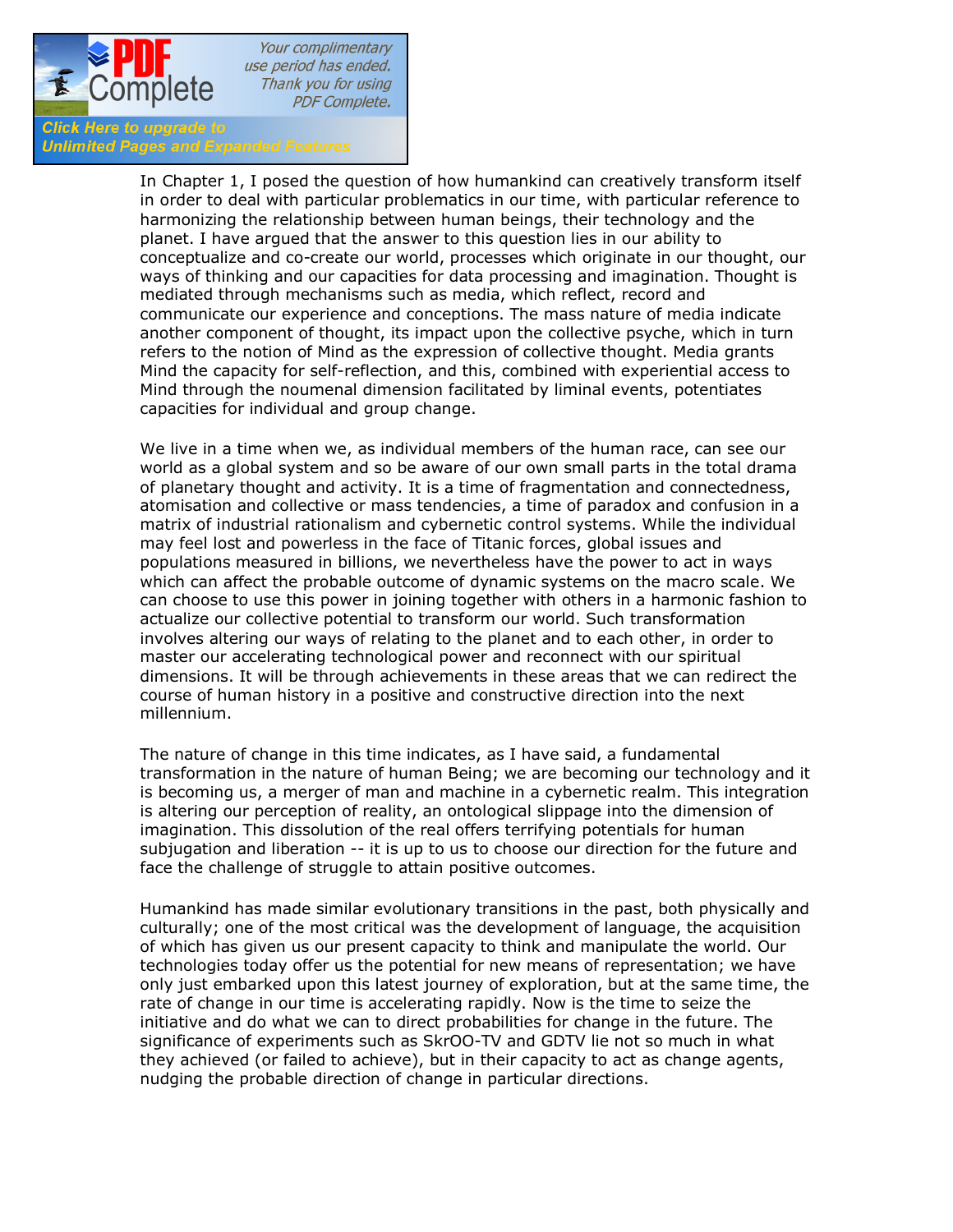

# **Postmodernism** and Empirical Studies

#### **Unlimited Pages and Expanded Features**

Princed incorrective a mirror of our current reality. The defining feature of this reality is its media or information saturated nature; we live in a world of shifting surfaces, where hyperreality has shifted to a new level of intensity with the coming of digital media. As McLuhan (1964) has pointed out, people have lived in a state of 'virtual reality' ever since the invention of television. The Vietnam war for instance was fought not only on the ground in Southeast Asia, but also in the consciousness of the world, more particularly in the minds of the American people. Global communications were central to this phenomenon, connecting the collective consciousness of America with events as they happened in Vietnam. This instantaneous communication has affected the nature of our ontological perception, particularly with regards to our experience of time.

In the past, events moved slowly -- it took far longer to get from A to B, both physical travel and communication, than it does today. The rapidity of today's information flows creates an unstable boundary of perception. This instability is related to both the amount of information we receive, as well as the rate of its reception. These factors compound the problem of surfaces, those shiny, hyperreal planes which constitute the media, a bombardment of information in the unceasing manufacture of consumption. This is where the postmodern concept of borders, or rather their dissolution, comes into play -- our mirror of reality, cyberspace, has become so permeable that meaning, our ontological understanding, disappears into hyperreality. Gilles Deleuze & Felix Guattari (1989) understand the ideology of capitalism to be,

"a motley painting of everything that has ever been believed." The real is not impossible; it is simply more and more artificial. (Deleuze & Guattari, 1989; p34). In the face of this artificiality, it is vital to recover meaning through spinning counter narratives in cyberspace. This is one function of community media, which find various strategies of representing the experience of local communities. This kind of media production represents the small story, the micro-narratives of individuals, groups and sectors which are obscured, forgotten or ignored by the large-scale commercial media.

Through micro-media, such as community access television or the Internet, the logic of the mass is replaced by that of the individual, community or micro-grouping. In other words, the subject is reconstituted through the lexicon of lived experience defined in the parameters of locality. The terrain of the local, its people and geography, is far more easily assimilable by the individual than more large-scale concerns, eg. the nation or the land (country), which diffuse into the abstraction of symbolic entities. The people imaged on television screens via a community TV station are often, if not the viewers themselves, at least those who are known to the viewers through personal experience rather than through the glamour of megamedia production.

When GDTV's 'What's On' group covered the clubs and music venues of Durban, the performers were often known to the station's viewership through lived experience of attending their live performances, rather than simply through the consumption of their products or media images. Similarly, when the South African national rugby side won the World Cup during GDTV's broadcast period, the station was able to show the reactions of people in Durban to the victory; so these people, their friends,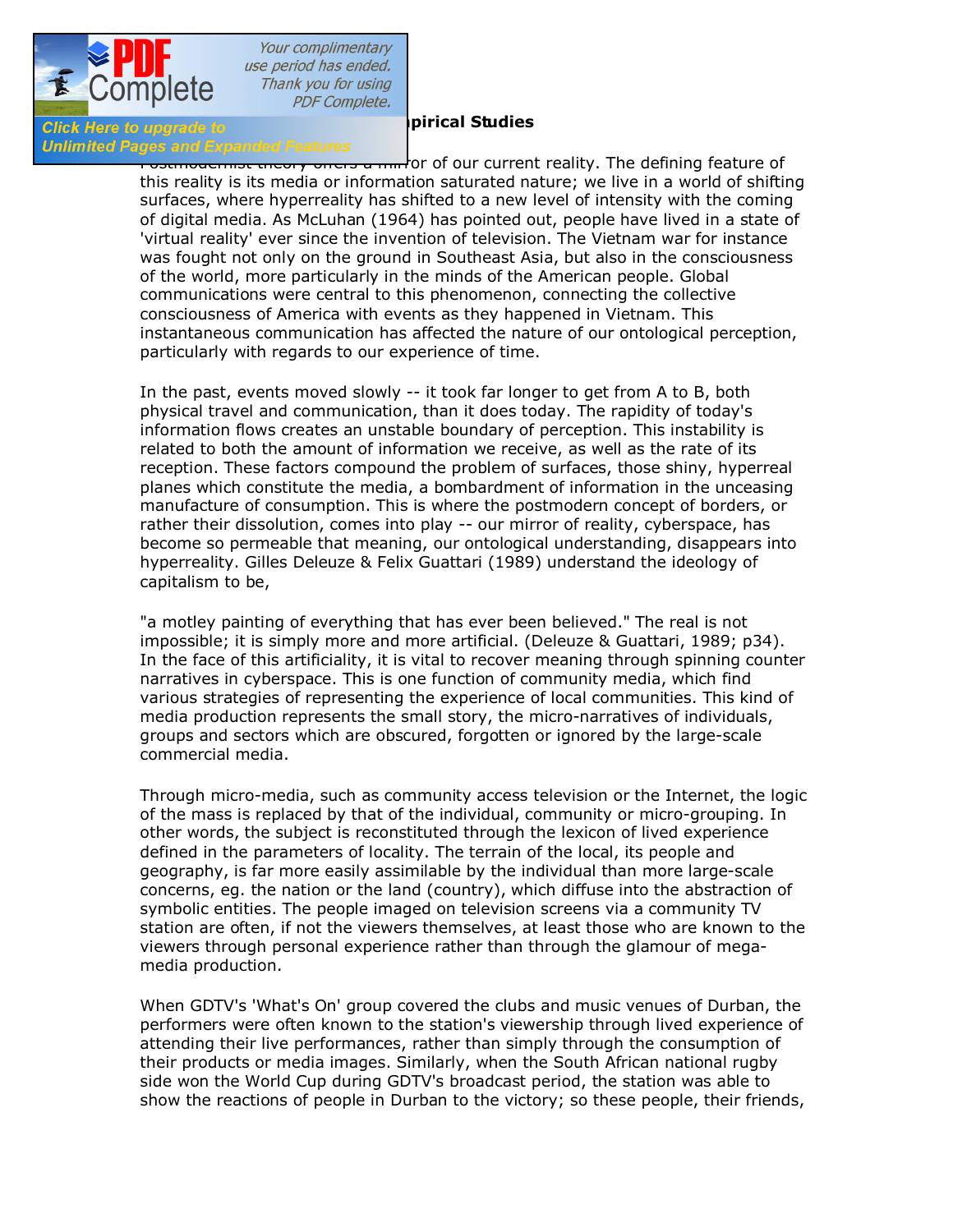

**Click Here to upgrade to Exercise 20 S** S and 'their' own television station. In this way the Unlimited Pages and Expanded Features **1999** to itself via a local medium rather than being . there is a reconstitution of meaning on the local

#### level.

Moreover, the community medium affords the promise of space for countercultural expression, relatively unhindered by the concerns of commerce and mainstream ideology which constrain commercial or public service broadcasters. To recover meaning on the small scale represents the achievement of temporary autonomous zones in cyberspace, that is, areas of reference which lie outside of 'mainstream' significatory grids. This enables both new forms of expression to be developed within the station, such as the presenter techniques developed during GDTV, as well as for the station to interact with its constituency in novel ways -- for example the suggestion for an interactive 'Video Jockey' show with a live music event like a Techno Rave. Practices within the station which involve people in production processes in an empowering fashion, also represent a temporary autonomous zone. The fact that production personnel do not have to be video professionals frees them from the constraints of professionalism (White, 1994); this has its disadvantages too, but nevertheless represents some degree of freedom from mainstream production values, as well as creating a convivial technology which is user-friendly to the non-professional.

## **Will and Desire**

In some ways, SkrOO-TV and GDTV were more exercises than experiments, for they afforded demonstrations of how energy could be applied to particular social nexus points in order to generate particular patterns of behaviour. Deleuze and Guattari conceive the universe as being made up of what they call 'desiring machines', which produce and consume, driven by the fundamental imperative of desire. Perhaps it is the desire for freedom which drives people to strive for democratic and transformative mechanisms in society, to achieve temporary or even permanent autonomous zones. Deleuze and Guattari develop the thesis of 'Anti-Oedipus', a sign which represents individuals or groups who have freed themselves from the constraints of normative social beliefs. The Anti-Oedipus impulse aims to liberate humankind from both idealism and from nihilism. This occurs through the process of 'desiring-production', where man is in tune with his desires, with the rhythms of the universe, with the currents of life', and this comes about through the freeing of desire from the chains of repression.

Both SkrOO-TV and GDTV were liberating moments in local media history, as well as in the social fabric of Durban culture. They expressed moments in time when people other than the usual small groupings of national professional broadcasters had some input into the airwaves, or at least into the process of transcribing ontological experience through the medium of video. Constructions such as these television experiments are then Anti-Oedipal mechanisms which free certain desires from their constraints -- the desire to create, to be seen, to communicate, to express -- all these are freed from the bonds of the culture industry, albeit temporarily. This is not to say that there are no limitations on a community medium, for social convention, societal norms, morality, laws and commerce still serve to constrain yet at the same time there is a new potential for free expression, experimentation and creativity.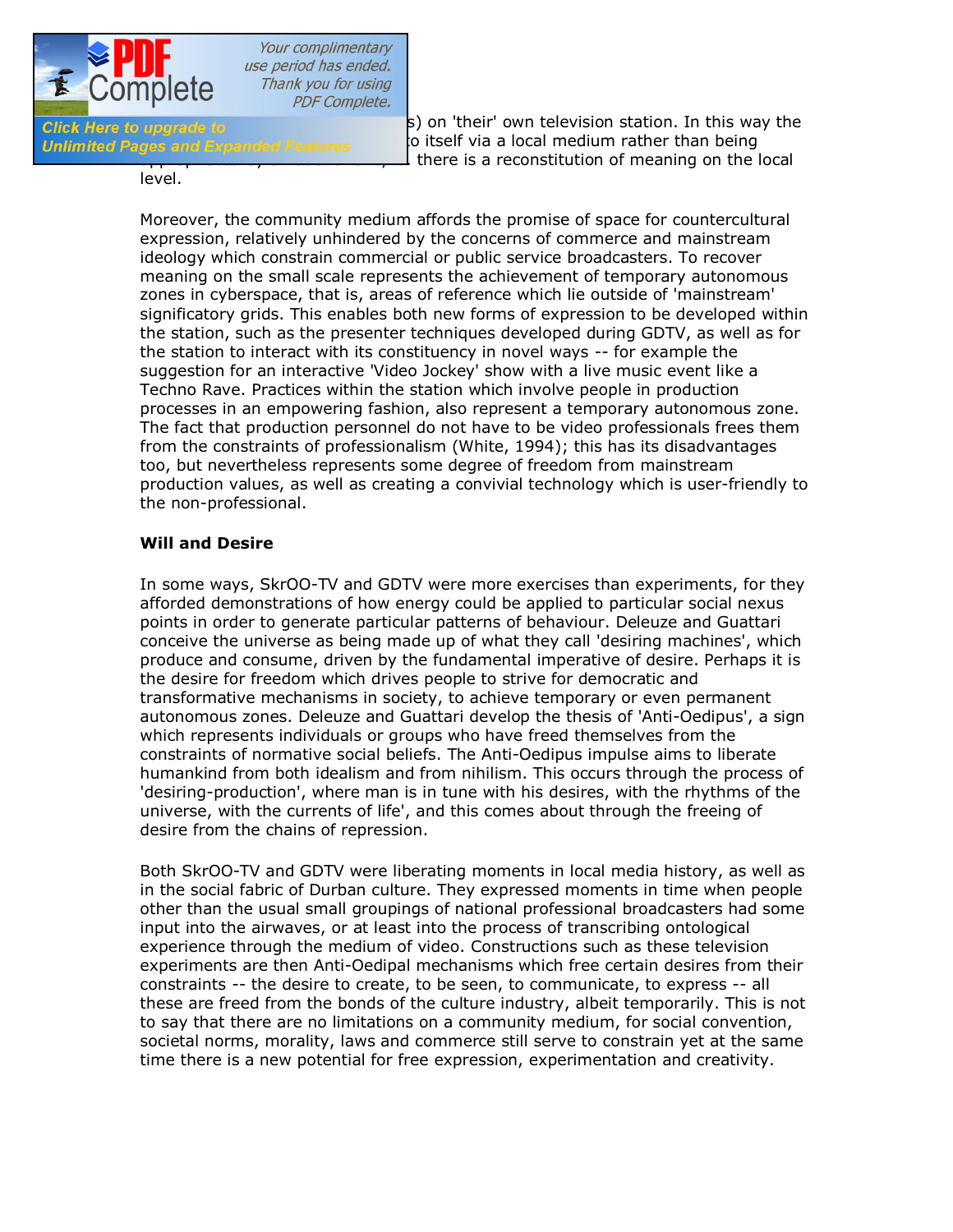

Click Here to upgrade to **EXECLIC BE THE V**, let us make the most of those opportunities **Unlimited Pages and Expanded Features** he hopes that such moments will affect the ials. Just as the Counterculture of the 1960s

sparked corresponding changes in political movements and social norms, so countercultural phenomena today, whether in the realm of alternative media or techno raves, have their resonances in political, social and other fields.

Deleuze and Guattari's model of human functioning, in terms of the flow of energy or desire, is an apt one for the postmodern and post-postmodern era. The information flows across desiring machines (which include human beings), are motivated by the potential difference of desire.

Desire constantly couples continuous flows and partial objects that are by nature fragmentary and fragmented. Desire causes the current to flow, itself flows in turn, and breaks the flows. (Deleuze and Guattari, 1989; p5).

But desire is not enough for liberation. Jantsch points out that it is structure which focuses energy, but for such structure to exist at all, requires will. If desire is a fundamental motivating force, it is will which focuses the intent to fulfil desire into a structured mechanism for achieving this end. When will begets a harmonically resonant structure, it potentiates change in the fluid medium of the information universe. When a focused goal is activated through the energy inputs of individuals and groups, a harmonic environment enables energy flows to be optimized. Ideally, people in such a situation will work together to achieve their common end, which has a beauty or symmetry in both its internal consistency and its relation to the external environment.

Such nodal focus must be the basis for social transformation, and hence for the transformation or transcendence of consciousness. We are plunging headlong into the cybersphere, realm of the mind and the imagination -- but it will take coordinated efforts to free ourselves from the strictures of outdated paradigms and power valencies. As Deleuze and Guattari point out, for collective action against power to occur, the norm must be singled out as the enemy as well as the ego. In order to counteract the norm of capitalism and its construction of the ego in the form of atomisation, we must create a celebration of multiplicity in the face of the internalised fascist which promotes the struggle to power in each one of us. The temporary autonomous zone is the site of struggle where this conflict takes place, or rather where this drama plays itself out.

Liminality is the door to imagination, self-knowledge and self-transcendence, and it is ultimately towards this goal that transformative events such as SkrOO-TV and GDTV must be directed. These two experiments provided valuable information concerning mechanisms for the achievement of autonomous media zones which can facilitate social transformation on the wider scale. It is through examination of this information that significant trends can be identified in order to actualise the vision of iterating such zones in the future.

#### **Harmonic Communications**

The GDTV experience showed that communications are an essential prerequisite to the effective functioning of a television station. This pertains to information flows both within the organisation and between the station and outside bodies, as explicated in Chapter 5. This particular issue has been a contentious one after the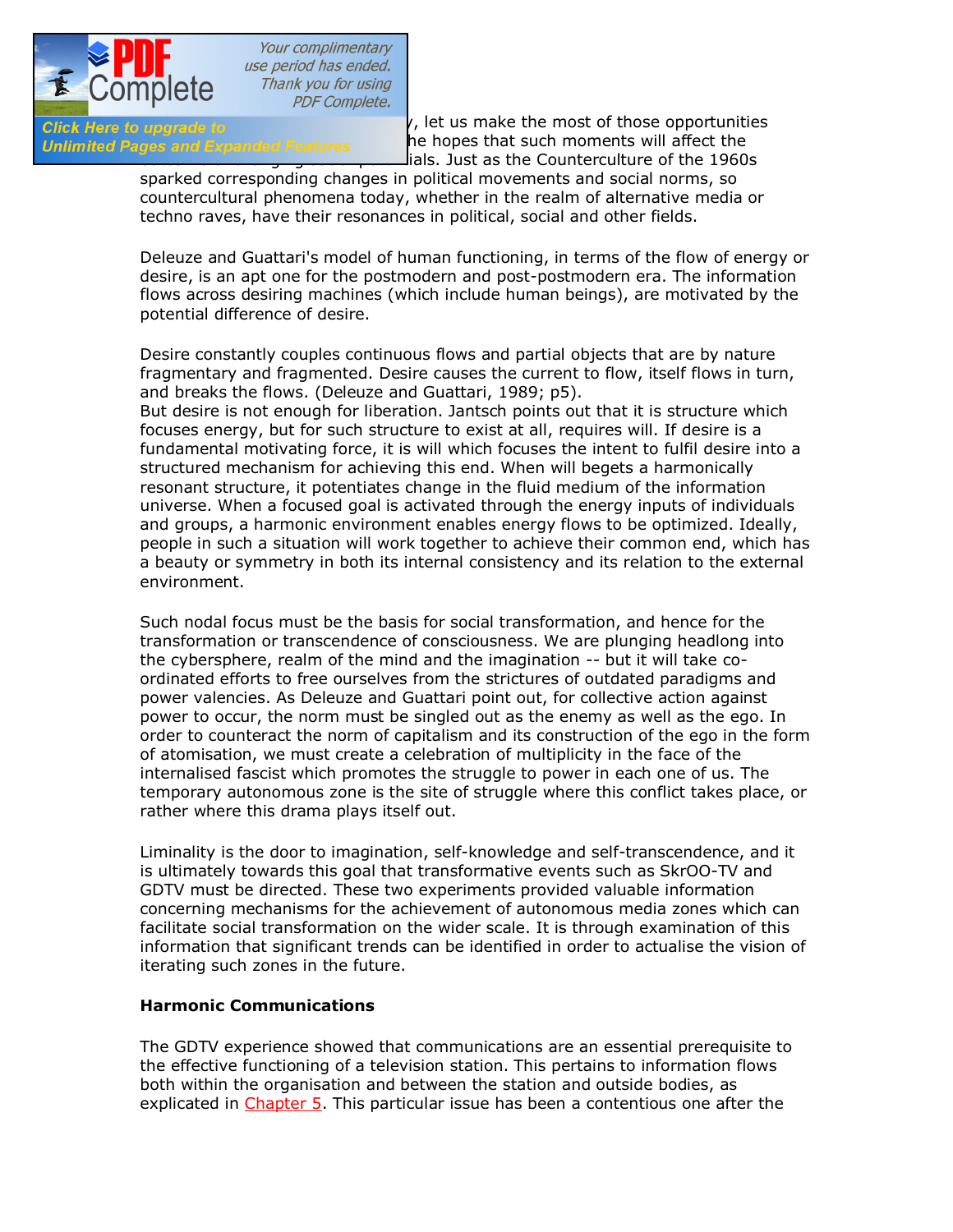

**Click Here to upgrade to contract of the GDTV broadcast** some investigation. One of Unlimited Pages and Expanded Features co-ordination, which has implications for the power structure of the organisation (Peppas, 1995). Can a co-ordinator act as an authority

figure to suppress democratic practice in an organisation? Clearly this is so, and any non-profit organisation must take steps to guard against tyranny from its leaders, as must society as a whole. An important factor here is the notion of accountability, that a co-ordinator is accountable to those in the organisation whom he/she might instruct or organise on behalf of.

However, I contend that it is essential to have either one person or, if people cannot live with this, a tightly functioning co-ordinating group who meet on a regular basis in a central location, in order to ensure that entropy rather than negentropy rules the outcome of the dynamic system. In this regard it is useful to return to the most efficient information processing mechanism known to humankind the brain. Antonio and Hanna Damasio (1995) have identified what they call 'convergence zones' in the neural networks of the human brain, which act as mental switching stations that provide access to the information and relate it to other relevant data' (Lemonick, 1995). It is this 'switching' or co-ordination of information which is the key role of a co-ordinator. Participants in the GDTV broadcast continually refer to their inability to contact relevant personnel within the organisation, as well as complaining that they were not informed about intentions/plans which involved them (Stuart, 1995; Cecil, 1995).

If one examines processes from the perspective of information flows, it is important to note that information may be (a) insufficient -- ie. certain necessary information may be omitted in transmission and (b) false, in that it is distorted or conveys a misleading impression. The nature of information processes has been investigated at length by theorists such as Ambrose Pierce, and I will not examine them in any depth here; the point is that the function of co-ordination involves constantly assessing the value' of information in respect to the above factors, as well as providing an efficient means whereby the necessary information is provided to those both within and without the organisation. It is clear that this did not happen in an efficient manner with GDTV, as can be seen from my report of 3 July 1995 Chapter  $\frac{5}{2}$ ; however it is notable for any future initiatives of this nature to look at such processes both in building the capacity to set themselves up, and in ongoing feedback from their 'environment', ie. their audiences together with their financial and logistical support bases. The most critical factor for a community broadcaster in this respect is liaison with the community or communities which it serves. The IBA seems if anything to be insufficiently strict in this regard -- while the organisation stresses such stations must act 'with the support and participation of the community it serves', this stricture may not be sufficiently enforced by the body.

A community broadcaster should be able to prove that a process of consultation with its constituent community has taken place. As I have pointed out in Chapter 5, GDTV's 'community' seems to have been those who wished to broadcast. While I do not feel this is a particular problem in terms of an experimental broadcast, which in this case has provided a wealth of useful information, it is a factor which needs more serious consideration for future initiatives. With a commercial broadcaster (or any other commercial media for that matter), this legitimation process takes the form of market surveys to determine market requirements in terms of both audiences and advertisers. This is a different process of 'consultation' to that required of a community service, which has the additional demand of some form of democratic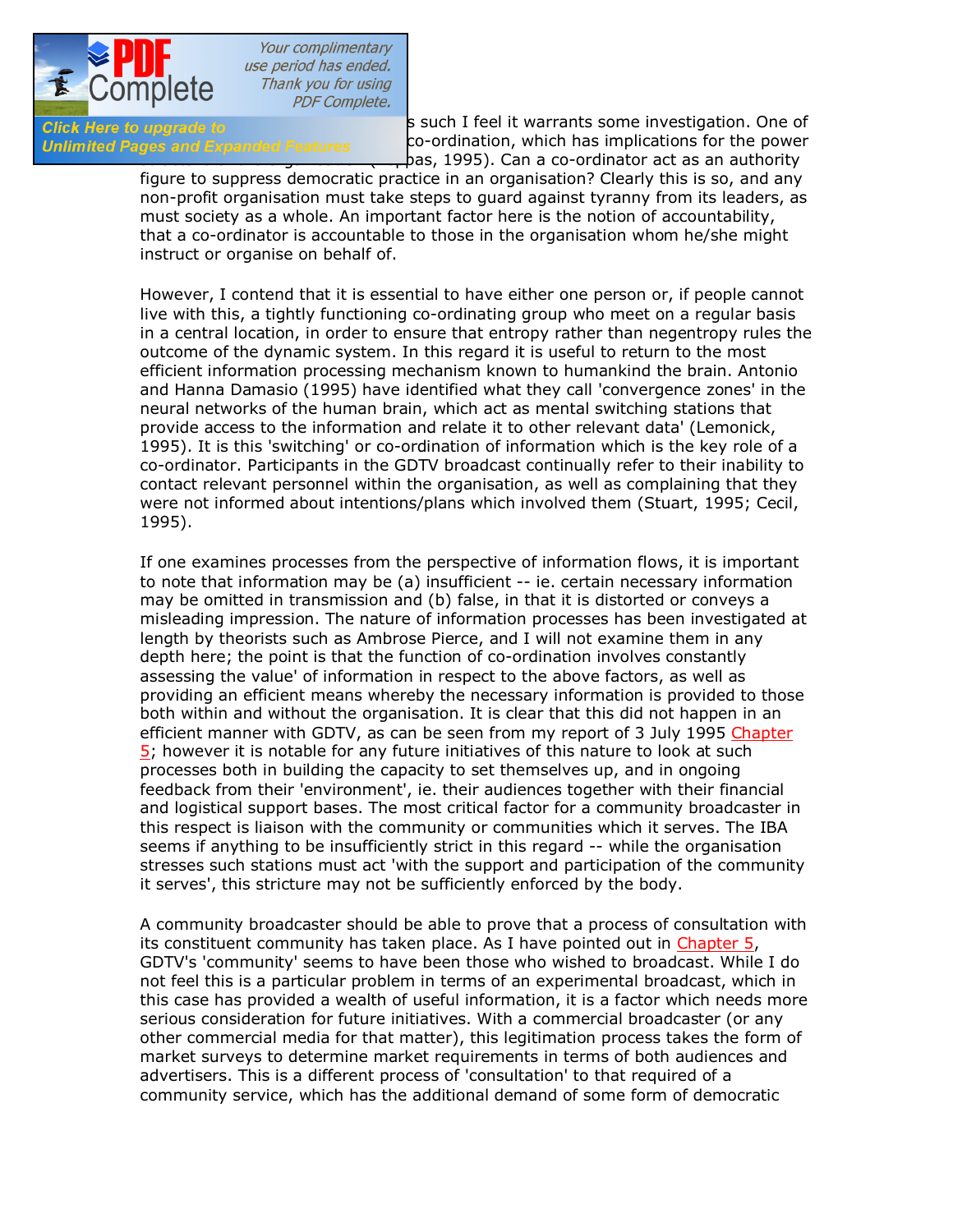

**Unlimited Pages and Expanded Features Spects (Annexure 3).** 

**Click Here to upgrade to** 

In terms of the idea of harmony, GDTV was of limited success. There was a singular lack of harmony during the broadcast period, with many a personality clash, probably occasioned by the stresses of the process and the accompanying disorganization. I believe that communication is the key factor to facilitate any harmonic process, as can be seen from the success of the negotiation process which led to the emergence of a democratic dispensation in South Africa after the trauma of the apartheid years. Similarly, in order to facilitate the efforts of other groups who might have interests which resonate with those of process initiators, it is necessary to provide information which can be effectively communicated in order to ensure that 'the application of energy to a particular social nexus point (Chapter 4) has the desired effect. The result of the GDTV broadcast has been a resonant effect with other would-be broadcasters, both nationally and locally.

Local video producers in the Durban area have expressed interest and enthusiasm for setting up a community television station, having investigated the matter themselves prior to the GDTV broadcast. It is through linking up with initiatives such as these that a harmonic convergence can be achieved, with the application of energy from various individuals and groups synthesizing a viable local television station. In order for such a station to succeed, it must be in harmonic resonance with the needs of society as a whole, ie. with business, community and local government sectors. I have discussed potentials for such development in South Africa in Annexure 9.

A successful community medium also requires creativity if it is to activate mythic structures in the collective psyche to achieve a harmonic society. GDTV was marked by the ongoing creative efforts of those who participated in production processes, doing camerawork, editing, studio control and presenting. My own efforts in this regard were channelled into producing programmes, as well as in the 'experimental sessions' after official broadcast times. The relation of such techniques to television is two-fold; on the one hand they can be used as a technique of 'television art' to create an impactful presence on the television screen. On the other hand, they can interface with live music events, a possibility which I investigated during the GDTV transmission. In this scenario, the TV station can provide a 'Video Jockey' show, which is screened at the Rave event. I almost succeeded in doing this during GDTV with a rave event which was occurring at the time, but this didn't materialize due to timing and logistical factors. However, it does demonstrate how a local TV station can interface with events in its locale, providing a vibrant interactive service.

The above situation also lends itself to the two-way exchange of information, with images from the event being sent back to the station, to be combined with other images and broadcast back to the event, so creating a kind of fractal feedback loop, as occurs if you point a video camera at a linked monitor. This is but one means of creating a dynamic, interactive artistic practise in the field of media, an essential prerequisite to harmonic strategies. Multimedia techniques are also characteristic of the World Wide Web hypertext interface, and once the GDTV experience is available in this medium, the information will be available to any group wishing to set up a community television station. Such bodies can also contribute information to the page so that it becomes a 'living document', constantly being updated and growing with the times. In this way it will evolve, as I hope our species will do by creatively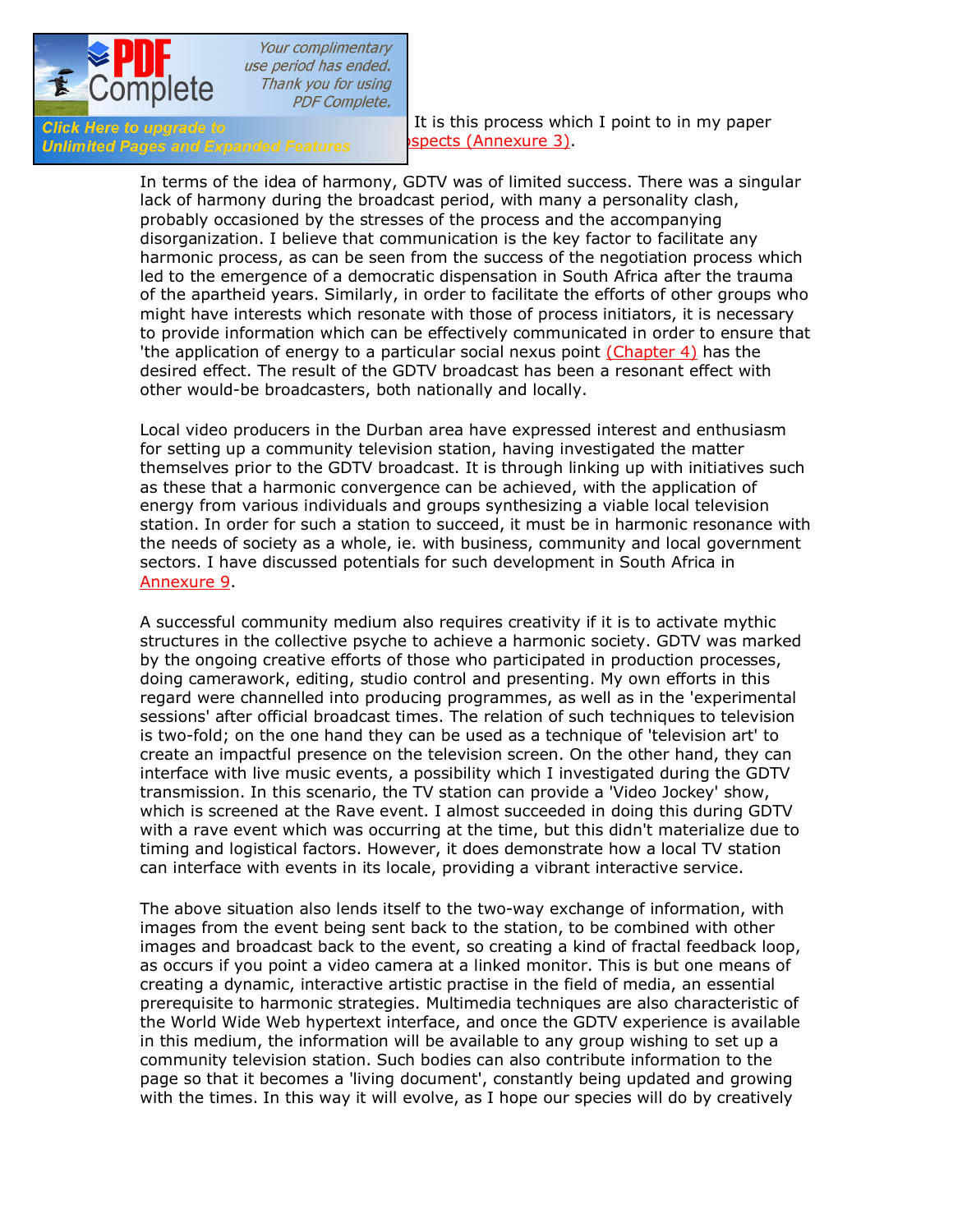

**Click Here to upgrade to communication** cation, both externally with others and internally, Unlimited Pages and Expanded Features. Jy out of our present predicaments lies not with  $t$  vide knowledge of the external world, but rather

with those technologies and practices which provide understanding of our inner, subjective realities. The way out is within.

### **Bibliography**

#### *Books and Papers*

Adorno & Horkenheimer (1972). Dialectic of Enlightenment. Verso.

Aitchison, John (1992) 'Acid Rain on community education' in Acid Rain on community education and computers - a debate. Paper published by Centre for Adult Education, University of Natal, Pietermaritzburg. p1-8.

Alexander, Bobby C. (1980). Victor Turner Revisited: Ritual as Social Change. Scholars Press.

Baudrillard, Jean (1981). 'Simulacra and Simulations' in Poster, Mark (1988) Jean Baudrillard: Selected Writings. Polity Press.

Bey, Hakim (1995). 'P.A.Z. -- Permanent Autonomous Zone' in The Fifth Estate, Vol. 29 No. 2 (345) Winter 1995, p32.

Binkley, Timothy (1993). 'Refiguring Culture' in Future Visions: New Technologies of the Screen. Hayward, Philip & Wollen, Tana (eds). British Film Institute.

Braman, Sandra (1993). 'Harmonization of Systems: The Third Stage of the Information Society' in Journal of Communication 43(3).

Braman, Sandra (1994). 'The Autopoietic State: Communication and Democratic Potential in the Net' in pre-press paper for Journal of the American Society of Information Science.

Bronowski, J. (1973). The Ascent of Man. British Broadcasting Corporation.

Broughton, Richard S. (1991). Parapsychology: the controversial science. Ballantine.

Campbell, Richard and Freed, Rosanne (1992). We know it when we see it: Postmodernism on Television. Department of Communication, University of Michigan.

Capra, Fritjof (1975). The Tao of Physics. Fontana.

Carroll, Peter J. (1992). Liber Kaos. Samuel Weisner.

Chaitin, Gregory (1992). 'A Random Walk in Arithmetic' in The New Scientist Guide to Chaos. Nina Hall (ed). Penguin Books. p196-202.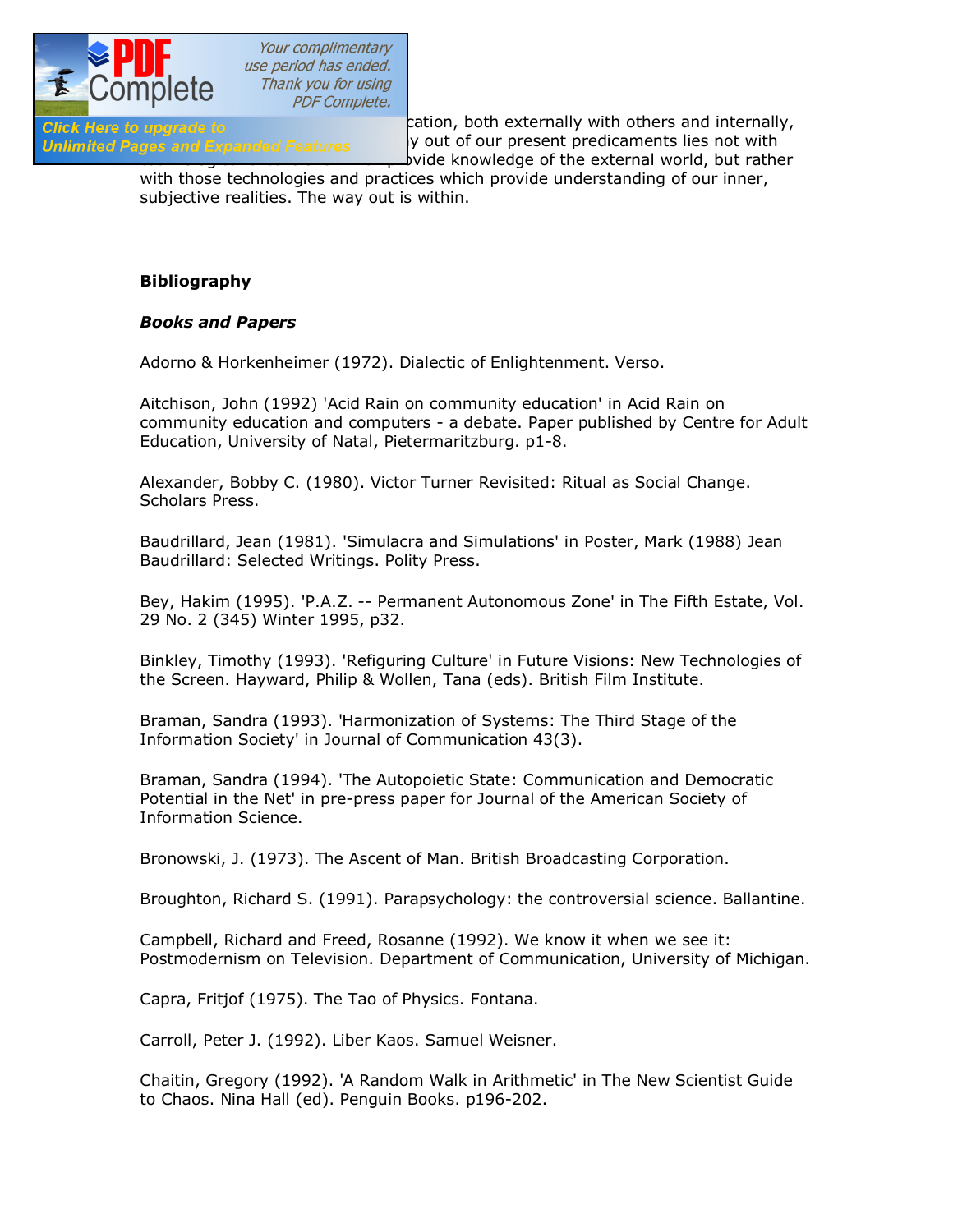

Click Here to upgrade to **The Children Click** of Reality' in Image Technology,

**Unlimited Pages and Expanded Features** 

Collins, HM & Pinch, TJ (1982). Frames of Meaning: The social construction of extraordinary science. Routledge & Kegan Paul.

Coveney, Peter (1992). 'Chaos, Entropy and the Arrow of Time' in Hall (Ibid). p203- 212.

Crary, Jonathan and Kwinter, Sanford eds. (1992). Incorporations. Zone.

Davies, Paul (1992). Is the universe a machine? in Hall (Ibid). p213-221.

Deleuze, Gilles & Guattari, Felix (1989). Anti-Oedipus: Capitalism & Schizophrenia.

Delport, Jason (1995). A Qualitative Study of Durban's Rave Subculture. Honours thesis, Department of Sociology, University of Natal, Durban.

Deutsher, Irwin (1975). 'Words & Deeds: Social Science and social policy' in George H. Lewis (ed). Fist-Fights in the Kitchen: Manners and Methods in social research. Goodyear Publishing Co. 1975.

Doll, William E. (Jr.) (1993). 'Curriculum Possibilities in a Post-Future' in Journal of Curriculum and Supervision. Summer 1993 Vol? No.4 p277-292.

Duerr, Hans Peter (1978). Dreamtime: Concerning the Boundary Between Wilderness and Civilisation. Blackwell.

Ekins, Paul (1992). A New World Order: Grassroots movements for global change. Routledge.

Enzensberger, HM (1974). The Consciousness Industry. Seaburg Press.

Fideler, David (1993). 'Orpheus and the Mysteries of Harmony' in Gnosis Magazine, Spring 1993.

Freire, Paulo (1970). Cultural Action for Freedom. Penguin Books.

Gardner, Martin (1988). The New Age: Notes of a Fringe Watcher. Prometheus Books. Highlife magazine (1994). August/September edition.

Head, Suzanne (1995). 'Buddhism and Deep Ecology' in (unknown fanzine).

Hillman, James (1995). 'And Huge is Ugly' in (unknown fanzine).

Hoggart, Richard (1978). Speaking to Each Other. Volume Two - About Literature. Penguin.

Hultkrans, Andrew (1994). 'Remote Control, the Interactivity Myth' in Mondo 2000, No.11, 1994. Fun City Mega Media. p22-24.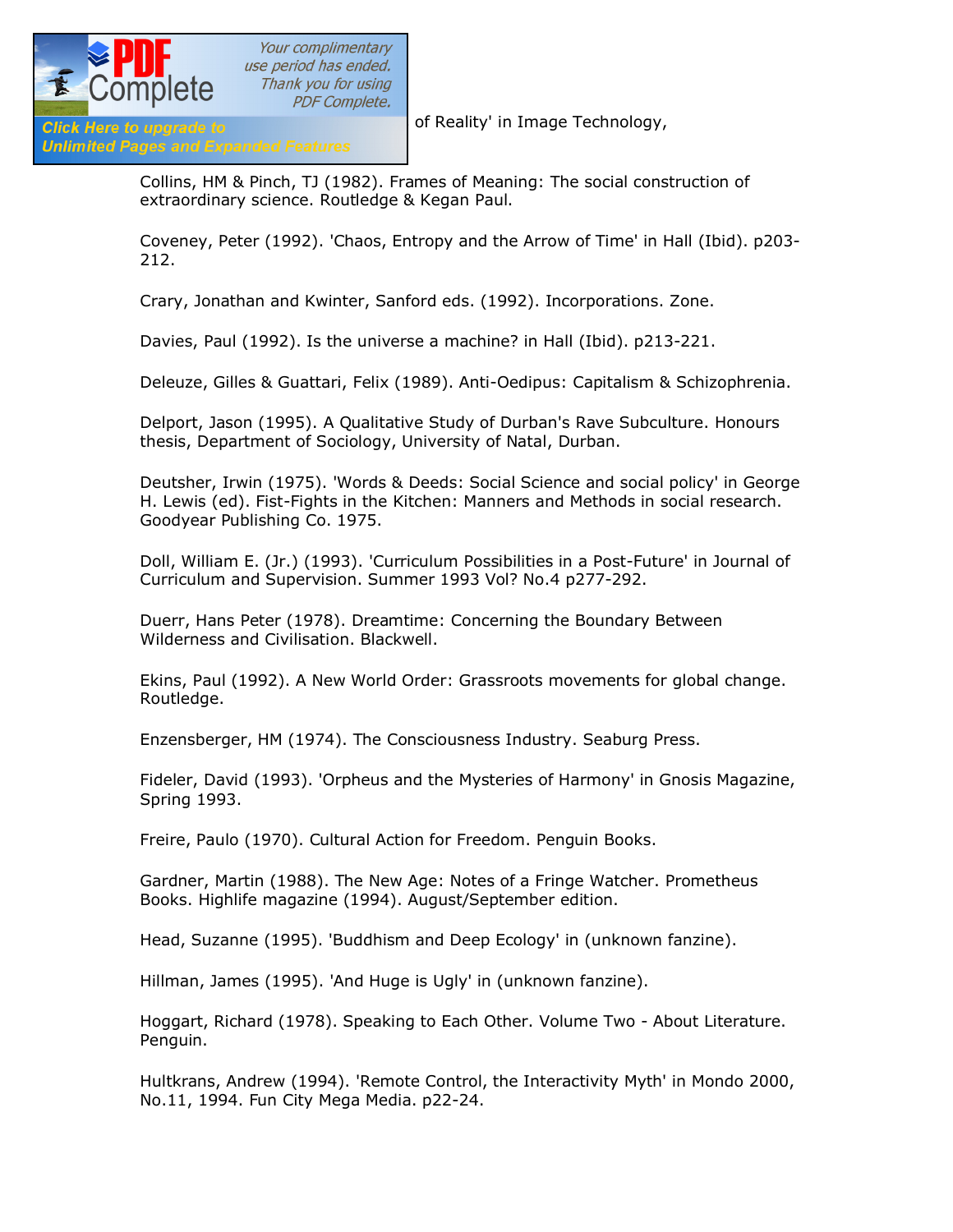

Click Here to upgrade to **English Universities Press** (1962). Zen: A Way of Life. The English Universities Press

**Unlimited Pages and Expanded Features** 

Illich, Ivan (1973). Tools for Conviviality. Calder & Boyars.

Inglis, Brian (1986). The Hidden Power. Jonathan Cape.

Jacoby, Russell (1981). Dialectic of Defeat: Contours of Western Marxism. Cambridge University Press.

Jantsch, Eric & Waddington, Conrad H. (eds - 1976). Evolution and Consciousness: Human Systems in Transission. Addison Wesley.

Jaynes, Julian (1976). The Origin of Consciousness in the Breakdown of the Bicameral Mind. Houghton Mifflin.

Jones, Beverly (1993). 'Cultural Maintenance and Change' in Media Information Australia. No. 69, August 1993.

Jordan, Z. Pallo (1995). 1995 Government Green Paper on Telecommunications. Department of Posts, Telecommunications and Broadcasting.

Kellner, Douglas (1989). 'Resurrecting McLuhan: Jean Baudrillard and the Academy of Postmodernism' in Communication For and Against Democracy. Marc Radoby & Peter A. Bruck (eds). Black Rose Books, (p131-145).

Keen, Sam (1973). 'From Dolphins to LSD: a conversation with John Lilly' in Human Connection and the New Media. Schwartz, Barry N. (ed). Prentice Hall. pp. 146-158.

Kuhn, Thomas S. (1962). The Structure of Scientific Revolutions. University of Chicago Press.

Laurel, Brenda ed. (1990). The Art of Human-Computer Interface Design. Addison-Wesley Publishing Co.

Leary, Timothy quoted in Drury, Nevill (1993). 'Computers, Consciousness & Creativity -- an interview with Dr Timothy Leary' in Nature & Health magazine (Australia).

Lemonick, Michael D. (1995). 'Glimpses of the Mind' in Time magazine, 31 July 1995.

Lilly, John (1973). 'Mental Health and Communication' in Human Connection and the New Media. Schwartz, Barry N. (Ed). Prentice Hall.

Louw, P. Eric (1982). 'Enzensberger's Challenge to Leftist Communicologists' in Communicare Vol.11 June 1982. p5-19.

Louw, PE. (1982). An Introduction to Habermas' Theory of Communication. Unpublished paper.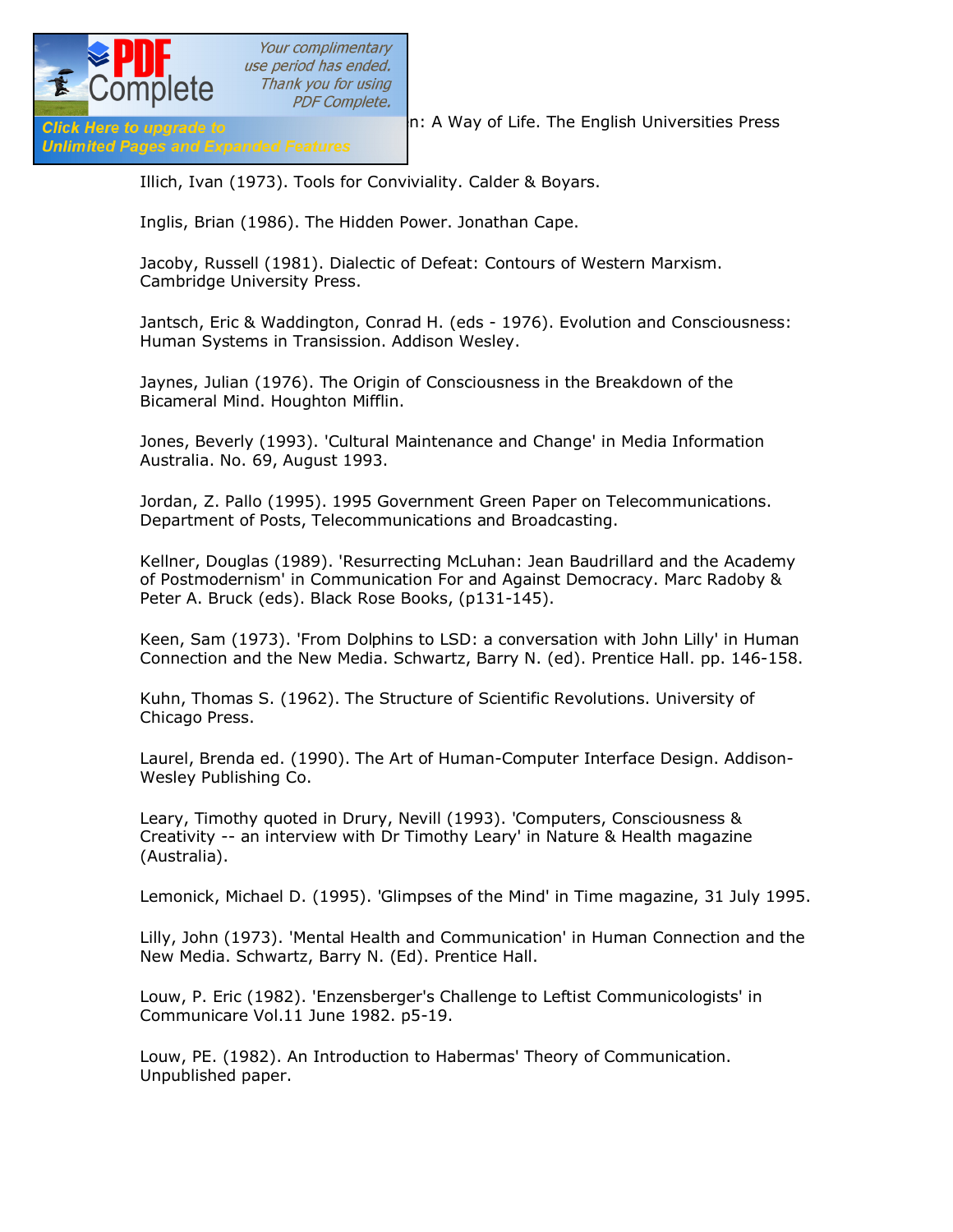

**Unlimited Pages and Expanded Features** 

**PDF Complete.** 

Click Here to upgrade to **Eric (1991).** Click Here to upgrade to **Property South** Media Theory and Praxis. PhD. Thesis for CCMS,

> Malinowski, Bronislaw (1929). The Sexual Life of Savages. Harcourt Brace Jovanovich.

> Mandelbrot, Benoit (1992). 'Fractals - a Geometry of Nature' in Hall (Ibid).

Marx, Karl & Engels, Frederick (1964). 'The German Ideology' in Karl Marx: Selected Writings.

Masters, Robert EL and Houston, Jean (1973). 'Subjective Realities' in Human Connection and the New Media. Schwartz, Barry N. ed. Prentice Hall.

McChesney, Robert W. (1996). ' The Internet and US Communication Policy-Making in Historical and Critical Perspective'. Journal of Communications, Vol. 46 No.1 Winter, 1996.

McKenna, Terrence (1991). The Archaic Revival. Harper Collins.

McLuhan, Marshall (1964). Understanding Media: The Extensions of Man. Routledge & Keagan Paul.

Muller, Johan; Tomaselli, Keyan and Tomaselli, Ruth (1989). 'The lineage of contemporary cultural studies' in Rethinking Culture (p.12-31). Anthropos.

Pandya, Paresh (1988) Mao Tse Tung and Chimurenga: An Investigation into Zanu s Strategies. Scotaville.

Pankow, Walter (1976). 'Openness as Self-Transcendence' in Evolution and Consciousness: Human Systems in Transition. Jantsch, Eric & Waddington, Conrad H. (eds - 1976). Addison Wesley.

Radoby, Marc & Bruck, Peter eds. (1989). Communication For and Against Democracy. Black Rose Books.

Rouget, Gilbert (1985). Music and Trance. University of Chicago Press.

Rucker, Rudy; Sirius, RU; Mu, Queen (1992). Mondo 2000 User's Guide to the New Edge (UGNE). Harper Perennial.

Sagan, Carl (1977). The Dragons of Eden: Speculations on the evolution of human intelligence. Random House.

Sarup, Madan (1988). An Introductory Guide to Post Structuralism and Postmodernism. Harvester Wheatsheaf.

Sheldrake, Rupert (1988). The Presence of the Past: Morphic Resonance and the Habits of Nature. Collins.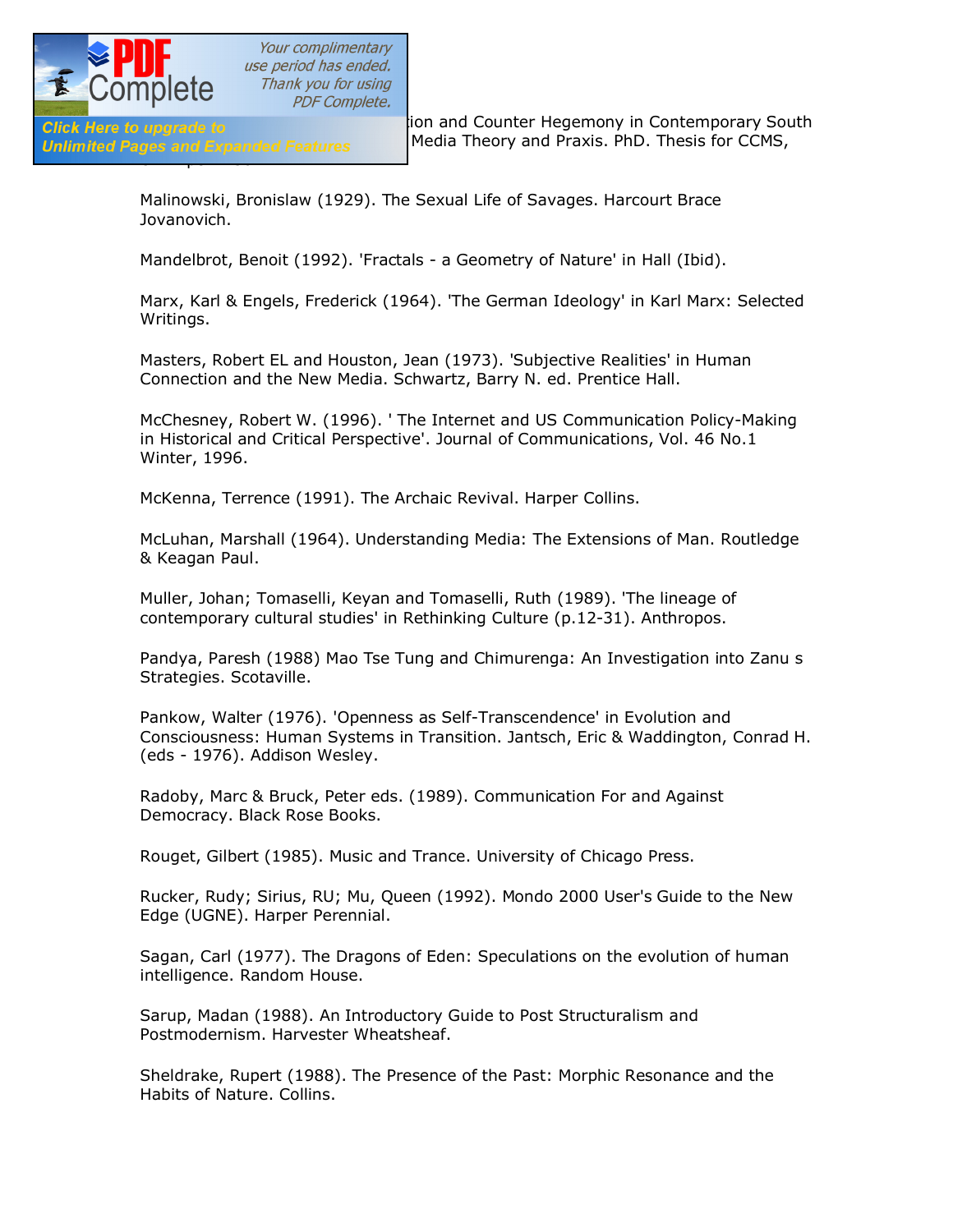

Click Here to upgrade to **Click** Here to upgrade to **Click** in 21.c magazine. Gordon and Breach Science

**Unlimited Pages and Expanded Features** 

Singer, Peter (1980). Marx. Oxford University Press.

Smart, Barry (1992). Modern Conditions, Postmodern Controversies. Routledge.

Stewart, Ian (1992). 'Portraits of Chaos' in Hall (Ibid). p44-58.

Stock, Gregory (1993). Metaman: Humans, Machines and the Birth of a Global Super-organism. Bantam Press.

Strong, Tracy B. (1975). Friedrich Nietzsche and the Politics of Transformation. University of California Press.

Sunfrog (1995). 'A Treatise on Electronic Anarchy and The Net: Arguments for Elimination of the Information Age' in Fifth Estate, Vol. 29 No. 2 (345), Winter 1995.

Surman, Mark (1994). 'Staking a Claim in Cyberspace' in The Democratic Communique, Summer 1994. Vol.XII (2/3), p5.

Tafler, David & d Agostino, Peter (1993). 'The Techno/Cultural Interface' in Media Information Australia, No.69 August 1993.

Talbot, Michael (1981). Mysticism and the New Physics. Routlege and Keagan Paul.

Taylor, Mark C. & Saarinen, Esa (1994). Imagologies. Routledge.

Taylor, William D. & Swartz, James D. (1991). 'Whose Knowledge?' in Paradigms Regained: The uses of illuminative, semiotic and post-modern criticism as modes of inquiry in education technology. Education Technology.

The New Grolier Multimedia Encyclopedia (1993). Creative Technology.

The Paper Tiger Television Collective (1991). ROAR: The Paper Tiger Television Guide to Media Activism. PTTC.

Third Way Society Mission Statement (1993). Distributed by Society Secretary John Woodley.

Thornton, Robert (1990). 'Recent Trends in the Theory of Culture' in Knowledge and Method in the Human Sciences, J. Mouton and D. Joubert (eds), p114-136.

Tomaselli, Keyan G. (1989). Contemporary Cultural Studies and South Africa in Rethinking Culture. Anthropos.

Tomaselli, Keyan (1993). 'African Cinema -- Theoretical Perspectives on Some Unresolved Questions' in Critical Arts Vol.7 No.1&2 1993.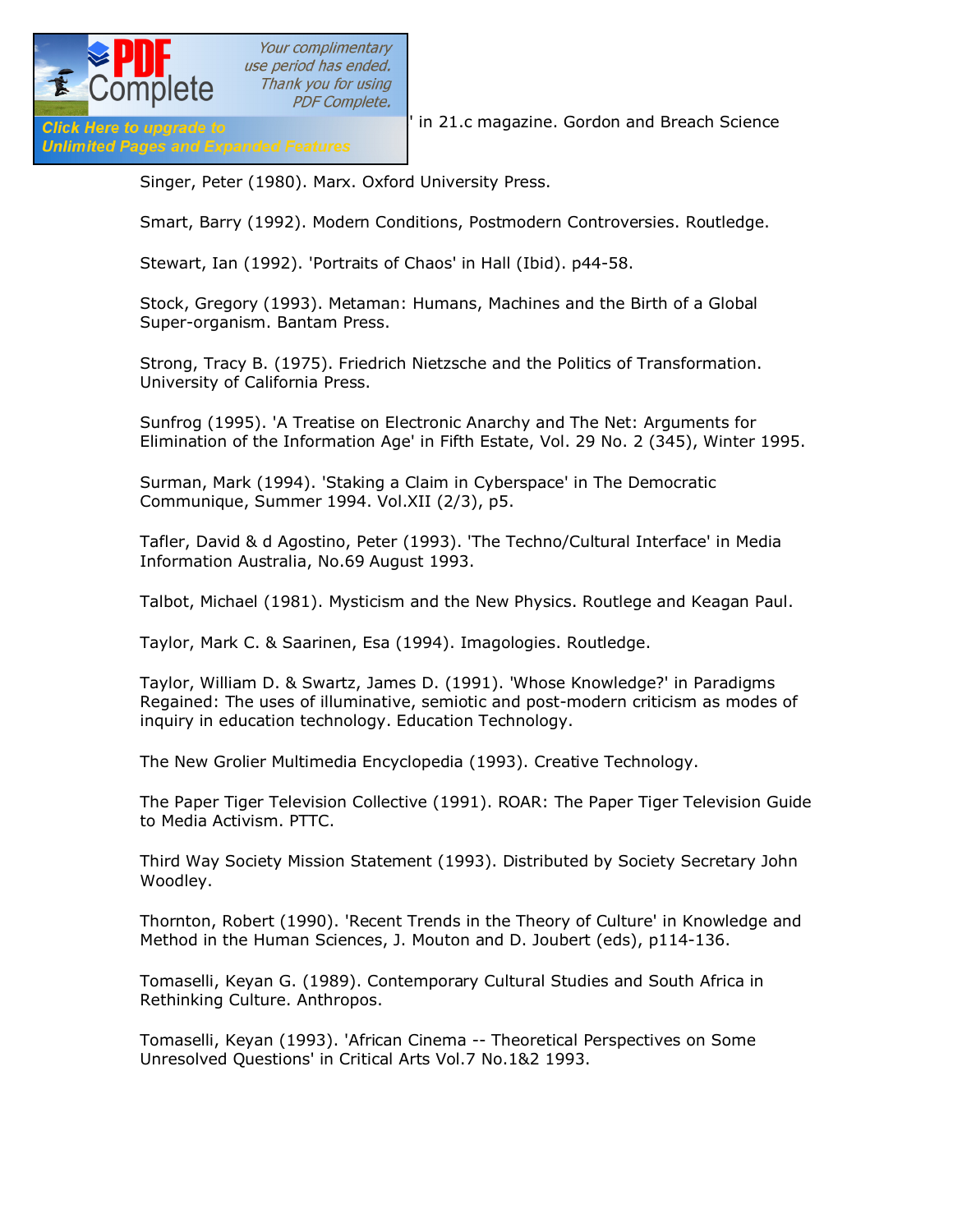

Unlimited Pages and Expanded Features Cript.

Click Here to upgrade to **The Semiotics of Visual** lating Images: The Semiotics of Visual

Tomaselli, Keyan and Shepperson, Arnold (1991). 'Popularising Semiotics' in Communication Research Trends, Vol.11 (1991), No.2.

Wang, DT and Bedford, DMM (1985). 'Science and Magic' in South African Journal of Science. Vol 81. August 1985. p436-438.

Watson, David (1995). 'Catching Fish in Chaotic Waters: Empire and Mass Society' in Fifth Estate Vol. 29 No. 2 (345), Winter 1995.

Wavell, Stewart; Butt, Audrey; Epton, Nina (eds) (1966). Trances. George Allen & Unwin.

White, RA (1989). Democratization of Communication: Normative Theory and Sociopolitical Process. Paper.

Yates, F. Eugene (1987). 'Quantumstuff and Biostuff: A View of Patterns of Convergence in Contemporary Science' in Self-Organizing Systems: The Emergence of Order. F. Eugene Yates (ed.) Plenum Press.

Youngblood, Gene (1970). Expanded Cinema. Studio Vista.

Zukav, Gary (1978). The Dancing Wu Li Masters. Fontana.

#### *Correspondence*

Cecil, Jasper (1995). E-mail letter to myself regarding 'inaccuracies' in my report on GDTV which is contained in Chapter 5 of this thesis. 12th December 1995.

Conradie, Pieter (1995). Telephone conversation between Dr Conradie and myself on 5th December 1995 regarding the HSRC's research programme into community information centres.

Devine, Bob (1995). E-mail correspondence to Prof. Keyan Tomaselli. August 1995.

Gross, Lindi (1995). Letter to Jasper Cecil (Head UND Audio Visual Centre) concerning Mr Cecil's complaints regarding GDTV. 4th July 1995.

Ross, Jesikah Maria (1995). E-mail correspondence from Ross to myself. 27th November, 1995.

#### *Conference Papers*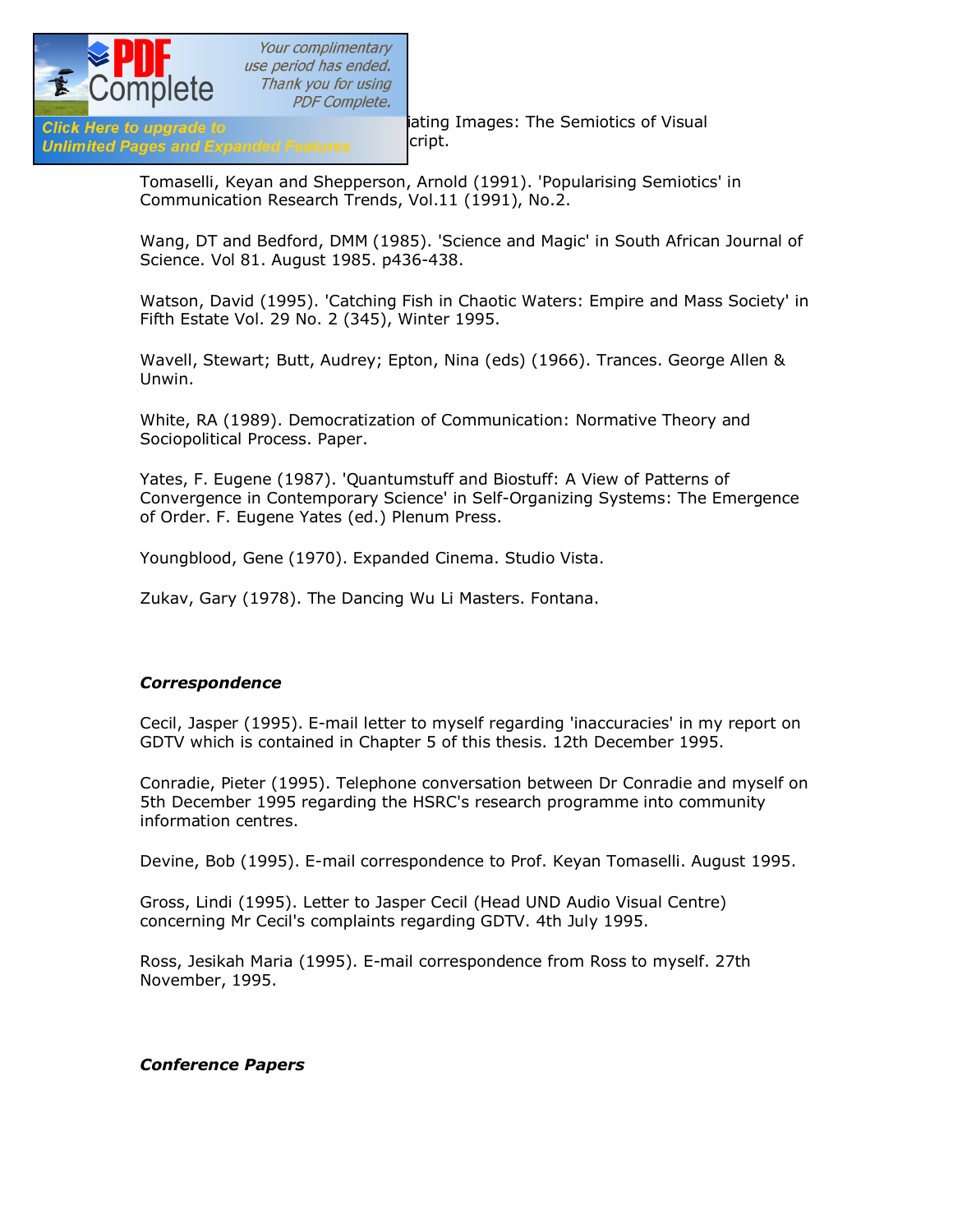

Click Here to upgrade to **Deputy Presidents** Republic of South Africa (1995). Opening address Unlimited Pages and Expanded Features hunication for Community Development, organised Jniversity of Natal, Durban. 10th July 1995.

> Peppas, Mikhail (1995). Seminar paper on GDTV, delivered at CCMS on 8th October 1995.

> Prinsloo, Jeanne (1993). Breaking Step - South African Film and Media in Transition. Conference paper for 'Development in a Postmodern Era: Re-evaluating the Freirian Legacy'. Malaysia, 1993.

Zuma, Jacob: Minister of Tourism & Economic Affairs, Province of Kwa-Zulu Natal (1995). Address to the Society of Electrical Engineers, Durban, 6th June 1995.

### *Lectures & Seminars*

Baker, Russell (1994). Film course seminar at CCMS. 04/08/94.

Braman, Sandra (1994). The Economics of Information. Seminar at CCMS on 29/7/94.

Buchanan, James (1996). Democracy in the Information Age. Lecture at the University of Natal, Durban. 9th May 1996.

Devenney, Mark (1994). Frankfurt School Seminar #2. Delivered at the Centre for Cultural and Media Studies, University of Natal, Durban on 15/4/94.

Ivey, Gavin (1995). A Psychoanalytic and Jungian Approach to Demonic Possession. Lecture at the South African Society for Psychical Research (SASPR), 17th October 1995. University of Natal, Pietermaritzburg.

Lundby, Knut (1995). Community Media in Norway and Zimbabwe. Seminar at CCMS on 20 October 1995.

Singh, TD (1996). What is Mind? What is Matter? Lecture at the University of Natal, Durban. 3rd June 1996.

White, RA (1994). The Process of National Liberation . Media Theory course notes at CCMS, UND. August, 1994.

White, RA (1994). Lecture notes from seminar series Democratising the Media . CCMS, UND. July-August, 1994.

#### *World Wide Web Pages*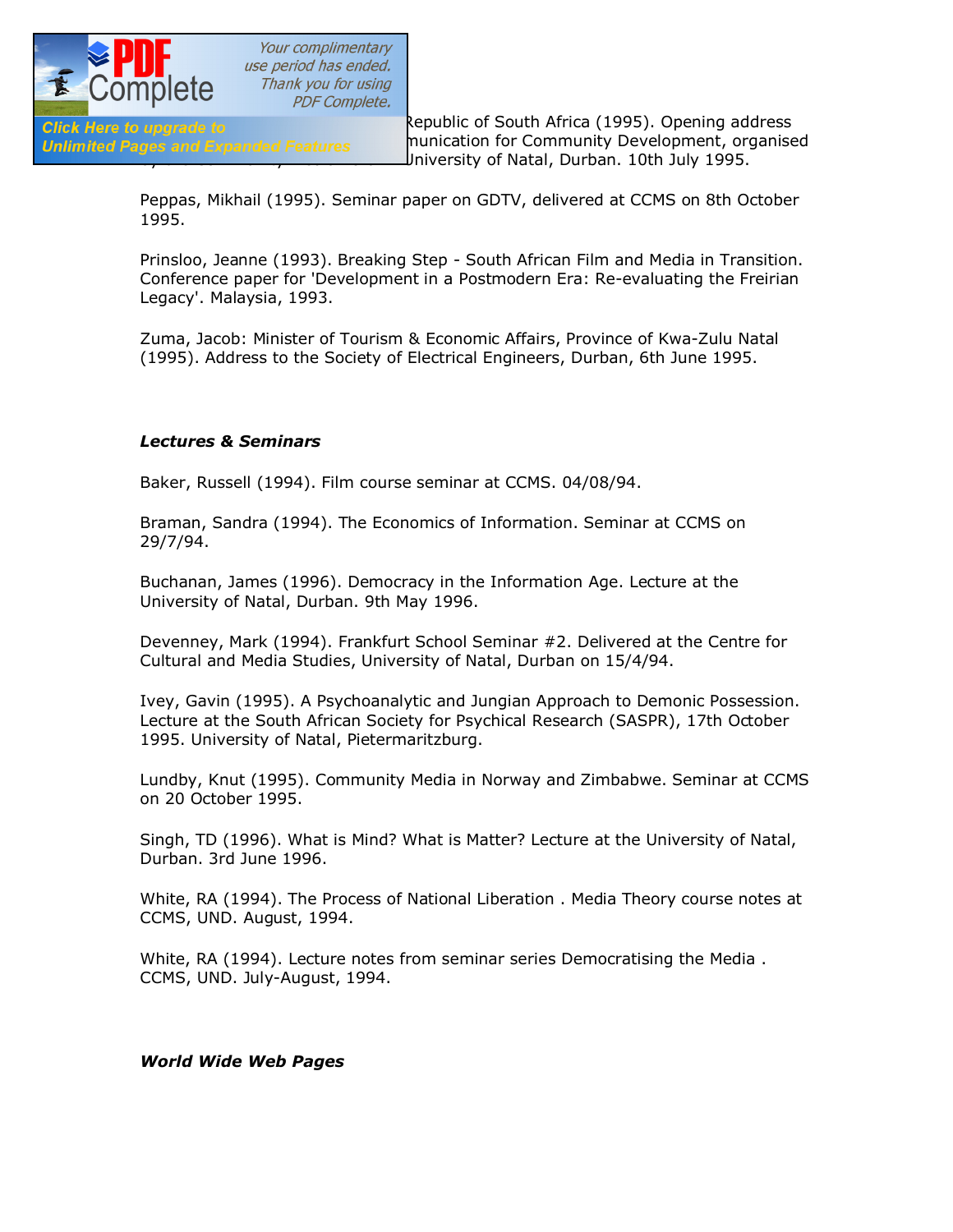

**Click Here to upgrade to exercise was a set of the Crossroads. Discussion document** r of the Mountain Area Information Network.

Davis, Erik (1996). Technopagans.

Dyson, Esther; Gilder, George; Keyworth, George; Toffler, Alvin (1995). Magna Carta for the Knowledge Age. http://www.glocom.ac.jp/ WhatsNew/MagnacartaPFF.

Saunders, Nicholas (1992). E is for Ecstasy. http://hyperreal.com/drugs/e4x.index.html.

The Monroe Institute (1995). http://www.monroe-inst.com/bio/robert-monroe.html.

Cyberfin (1995). http://vr-atlantis.com/vv\_systems\_guide/2.html.

### *Other*

Stuart, Les (1995). Meeting between Les Stuart (Sentech Central Operations Manager), Prof. Keyan Tomaselli, Chuck Scott (FAWO Chairman) and myself regarding problems experienced by Sentech as a result of the GDTV broadcast. 11th October, 1995.

Edwards, Dean (1994). Archive-name: gnosis/overview. Last-modified: 29 October 1994. Version: 1.1.2.2. Document posted monthly to soc.religion.gnosis and to other relevant newsgroups. Maintained by Dean Edwards [deane@netcom.com].